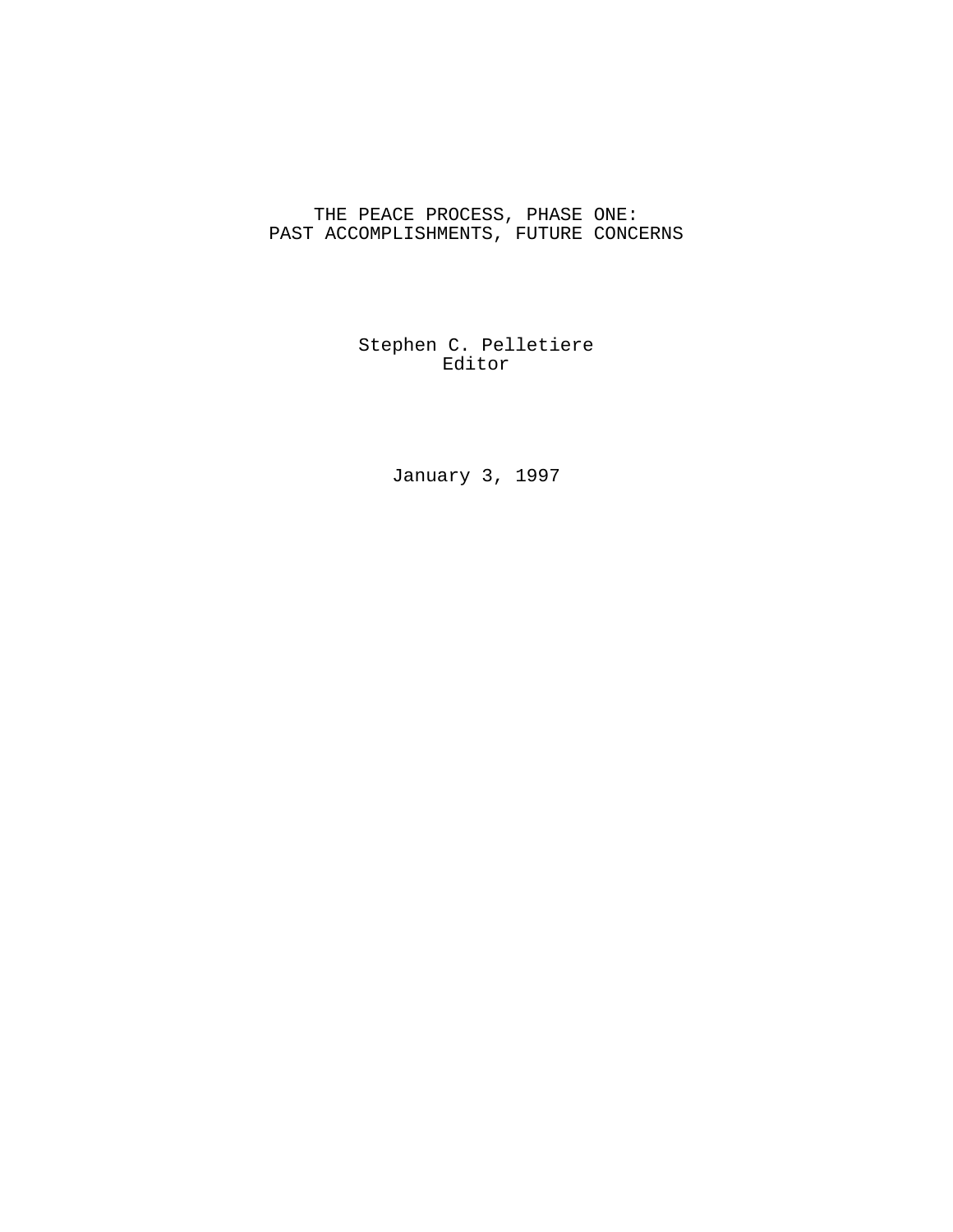#### \*\*\*\*\*\*\*

The views expressed in this report are those of the authors and do not necessarily reflect the official policy or position of the Department of the Army, the Department of Defense, Congressional Research Service, or the U.S. Government. This report is cleared for public release; distribution is unlimited.

### \*\*\*\*\*\*\*

Comments pertaining to this report are invited and should be forwarded to: Director, Strategic Studies Institute, U.S. Army War College, Carlisle Barracks, PA 17013-5244. Copies of this report may be obtained from the Publications and Production Office by calling commercial (717) 245-4133, DSN 242-4133, FAX (717) 245-3820, or via the Internet at rummelr@carlisleemh2.army.mil.

#### \*\*\*\*\*\*\*

All 1995 and later Strategic Studies Institute (SSI) monographs are available on the Strategic Studies Institute Homepage for electronic dissemination. SSI's Homepage address is: http://carlisle-www.army. mil/usassi/.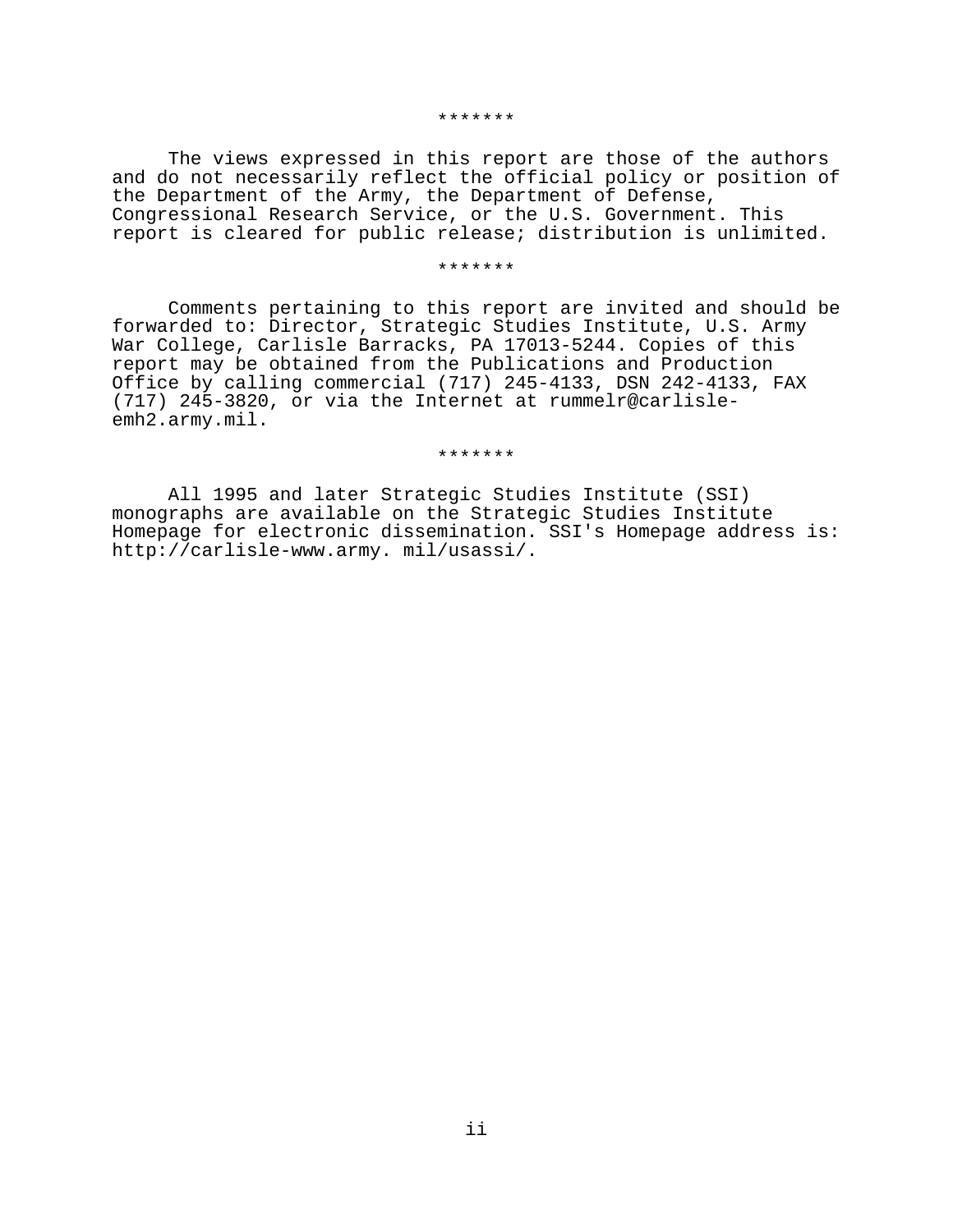#### **FOREWORD**

This report grew out of a conference on the Mideast Peace Process that the Strategic Studies Institute held with North Georgia College at the latter's Dahlonega, Georgia, campus in March 1996. At the time of the conference, Israel's Prime Minister Itzak Rabin had already been assassinated, and his successor, Shimon Peres, had called for new elections.

Almost all of the participants at the conference felt confident there would be a peace settlement before October 1996. This was a confidence built on the widely held conviction that, with so many powerful players calling for peace, it must come. Instead, the Israeli referendum on peace--as Peres dubbed the elections--turned out to be a victory for Israel's Likud Party, whose leader, Benyamin Netanyahu, had repudiated many of the provisions of the agreements reached to that time.

It is not known what course the peace process will take or even if it will continue. There is a danger, despite the best efforts of the United States and the resumption of IsraeliPalestinian talks, that we will see a period marked by political stalemate, likely accompanied by increasing violence.

The three essays which follow, however, take stock of several key aspects of what can now be considered the first phase of the Mideast Peace Process (i.e., that period from the 1991 Madrid Conference to the 1996 Israeli election).

In the first essay, Alfred B. Prados examines the Jordanian-Israeli peace agreement, which vies with the Israeli-Palestinian accords as the most positive development of the first phase. Prados outlines the history and terms of this landmark agreement. His concluding observations about the risks King Hussein has taken are even more salient in today's context.

Next, Lieutenant Colonel Stephen H. Gotowicki assesses in detail the issue of deploying U.S. troops on the Golan Heights. Recent Israeli and Syrian statements seem to have doomed any near term Golan arrangement (and hence an Israeli-Syrian settlement). However, should the peace process with Syria suddenly resume, expectations of the United States could be even greater, and a U.S. Army peacekeeping mission would become the topic of intense debate in Washington.

Finally, Dr. Stephen C. Pelletiere's study of Operation GRAPES OF WRATH looks at possible Israeli and Syrian motives underlying the violent exchanges in April 1996 in southern Lebanon. His analysis does not augur well for what lies ahead on the peace front. U.S. policymakers must move quickly to exploit- or at least to try to control--developments in the Syria-Lebanon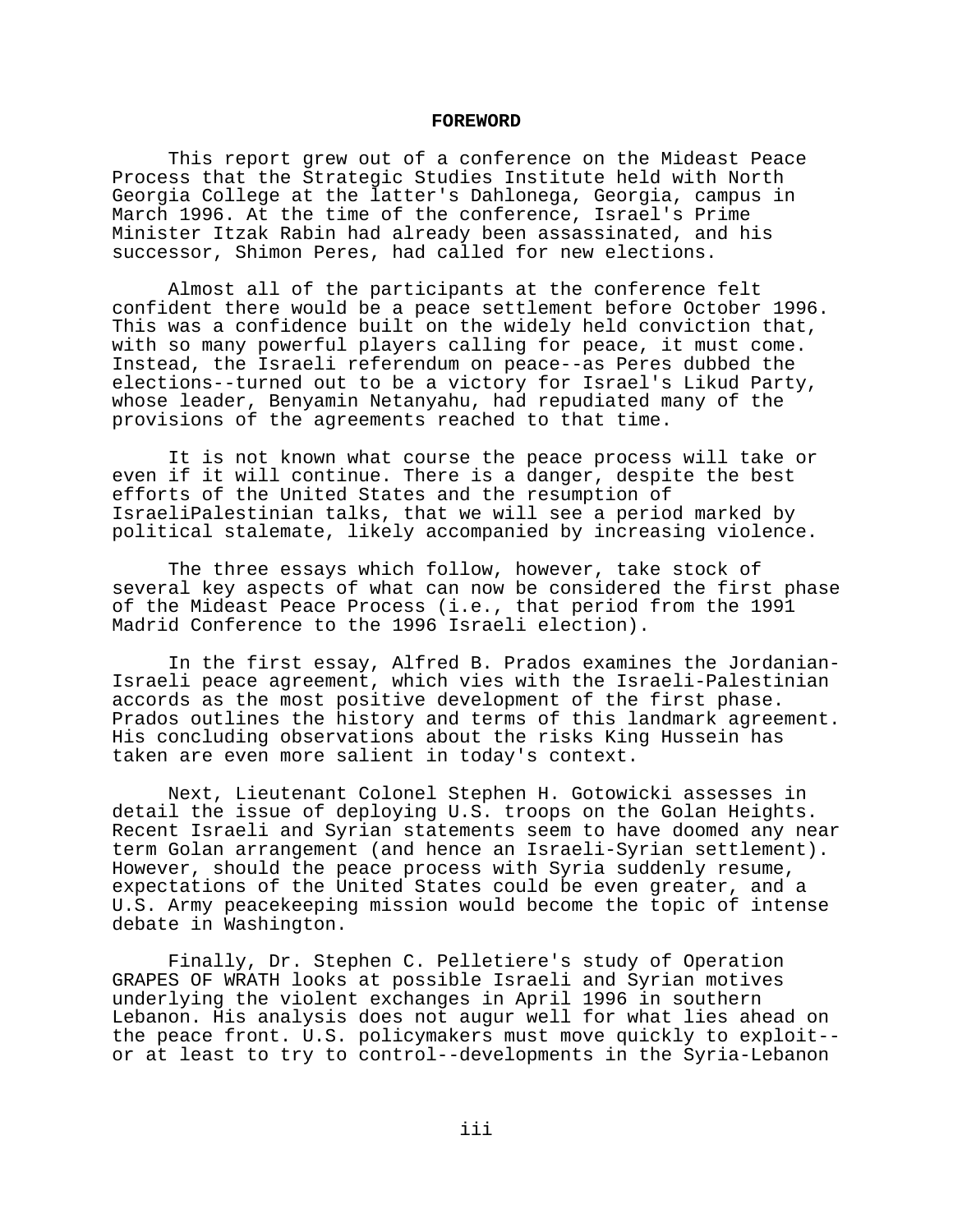tangle of relations.

These three essays, then, illuminate different pieces-- Jordan, the Golan, Lebanon--of the large tapestry of a peace process whose final dimensions are not clear, or, for that matter, certain of completion. What is clear are the high stakes for U.S. diplomacy and national security interests attendant on the outcome.

> RICHARD H. WITHERSPOON Colonel, U.S. Army Director, Strategic Studies Institute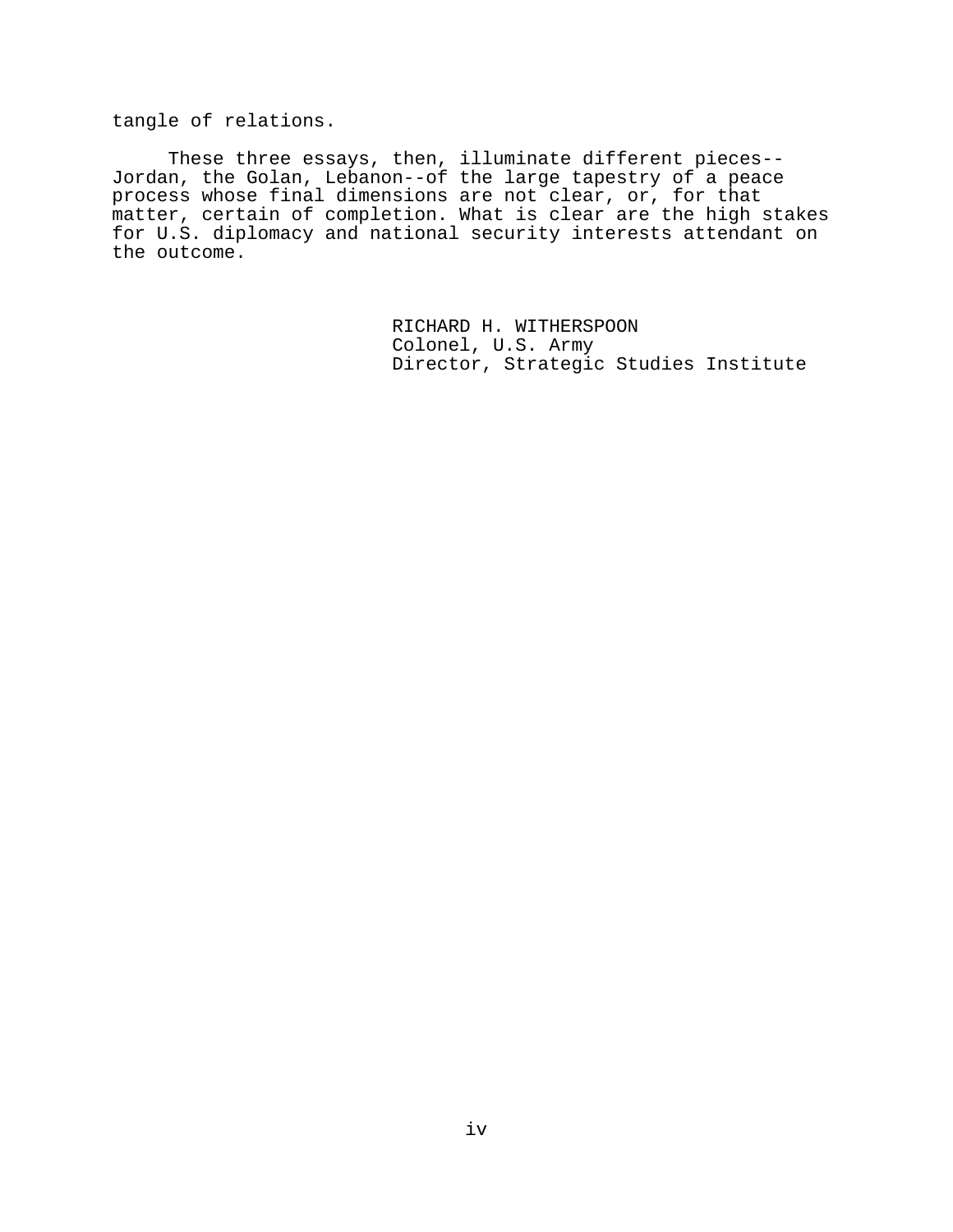# JORDAN AND THE PEACE PROCESS

# Alfred B. Prados

Since the establishment of the state of Israel in 1948, Jordan has been the linchpin in long-standing efforts to resolve the Arab-Israeli conflict. Among Arab states, Jordan has the longest border with Israel and hosts the largest number of displaced Palestinians. Until 1967, Jordan governed the principal portion of pre-1948 Palestine that remained in Arab hands after the 1948 war, namely the West Bank territory including eastern Jerusalem. Jordan lost the West Bank to Israel in 1967, and King Hussein formally severed Jordan's administrative ties to the West Bank in 1988; however, in practice, the future of Jordan and the fate of the Palestinian community have remained closely linked.

This linkage between Jordan and the Palestinian community has seriously circumscribed King Hussein's freedom of maneuver in negotiating with Israel. The king has always felt a special responsibility toward his Palestinian subjects and toward the Islamic holy places in Jerusalem, some of which he continued to administer even after the Israeli occupation of the West Bank. With more than half of his population of Palestinian origin, the king has had to measure any concession he might offer Israel against the weight of public opinion in Jordan. To a large degree, Jordanian steps toward negotiation with Israel have had to move in tandem with the Palestinian leadership.

The problem for King Hussein has been compounded by the vulnerabilities of Jordan's geographic position sandwiched between Israel and the neighboring Arab states of Syria, Iraq, and Saudi Arabia. Syria and Iraq, governed by left-leaning socialist regimes sometimes hostile to Jordan, have opposed negotiations with Israel in the past, at least on terms the latter would be likely to accept. Both Arab states have mounted direct military threats to Jordan on previous occasions. Saudi Arabia, a source of much needed financial support to Jordan in the past, has not opposed negotiations in principle but does not countenance separate peace arrangements and is sensitive to any settlement that might forfeit Muslim interests in Jerusalem. Hussein, on his part, is well aware that he is surrounded by militarily stronger neighbors and that his economy heavily depends on foreign aid. Consequently, he has had to avoid actions that would unduly provoke Israel on the one hand, and policies that appeared to stray too far from the Arab consensus on the other.

With these constraints, it is remarkable that Jordan has emerged as the second Arab country to sign a peace treaty with Israel. Even more remarkable is King Hussein's determination to build a "warm peace" with Israel in contrast to the chilly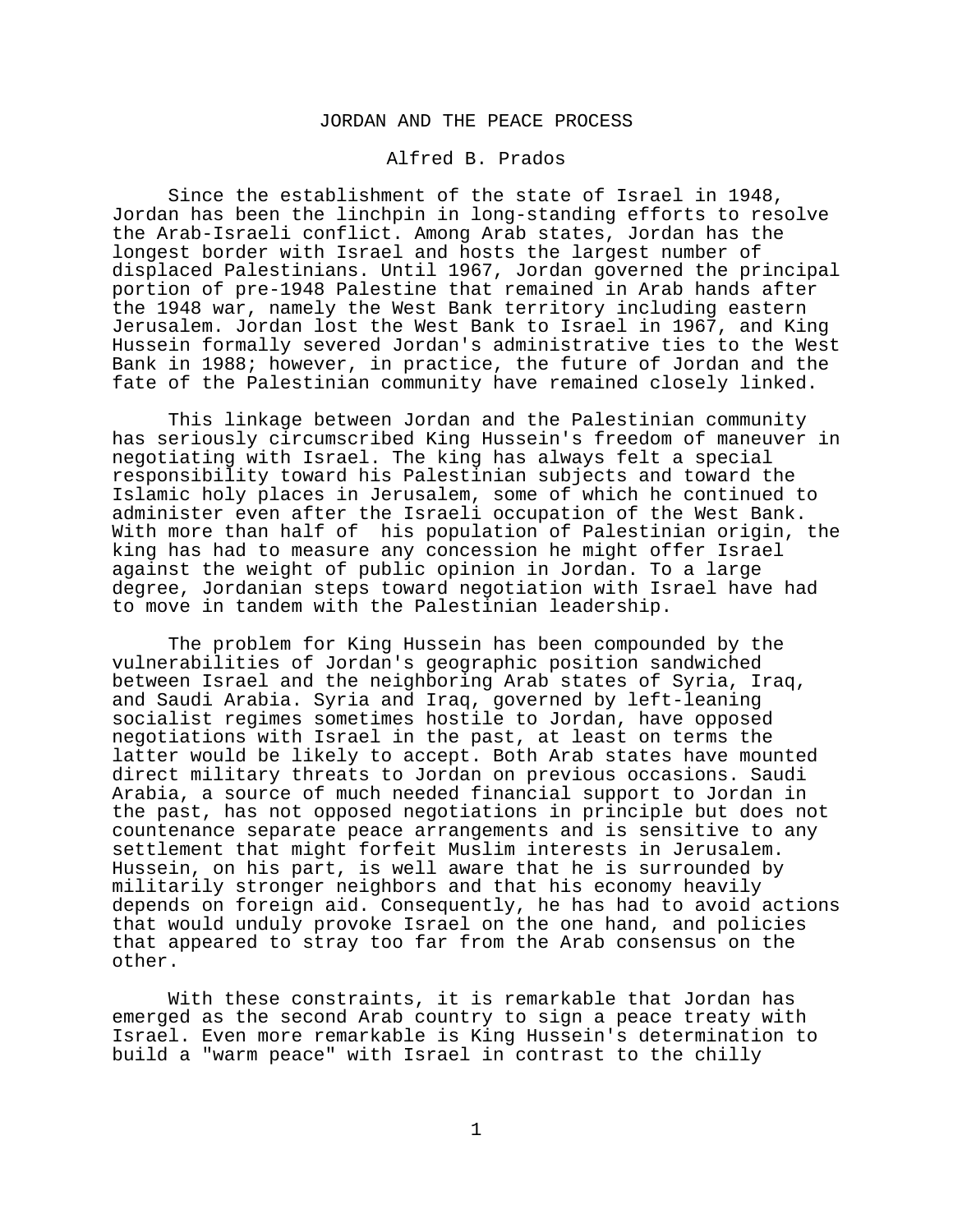relations that have prevailed between Israel and Egypt since the conclusion of their peace treaty in 1979. To do this, the king will have to harness a somewhat reluctant Jordanian public, withstand likely criticism (and possibly more active opposition) from Syria and several other regional states, and perhaps deal with a future Israeli government less inclined to accommodate Jordanian and other Arab concerns. King Hussein's ability to achieve this goal may be the ultimate test of his skill in governing a small but sometimes fractious kingdom and maintaining its security in an unfamiliar and changing environment.

A brief summary of Jordanian involvement in the Arab-Israeli peacemaking process may shed some light on the development of Jordanian-Israeli relations in the years ahead. The story of Jordan's role encompasses several phases, which will be covered below: the early--and largely abortive--history of peace efforts between Israel and Jordan; a 2-year negotiating process under a U.S.-Russian sponsored process that began in 1991; the rapid conclusion of bilateral agreements in 1993 and 1994; and the process of establishing normal relations between Jordan and Israel, arguably the most intricate and demanding task facing Jordan's leaders.

# **Early Peace Efforts**.

Direct, open Jordanian negotiations with Israel are of recent vintage, beginning in 1991 with Jordan's acceptance of the negotiating framework proposed by then U.S. President George Bush. Jordanian involvement in peace moves, however, is as old as the Arab-Israeli conflict itself. Even before the initial Arab-Israeli war in 1948, Jordan's founder, King Abdullah, had contacts with Israeli emissary (later prime minister) Golda Meir in an unsuccessful effort to head off the impending conflict. According to unofficial reports, King Hussein (King Abdullah's grandson, who acceded to the throne in May 1953) had private contacts with Israeli leaders long before public negotiations began in 1991. $^1$  For the first 38 years of Hussein's reign, domestic and regional considerations precluded a direct negotiating forum between Jordan and Israel. Nonetheless, this period witnessed some significant indirect steps along the road to formal negotiations between the two countries.

Israel's territorial gains in the 1967 Arab-Israeli war, including its occupation of the West Bank territory which Jordan had governed since 1948, created a new set of conditions that have formed the backdrop for subsequent developments in Arab-Israeli affairs. United Nations (UN) Security Council Resolution 242 of November 22, 1967, which stipulated return of occupied territories in exchange for peace and mutual recognition, provided a framework for subsequent Arab-Israeli negotiations.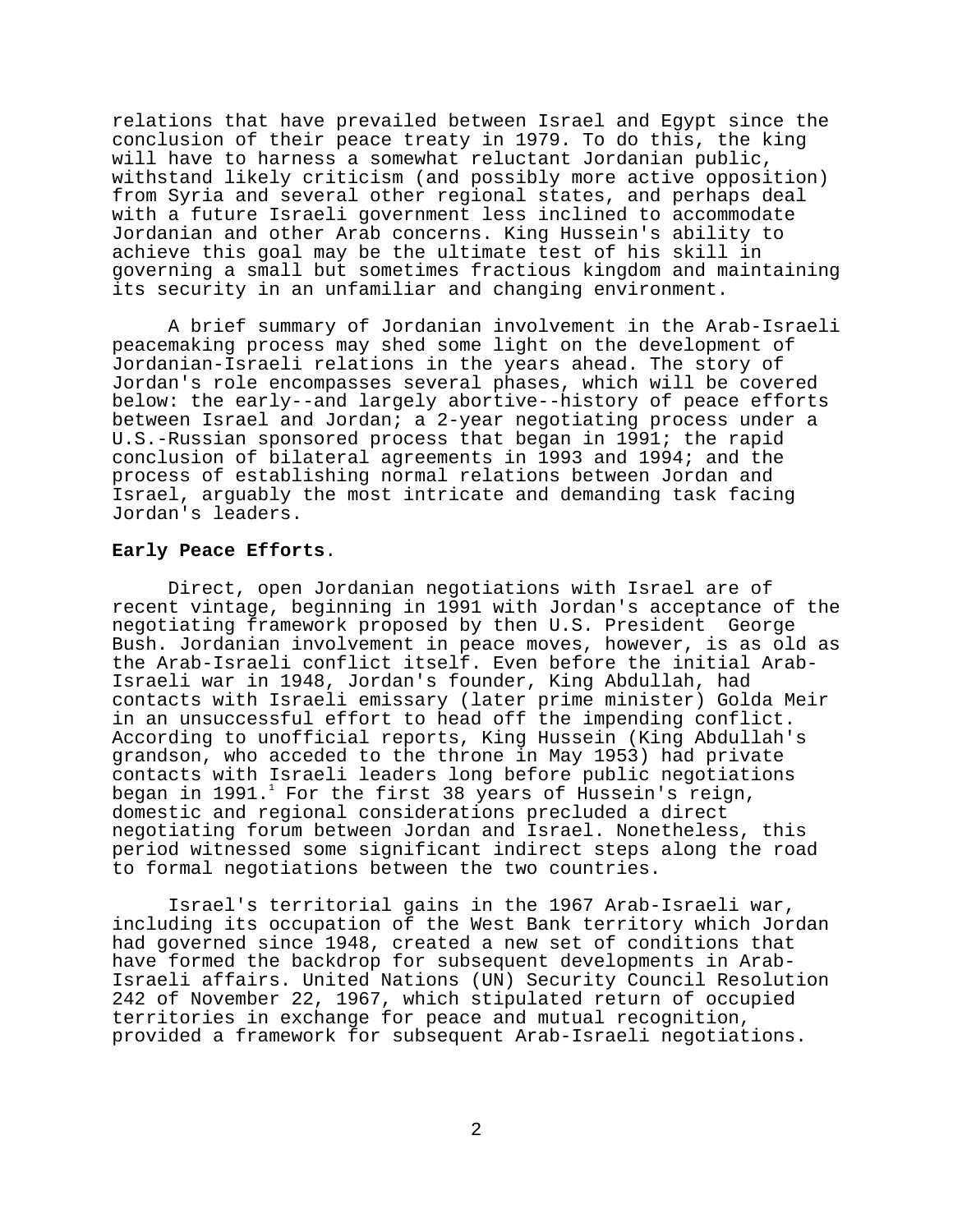Jordan, like Egypt, accepted the resolution in the context of a comprehensive peace but dismissed any proposals for a separate peace with Israel as "neither possible nor sensible."<sup>2</sup> Until 1993, a two-fold principle formed the cornerstone of Jordan's position on Arab-Israeli negotiations--acceptance of a peace agreement based on the return of Arab territories occupied by Israel, but only as part of a comprehensive settlement accepted by all parties including the Palestinians.

Jordan was prepared to press the envelope of these constraints in an effort to find negotiating opportunities with Israel, sometimes at the risk of domestic and regional opposition. Between September 1970 and July 1971, the Jordan Armed Forces suppressed armed Palestinian guerrillas who for 3 years had launched cross-border raids against Israel and defied Jordanian governmental authority. In taking this step, King Hussein reestablished a quiet border with Israel, but his actions were widely decried in the Arab world and the Palestinian community. In 1972, he presented a proposal for a "Unified Arab Kingdom," which would consist of two loosely federated states, the Jordanian East Bank and the Palestinian West Bank, under the central authority of the Hashemite monarchy. This proposal, which largely would have restored the situation that existed before 1967, was not acceptable to Israel and was condemned by Syria, Iraq, Egypt, Libya, and the Palestine Liberation Organization (PLO). In 1982 the king praised U.S. President Ronald Reagan's plan for Arab-Israeli negotiations as "positive" and "constructive,"<sup>3</sup> and in February 1985 he reached tentative agreement with PLO Chairman Yasir Arafat on a joint negotiating strategy with Israel. Syria and several radical Palestinian organizations condemned the Hussein-Arafat agreement as a U.S.- Israeli inspired plot, and it collapsed a year later.

With rare exceptions, however, Hussein has not been prepared to abandon the Arab consensus in pursuing negotiations with Israel. In November 1994, at an Arab summit conference held in Rabat, Morocco, the king reluctantly endorsed the decision of the conferees to recognize the PLO as the sole representative of the Palestinian people, thereby weakening Jordan's ability to negotiate Palestinian and West Bank issues.5 Demonstrating once again his opposition to separate peace arrangements, King Hussein joined most other Arab leaders in condemning the 1978 Camp David Accords, which led to a bilateral peace between Egypt and Israel. Camp David also envisioned a role for Jordan and Egypt in a proposal for Palestinian autonomy, which Hussein and other Arabs viewed as deficient in meeting Palestinian aspirations. In 1988, acceding to "the PLO's desire and the general Arab orientation" for Palestinian self-determination, King Hussein announced the disengagement of Jordan from the West Bank. $\degree$  Finally, Jordan's growing rapprochement with Iraq in the 1980s, though mainly related to economic considerations and mutual concerns over Iran,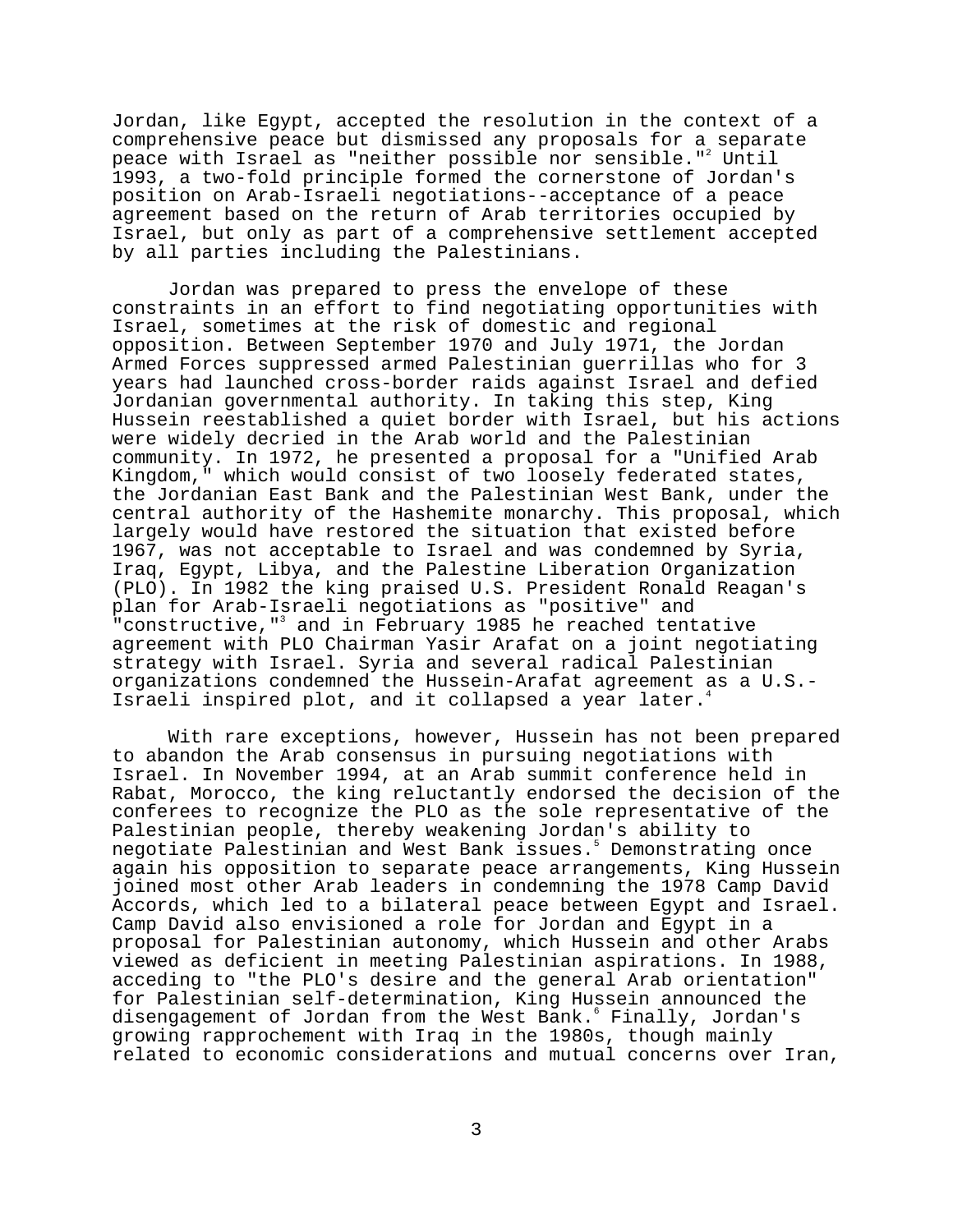had the effect of increasing Jordanian tensions with Israel and associating King Hussein indirectly with the strident anti-Israeli posture adopted by Iraqi President Saddam Hussein on the eve of Iraq's invasion of Kuwait in August 1990.

# **The Gulf and Its Aftershocks**.

Jordan's refusal to join the allied coalition after the Iraqi invasion of Kuwait and its sympathetic posture toward Iraq resulted in one of the most serious crises in the country's history. Though popular among Jordanians (especially those of Palestinian origin) and supported by public opinion in many parts of the Middle East, King Hussein's perceived tilt toward Iraq alienated important allies in the Arab world and the West. Saudi Arabia and other Gulf states terminated subsidies to Jordan (running at approximately \$450 to \$500 million) and expelled over 300,000 Jordanian expatriate workers, who consequently were no longer able to send back a portion of their earnings to Jordan, creating yet another burden on the Jordanian economy. Tourism, which provided approximately \$500 million in 1989, virtually disappeared. Politically, Jordan was shunned not only by the Gulf states but by several other Arab members of the allied coalition, notably Egypt. The United States, angered by Jordan's stand, suspended a total of \$105 million in economic and military assistance to it during fiscal years 1991 and 1992 although these funds were gradually released in 1993.

With the defeat of Iraq, Jordan had two principal options in seeking to restore relationships injured by the Gulf crisis: a clear-cut reversal of its former support for Iraq or a revival of previous Arab-Israeli peacemaking endeavors. The two approaches were not necessarily mutually exclusive, and, in fact, King Hussein has pursued both of them, albeit at different paces, since 1991. An immediate Jordanian move to sever relations with Iraq, however, was economically unfeasible at the time in view of the many commercial links that remained between the two countries; among other things, Jordan continued to depend on Iraq to meet its oil needs of 60,000-75,000 barrels per day since Saudi Arabia had cut off oil supply to Jordan. The other option, cooperation in peacemaking with Israel, offered no immediate prospects of an improvement in Jordanian relations with Gulf states, but it would be welcomed in the United States, which recognized that Jordanian participation was essential in seeking resolution of several core Arab-Israeli issues, notably the Palestinian problem.

### **Bilateral Talks and Agreements**.

In the summer of 1991, a major Arab-Israeli peacemaking initiative designed by then U.S. President George Bush and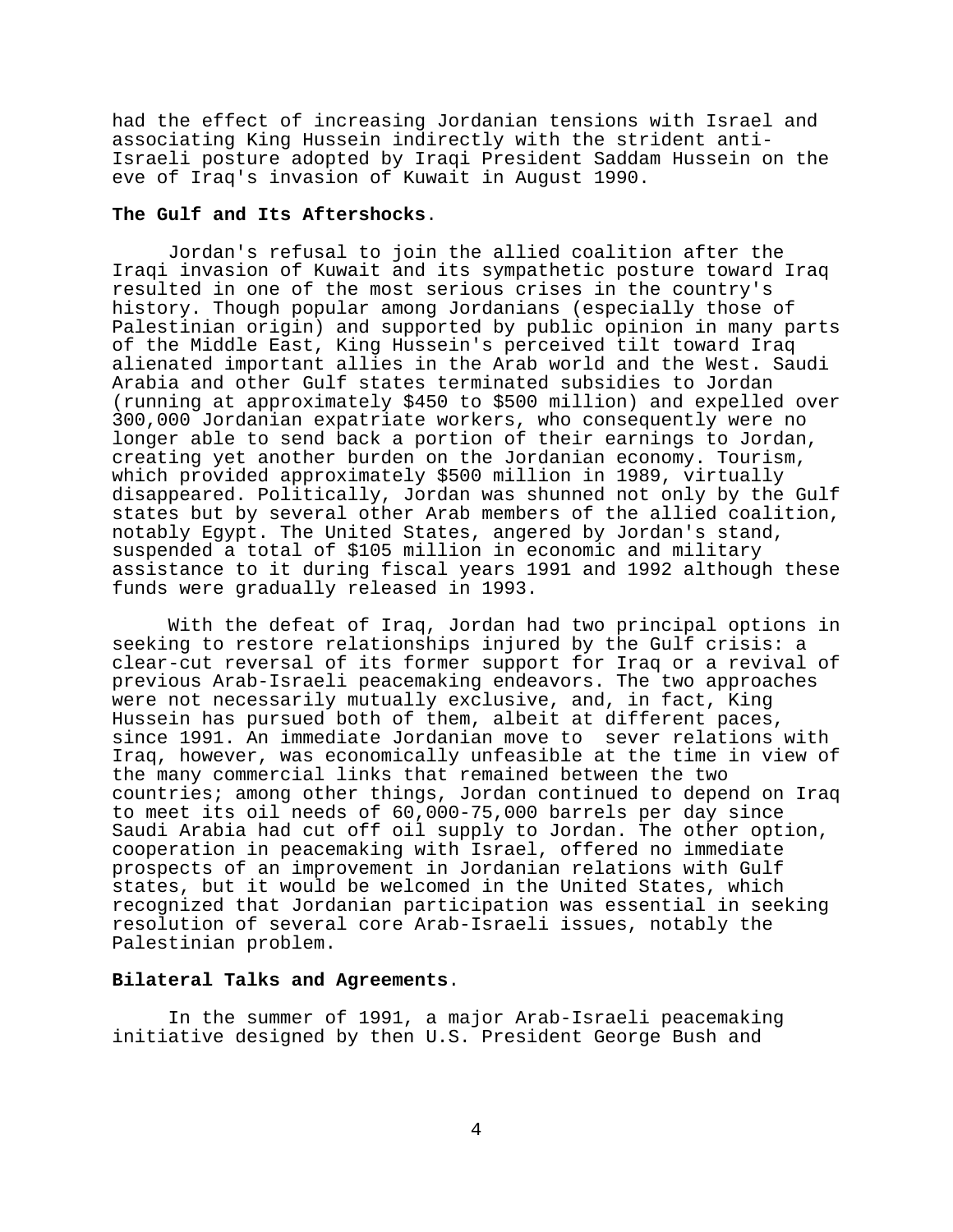Secretary of State James A. Baker provided Jordan with an avenue of escape from its diplomatic and economic isolation. Even before President Bush and then Soviet President Mikhail Gorbachev issued a joint invitation to an international peace conference, King Hussein informally signalled Jordan's willingness to attend. Even more important than this early acceptance was King Hussein's offer to facilitate the negotiating process by providing an "umbrella" for a Palestinian delegation in the form of a joint Jordanian-Palestinian team (the only format acceptable to Israel at that time for inclusion of Palestinian representatives). This formula of a joint Jordanian-Palestinian delegation was maintained during two years of bilateral negotiations that followed the opening conference held in Madrid on October 30, 1991. As time went on, however, the Jordanian and Palestinian components of the delegation began to conduct their meetings with Israelis in a separate format. Meanwhile, secret contacts between Israeli and Palestinian negotiators outside the framework of the U.S.-Russian sponsored bilateral talks led to the landmark Declaration of Principles signed by then Israeli Prime Minister Yitzhak Rabin and PLO Chairman Arafat in Washington on September 13, 1993.

The historic Israeli-Palestinian agreement caught King Hussein by surprise and confronted him with an altered set of circumstances. At first, he expressed irritation that Jordan had not been consulted, particularly in view of Jordan's efforts to coordinate its peacemaking activities with the Palestinians. He seems to have realized quickly, however, that this unexpected development provided him with unprecedented opportunities: first, his peacemaking strategy need be encumbered no longer with the burden of supervising a joint Jordanian-Palestinian effort; and second, the unprecedented recognition of the state of Israel by Arafat gave Jordan essential political cover to pursue its own moves with Israel. In addition, the king seems to have realized that further progress in peacemaking might help unlock doors to international economic assistance. Although the United States had released previously suspended aid funds to Jordan by mid-1993, the country faced a debt of over \$7 billion (almost twice Jordan's gross domestic product) with no outlook for continued aid at a significant level. These considerations imparted fresh momentum to Jordanian-Israeli talks which subsequently resulted in three milestone agreements.

The Common Agenda. The first Jordanian-Israeli agreement was already in the making by the time Arafat and the late Israeli Prime Minister Yitzhak Rabin met on the White House lawn. In actuality, by late 1992 Jordanian and Israeli negotiators had drafted an agenda and formed five working groups to deal with principal bilateral issues. On September 14, the day after the Israelis and Palestinians signed their declaration, the heads of the Jordanian and Israeli delegations with much less fanfare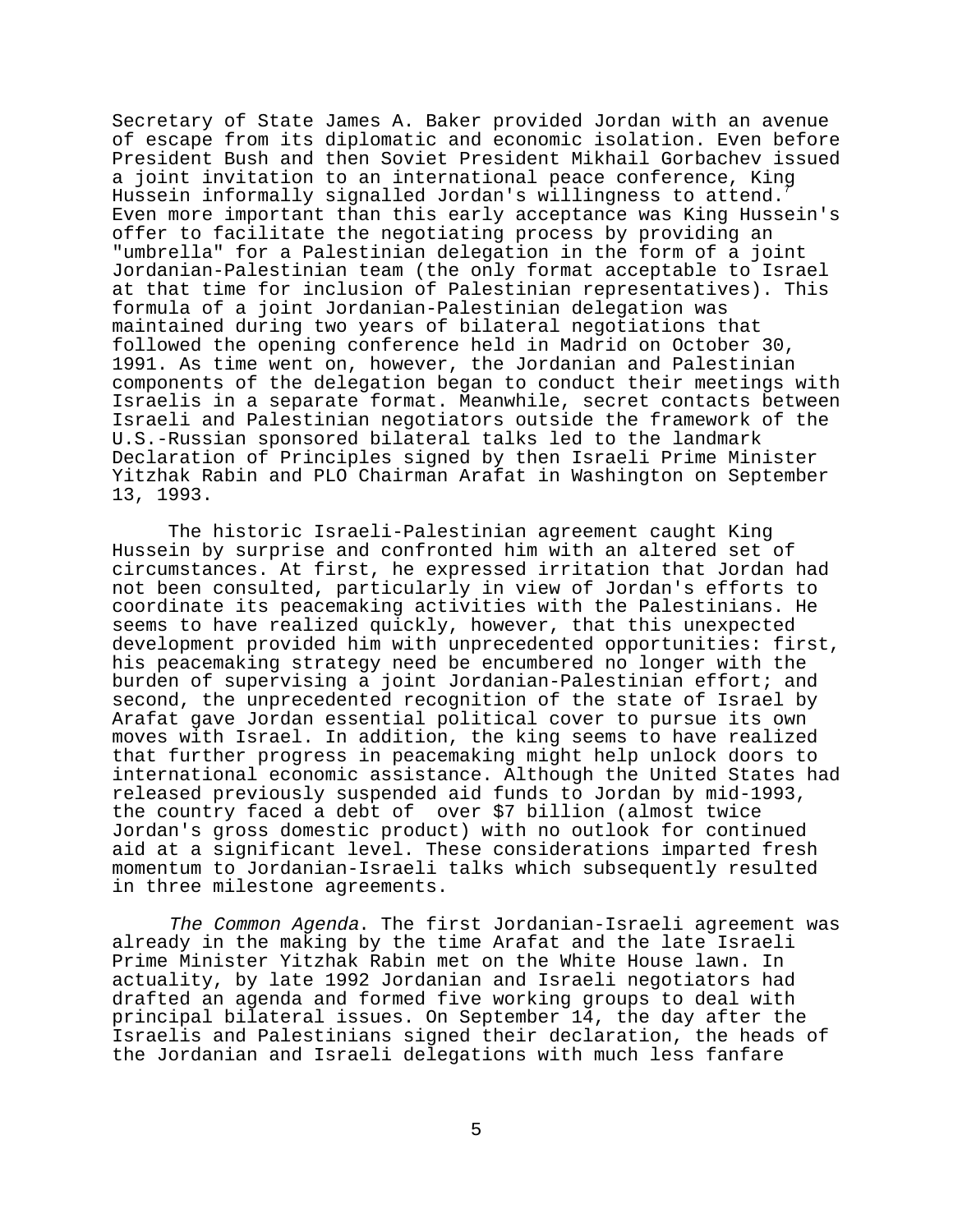signed their so-called "common agenda," which listed issues to be addressed by both sides with the goal of achieving a just, lasting, and comprehensive peace among the Arab states, the Palestinians, and Israel as per the Madrid invitation. Shortly afterward, in the the highest level official contact between the two countries so far, Jordan's Crown Prince Hassan met with then Israeli Foreign Minister Shimon Peres in Washington on October 1 and agreed with their U.S. hosts on the formation of a tripartite commission to discuss economic cooperation.

The Non-Belligerency Declaration. Once again, progress on the Israeli-Palestinian track coupled with prospects of economic benefits to Jordan gave added impetus to Israeli-Jordanian negotiations. On May 4, 1994, Israeli and Palestinian representatives reached agreement on the terms of a Palestinian self-rule regime to begin in Gaza and Jericho. During the following month, U.S. President Clinton promised King Hussein that he would work to obtain debt relief for Jordan, presumably in recognition of Jordan's peacemaking role. Concurrently with these developments, there was an increase in the frequency and level of Jordanian-Israeli contacts. On July 9, King Hussein stated in a speech to the Jordanian parliament that he was ready to meet with Israeli Prime Minister Rabin if such a meeting would advance the interests of Jordan. Six days later, President Clinton announced that the Jordanian monarch and the Israeli prime minister would meet in Washington, stating that this historic meeting is another step forward toward achievement of a comprehensive and lasting peace in the Middle East.

On July 25, in the first public contact between the Jordanian monarch and a top Israeli official, King Hussein and Prime Minister Rabin signed a declaration at the White House. The terms of the declaration expanded on those of the 1993 Common Agenda and included the following highlights: termination of the state of belligerency between Jordan and Israel; negotiations to end economic boycotts; establishment of communications, electric, and air links; establishment of border crossings; Israeli agreement to respect Jordan's historic role in administering Islamic holy places in Jerusalem; and further negotiations toward a full-fledged peace treaty. The two leaders addressed a joint session of the U.S. Congress the same day. Congress responded by enacting legislation to forgive a portion of Jordan's debt to the United States (see below), but accompanying congressional statements suggested that a final peace treaty (as well as Jordan's compliance with economic sanctions against Iraq) would be a factor in further debt forgiveness.

The Peace Treaty. This time the two countries moved more rapidly to consummate their movement toward peace. On October 17, Jordanian Prime Minister Abd al-Salam al-Majali and Israeli Prime Minister Yitzhak Rabin initialed a peace treaty, which the two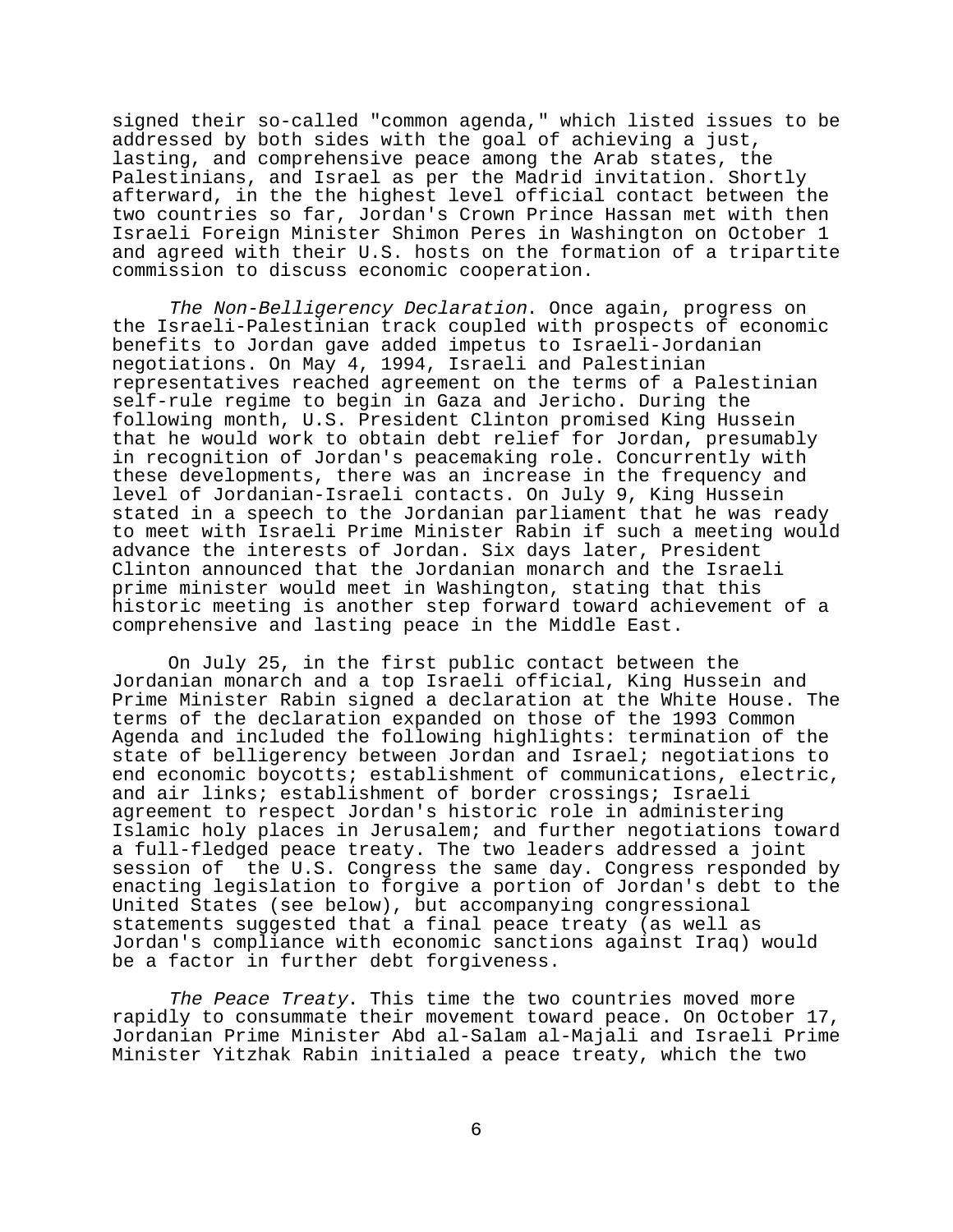officials subsequently signed at a ceremony held on the Jordanian-Israeli border on October 26. President Clinton and 5,000 notables from various countries witnessed the occasion. The 120-member Israeli Knesset (parliament) ratified the treaty by a vote of 105-3 with six abstentions on October 25. On November 6, the 80-member Jordanian lower house of parliament endorsed the treaty by a vote of 56-23 with one absentee. The royally appointed Senate endorsed it by a vote of 33-0 with one abstention and six absentees, and ratification became final with the king's signature on November 10.

The treaty, which consists of 30 articles and five annexes, stipulates that peace is established between the two countries "effective from the exchange of the instruments of ratification of this Treaty" (Article 1). The treaty provides for recognition of each other's sovereignty, borders, and political independence (Article 2); demarcation of borders within nine months of the treaty's signature (Article 3); refraining from threats or use of force against each other (Article 4); exchange of ambassadors within one month of treaty ratification (Article 5); water sharing arrangements (Article 6); freedom of access to religious shrines and respect for Jordan's historic role regarding Muslim holy places in Jerusalem (Article 9); repeal of discriminatory legislation (Articles 11 and 26); and a number of provisions covering cooperation in economic, administrative, scientific, and cultural fields.

One interesting aspect of the treaty concerned the demarcation of borders. Aside from the West Bank, which did not figure prominently in the treaty negotiations, territorial issues between Jordan and Israel were minor, consisting of several small border areas that Jordan claimed Israel had occupied through various encroachments between 1948 and 1967, amounting to approximately 340 square kilometers. Under Annex I of the treaty, Israel agreed to return these areas to Jordan; however, the parties agreed on an arrangement whereby Jordan will allow Israeli landowners and farmers continued use of two small enclaves within this territory for a 25-year period. This leaseback arrangement, which is renewable after 25 years, has been singled out for special criticism by opponents of the peace treaty as an unnecessary territorial concession to Israel.

### **Prospects for Durable Peace**.

What are the prospects for a viable and durable peace between Jordan and Israel? In an effort to answer this question, it would be useful to examine four more specific ones. First, what has Jordan gained from the peace treaty with Israel? Second, how strong is internal support in Jordan for normalization with Israel and other recent shifts in official Jordanian policy?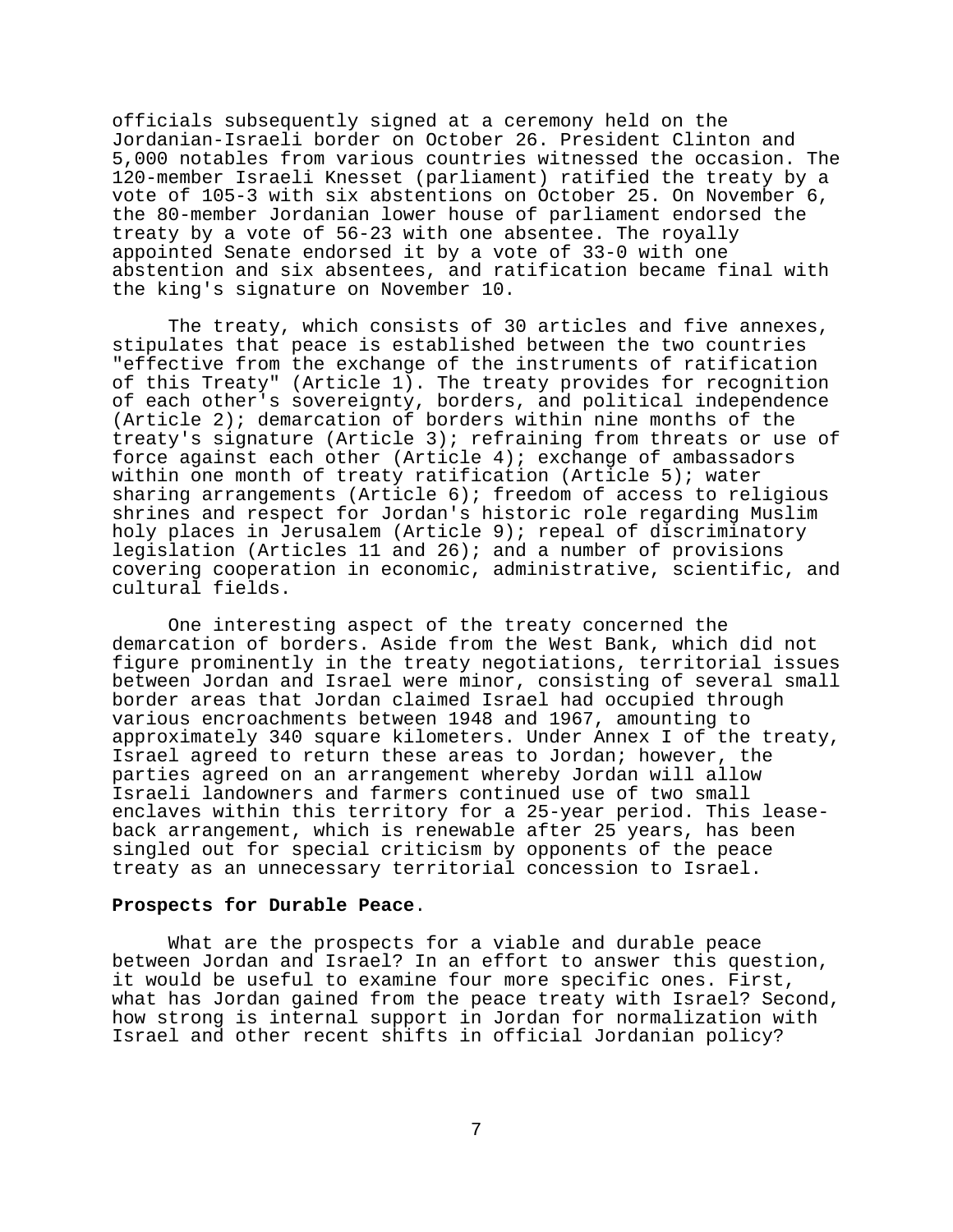Third, what degree of support can Jordan expect from its other neighbors in the Middle East for its role in the peacemaking process? Fourth, what effect will future arrangements to resolve the Palestinian question have on Jordan's role in peacemaking with Israel?

Gains to Jordan. The fruits of peace for Jordan are difficult to assess. Some limited benefits will accrue to Jordan through recent agreement with Israel in the form of civil air access, preferential trade arrangements, and revenues from tourism. Although Israeli tourists have begun to visit Jordan on short trips, so far they have not proved to be heavy spenders. The removal of trade barriers could be a double-edged sword; Jordanians, like other Arabs, are uneasy over the possibility that their economy could be dominated by that of their stronger neighbor. Israeli willingness to accept tariff provisions weighted in Jordan's favor may reflect Israel's understanding of Jordanian concerns and its realization that Jordan is a vital link in Israeli economic access to the farther reaches of the Middle East.

Beyond the potential economic benefits of open borders, Jordanian leaders hoped that peace with Israel would lead to an influx of foreign aid, particularly from the United States. They have recognized reluctantly, however, that, in an era of budgetary constraints, there is little likelihood that Jordan will realize a peace dividend on the scale that accrued to Israel and Egypt after their peace treaty in 1979. A few comparative figures illustrate the lowered expectations to which Jordan must adjust. For the first fiscal year following their peace treaty, Israel and Egypt received \$2.4 billion and \$1.7 billion, respectively, in U.S. economic and military aid, and by 1985 their respective annual aid levels had risen to \$3.0 and \$2.1 billion, where they have remained ever since. Jordan, on the other hand, was allocated \$59.2 million in economic and military aid in 1996, the first fiscal year after the Jordanian-Israeli peace treaty; moreover, there is no outlook for an appreciable increase in the 1996 level as Congress continues to tighten foreign aid. But Jordan has received two other significant benefits in the form of debt relief and a modest military modernization package.

In mid-1994, on the eve of Jordan's peace treaty with Israel, the country faced an external debt of approximately \$6.4 billion, 109 percent of its gross national product at the time; $^8$ of this amount, an estimated \$702.3 million was owed to the United States. In their discussions with U.S. counterparts, Jordanian leaders emphasized the three-fold importance to Jordan of debt relief by the United States: to foster popular support for a peace treaty by creating a climate favorable for foreign investment with accompanying economic benefits; to help convince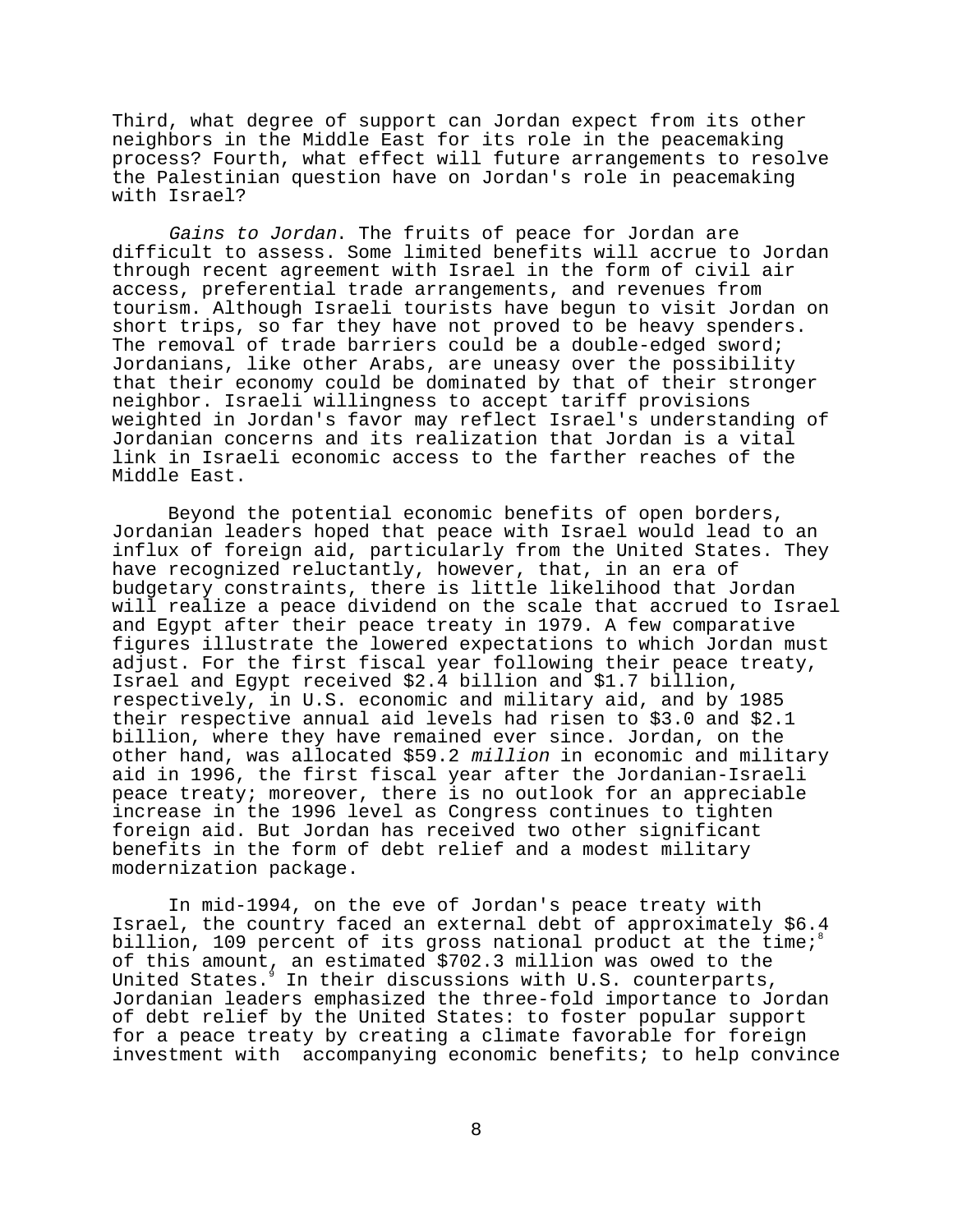other international creditors to follow suit; and to demonstrate to Syria and the Palestinians the credibility of U.S. commitments in support of the peace process. On June 22, President Clinton promised King Hussein to seek forgiveness of Jordan's debt to the United States and encourage other countries to alleviate Jordan's debt burden. Congress, increasingly friendly toward Jordan after it signed the July 25 Non-Belligerency Declaration with Israel, agreed to forgive approximately \$220 million of Jordan's debt to the United States under a supplemental appropriation; however, legislative language accompanying the appropriation cautioned that additional steps by Jordan--a final peace agreement with Israel, abrogation of the Arab boycott, and compliance with sanctions against Iraq--would be important factors in further debt forgiveness.10 After Jordan signed the peace treaty with Israel on October 26, the administration pressed Congress to forgive the remainder of the debt. Following further debate over the amount to be forgiven and the proper legislative vehicle, Congress ultimately included a provision covering full debt forgiveness for Jordan in an emergency supplemental appropriation bill. $1$ 

Another high priority on Jordan's list has been modernization of the armed forces, which over the years have constituted the mainstay of the Hashemite monarchy. Though well trained and disciplined, the Jordan armed forces are outgunned and outnumbered by each of Jordan's neighbors, and military units face serious equipment shortages. Little or no equipment has been received since 1983, mainly due to financial constraints; also, the United States, once Jordan's major supplier, grew increasingly reluctant to supply Jordan with arms until it concluded a peace treaty with Israel and distanced itself from Iraq. As Jordan moved on both fronts, the United States began to review options for long-term military aid. On January 7, 1996, U.S. Secretary of Defense William Perry announced that the United States was offering Jordan a military equipment package consisting of 16 F-16 fighter aircraft, M60A3 tanks (50 according to press reports), night vision equipment, and (according to the press) a C-130 cargo plane and a helicopter. The package, estimated at between \$300 million and \$360 million, does not include state-of-the-art equipment and will only fill some of the more glaring gaps in Jordanian inventories. Even this relatively modest package will require special financing arrangements, including the authority granted on a one-time basis to draw down \$100 million in military equipment from U.S. stocks.

Degree of Popular Support. Important as these measures are to Jordan's financial well-being and national security, they may have only a limited effect on the perceptions of the average Jordanian citizen. In this connection, there is considerable evidence that recent dramatic shifts in King Hussein's regional policies have outstripped public opinion in Jordan. The process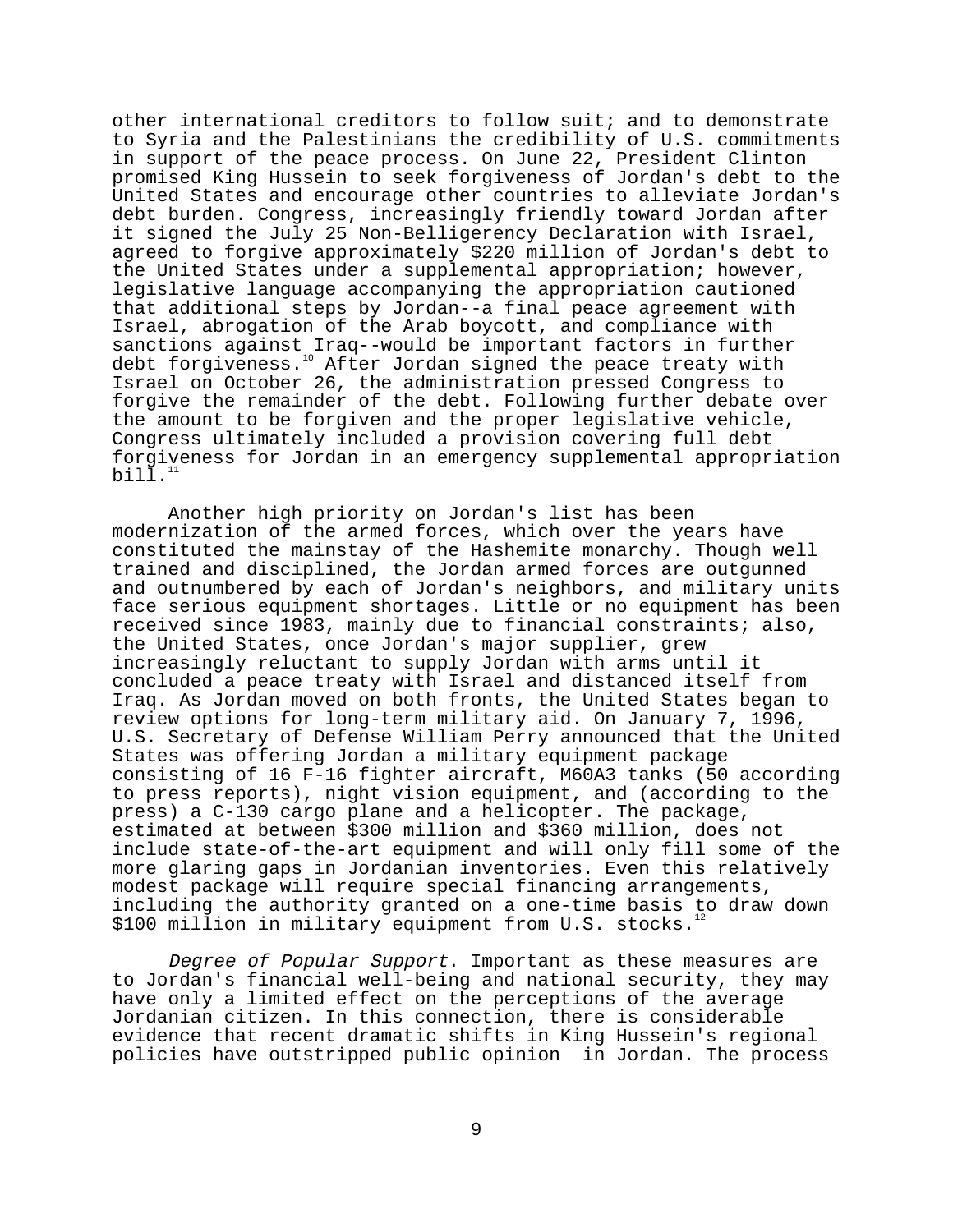of normalization with Israel has been accompanied by a marked cooling in Jordan's relations with Iraq and a partial rapprochement with Saudi Arabia, Kuwait, and other Gulf states angered by Jordan's stand during the 1990-91 Gulf crisis. At the same time, significant segments of the Jordanian population remain suspicious of or hostile toward Israel; supportive of Iraq on political or economic grounds, and resentful over the reprisals they suffered at the hands of the Gulf states because of Jordan's earlier support for Iraq.

Support in Jordan for the peace treaty with Israel remains lukewarm. Opposition is strongest within two groups--Islamic fundamentalists and secular left-wing nationalists. Together these groups can muster 25 to 30 deputies in the 80-member lower house of parliament and obstruct government-sponsored legislation although they have not succeeded in permanently blocking government initiatives so far. As noted above, opposition to normalization with Israel is especially strong among professional and trade organizations, which have become increasingly aggressive in seeking to block economic and cultural contacts with the Israelis. Clear support for the treaty seems concentrated in upper echelons of the government, parts of the business community, and groups such as the hotel, restaurant, and transportation sectors that stand to gain from Israeli tourism. A great many Jordanians appear to be withholding judgment pending further evidence regarding the impact of the peace treaty and seem willing to give the king the benefit of the doubt, at least in the short term. All the same, there is perceptible disappointment among many mainstream Jordanians that the treaty with Israel has not brought tangible economic benefits so far.

Though not directly related to the peace treaty, the recent dramatic shift in Jordanian policy toward Iraq has accentuated anti-government views in some Jordanian circles and served to heighten opposition to normalization with Israel. Once Iraq's leading ally in the Middle East, Jordan began to distance itself from the regime of Iraqi President Saddam Hussein after 1992; by 1994, U.S. officials noted a marked improvement in Jordanian enforcement of UN-imposed trade restrictions against Iraq. In August 1995, King Hussein granted asylum to two high-level defectors from Iraq, and on December 16, he called for a meeting of Iraqi factions opposed to the present government to chart a new direction for the country. On February 6, 1996, U.S. Secretary of Defense Perry indicated that the United States and Jordan are cooperating on actions which he refused to identify designed "to accelerate the demise of the present regime in Iraq."<sup>13</sup> Ties with Baghdad, however, have not been completely severed. Iraq agreed on December 30, 1995, to continue supplying oil to Jordan, and in mid-January 1996, the two countries renewed a trade protocol, albeit providing for a lower level of Jordanian exports to Iraq.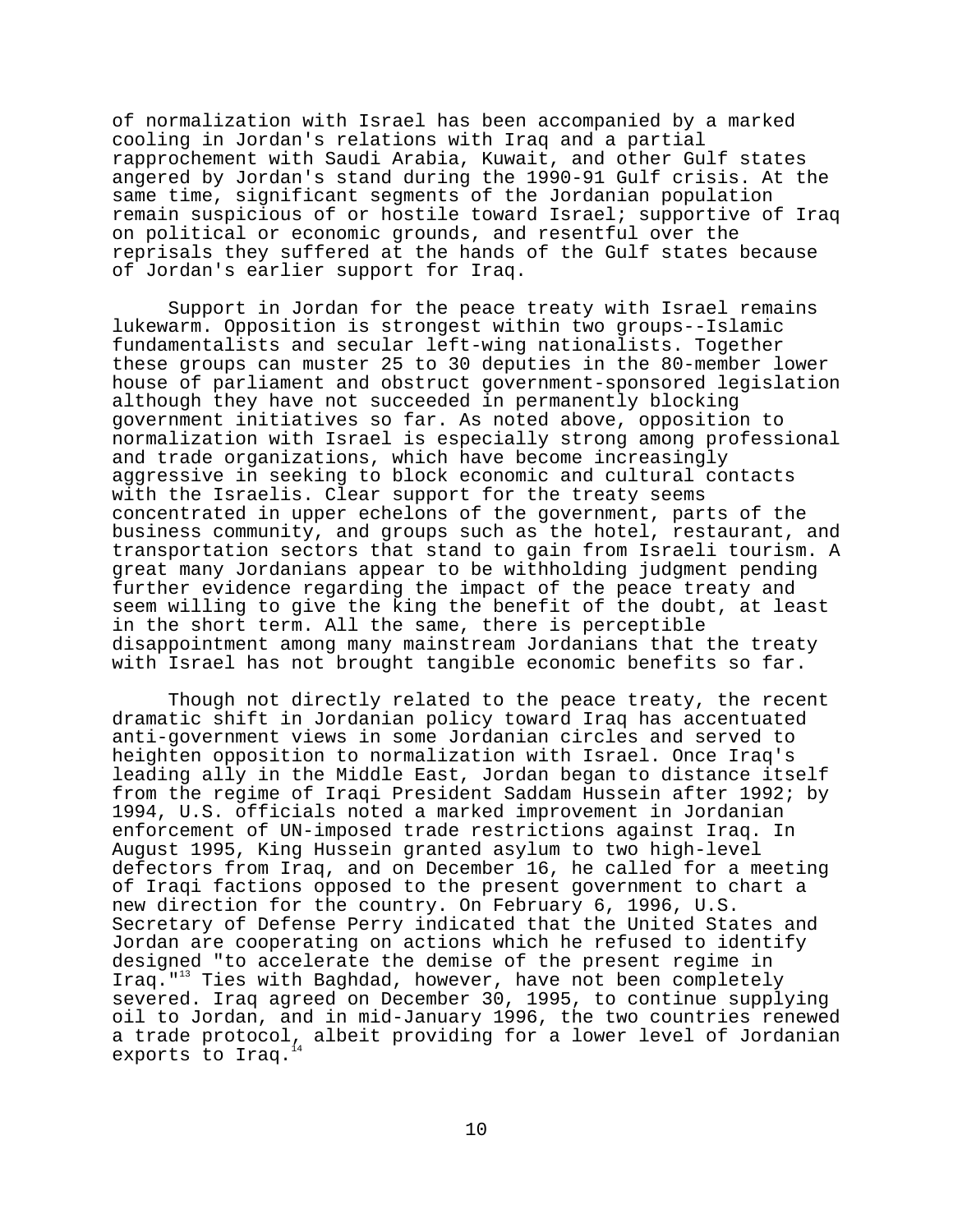A combination of political and economic factors have contributed to a strong measure of support among Jordanians for the Iraqi regime. Some Jordanians, especially Islamists, nationalists, and those of Palestinian origin, applauded Saddam Hussein's pan-Arab utterances and his defiance of Israel and the West. Many Jordanian manufacturers and merchants had built close economic ties with Iraq in the 1980s. They argue that Jordan's economic future is tied more much closely to Iraq than to the Arabian Peninsula and are also skeptical over the likelihood of a profitable commercial relationship with Israel. Jordanians of a more ideological bent tend to see the government's peacemaking with Israel and coolness toward the Iraqi regime as twin aspects of a policy that bears the stamp of Western dictation.

Active opposition to Jordanian regional policies may be confined to a minority, but it has created a dilemma for the government. King Hussein seems sincerely committed to the growth of democratic institutions in Jordan and has said the process of liberalization in his country is irreversible. On the other hand, some commentators have expressed concern that the government is slowing the pace of democratization in an effort to forestall attempts by the opposition to resist implementation of the peace treaty with Israel or to curb rear-guard actions by the opposition against the new policy toward Iraq. A report prepared by the Committee on Civil Liberties of the Jordanian parliament in September 1995 expressed the view that government policy since the October 1994 peace treaty with Israel "has visibly affected the ceiling of public freedoms."

Regional Support. In its efforts to establish normal relations with Israel, Jordan does not enjoy the full support of its neighbors. Predictably, the strongest opposition to the Jordanian-Israeli peace treaty came from the so-called rejectionist states of Libya and Iran; the Iranian foreign minister denounced the treaty as treason against the Palestinian cause. Lebanon, which closely follows Syrian leads in regional policy, and Syria criticized Jordan for abandoning the goal of a comprehensive Arab-Israeli peace settlement. President Asad of Syria called separate treaties a "mistake," but said he would not fight governments that concluded such agreements. Syria has objected especially to the arrangements under which Jordan leased back small plots of territory to Israel, and Syrian leaders warned that this does not constitute a model that Syria would be willing to follow. Syria also continues to allow radical Palestinian groups based in Damascus to inveigh against Jordan for making peace with Israel. (The mainstream PLO leadership, which had already concluded agreements with Israel, is cooperating with Jordan in implementing provisions of their respective peace pacts with Israel; however, Chairman Arafat has taken exception to the passage in the Jordanian-Israeli peace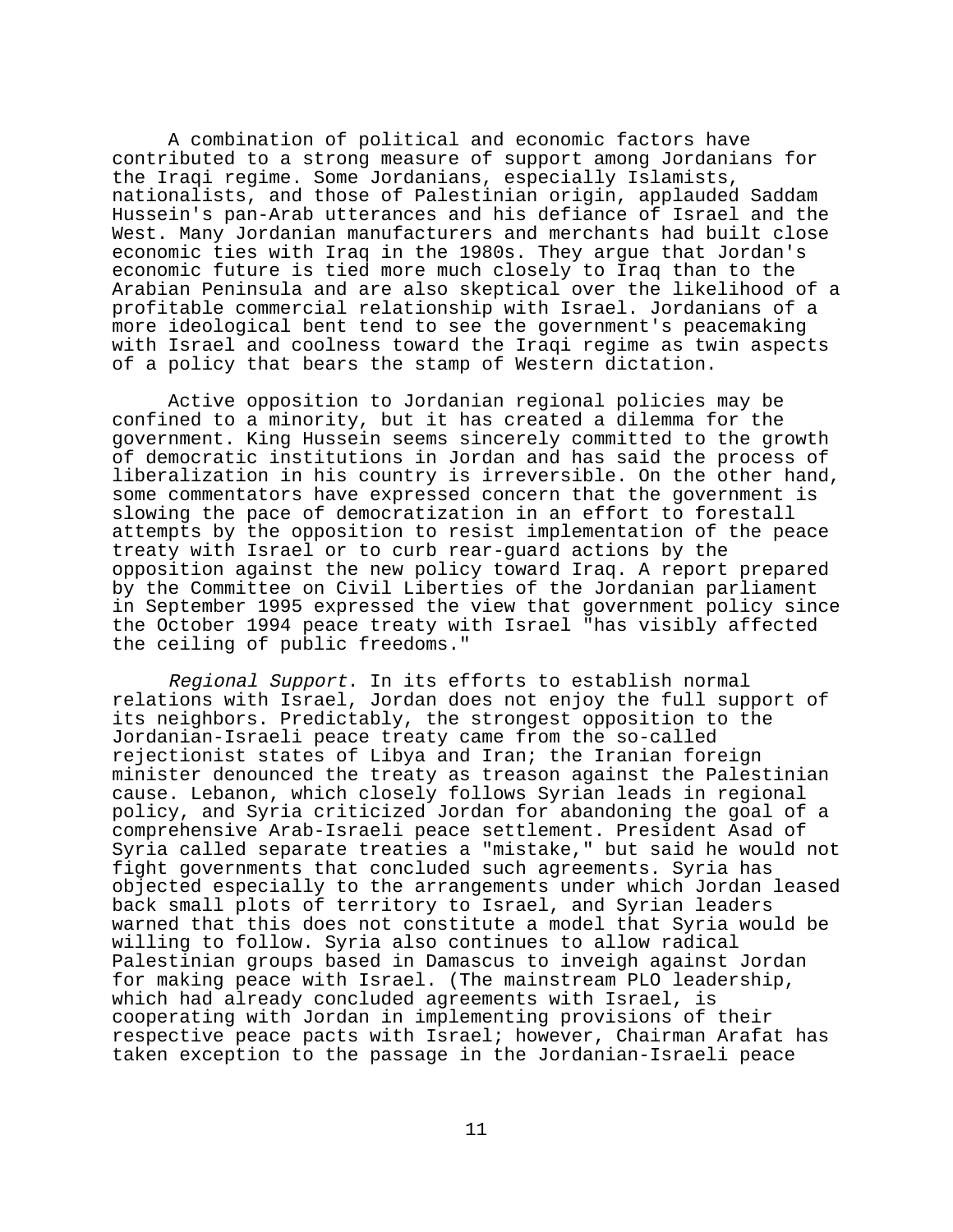treaty dealing with a special Jordanian role regarding the Muslim holy shrines in Jerusalem.)<sup>15</sup>

The six countries of the Gulf Cooperation Council (GCC)-- Saudi Arabia and the five smaller Gulf states--show a certain ambivalence toward Jordan's role in Arab-Israeli peacemaking. Though supportive in principle of the peace process, GCC states on the whole are cautious over the establishment of formal ties with Israel. For example, the GCC states have not yet taken formal steps to terminate their direct boycott of Israel although on September 30, 1994, they undertook to stop enforcing indirect boycotts, which penalize other countries and companies that deal with Israel. Qatar and Oman, which have been laying the groundwork for future economic ties with Israel, have been more inclined to support Jordanian-Israeli peace moves, but other GCC states have been more reticent. In part, this attitude may stem from residual resentment on the part of Gulf leaders over Jordan's stand during the 1990-91 Gulf crisis--a resentment that even King Hussein's growing estrangement from the Iraqi regime has not totally dispelled.

The Palestinian Dimension. The Palestinian factor will be particularly important in the success or failure of Jordan's efforts to normalize relations with Israel. The question is one of particular complexity, involving Jordan's relations with the PLO leadership, with its own indigenous Palestinian population, with other segments of the Palestinian diaspora, and with the emerging Palestinian entity on the West Bank and Gaza. Before the effects of the Palestinian question on Jordanian-Israeli normalization can be assessed, major issues will have to be addressed--the final status of the West Bank and Gaza territories, and the fate of Palestinian refugees and displaced persons.

The 1993 Israeli-PLO Declaration of Principles stipulated that negotiations on the final status of the occupied territories would begin in May 1996 and should be completed 3 years later. PLO Chairman Arafat has made clear his view that the negotiations should lead to an independent Palestinian state, but not many Israeli leaders are willing to endorse that concept. Despite King Hussein's 1988 decree disengaging Jordan from the West Bank (Gaza had never been under Jordanian governance in the first place), the question of a future Jordanian association with an independent or autonomous Palestinian entity is likely to arise. Statements by King Hussein indicate that he would accept some type of federation with a West Bank-Gaza entity, perhaps along the lines of his 1972 Unified Arab Kingdom proposal, but only after the Palestinians have achieved self-determination and can exercise a free choice in favor of independence or association with Jordan. Depending on the outcome of Israeli-Palestinian negotiations, numerous ancillary decisions will have to be made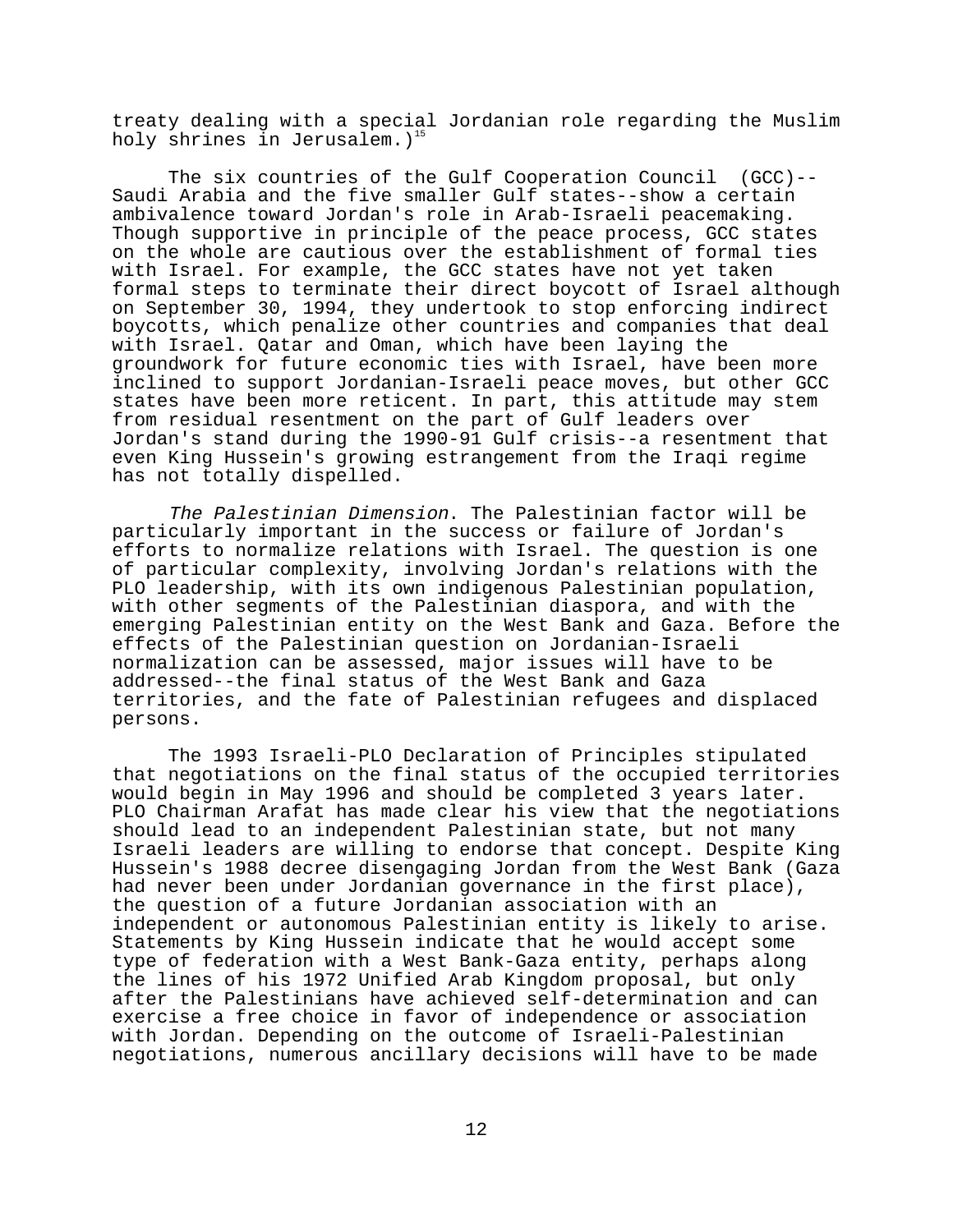regarding the relationship among Israel, Jordan, and an emerging Palestinian entity. These decisions could have a profound effect on later stages of Jordanian-Israeli normalization.

Final disposition of Palestinians dispersed throughout the Middle East will also heavily influence the course of Jordanian-Israeli relationships. The Israeli-Palestinian Declaration provided for the establishment of a quadripartite commission representing Israel, Egypt, Jordan, and the PLO to discuss the status of Palestinians displaced during the 1967 Arab-Israeli war. A meeting of this commission held in Cairo in February 1996 reportedly resulted in some useful proposals to deal with the problem of Palestinians displaced in 1967. But the declaration does not deal with the more long-standing and difficult issue of Palestinians who became refugees after the original Arab-Israeli war in 1948. It is unlikely that a West Bank-Gaza ministate could absorb a large number of refugees from other parts of the Arab World, and Israel (which will either control or have a major voice in access to a Palestinian entity) would be likely to resist their return on the grounds that their presence nearby would heighten threats to Israel's security. Jordan, on its part, worries that it may become a depository for Palestinian refugees forced to leave other host countries but unable to be accommodated in the West Bank or Gaza. A disposition that placed undue burdens on Jordan could affect the country's stability in ways that might hinder normalization with Israel and revive former tensions between the two countries.

#### **Concluding Assessment**.

In moving rapidly to consummate and implement a peace treaty with Israel, King Hussein took a calculated risk. He took this step with no assurance of a major peace dividend, settling for relatively small financial gains in the near term and hoping that regional peace would spawn future economic advantages on a larger scale. The timing of his peace moves, which took place while Syrian and Lebanese negotiations with Israel remained deadlocked and even before Palestinians had fully sorted out the implementing details of their agreement with Israel, left him vulnerable to charges of premature peacemaking with Israel. Some observers, including Middle East governments and individuals associated with a harder line toward Israel, believe that Hussein abandoned his long-standing policy of pursuing a comprehensive rather than a separate peace with Israel.

Jordan's leaders can advance several counter arguments. Jordan was not the first Arab state to conclude a peace treaty with Israel; Egypt had done so 15 years earlier. Moreover, Jordan did not begin signing agreements with Israel until after the historic Israeli-PLO declaration had been concluded, thus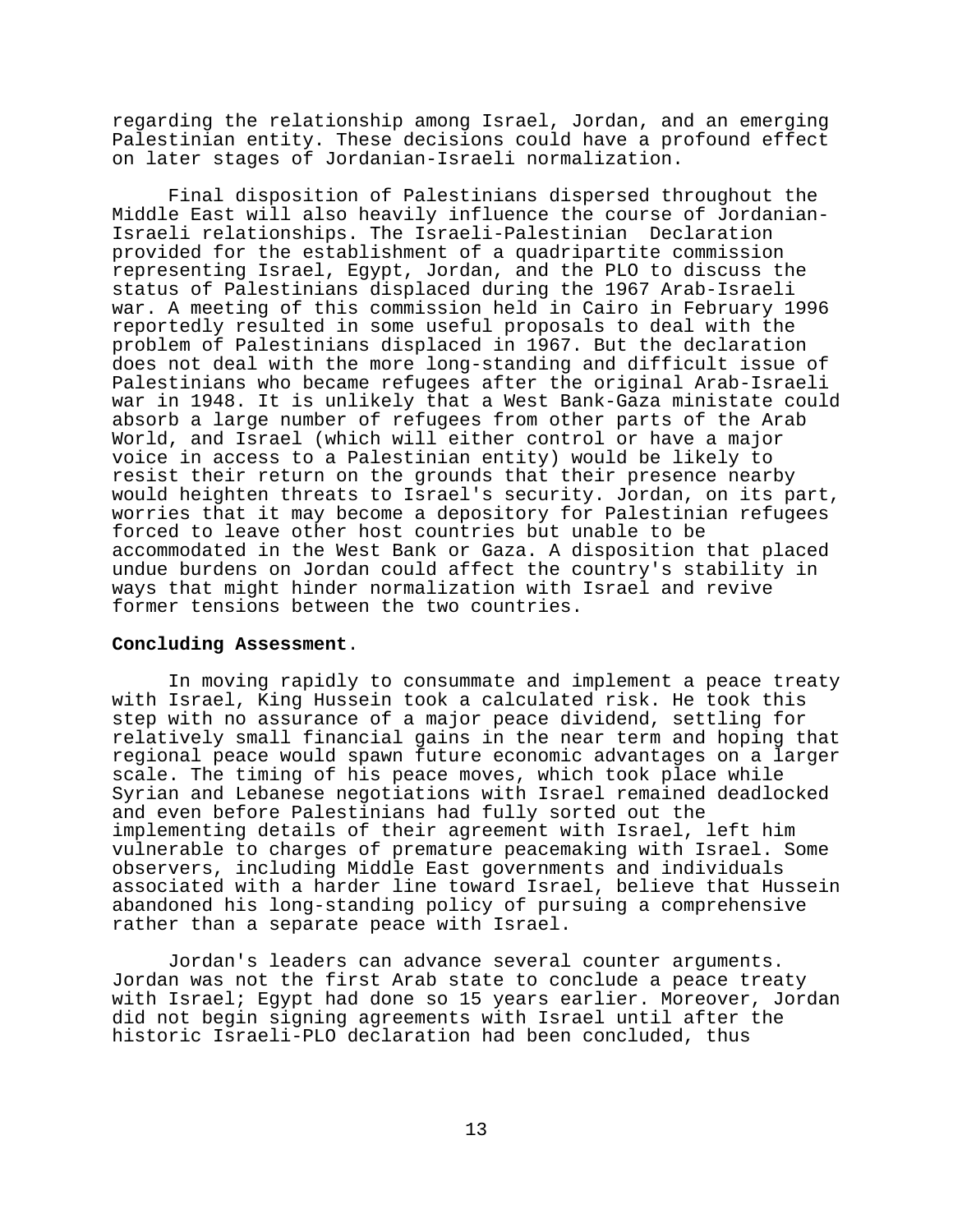illustrating once again Jordan's policy of moving in tandem with the Palestinian leadership. Finally, the Jordanian-Israeli peace treaty did not represent a separate line of endeavor on Jordan's part; it evolved from negotiations conducted under the umbrella of the BushGorbachev peace talks, which had been accepted by all Arab states concerned.

In the final analysis, the question of whether the Jordanian-Israeli treaty constituted a separate peace or a component of a comprehensive peace may be academic. Unless and until Syria and Lebanon follow suit, Jordan is likely to come under attack at home and in the region from opponents of the current peace process. The degree to which the average Jordanian citizen benefits economically could significantly heighten, or lessen, domestic opposition to normalization. While these scenarios unfold in the months ahead, Jordanian efforts to pursue normalization with Israel will require a large measure of dexterity in dealing with domestic constituencies and neighboring states. King Hussein, who has proven himself an unusually astute and nimble figure in Middle East politics, may meet the most intricate challenges of his career as he strives to make peace a reality.

# **ENDNOTES**

1. In January 1994, Israeli Army Radio quoted King Hussein as saying that he had met every Israeli leader except the late Prime Minister Menachem Begin. Bradley Burston, "Rabin Fuels Speculation He Met King Hussein," Reuters Newswire, June 6, 1994.

2. Hussein of Jordan, My 'War' with Israel, as told to and with additional material by Vick Vance and Pierre Lauer, New York: William Morrow and Company, Inc., 1969, p. 119.

3. "Chronology," The Middle East Journal, Winter 1983, p. 72.

4. On February 19, 1986, King Hussein announced the termination of this effort, charging that Arafat had "broken his word" after the king had secured major concessions from the United States. "Chronology," The Middle East Journal, Summer 1986, p. 481.

5. King Hussein told reporters that "We have always said we would be willing to give our support to either option--our way, or the PLO way. The collective Arab will was to choose the PLO option." Anne Sinai and Allen Pollack, eds., The Hashemite Kingdom of Jordan and the West Bank, New York: American Academic Association for Peace in the Middle East, 1977, p. 351.

6. Foreign Broadcast Information Service, Near East, August

14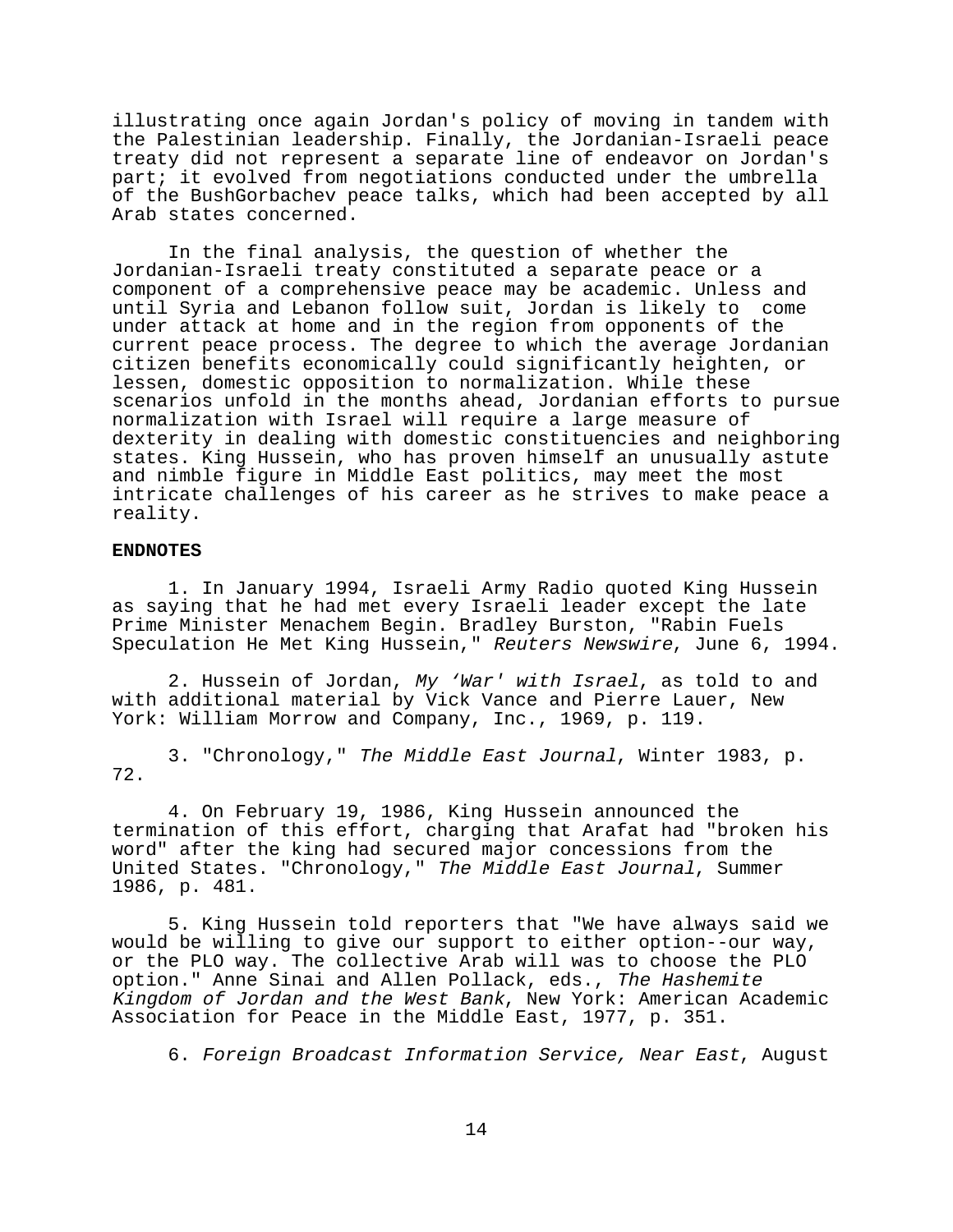1, 1988, pp. 40-42.

7. On July 21, 1991, two days before the official invitation, King Hussein announced that "Jordan will be among the first to attend" such a conference. The Washington Post, July 22, 1991, p. A15. After the collapse of the Soviet Union, the Russian Federation became co-sponsor of the peace talks.

8. Middle East Economic Digest, April 21, 1995, pp. 8-9.

9. Information provided by the U.S. Office of Management and Budget, July 1994.

10. Congressional Record, August 1, 1994. The appropriation was contained in Title VI, Public Law (P.L.) 103-306, signed on August 24, 1994. Because of budgetary scoring procedures, it was necessary for Congress to appropriate only \$99 million to forgive the \$220 million.

11. This was done under P.L. 104-19, signed on July 27, 1995. Again, under scoring procedures, Congress only had to appropriate \$275 million to forgive the remainder, which amounted to approximately \$480 million. Due to the complexities of fluctuating interest rates and their effect on these calculations, however, it now appears that an additional subsidy of \$25 million will need to be appropriated to complete the process of debt forgiveness for Jordan.

12. Granted under Section 572 of the Foreign Operations Appropriation Act for 1996, P.L. 104-107, signed by the President on February 12, 1996. See also James Bruce, "Jordan to get F-16s and Tanks in \$300 Million Package," Jane's Defense Weekly, January 17, 1996, p. 13; and Thomas W. Lippman, "Jordan Plane Deal Draws GOP Criticism," The Washington Post, February 14, 1996, p. A12.

13. Transcript, U.S. Secretary of Defense William Perry discusses national strategy in the Middle East in a speech to the first Les Aspin Memorial Lecture at the Washington Institute for Near East Policy, February 6, 1996, Reuters Newswire, February 6, 1996.

14. Under the new protocol, Jordanian exports to Iraq will drop from about \$400 million in 1995 to a projected \$200 million in 1996. Jordanian officials advanced economic rather than political reasons for the cut, citing a high Iraqi debt owed to Jordan from previous shipments. Rana Sabbagh, "Jordan Slashes Trade with Iraq Almost in Half," Reuters Newswire, January 22, 1996.

15. In Article 9, the treaty states that "Israel respects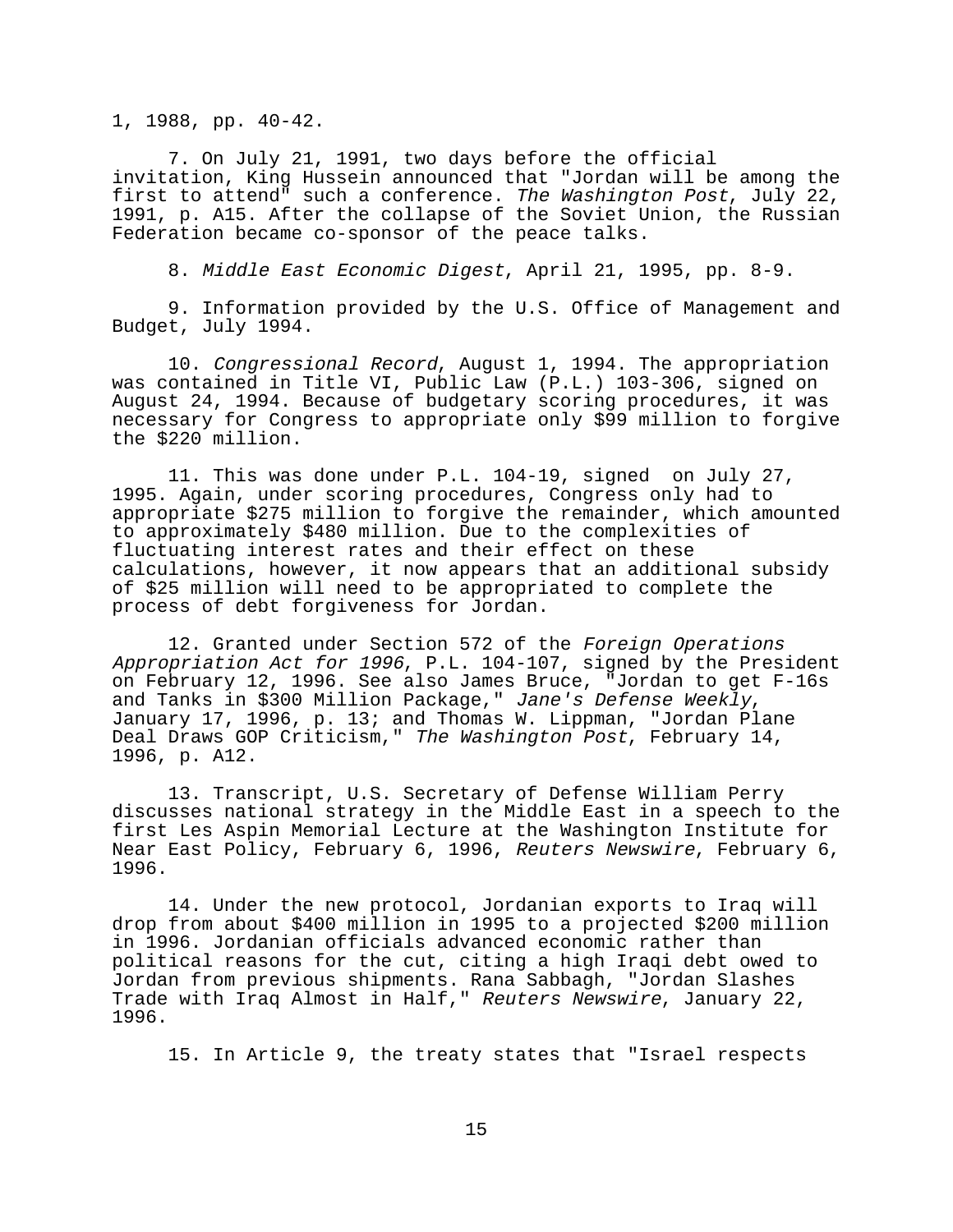the present special role of the Hashemite Kingdom of Jordan in Muslim holy shrines in Jerusalem. When negotiations on the permanent status will take place, Israel will give high priority to the Jordanian historic role in these shrines." Arafat asserted that "sovereignty over Jerusalem and supervision of Jerusalem is for Palestinians."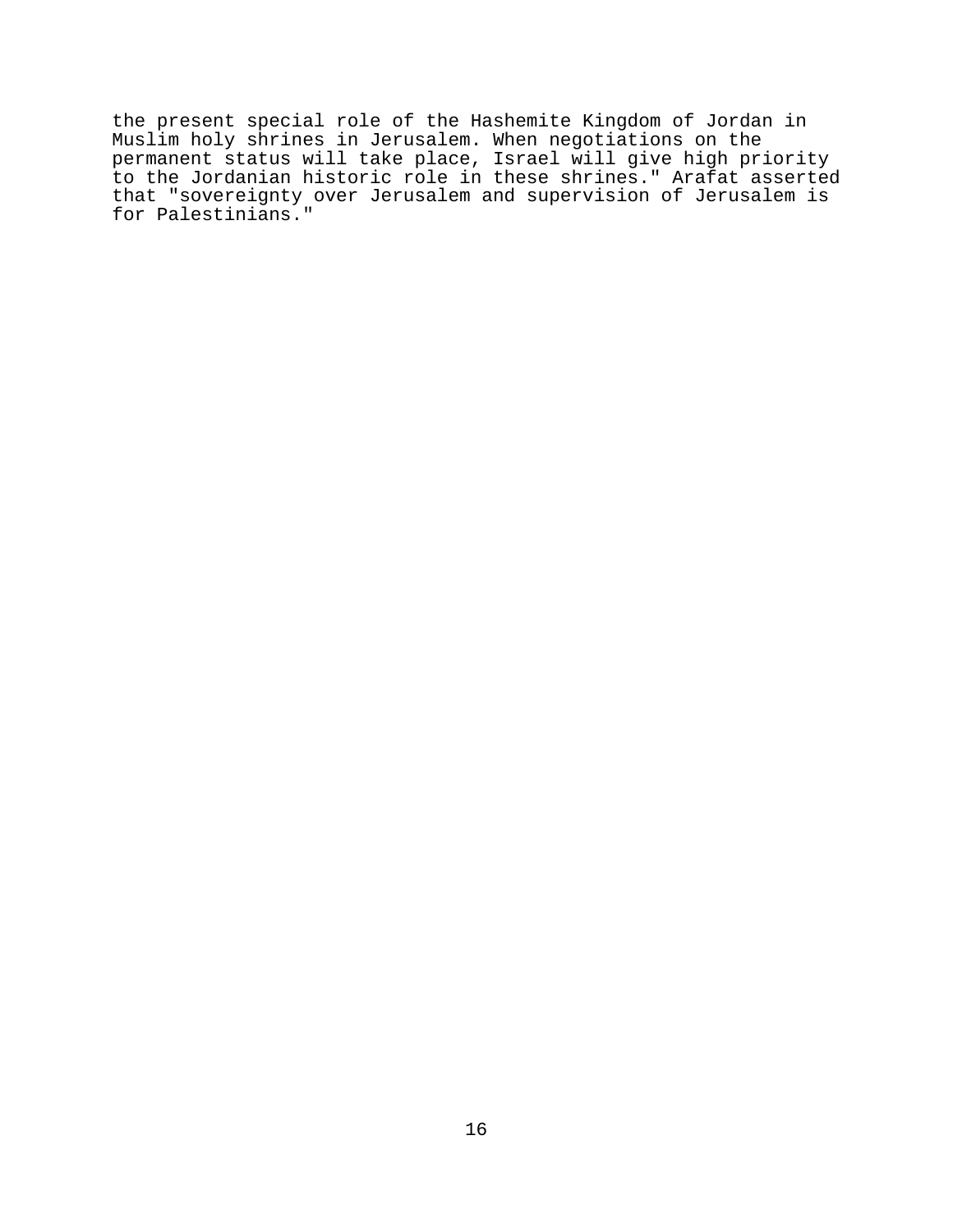CONSIDERING A U.S. MILITARY FORCE<R>ON THE GOLAN:<R>CONFRONTING THE HYPERBOLE, PARANOIA, HYSTERIA AND AGENDAS

Stephen H. Gotowicki

First, if there is a peace agreement between Syria and Israel, and if the two parties request that we send troops to monitor the Golan Heights, then after consultation with Congress we would be willing to do that, or we'd be willing to consider doing it. I'm quite sure we would find a way to do that, but the decision is very much contingent on two things. One, there has to be a peace agreement; and two, both parties have to request it.

> Mr. Kenneth H. Bacon, Assistant to the Secretary of Defense (Public Affairs), Department of Defense News Briefing January 16, 1996

President Clinton, Secretary of State Christopher, and Secretary of Defense Perry have all, at one time or another in the last several years, offered a U.S. military force to assist in the implementation of a peace agreement between Israel and Syria. Indeed, the current administration has placed a high priority on achieving an Israeli-Syrian accord. At the same time, neither the Arabs nor the Israelis have requested U.S. military forces as part of an agreement, but expectations are high that the Israelis will make such a request as a condition for withdrawal from the Golan Heights. Moreover, Syria, is likely to acquiesce to a U.S. force on the Golan as well.

Since the Clinton administration is committed to the success of the peace process, it is likely that, if U.S. military forces are required, they will be made available. The question is not whether the forces will deploy to the Golan; if an accord is signed, almost certainly they will. The more important questions for the military planner have to do with the size of the force, its mission, mission duration, and who will pay.

Administration officials have so far refused to spell out the specifics of a U.S. presence on the Golan. The standard administration position is that it is too early for this: first there must be an accord. To some extent, this is true. The accord should deal with the security and geographical modalities of the peace, and these will determine the specific force requirements in terms of size and equipment but not the force mission. A peacekeeping force has fairly standard mission requirements, i.e., compliance monitoring.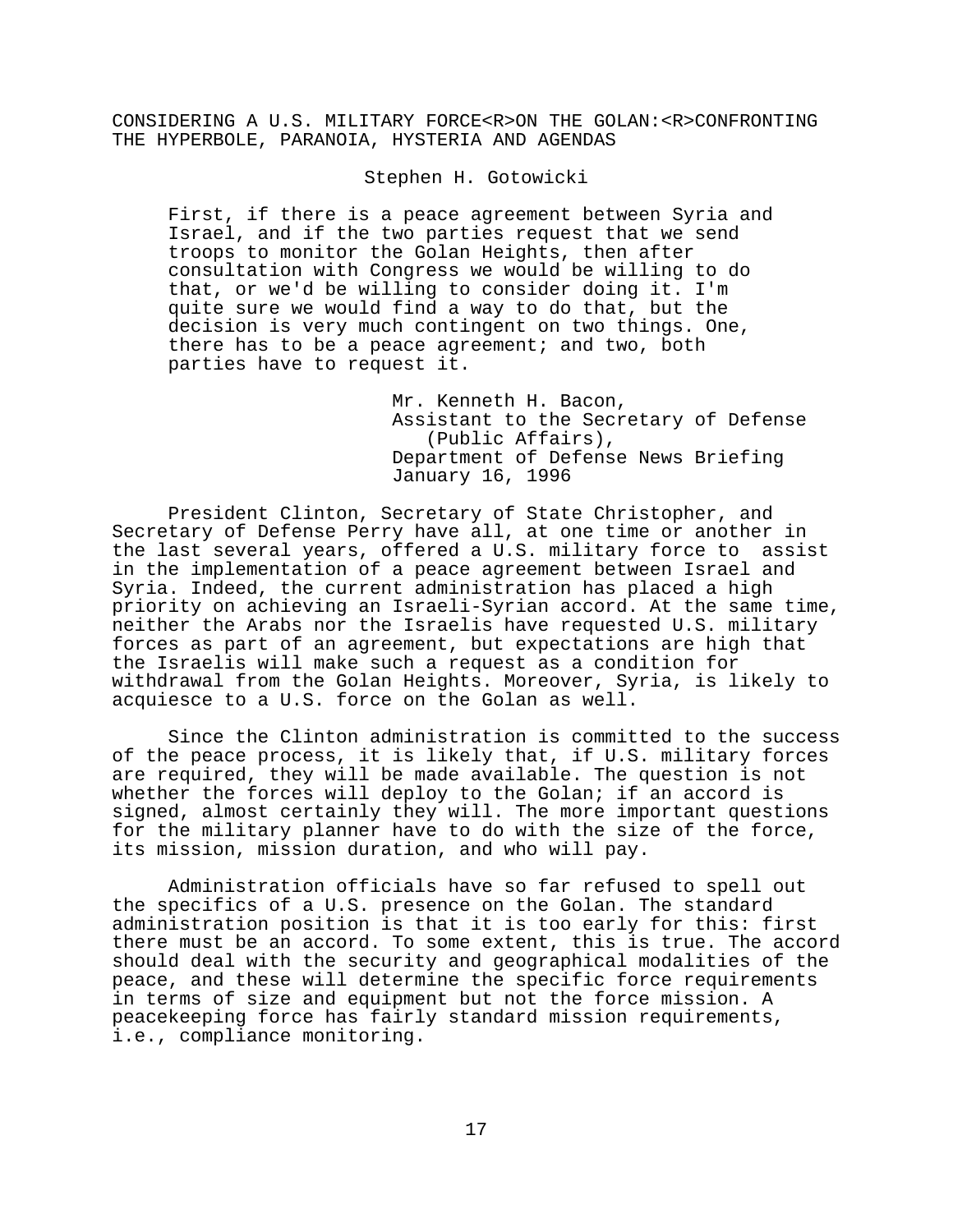Pundits, commentators, and armchair strategists, both in Israel and the United States, have not hesitated to propose the composition and mission of a possible U.S. military force. Indeed, many such opinions have sprung from people or groups opposed to an Israeli withdrawal from the Golan Heights. These negative presentations usually adopt a "worst-case" approach and contend that the dispatch of U.S. troops to the Golan would have dire existential consequences for Israel and present dangers for American soldiers. For example, they maintain that an Israeli withdrawal will lead to a surprise Syrian attack; that a U.S. force interpositioned between Israel and Syria would restrict Israeli military options; that a U.S. force could not provide Israel the security guarantees it requires; and that U.S. soldiers would be subject to terrorist attack. Speculation on required force size has ranged from as few as a handful to as many as two combat-ready divisions. Proposed mission requirements have included compliance monitoring, early warning, deterrence, serving as a tripwire and the active defense of Israel.

A U.S. military deployment to the Golan Heights will most likely occur under the auspices of a multinational force because one or both parties is likely to reject a unilateral U.S. force. This would be in line with U.S. policy. In May 1994, President Clinton signed Presidential Decision Directive-25 (PDD-25) which was the first comprehensive U.S. policy on multilateral peacekeeping suited for the post-Cold war era.<sup>2</sup> PDD-25 embraced multilateral peacekeeping operations (specifically UN operations) as potentially important and useful tools in American foreign policy. The directive proposes that collective engagement is a practical strategy. Collective engagement shares the cost burdens, shares the commitment of resources, provides community legitimacy, and shares the blame if problems arise. PDD-25 established a series of factors to consider when contemplating participation in a given peace operation:

• Participation advances U.S. interests and both the unique and general risks to American personnel have been weighed and are considered acceptable.

• Personnel, funds, and other resources are available;

• U.S. participation is necessary for the operation's success;

• The role of U.S. forces is tied to clear objectives and an end point for U.S. participation can be identified;

• Domestic and congressional support exists or can be marshalled;

• Command and control arrangements are acceptable.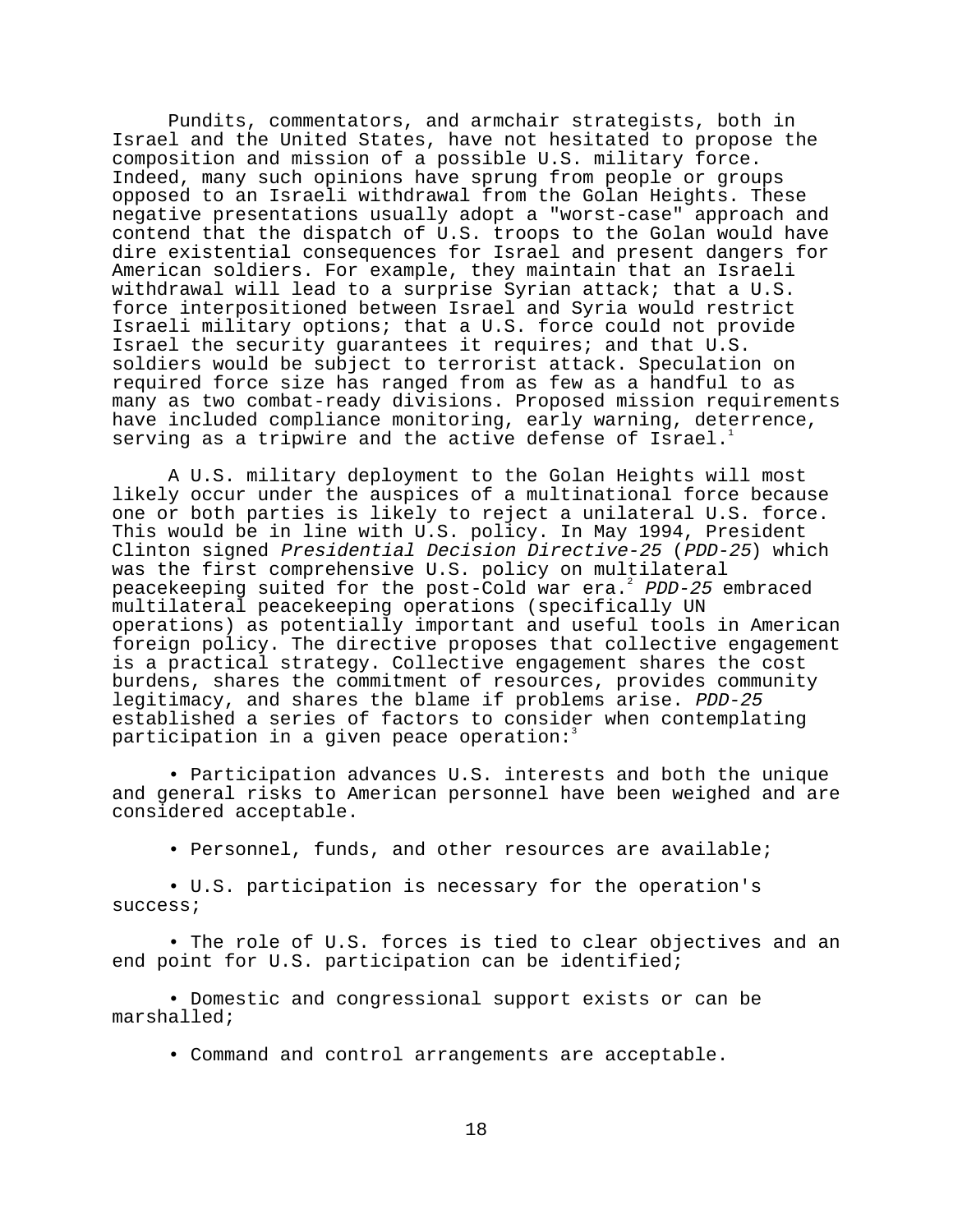In the case of a possible U.S. military deployment to the Golan, it is possible to conclude that participation will advance expressed U.S. interests; that personnel, funds, and other resources will be available (within limits); and also that U.S. participation is necessary for the operation's success. The issues of unique and general risks, clear objectives and end point, and domestic and congressional support are as yet uncertain.<sup>4</sup>

This chapter will attempt to address all but the last of these uncertain factors and will survey the prospects for providing a U.S. military presence on the Golan. It will endeavor to look beyond the arguments of the special pleaders to focus on the standard requirements for peacekeeping, the possibilities of a Syrian surprise attack, the military balance between Israel and Syria, early warning, deterrence, and the terrorist threat to U.S. peacekeepers. The goal of the study is to determine what U.S. military peacekeeping package for the Golan Heights would be in the best interests of the United States and would most effectively guarantee the peace between Israel and Syria.

#### **The Golan Heights**.

The Golan Heights (see Figure 1) is a mountainous plateau rising steeply from the Jordan River valley along Israel's northeast border. The Golan has a north-south length of 40 miles and an east-west width varying between 7.5 miles and 16 miles. It covers an area of approximately 780 square miles. The average altitude of the Heights is approximately 3,200 feet with Mount Hermon in the north rising to an elevation of 7,296 feet. At its most rugged, the surface geology is a hard basalt cover strewn with massive boulders, explosion craters, ropy lava formations, and, most notably, occasional conical rises shaped like giant ant hills (known as tels).<sup>5</sup> In other areas, the Golan provides broad expanses of rich arable land.

During the 1967 Six Day War, Israel captured the Golan Heights, placed it under military administration, and began to establish Jewish settlements. During the 1973 Yom Kippur War, Syria briefly recaptured a portion of the Golan Heights, but Israel quickly regained the lost terrain and captured additional Syrian territory. In 1974, the "Israel-Syria Disengagement of Forces Agreement," brokered by the United States, resulted in Syria's regaining some of the land lost in 1967, but the majority remained in Israeli possession. The United Nations Disengagement Observer Force (UNDOF) was established to monitor compliance for this disengagement agreement. In December 1981, the Israeli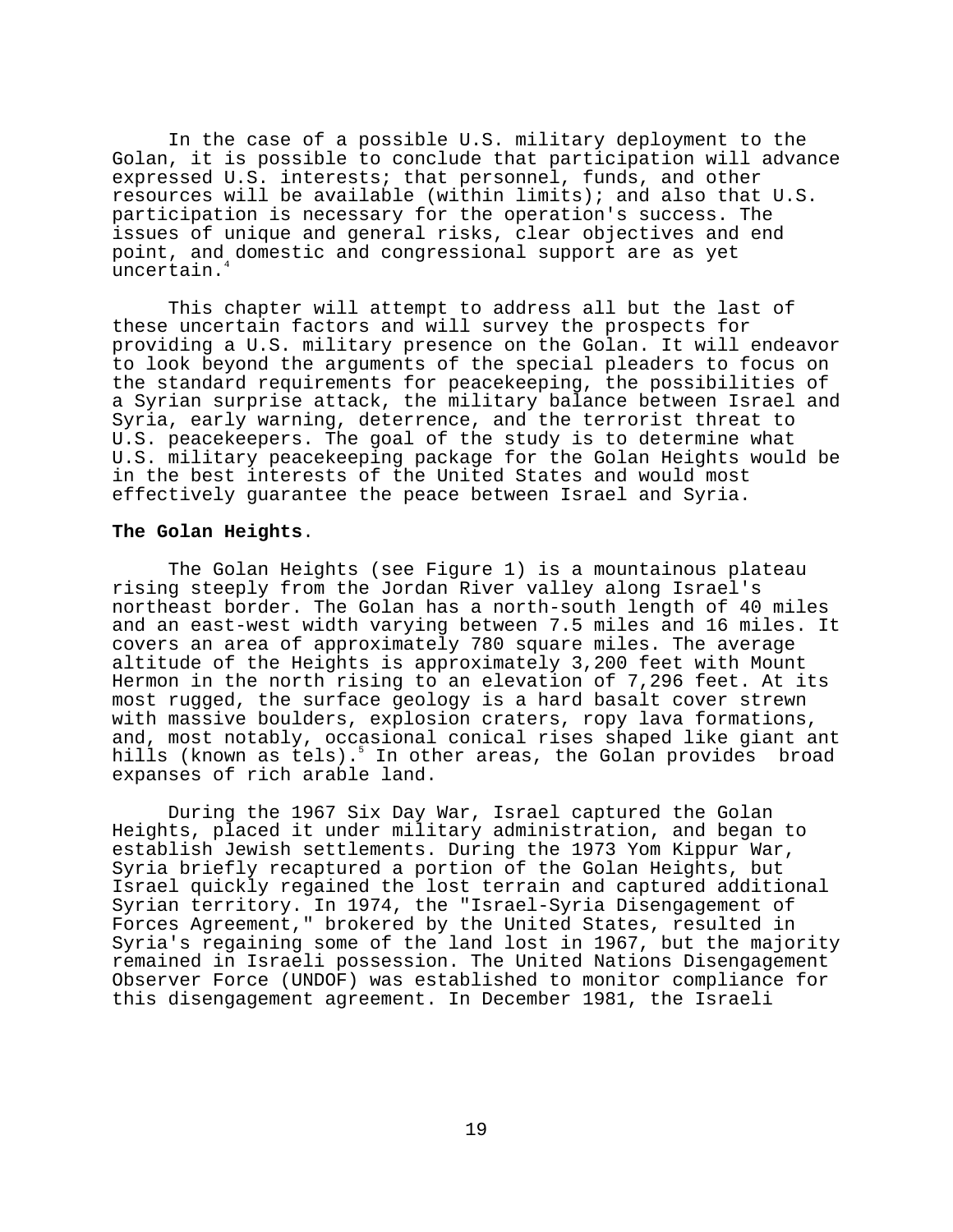

government passed legislation to bring the Golan Heights under civil law, jurisdiction, and administration. There have been no major military conflicts on the Golan since 1973.

Prior to the 1967 war, there were reportedly 130,000 or more Syrians living on the Golan Heights. Today only about 16,500 Syrians (15,000 Druze and 1,500 Alawites) remain on the Heights in four or five villages. The Jewish population numbers about 14,500 in 32 communities.6

Some commentators have compared the mission requirements for the Golan with that of the Multinational Force and Observers (MFO) in the Sinai, but there are major differences. The Sinai offers broad expanses of terrain with large buffer zones and a very sparse population where direct contact between the two parties is minimized. The Golan, in contrast, is compact, populated, and offers very little expanse to establish large buffer zones. Distances on the Sinai are in the hundreds of miles--on the Golan they are in tens of miles, thus the opposing military forces can be expected to remain in fairly close proximity to each other.

The Golan is important to Israel for a variety of reasons.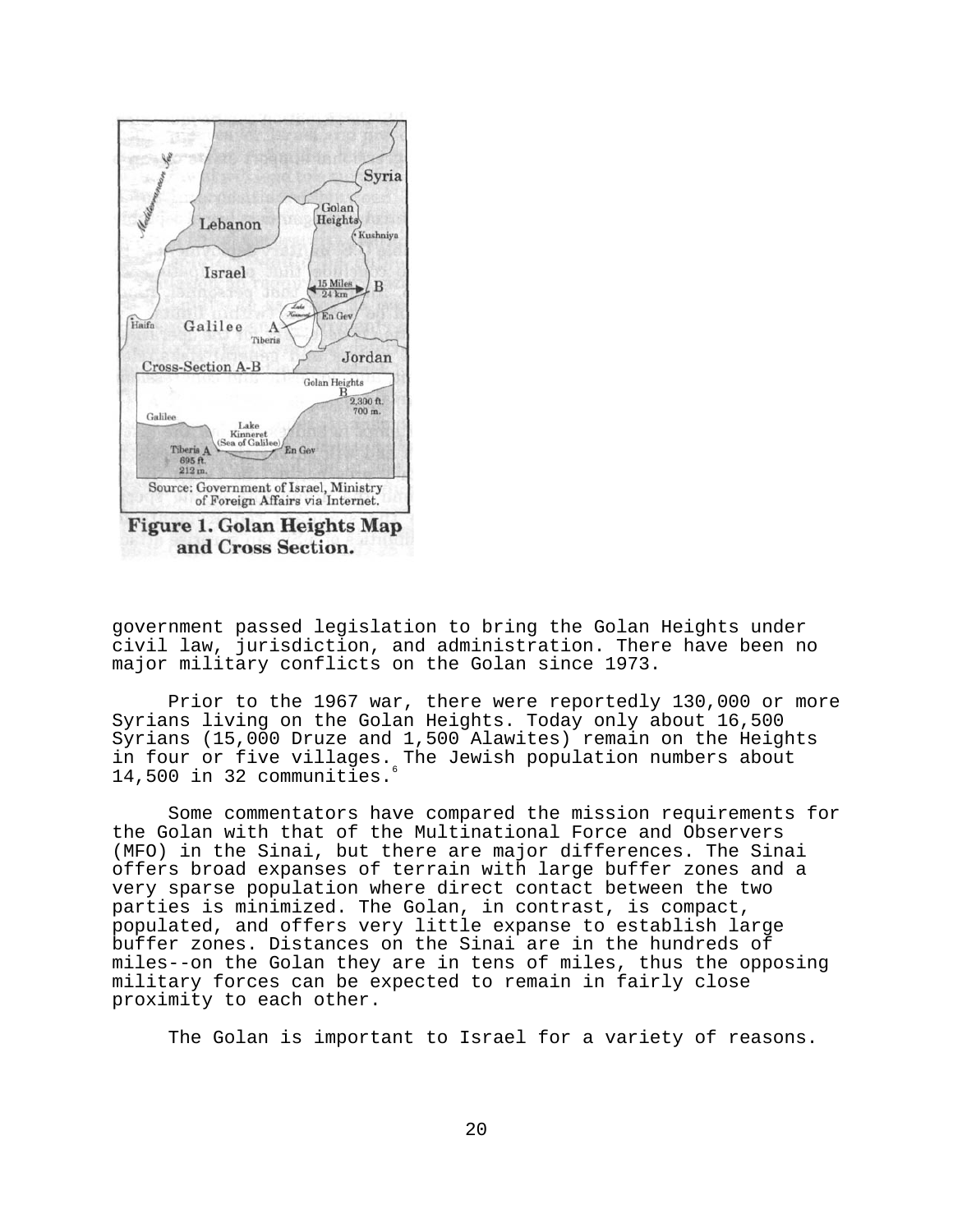The foremost is security. The Israelis are concerned that Syria might mount another surprise attack against northern Israel through the Golan. Many Israelis strongly insist that the Golan provides an indispensable strategic buffer zone, a favorable line of defense, and an advantageous position for launching an offense against Syria. $^7$  As a consequence, the Israelis maintain an armored division and numerous intelligence facilities on the Heights. The principal intelligence setup is a large and sophisticated site on the northern slope of Mount Hermon with a commanding view of southern Syria and Damascus. From here, the Israelis gather extensive visual and electronic intelligence on Syria which provides them detailed tactical and strategic intelligence as well as early warning data.

Some would argue that there is a certain illogic in Israeli references to the Golan as a strategic buffer since it has been occupied and settled. A buffer zone that is settled is no buffer zone. Ze'ev Maoz, Director of the Jaffee Center for Strategic Studies, Tel Aviv University, says "The claim that the Golan provides strategic depth that protects the Galilee has led to an absurdity: we are simply transferring the Galilee to the Golan, and the problem of defending the Galilee today will turn into a problem of how to defend the Jewish population of the Golan in a few years hence."<sup>8</sup> He continues by asking whether it would be possible to evacuate the 14,500 Israeli settlers on the Golan on a few hours notice when hostilities are anticipated. These settlers would compete for use of the same limited and narrow roads that would be needed for the deployment of the Israel Defense Forces (IDF) and would likely inhibit Israel's strategic response to Syrian aggression.

The Israeli settlements on the Golan are also a factor in the Golan's importance to Israel and constitute a significant political problem for the Israeli government. In any accord, Syria will insist upon their removal. A significant percentage of the settlers are not willing to leave their homes peaceably which again raises the specter of Yamit for the Israeli government.

Arguably, water is second only to security in importance to Israel. Approximately 30 percent of Israel's national water supply comes from the Golan. Two of the three springs that give birth to the Jordan River flow from the Golan. Prior to the 1967 war, the Syrians attempted to divert these sources to deny Israel water, and the Israelis attempted to divert the Jordan River from Syrian use in the demilitarized zone established by the 1949 armistice agreements. The continued exclusive Israeli control over Lake Kinneret (also called the Sea of Galilee and Lake Tiberias) will also be an important factor for Israel in determining the final Israeli withdrawal lines.

For the Syrians, the present situation is unacceptable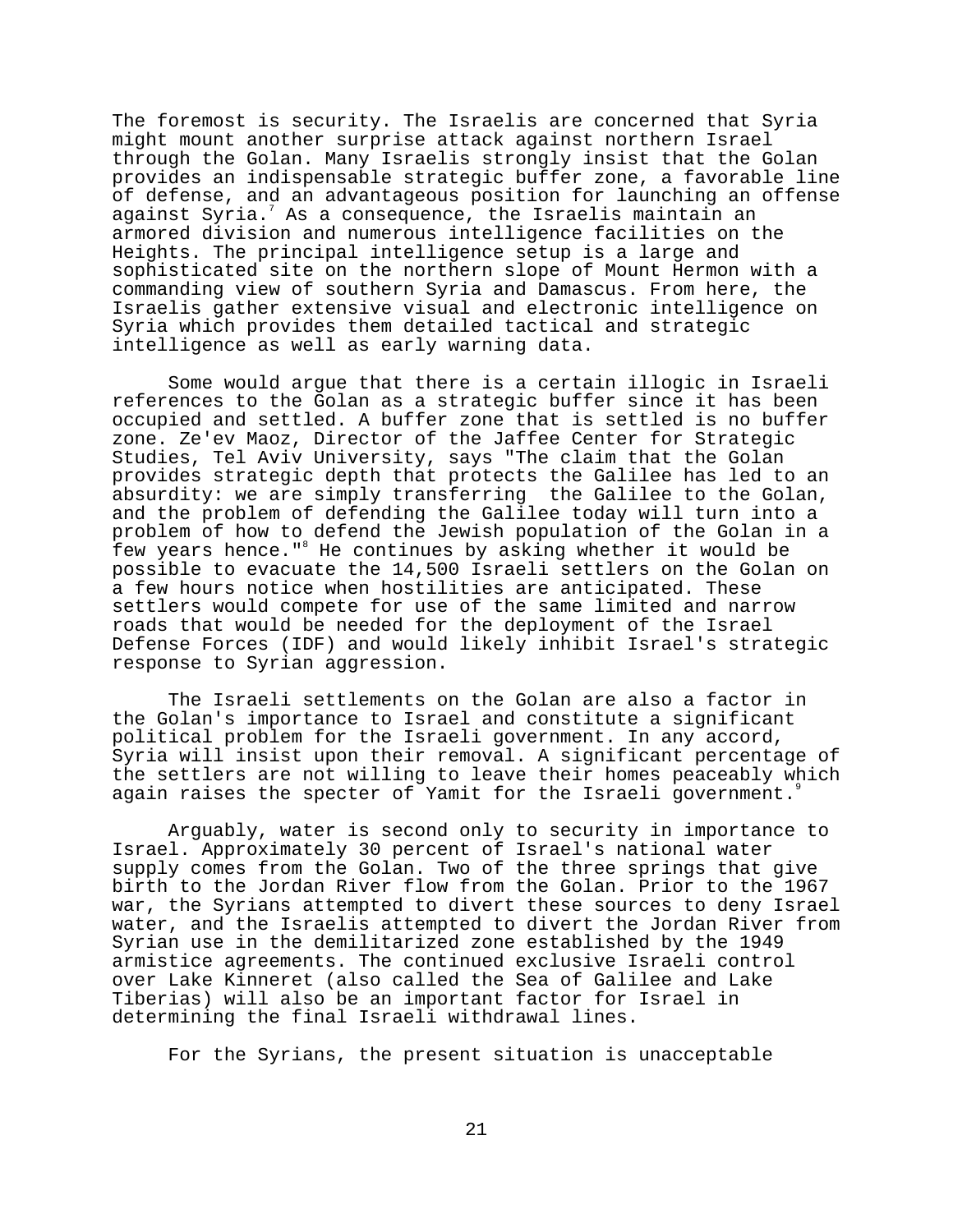because it allows the IDF to occupy positions only about 35 miles from Damascus. Syria is concerned with the Israeli capability to use the Golan Heights to launch an attack against it. Moreover, Syrian citizens continue to live on the Golan under Israeli occupation, and this is a source of embarrassment for the Syrian government. An Israeli occupied Golan is also a continuing reminder of Syria's resounding military defeats of 1967 and 1973.

As the opening quote of this chapter specifies, both Israel and Syria will have to agree to the deployment of U.S. forces on the Golan Heights. In meetings with senior U.S. military officials in 1993 and early 1994, Israeli Prime Minister Rabin told them he had never asked for, nor accepted, the concept of U.S. forces on the Golan. Mr. Rabin believed that asking for a U.S. military presence would violate the Israeli credo of military self-reliance. On October 3, 1994, during his annual address to the Knesset, Mr. Rabin changed his position and stated that he would accept U.S. soldiers on the Golan to provide only compliance monitoring and early warning.

Today there are 980 U.S. soldiers in the Sinai supervising the military annex of the Egyptian-Israeli treaty. We will not demand anything else of the Americans when we secure a peace treaty with Syria on the Golan--the same thing, the very same thing. . . . We will have a multinational force deployed on the Golan like that which exists in the Sinai today, and it will include American troops, also similar to those we now have in the Sinai, as well as early warning stations, periodic checks, etc. $10$ 

It is likely this change of position was an attempt by Mr. Rabin to gain popular support for a peace accord with Syria. Under increasing political pressure, Mr. Rabin committed himself to holding a national referendum to approve peace with Syria. Israeli polls at the time showed an over-whelming rejection (60- 80 percent) of returning the Golan Heights, in whole or part, to Syria. Since Mr. Rabin's assassination, polls have shown an increase in those supporting a withdrawal from the Golan Heights in return for peace with Syria of 42 to 47 percent. In his references to American troops "similar to those we have in the Sinai," Rabin appeared to be asking for a U.S. combat unit as opposed to U.S. military observers. There is an implication that these U.S. soldiers would assist in providing Israel security or assist in its defense which could be intended to mollify public fears. Dore Gold states, "The Israeli popular perception of an American presence on the Golan is that it would somehow have defensive combat value."<sup>11</sup>

In 1993 and early 1994, Syria's position was that they did not want an exclusive U.S. military force on the Golan Heights.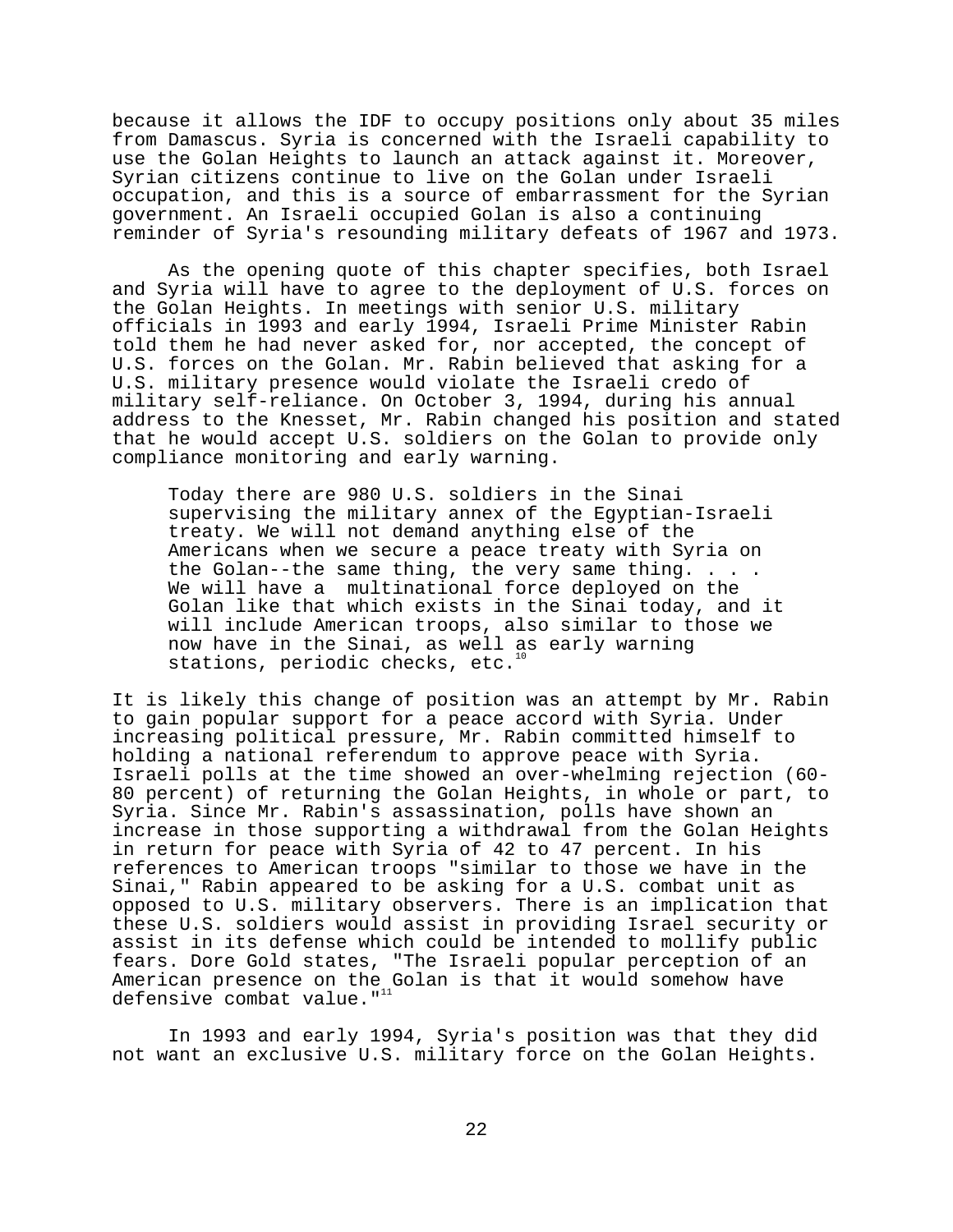Their stated preference was for an international force probably from the United Nations. In late 1994, the Syrians indicated that they would accept a U.S. military presence on the Golan that was a part of a larger international force. The Syrians have never addressed the size of such a force. There are indications that they see the presence of U.S. military on the Golan as a military plus for Syria because it would provide them with a measure of protection against an Israeli attack as well as provide a venue for improving relations with the United States.

# **Peacekeeping Requirements**.

What should a U.S. military peacekeeping force on the Golan look like? In the parlance of the United Nations Charter, a peacekeeping mission on the Golan Heights would normally constitute a "Chapter VI" mission.<sup>12</sup> A Chapter VI mission calls for the pacific settlement of disputes through negotiation, mediation, conciliation, arbitration, etc., vice imposition of peace through military action (Chapter VII). In a Chapter VI peacekeeping operation, both belligerents have agreed to a military disengagement (with the accompanying withdrawal, demilitarization, and military limitations) and the supervision of an impartial UN peacekeeping force. In these peacekeeping operations, the primary mission of the peacekeepers is "the prevention, containment, moderation and termination of hostilities between states (or forces) through the medium of a peaceful third party intervention organized and directed internationally, using multinational forces of soldiers, police and civilians to restore and maintain order."<sup>13</sup> This is accomplished through impartial third-party compliance monitoring of withdrawal, demilitarization, and force limitation agreements. In a situation such as an Israeli-Syrian accord, where peace will be established through mutual agreement, a peacekeeping force to monitor compliance would normally be comprised of unarmed military observers and would not require regular combat units.

Such has been the case on the Golan Heights since 1974 where the peacekeeping mission established by the Israeli-Syrian Disengagement of Forces Agreement has been successfully conducted by the United Nations Disengagement Observer Force (UNDOF). UNDOF has a strength of about 1,030, representing four countries (Austria, Canada, Poland, and Japan). $14$  Austria and Poland each provide an infantry battalion, Canada provides a logistics battalion, and Japan provides transportation assets. Are infantry soldiers necessary? Probably not, but one must remember that UNDOF was deployed onto the Golan in 1974 immediately following major hostilities between Israel and Syria. There was no peace treaty. Tranquility was by no means assured.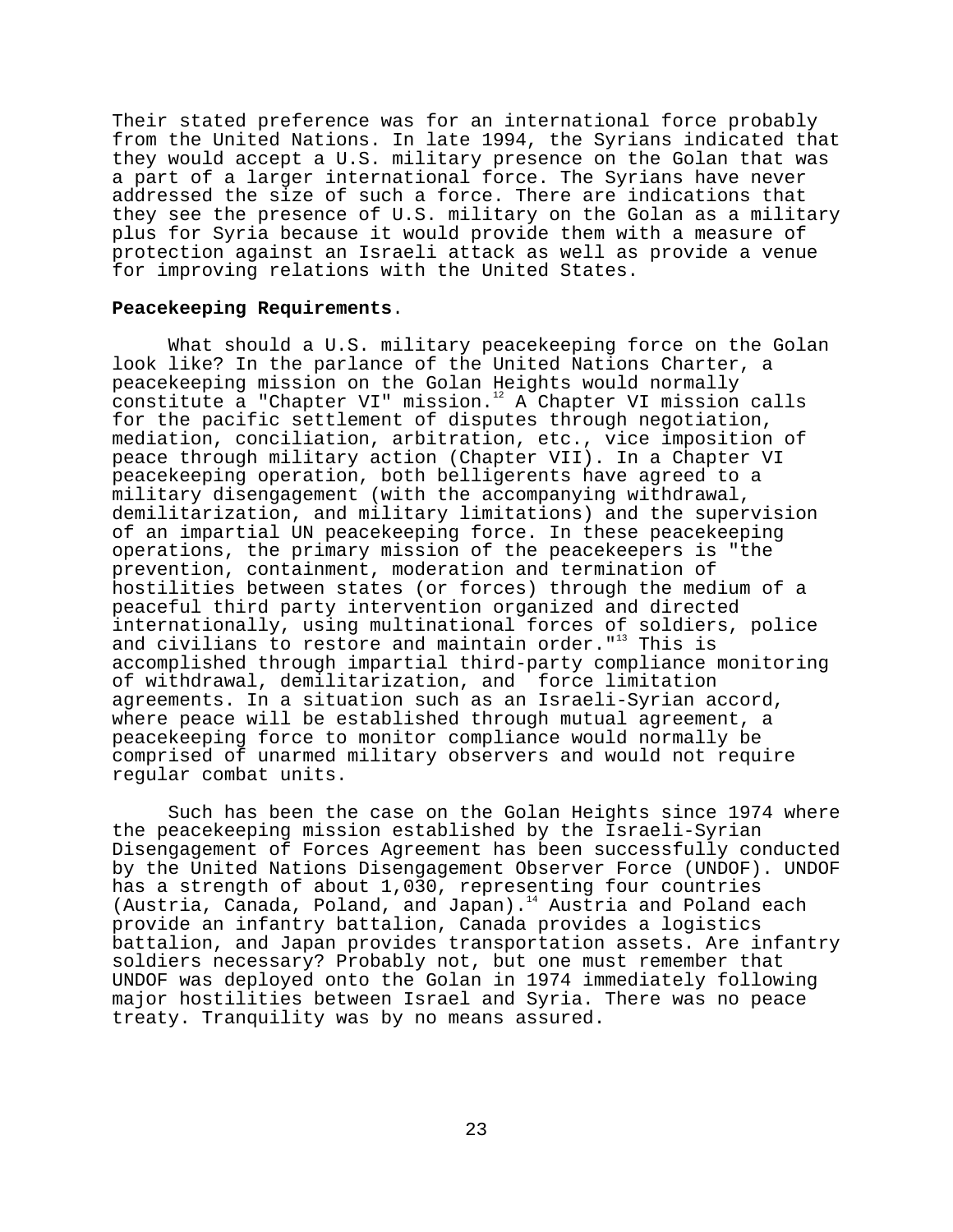Compared to recent U.S. experiences in peacekeeping, the Golan Heights should offer a relatively straightforward, simple proposition focusing primarily on compliance monitoring. Unlike Somalia or Rwanda, there is no ethnic separation required, no expected conflict with hostile belligerent forces, no requirement for peace enforcement, no nation building, and no humanitarian support. Nominally, a U.S. military contingent of between 50-200 military observers as part of a larger multilateral force could effectively accomplish the required peacekeeping responsibilities.

However, a new peacekeeping force on the Golan Heights will have to address Israeli security concerns, be acceptable to Syria, and have costs consistent with U.S. resources, interests, and expected benefits. This may not be easy. Israel is expected to insist that early warning and, implicitly, deterrence be added as required missions for a new peacekeeping force. Israel's emphasis on the deployment of a U.S. combat unit is probably derived from three factors: its concern for the possibility of a major Syrian surprise attack; the expectation that U.S. soldiers will be asked to man the Israeli early warning sites that Israel will be required to vacate, and the symbolic requirement to appease the concerns of its citizens concerning peace with Syria. Providing early warning is doable and can be construed as a reasonable function of compliance monitoring. Moreover, it has been done by the United States in other circumstances. The question is, will the commitment of the minimum U.S. resources necessary to adequately accomplish these missions be acceptable to realize Israel's largely symbolic requirements?

The United States no longer has the resources to enter into long-term, open-ended, expensive commitments without compelling reasons to do so and without possible negative impact on U.S. global military readiness. Since 1988, the U.S. Army has shrunk from 16 active divisions to 10. Between 1990 and 1996, U.S. Defense budgets declined approximately 30 percent (from \$349 billion to \$245 billion [constant 1996 dollars]).<sup>15</sup> The requirements for global engagement have not shrunk. In committing itself to maintain force size for a U.S. Golan peacekeeping contingent, the United States must decide whether to plan for the "worst case" with the concomitant costs or to seek the economy of planning for the "most likely." It must balance risks, costs, likelihood, and benefit. Key to this decision is an assessment of Syria's commitment to peace and its capability for negative action. The following will argue that Syria does not have the motivation or capability to attack Israel.

# **Asad's Strategic Choice**.

Syria seeks a just and comprehensive peace with Israel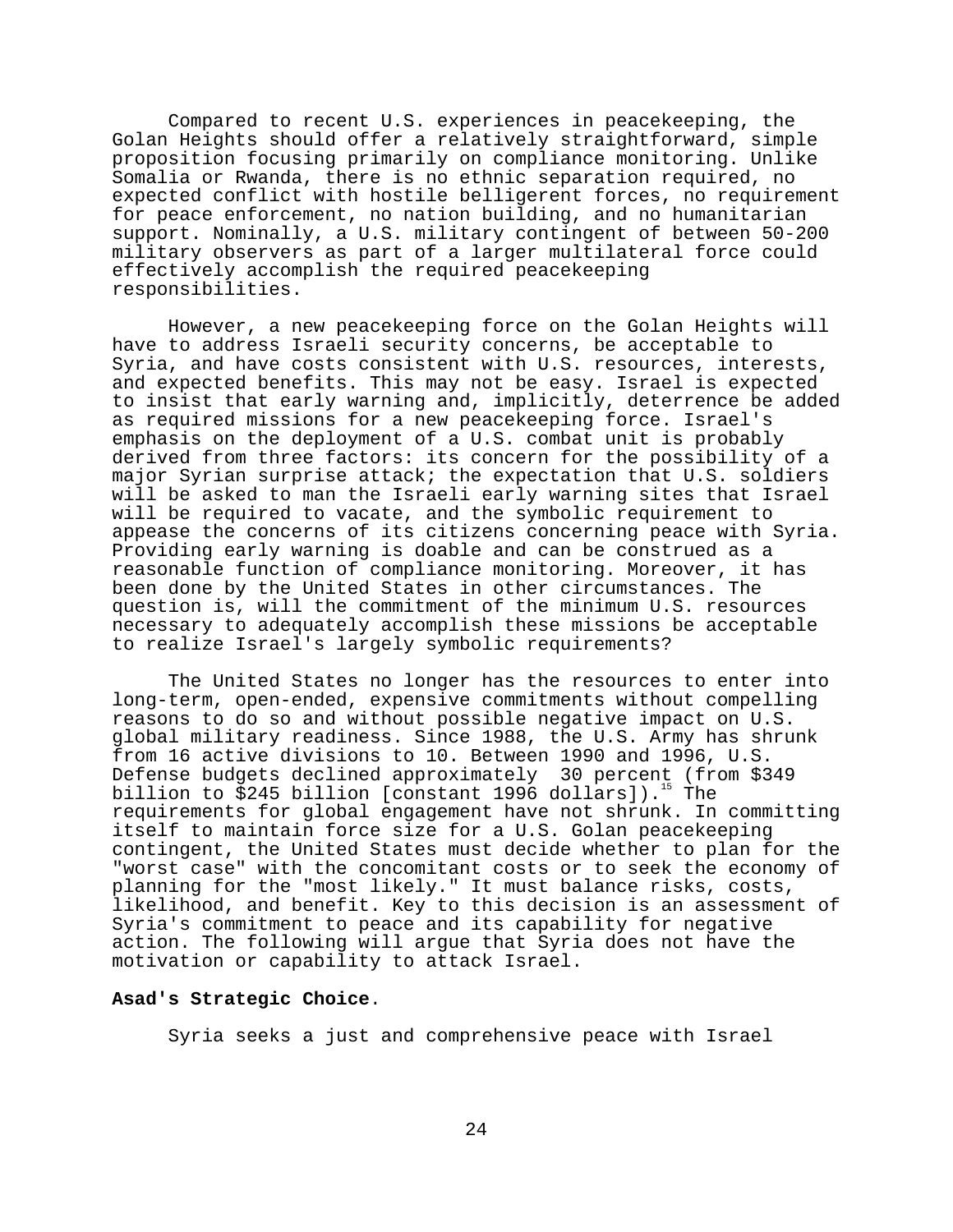as a strategic choice that secures Arab rights, ends the Israeli occupation, and enables all peoples in the region to live in peace, security and dignity. In honor we fought; in honor we negotiate; and in honor we shall make peace.

> Syrian President Hafez Asad Press Conference with President Clinton January 16, 1994

After 48 years of conflict with Israel, the Syrian leadership has apparently made the "strategic choice" to seek peace. The complete return of the Golan is the sine qua non<sup>16</sup> for peace between Syria and Israel. The changes in the Middle East over the last decade would seem to indicate that a change in Syrian attitudes toward peace with Israel is a strategic requirement. From the strategic, political, and economic points of view, Syria has found itself in a highly unfavorable situation that is likely only to deteriorate further.

For Syria, the regional strategic situation changed drastically with the collapse of the Soviet Union. Syria depended on the generous military aid it received from Moscow. Russia is no longer a willing and generous military sponsor and armorer to Syria. With a weak economy, Syria has been unable to find other sources of military aid to replace Soviet largesse. With the collapse of Soviet influence in the Middle East, Syria also lost a large measure of perceived deterrence against an Israeli attack, believing that its close relations with the Soviet Union would have deterred Israeli aggression.<sup>18</sup>

Syria's economy is somewhat stagnant. Despite the significant reforms and ambitious development projects instituted in the early 1990s, the legacy of long-term, socialist-style state intervention still hampers Syrian economic growth. Oil production, while not large when compared to the Arab Gulf states, accounts for much of Syria's export income; however, Syrian production levels are expected to shrink in coming years. Financial aid from the Gulf states is also expected to taper off. Through heavy military spending in years past, Syria has accumulated large external debts which it has not adequately addressed and which diminish its credit worthiness. Syria needs significant external investment; however, Western and Arab investors have not rushed to fill Syria's needs.<sup>19</sup>

Syria's support for Iran during the Iran-Iraq war isolated it from the majority of its Arab neighbors during the 1980s. This isolation denied Syria significant levels of Arab investment and regional political support. Egypt's peace accord with Israel isolated Syria further, making it, along with Iraq, the only remaining significant confrontation state against Israel. Only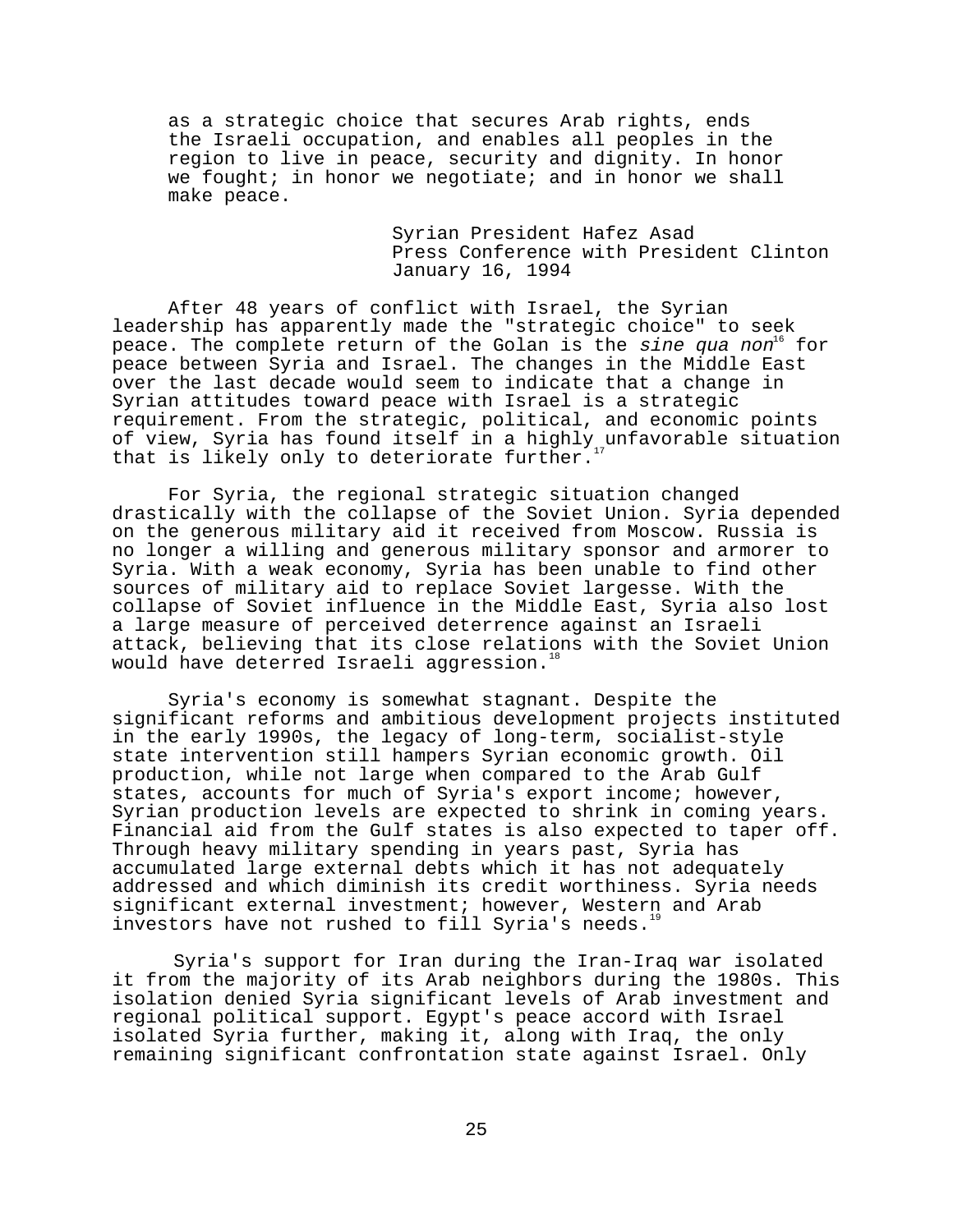since Syria's participation in the allied coalition against the Iraqi invasion of Kuwait has Syria's relations with the moderate Arab countries and the West improved. Syrian support and shelter of groups involved in regional and international terrorism continue to strain its relations with Western nations.

Focusing on this new regional milieu, many believe that Asad has made a judgment that improved relations with the United States is a strategic requirement, and this has become one of his top priorities. It is not hard to imagine that Syria would prefer to make peace and normalize relations with the United States more than with Israel--but peace with Israel is the price Asad has to pay to improve relations with the United States and to recover the Golan Heights.

Many Israelis question President Asad's dependability. Logically it would hold that if one accepts that he is committed to achieving peace with Israel (as does former Prime Minister Peres, President Clinton, Secretary of State Christopher, and the late Yitzhak Rabin), one must by default also accept his dependability. Frequently, senior Israeli leaders refer to Asad as the most cunning, shrewd, and intelligent leader in the Middle East. The comments of Major General Uri Sagi, until recently the Director of Military Intelligence, Israel Defense Forces, concerning Hafez Asad are enlightening:

I believe that Asad understood that Israel is stronger than Syria militarily, and he finds it difficult to reach strategic parity. . . . Asad is a very experienced person who knows the Middle East inside and out. . . . He is a man of reason, he is cautious and suspicious. . . . To a very large degree it is possible to say that he is reliable as long as his interests are served. . . . Suffice it to say that if and when he signs an agreement, he will keep his word. . . . I can detect enough stability among today's ruling group--I am referring to four or five people--to continue in Asad's direction, for a short period of time at least.<sup>20</sup>

In military terms, Israel doesn't need peace with Syria; Israel maintains a pronounced military superiority over Syria, and the border has been (remarkably) quiet since 1974. In some Israeli circles, the status quo is acceptable. Despite frequent claims in the Western media, Syria is not a powerful state in the Middle East. It does not have significant oil resources; it has no ideological draw for the Arab masses; it does not have a superpower sponsor; it has a weak economy; and, while it does have a large military, it cannot project or sustain its military power far beyond its borders. Its long-range weapons, its SCUD-C ballistic missiles, are essentially suited only for harassment, interdiction, and getting it into trouble. For Israel, however,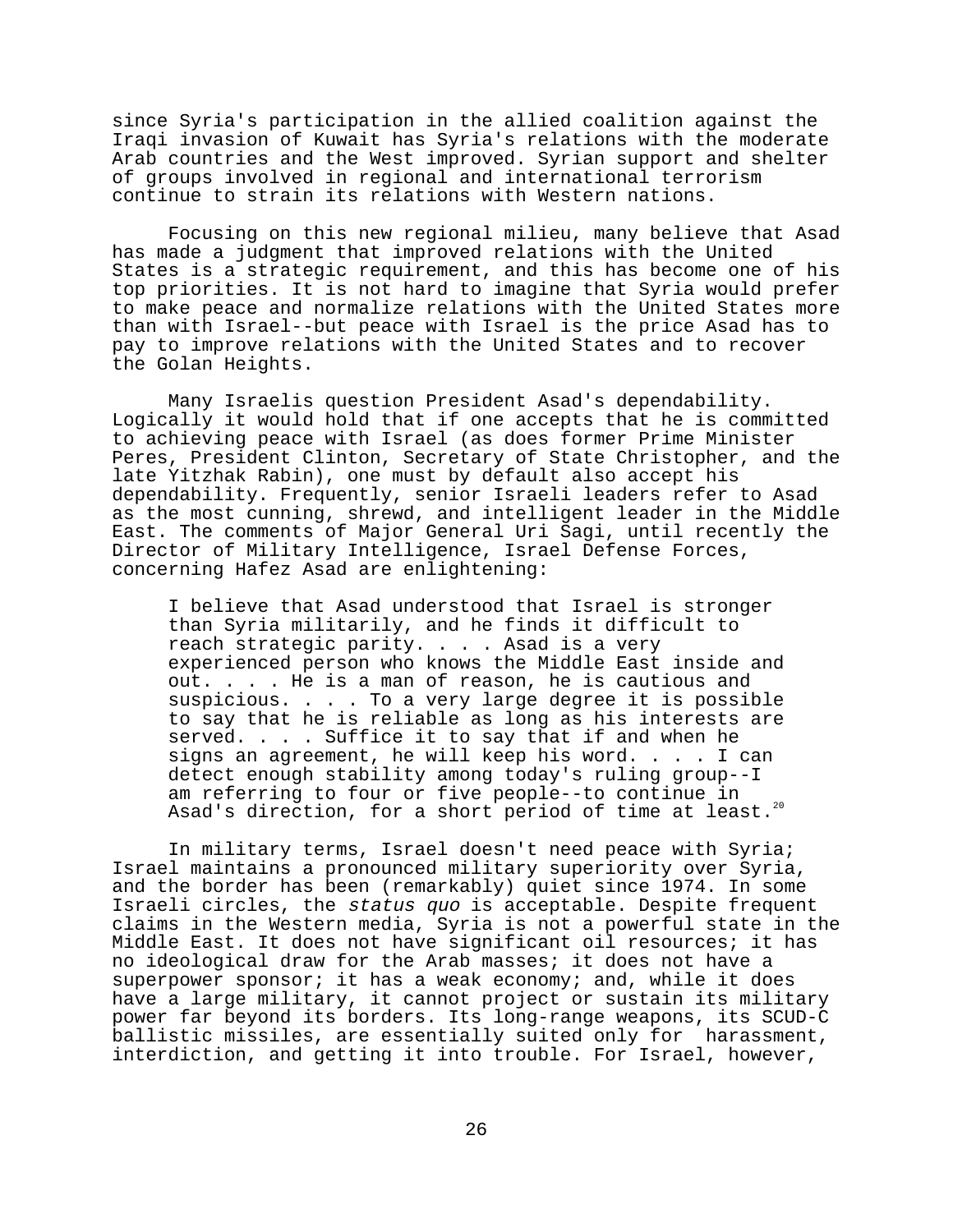Syria is a key to a broader regional peace. Peace with Syria is necessary to improve the prospects for peace with the countries of the Arabian Peninsula (read Saudi Arabia<sup>21</sup>) and, to a lesser extent, the Maghreb states. As one of the primary confrontation states, Syria carried the burdens of the Arabs writ large in the struggle against Israel. As that struggle comes to an end, Saudi Arabia will not abandon Syria and is unlikely to openly embrace peace with Israel until a satisfactory peace accord (from Syria's perspective) is instituted between Israel and Syria.

### **Possibilities of a Syrian Surprise Attack**.

The Israeli concern for a major Syrian attack against Israel after its withdrawal from the Golan is a somewhat legitimate concern resulting from three wars and almost 50 years of suspicion, fear, and mistrust. Popular Israeli fear of a Syrian attack is probably an important factor in Israel's desire for a symbolic U.S. combat force. Syria's demon-strated capabilities, however, render this concern somewhat implausible. A number of facts and considerations support this conclusion.

• President Hafez Asad has long accepted Israeli military superiority.<sup>23</sup> In point of fact, the Syrians are afraid that Israel will attack Syria.

• While Israel's regional qualitative military edge is expected to continue to grow in the coming years, Syria's military capabilities are actually in decline. $24$  The collapse of the former Soviet Union left the Syrians without a major military benefactor and forced President Asad to conclude that his drive to reach military parity with Israel is unachievable. The flow of modern military equipment on "bargain basement" credit terms, which Syria previously enjoyed,<sup>25</sup> stopped in the late 1980s. The Russians now demand cash payment on delivery for weapons systems- -cash Syria doesn't have. Asad recognizes that Syria does not have the economic capacity to effectively compete with Israel in the military sphere.

• Syria's new situation with its former Soviet armorer has also resulted in major shortages of critical repair parts, which has precipitated a further decline in Syrian military readiness and capability. No short-term improvement in this situation is foreseen.

• An attack upon Israel on the Golan would carry significant strategic risks for Syria. It would likely precipitate an Israeli military response either through the Bekaa in Lebanon--flanking Syria's attacking force and threatening Damascus--or through Jordan. In either case, Syria would be hard pressed to effectively respond. It would also probably trigger a massive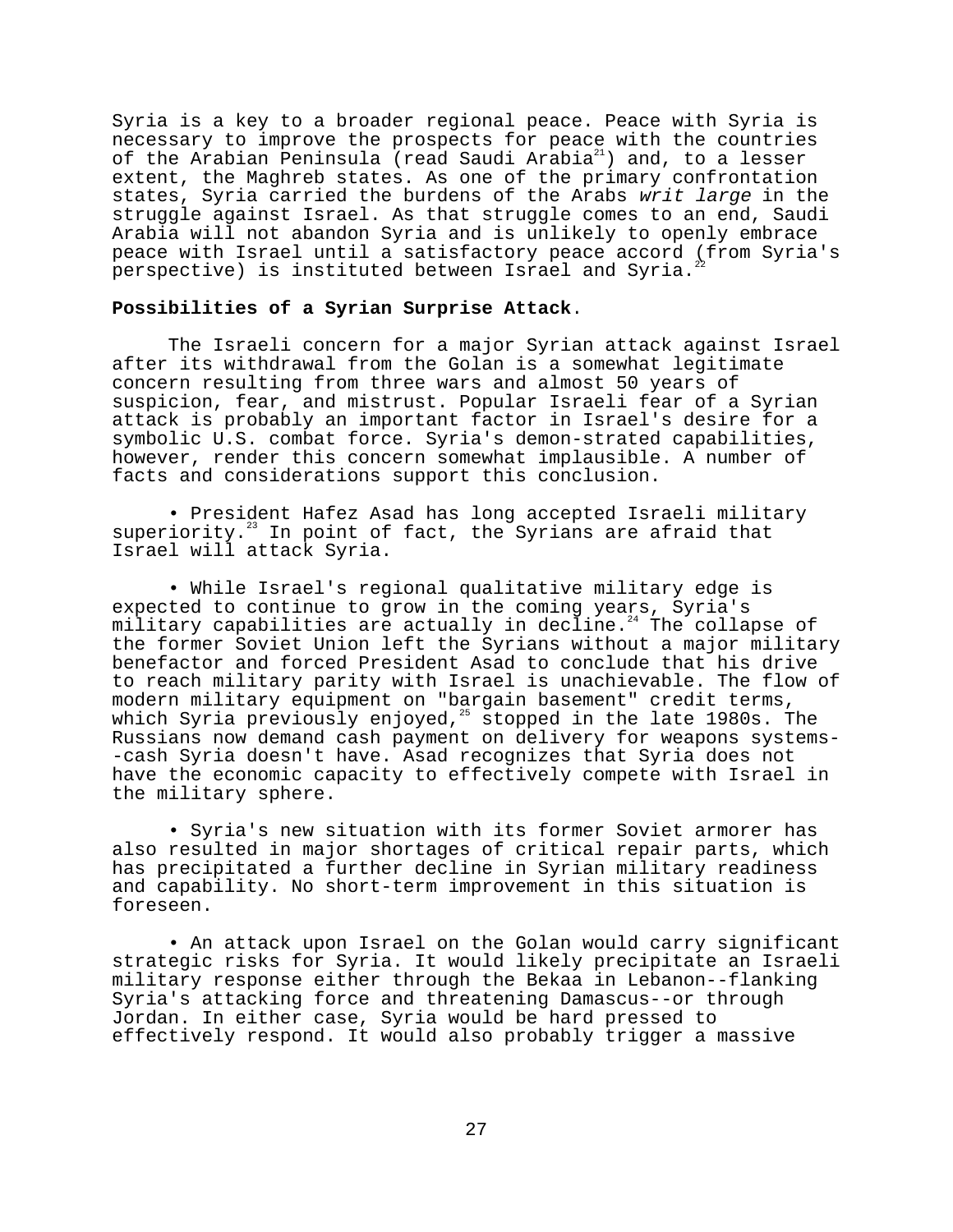punitive Israeli air campaign against high-value Syrian targets and cities. Syria would not be able to achieve air superiority to prevent such an Israeli air campaign.

• The Syrians take seriously, as do all of the Arab states, the threat posed by the reputed Israeli nuclear arsenal.

• The Syrians are probably under no illusions that they could win a war against Israel without significant support from other surrounding Arab states. Unlike 1973, Syria is now isolated in its opposition to Israel and would have to attack Israel without the benefit of its previous allies. The Egyptian, Jordanian, and Palestinian peace accords with Israel preclude such support, and support from the Gulf states could not be expected.

• Syrian military officers were reportedly very impressed by the U.S. technology and weapons demonstrated in DESERT STORM. They know that Israel has acquired and produces many of these weapons which they cannot match.<sup>2</sup>

• DESERT STORM established a precedent that the United States would employ combat forces in the region in defense of its interests. President Asad cannot believe that an attack on Israel would not precipitate a U.S. military response, given the long and close relations between the United States and Israel. A U.S. military response could conceivably consist only of a rapidly mounted air campaign against Syria, but even such a limited response would be extremely damaging to and virtually indefensible by Syria.

• A Syrian attack on Israel would run counter to Syria's goals of improving its relations with the United States and seeking Western economic aid.

• With the return of the Golan to Syrian sovereignty, and at least a partial resolution of the Palestinian plight, Syria's primary motivations for war against Israel will have been removed.

A countering argument to most of the preceding could be that these same concerns did not prevent Syria from attacking Israel in 1973. While true, in 1973 Syria had a superpower ally.

It is hard to imagine many compelling reasons why Syria would attack Israel if it withdrew from the Golan Heights. Unrequited hatred of Israelis or Zionists? Continued unsolicited support for Palestinian claims? Arab nationalism? One could argue that such an attack is more likely if Asad is rebuffed by Israel's refusal to return the Golan to Syria.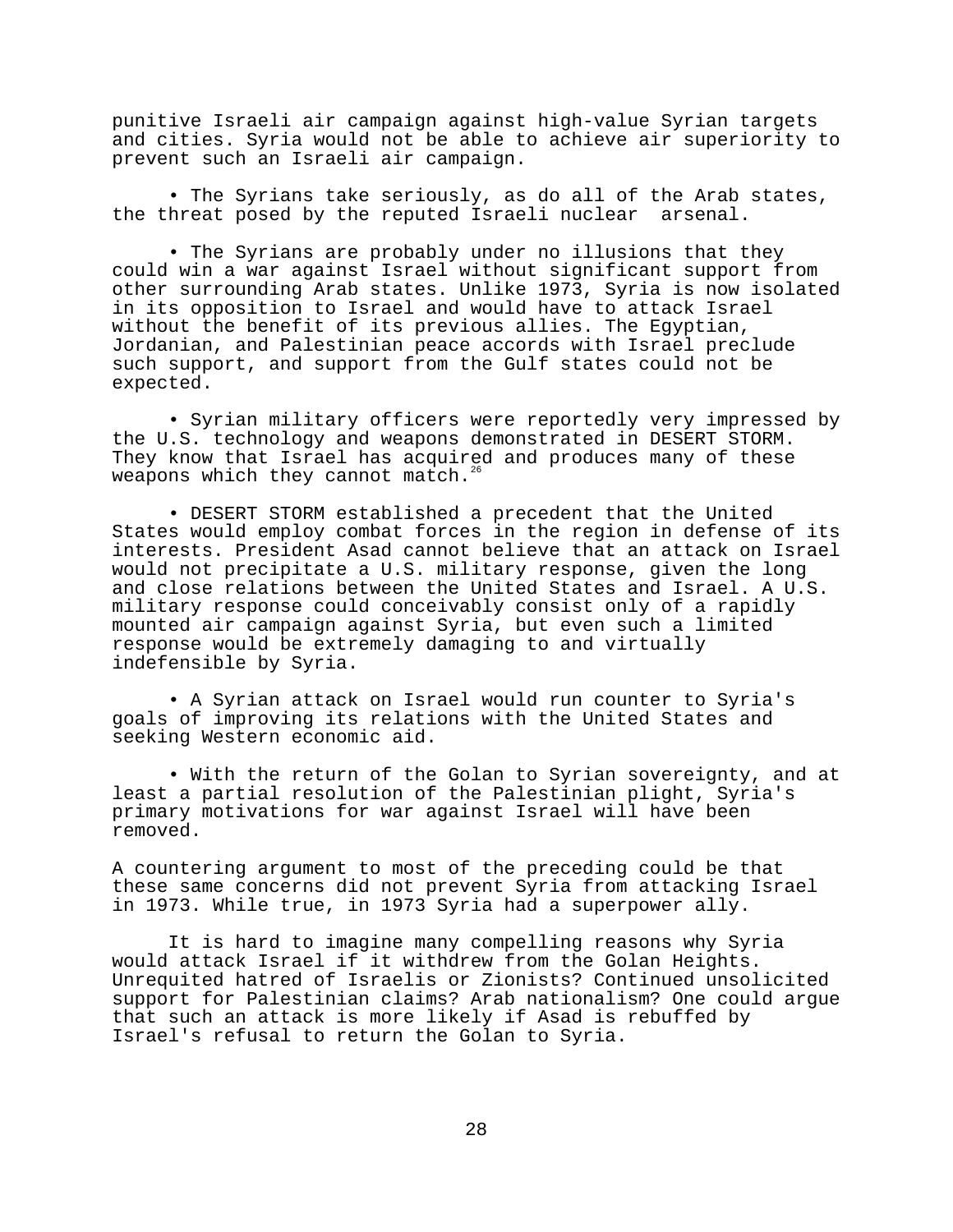# **Israeli-Syrian Military Balance**.

The current military balance would also seem to argue against a Syrian attack on Israel. To evaluate a military balance, two factors--numbers and potency--need consideration. As Figures 2 through 4 show, the aggregate differences between the Israeli and Syrian militaries are not significantly large. Figure 2 shows that, in terms of numbers, Syria possesses more tanks (18 percent) and artillery pieces (46 percent) while Israel possesses 38 percent more armored personnel carriers than Syria. In terms of potency, 46 percent of Israel's tanks can be rated high quality (Merkava or M60A3), and the remainder are medium quality (Centurion, M60A1, M48A5). Only 31 percent of Syria's tanks can be rated high quality (T-72). Over 48 percent of Syria's tanks are aging, near-obsolescent, low quality T-54/T-55s. Most of Israel's artillery pieces are self-propelled systems. Of Syria's artillery pieces, 84 percent are older, less capable towed systems. A comparison of long-range targeting and fire control capabilities would further demonstrate Israeli superiority in this category.



Figure 2. Israeli-Syrian Equipment Balances.

Figure 3 shows that Israel has a significantly larger fleet of combat capable aircraft than Syria. As was demonstrated in 1982, the Israeli air force is one of the region's most potent combat forces. In combat aircraft, Israel commands unquestioned numerical, technological, and capabilities advantages over Syria.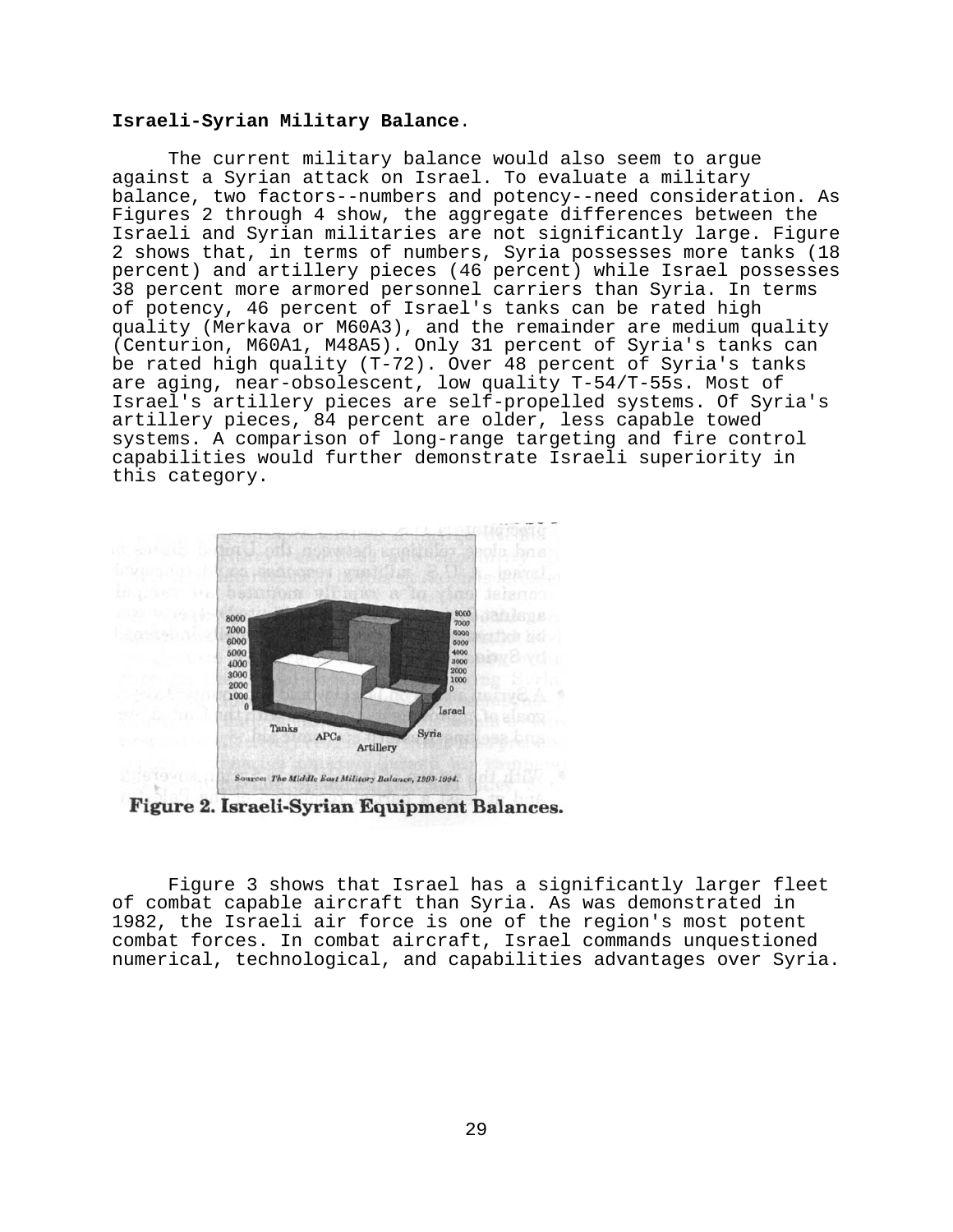

Figure 3. Israeli-Syrian Combat Capable Aircraft.

Figure 4 compares personnel strengths and shows a striking difference in strategic philosophies. Syria maintains a large standing army of 306,000 $^{27}$  at all times and depends on a smaller reserve structure of 100,000<sup>28</sup> during periods of conflict. Israel, in contrast, maintains a small standing army of 136,000 and is dependent on its 363,000 reserve soldiers. This difference in active versus reserve strengths is the reason why Israel places such high importance on early warning. Israel nominally requires 24-96 hours to fully mobilize, equip, and deploy its reserves to the battle zone. It should be noted that once fully mobilized, the Israeli army is larger than Syria's.

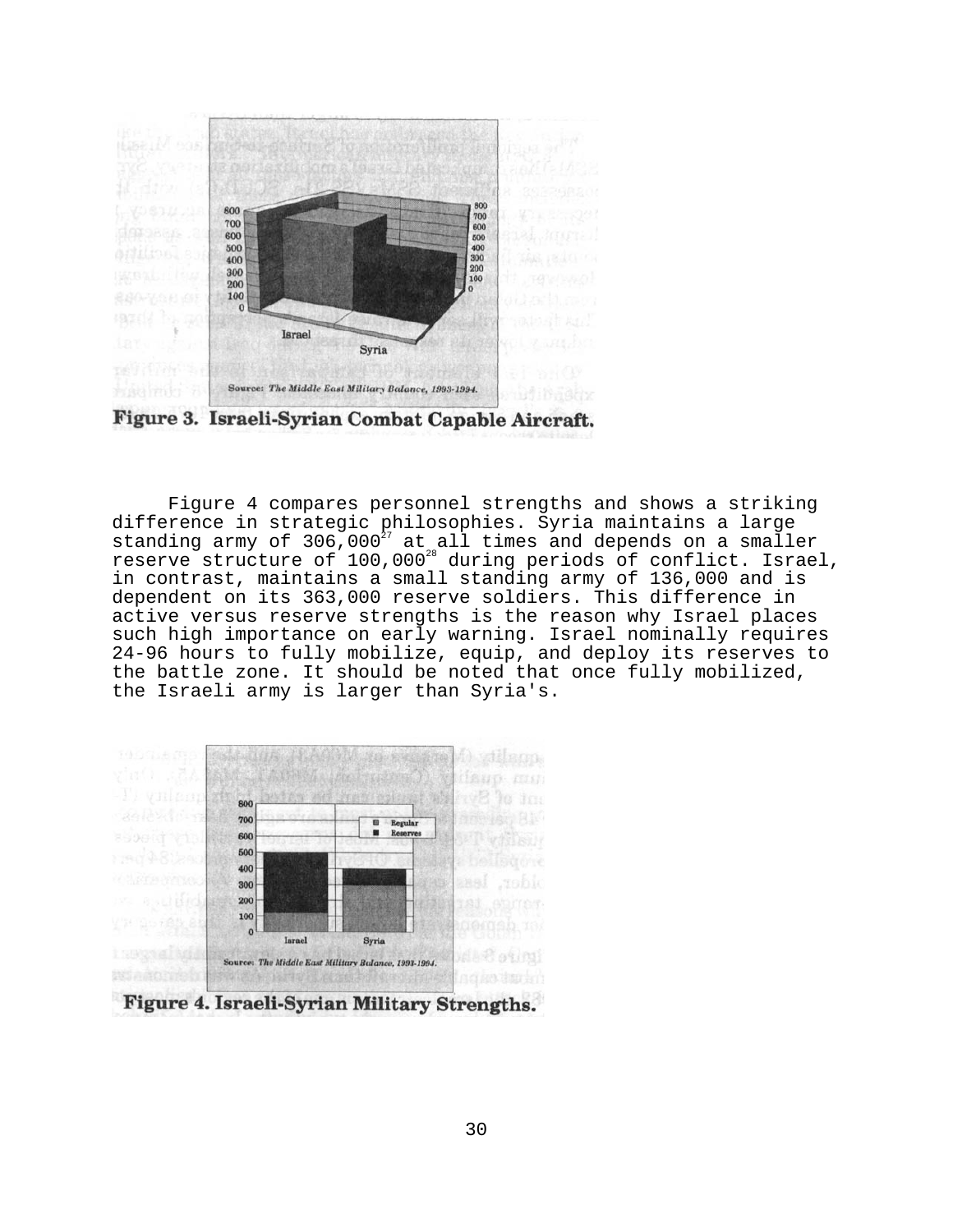The regional proliferation of Surface-to-Surface Missiles (SSMs) has complicated Israel's mobilization strategy. Syria possesses sufficient SSMs (SS-21s, SCUD-Cs) with the necessary range, firepower, and adequate accuracy to disrupt Israel's mobilization by attacking bases, assembly points, air fields, and transportation and logistics facilities. However, this threat is unrelated to an Israeli withdrawal from the Golan in that Syria has this capability in any case. This factor will serve to raise Israel's perception of threat and may lower its response threshold.

One last element of comparison is the military expenditures each country allocates. Figure 5 compares Israeli and Syrian military expenditures from 1975-1993.<sup>29</sup> Despite recent Israeli concerns for Syrian procurement with its Gulf war profits, $30$  this figure shows that Israel's military expenditures are consistently higher than Syria's-significant when comparing country sizes, armed forces sizes, and populations.



1975-1993.

Potency is factored into military capability evaluations because it is a force multiplier. Israel's potency is often characterized by what is referred to as its Qualitative Military Edge (QME). Israel is the unquestioned military hegemon in the region because of the quality of its military. Unlike the Arab states, Israel has embraced the Revolution in Military Affairs.<sup>31</sup> In American military thought, QME is the aggregate of all those factors that enhance a military's capabilities over those of its adversaries. These include, among other things, the quality and technology of its weapons as well as the quality of leadership, personnel, intelligence, training, doctrine, battlefield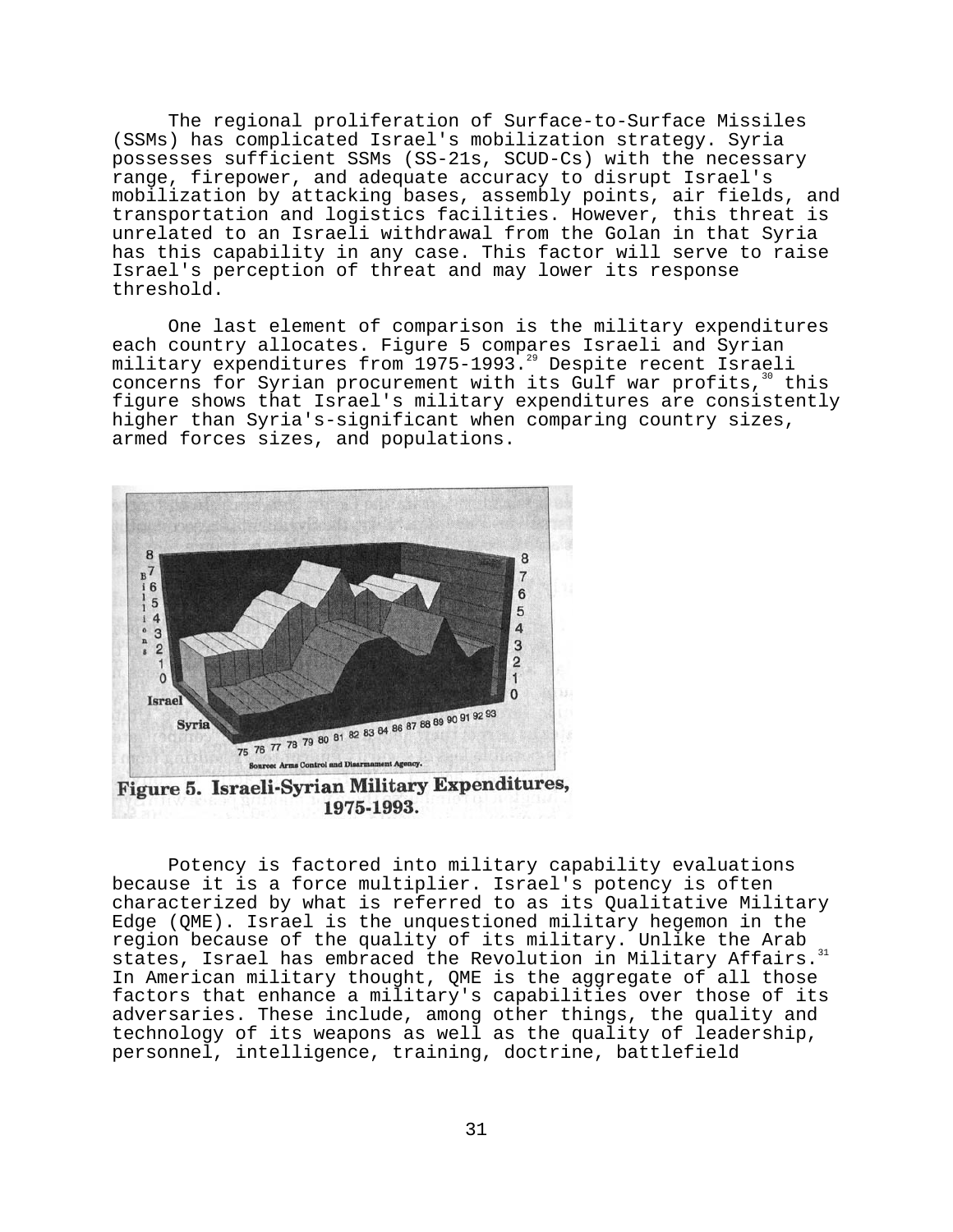automation, battle management, research and development, logistics infrastructure, morale, and alliances. The potency of QME can best be seen in the dramatic effectiveness of the U.S. military against Iraq during the Gulf War. Israel possesses and produces many of the high-technology weapons used by the United States in DESERT STORM. Like Iraq, the Arab states surrounding Israel don't.<sup>32</sup> Militarily, Israel's is a modern army whose QME is enhanced further because, without exception, the Arab enemies it faces are at best eighthth or nineth rate armies.<sup>33</sup> Israel's superior QME is not a new phenomena--it was demonstrated convincingly in 1967, 1973, and 1982. As was the case for the United States in the build-up to DESERT STORM, Israel's ultimate victory over its opponents is not really in question; the only question is at what cost in casualties?

Assuming some measure of rationality, Syria does not appear to have the capability or motivation to attack Israel once it withdraws from the Golan Heights.<sup>34</sup> In the context of Israeli military capability, the Syrian military constitutes not an existential threat, but merely a nuisance.

# **Early Warning**.

Many Israelis, both opponents and supporters of peace with Syria, claim that Israel's intelligence facilities on the Golan are indispensable for ensuring that Syria does not mount a large scale attack, similar to 1973, against Israel. Senior Israelis have used this argument in the United States as part of their demands that Israel be "compensated" for its possible loss of security guarantees resulting from an Israeli-Syrian accord.<sup>35</sup> Were the Israelis to convince Washington to reimburse them for making peace with Syria, the compensation would provide a major windfall in modernizing the IDF. However, these claims of an indispensable Golan are overstated, and the reader should consider the possibility that there is a political agenda behind these claims.

Since the early 1980s, the United States has provided Israel a minimum of \$3 billion each year in foreign military financing (FMF) and economic support fund (ESF) grants.<sup>36</sup> This level of aid is based upon 1981 and 1983 memoranda of understanding on strategic cooperation between the United States and Israel. These memoranda called for U.S.-Israeli strategic cooperation against a Soviet threat to the region. With the collapse of the former Soviet Union, the original assumptions underpinning U.S.-Israeli strategic cooperation have disappeared. Logically, so has the rationale for the high aid levels. Coupled with this, recent milestones in the peace process have led some congressional leaders to publicly question the need to continue the heavy subsidy of Israel when the Middle East is moving toward peace.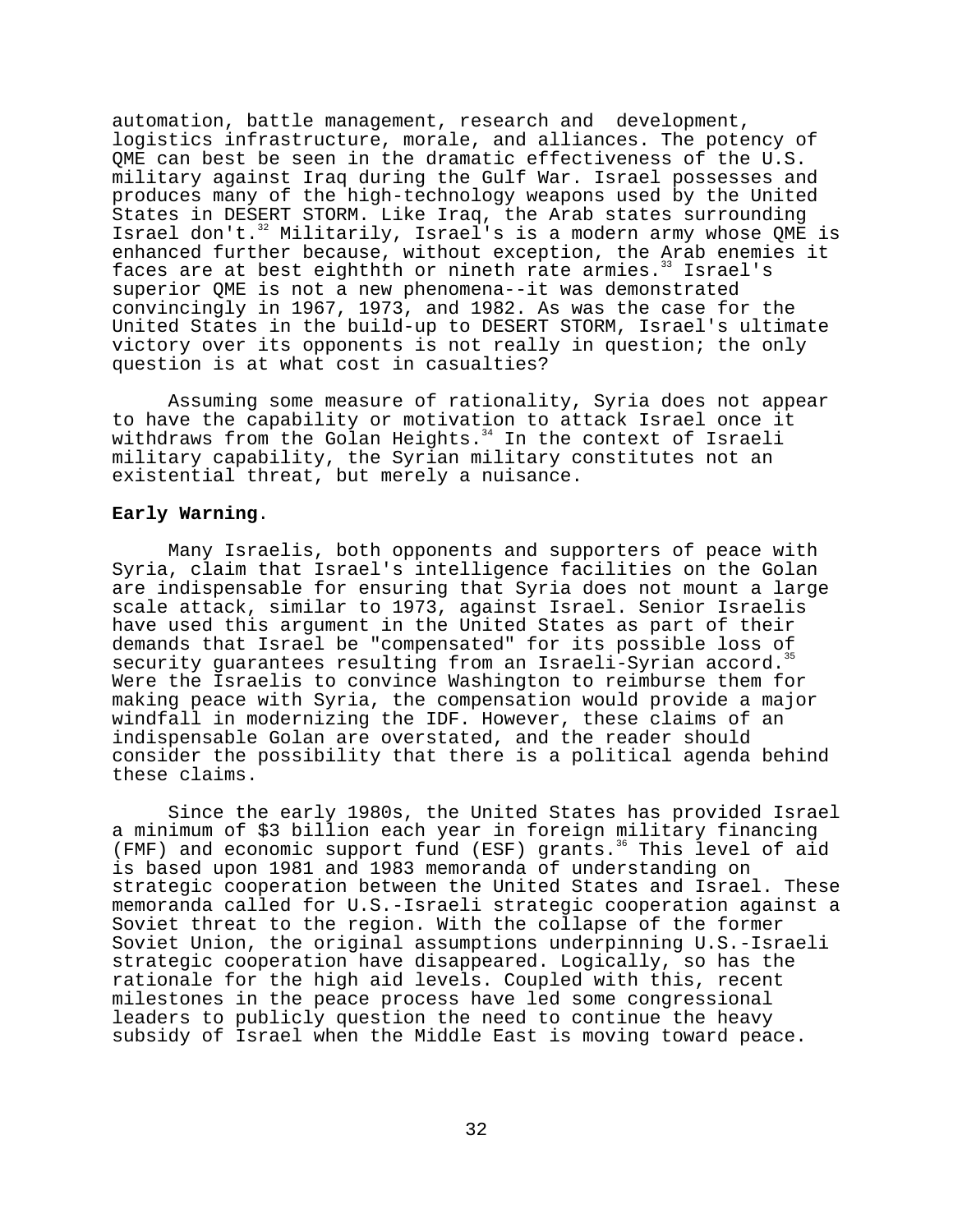For several years, the Israelis have been seeking out regional threats, such as Iran, to replace the former Soviet threat. This would allow the Israelis to maintain their strategic value to the United States and keep the stream of military assistance flowing. To date, they have only middling success, but by portraying a significant Syrian threat, they may hope to validate their continued need for the aid from a sympathetic America.

Israel has sufficient intelligence assets to offset the loss of its intelligence facilities on the Golan Heights and should suffer no major loss in warning capabilities by withdrawing from the Golan. Israel has sufficient ground and airborne intelligence assets available to replace critical data gathered on the Golan itself.<sup>37</sup> These assets include Israel's newly developed Phalcon Airborne Early Warning aircraft. The Phalcon employs a phasedarray radar with Moving Target Indicator (MTI) mode capabilities which will allow it to simultaneously track 100 ground or air targets to a range of  $250$  miles<sup>38</sup>--well beyond what would be needed for Golan surveillance. Israel also has MTI capable radars mounted on some of its reconnaissance fighter aircraft which can provide early warning out to 50 miles. In conjunction with these systems, Israel also has a variety of airbornemounted, longrange, electro-optical, ELINT (electronic intelligence), SIGINT (signals/communications intelligence), thermal signature, FLIR (forward-looking infrared radar), SLAR (side-looking airborne radar), remotely piloted vehicle, and balloon aerostat intelligence systems. In addition, Israel now has its indigenous developmental satellite program, the Ofeq-3, reportedly with sufficient clarity to provide militarily significant intelligence.<sup>39</sup> Taskable, satellite imagery capability with 1-Meter resolution is now available through commercial sources and could further offset the Israel's loss of its Golan intelligence facilities. Under full normalization with Syria, Israel would probably have liaison officers working with Syrian officers on the Golan<sup>40</sup> and with military attaches in Syria who could provide early warning information. By withdrawing from the Golan, Israel may lose a large measure of the convenience that its facilities provide, but it will not lose the critical early warning information required.

If forced to withdraw from its intelligence facilities on the Golan, Israel is likely to ask the United States military to man and operate these (or other) early warning facilities in its<br>man and operate these (or other) early warning facilities in its place. This could present problems for Washington's impartiality<sup>4</sup> and credibility as a facilitator of the peace process. Syria might consider any U.S. reporting to Israel as providing Israel targeting data against it. As a peacekeeper, the United States would be required to provide early warning data equally to both sides. Intelligence provided in this fashion is usually fairly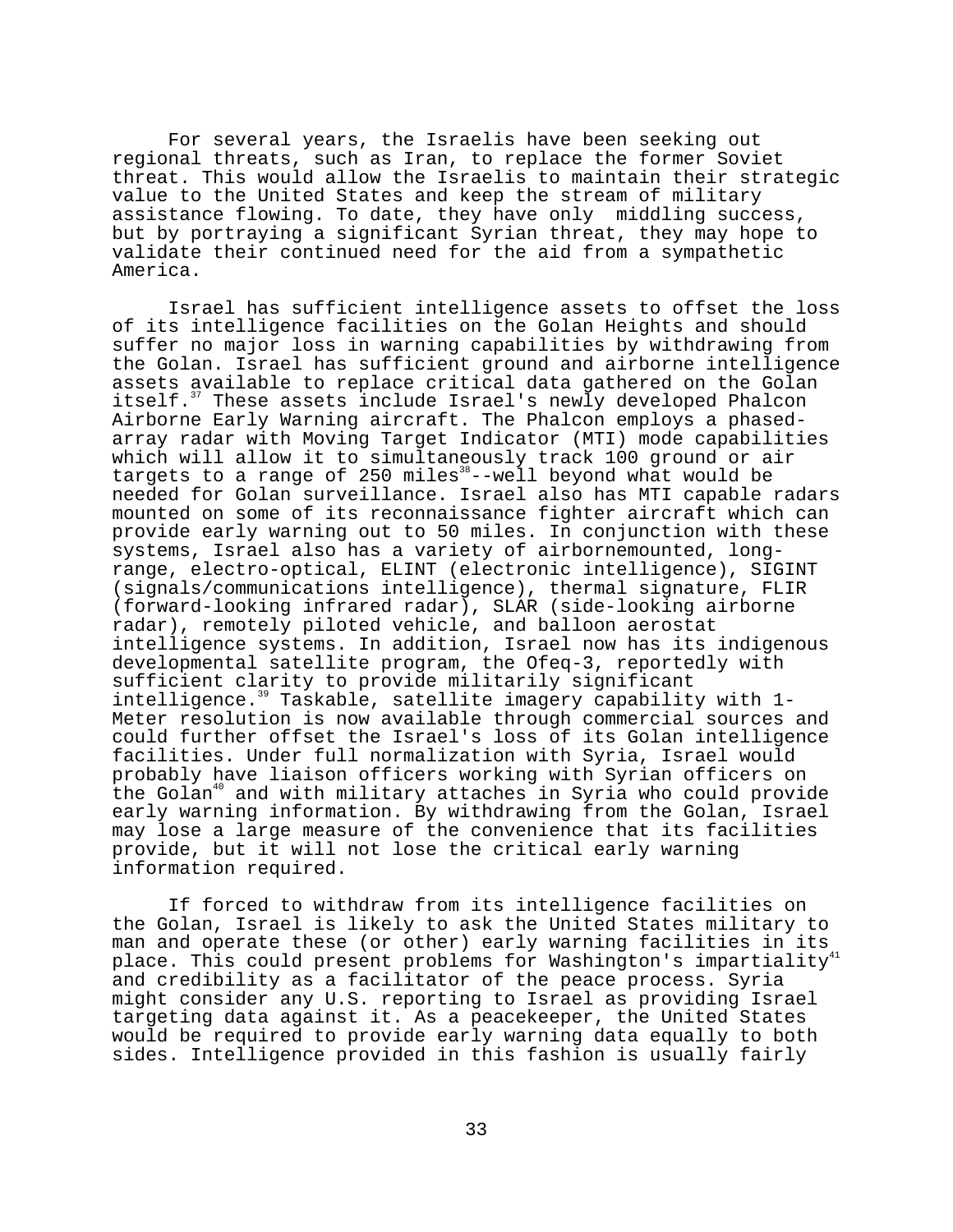$q$ eneric<sup>42</sup> and is not likely to be sufficient for Israel--they would want much more.

Opponents of a U.S. military deployment to the Golan focus on this issue of intelligence supply as a strong negative.<sup>43</sup> They argue that Israel could not rely on critical intelligence information from a foreign source--even the United States. In terms of reciprocity between the two parties, Dore Gold speculates that the United States would have to construct intelligence facilities directed at Israel to provide Syria intelligence equal to that given to Israel. Such facilities would provide a quantum improvement in Syrian intelligence capabilities<sup>44</sup> to Israel's detriment. Gold also argues that reliability would be an issue. Intelligence collection would be divorced from intelligence analysis. Both parties would have to be satisfied with the intelligence provided and could not task collection based on individual priorities or concerns.45 Both Gold and Gaffney make the point that Israel would be unlikely to depend on U.S.-supplied intelligence because of differing priorities, interpretations, conclusions, perspectives, or interests. To paraphrase Mr. Gaffney, the intelligence would be "filtered by foreign interests."<sup>46</sup> There is some merit in these arguments.

This raises the question of how important this issue is to Israel, and why it was raised. Israel must know that providing asymmetrical warning to it is out of the question since that would compromise the impartiality and credibility of the United States as a peacekeeper. Why would Israel want to risk compromising the peace accord? Israel and the United States have robust military-to-military channels for sharing critical intelligence and military information. U.S. participation in the Golan peacekeeping force will not preclude continued military cooperation between Israel and the United States. These channels will remain open and will allow the United States to pass critical intelligence to Israel without compromising its impartiality or Israel's security.<sup>47</sup> Possible answers to this question again might be linked to the Israeli government's need to provide popular reassurances.

While generic early warning and deterrence are feasible, are U.S. combat soldiers required to provide this data? Experience and precedent say no. In previous peacekeeping situations, the United States has provided early warning data through civilian organizations and technical means.48 From 1976 to 1982, the Sinai Field Mission, established by the second disengagement agreement between Israel and Egypt (September 1, 1975), consisted of 200 U.S. civilians who provided electronic early warning surveillance in the critical mountain passes in the Sinai desert. Both Egypt and Israel were pleased with the performance of the Sinai Field Mission and agreed to extend its service by 2 years.<sup>49</sup> Since 1974,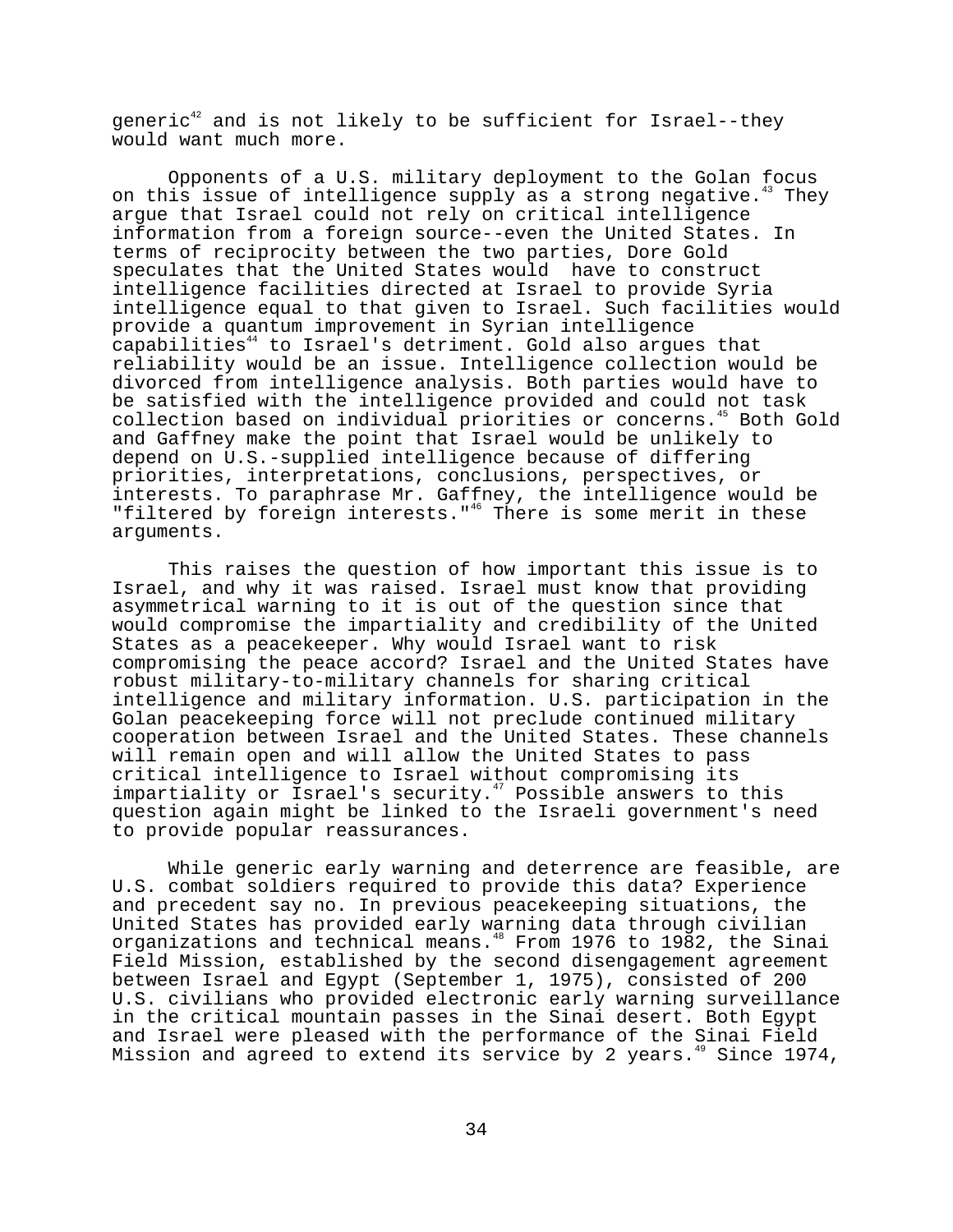the United States has provided airborne surveillance photography for early warning to both the Israelis and Egyptians in the Sinai<sup>50</sup> and to Israel and Syria on the Golan Heights.

Combat units are not required to perform peacekeeping duties. U.S. military officers have served as unarmed military observers in the United Nations Truce Supervision Organization in the Middle East since 1948. They have also served in Angola, the Western Sahara, and Cambodia among others. A Civilian Observer Unit (COU), consisting of 25-30 State Department and retired U.S. military personnel, $51$  currently accomplishes a majority of the observer duties in the Multinational Force and Observers (MFO) in the Sinai desert.<sup>52</sup> Frank Gaffney makes the point, "There is no need for the United States to undertake an expensive, risky, and open-ended commitment of troops to carry out the relatively minor (and not inherently military) task of serving occasionally as a third-party referee on compliance issues."<sup>53</sup>

#### **Deterrence**.

A multilateral peacekeeping force on the Golan Heights, by its very presence, is likely to provide a large measure of political deterrence. Both Israel and Syria, at one time or another, have demonstrated a sensitivity to international opinion. An attack by either party on the other will antagonize, at a minimum, those countries providing peacekeeping personnel and could elicit diplomatic condemnation, a possible military response, or international sanctions of one sort or another.

Peacekeeping forces in a Chapter VI-type mission provide little, if any, military deterrence--the political deterrence is more important. Deterrence is also maintained by several factors outside the context of a peacekeeping force. Israel's military might provides probably the strongest deterrent to Syria. Withdrawing from the Golan Heights will not diminish this in Arab eyes. Another important deterrent is the U.S.-Israeli relationship. Even without the involvement of U.S. soldiers, America is likely to respond vigorously to any threat to Israel.

Many pundits have considered the deployment of a U.S. combat brigade or division to provide a "trip wire" or deterrent force.<sup>5</sup> This force would deter violations of the agreement and directly oppose any party engaging in aggression. Such a deployment would provide a credible military deterrent, but the downside outweighs its value. A "trip wire" could not force-posture against any one party without violating its impartiality. If it did posture only against Syria, Damascus would most likely oppose its deployment. A "trip wire" force would not demonstrate confidence in the strength of the peace or the sincerity of the parties; it "would send a message that an Israel-Syria peace was more like an armed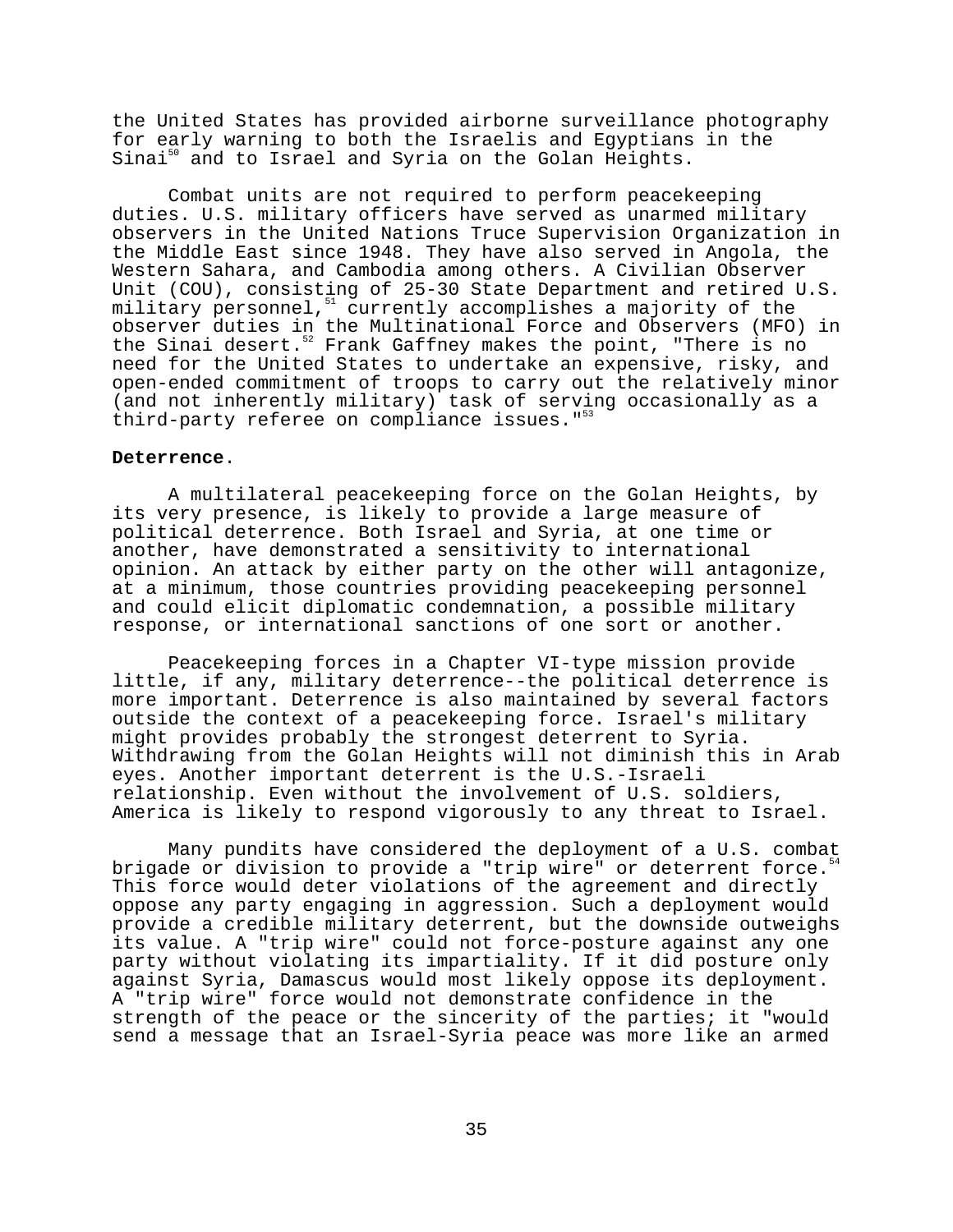truce enforced by outside powers rather than a reconciliation between erstwhile enemies; it would thereby reduce each side's incentive to work together to enhance mutual security and build confidence."<sup>55</sup> A "trip wire" force would greatly increase the costs and troop commitment of the United States<sup>56</sup> and would greatly increase its terrorist target value. It would run counter to Israel's credo of military self-reliance and would constrain any military action Tel Aviv might consider necessary. Some analysts also worry that such a force would create conflicts and tensions in the U.S.-Israeli relationship.

## **Threat to U.S. Soldiers**.

Opponents of the Israeli withdrawal from the Golan (and certain members of the U.S. Congress) have postulated a series of threats to U.S. forces which, according to them, provide a rationale for not placing them there. The most common threat proposed is the possibility that U.S. forces deployed to the Golan would be subjected to terrorist attack. Mark Langfan<sup>57</sup> and Dore Gold<sup>58</sup> hold that, upon regaining control of the Golan, Syria will flood the territory with Syrian population by resettling the 100,000-130,000 citizens that evacuated during the 1967 war in order to reestablish sovereignty. Mr. Langfan proposes that these civilians would be potentially hostile and might attack U.S. forces with "mines, remote controlled [road] side-bombs, snipers, grenade launchers, or even suicide 'Beirut'-type car bombs." Mr. Gold says these citizens would provide the Syrian government the option to harass an unwanted foreign presence by means of terrorist action. This latter point is inconsistent with the fact that U.S. forces will not deploy to the Golan without Syrian acquiescence (or a Syrian interest in having them there). Neither Mr. Langfan nor Mr. Gold specify to what purpose these attacks would be conducted, but Mr. Langfan states that the Syrian government would have the luxury of denying responsibility for such attacks by possibly attributing them to radical Muslim fundamentalist elements. There is no record of terror activity on the Golan. Such attacks would be inconsistent with Syrian national interests--improving relations with the United States, shedding its reputation as a state sponsor of terror, seeking Western economic investment and having the U.S. forces on the Golan serving as a deterrent to Israeli aggression. History also shows that President Asad has effective techniques to counter such activity.

Other commentators, such as Frank Gaffney,<sup>59</sup> cite the threat of terrorism originating in Lebanon from groups such as Hizbollah (under nominal Syrian influence) and other rogue states such as Iran, Iraq, or Libya. Again the purpose of such attacks is not specified. The threat, I feel, is overstated. With a couple of exceptions, the Shi'ite and Palestinian elements in Lebanon have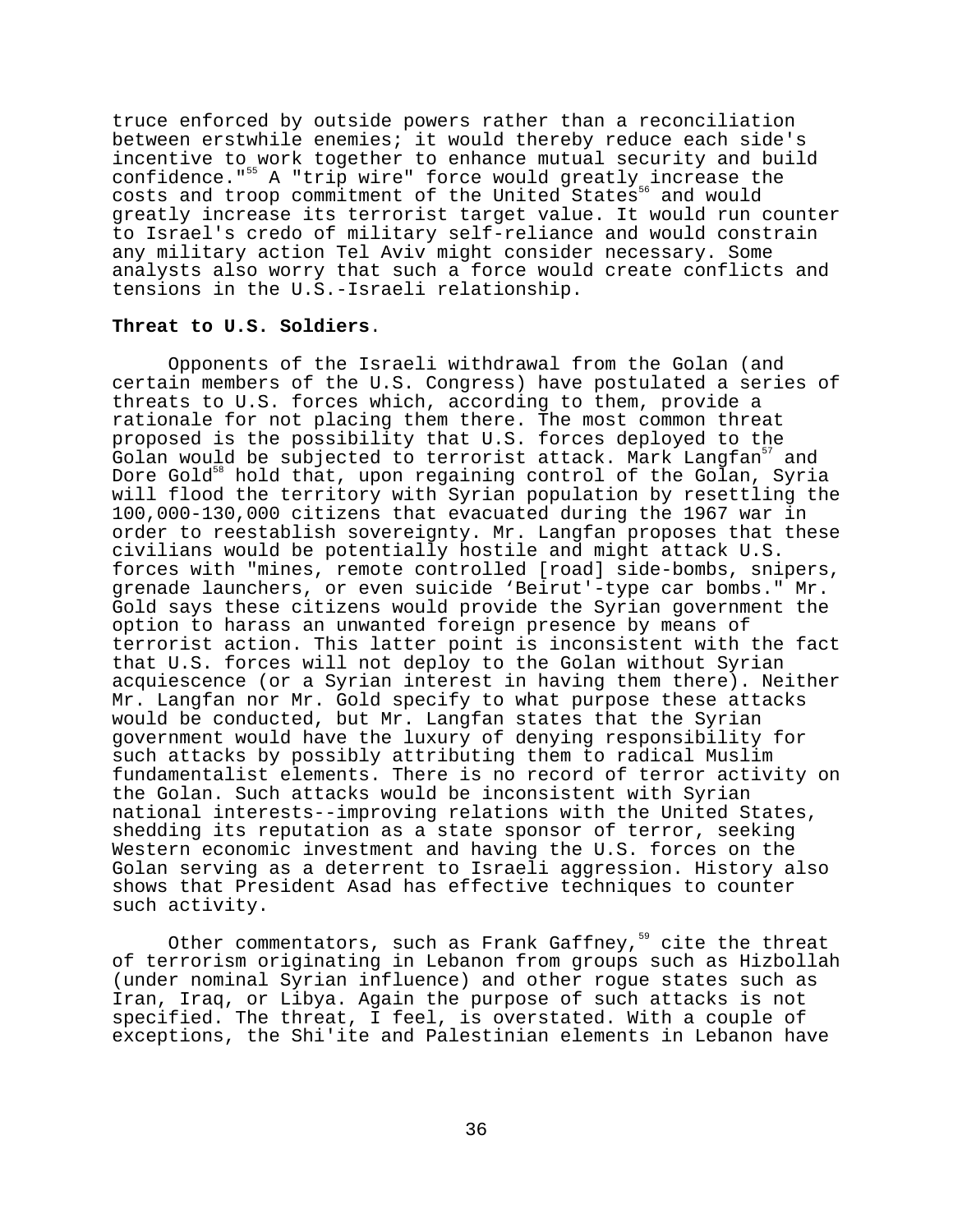not targeted U.S. military personnel, focusing instead on their goal of ending the Israeli occupation. The 1982 bombing of the Marine barracks in Beirut occurred in great part because the United States surrendered its impartiality when it engaged in combat operations against the Muslims on behalf of the Christians. Except for the case of Lieutenant Colonel Richard Higgins, USMC (the U.S. military observer killed in Lebanon), which may have involved special circumstances, none of the 5-11 U.S. military officers who served as UN military observers in Lebanon from 1948-1993 had been threatened or harmed by Hizbollah or any of the other Shi'ite Muslim groups.<sup>60</sup> Nor have the U.S. officers assigned to UNTSO and living in Damascus been threatened.

U.S. forces on the Golan would not be observable for targeting or in range of most indirect fire weapons, such as Katyushas, fired from Lebanon. An attack on U.S. facilities or troops on the Golan would require terrorist penetration on foot (since it is unlikely Israel, Syria, or Jordan would allow them across the border in vehicles) in generally open, unforested terrain over long distances. Assuming normal and reasonable security measures, the approach of terrorists on the Golan would be detected.<sup>61</sup>

Is there an indigenous terrorist threat that could appear on the Golan without Asad's blessing or Syrian support? Perhaps. Could Israeli settlers on the Golan try to sabotage an Israeli-Syrian peace by clandestinely attacking U.S. soldiers? Perhaps. Is the Golan absolutely devoid of a terrorist threat? Probably not. Could Asad's perspectives change? Perhaps. The threat of terrorism is a constant for American forces operating in foreign countries. American personnel have faced terrorism in countries as diverse as West Germany, Turkey, Saudi Arabia, Egypt, Japan, and Pakistan, to name but a few. Terrorism is part of the territory in international engagement, but it should not preclude U.S. participation in activities which advance its national interests. Assurances from both Syria and Israel to cooperate in actions to prevent terrorist action against the deployed peacekeeping force should be included in the peacekeeping mission mandate.

Another possibility raised is that U.S. troops would be caught in the middle of a surprise Syrian attack or an Israeli military preemption against Syria. In the case of the former, previous arguments have established that such a scenario is fairly unlikely. The latter case is a possibility, considering that the loss of Israel's Golan early-warning facilities may greatly lower Israeli response thresholds. However, American casualties in such an event would not be automatic or guaranteed. U.S. military officers assigned to UNTSO served on the Sinai in 1973 and in Lebanon in 1982 without fatalities or major injury.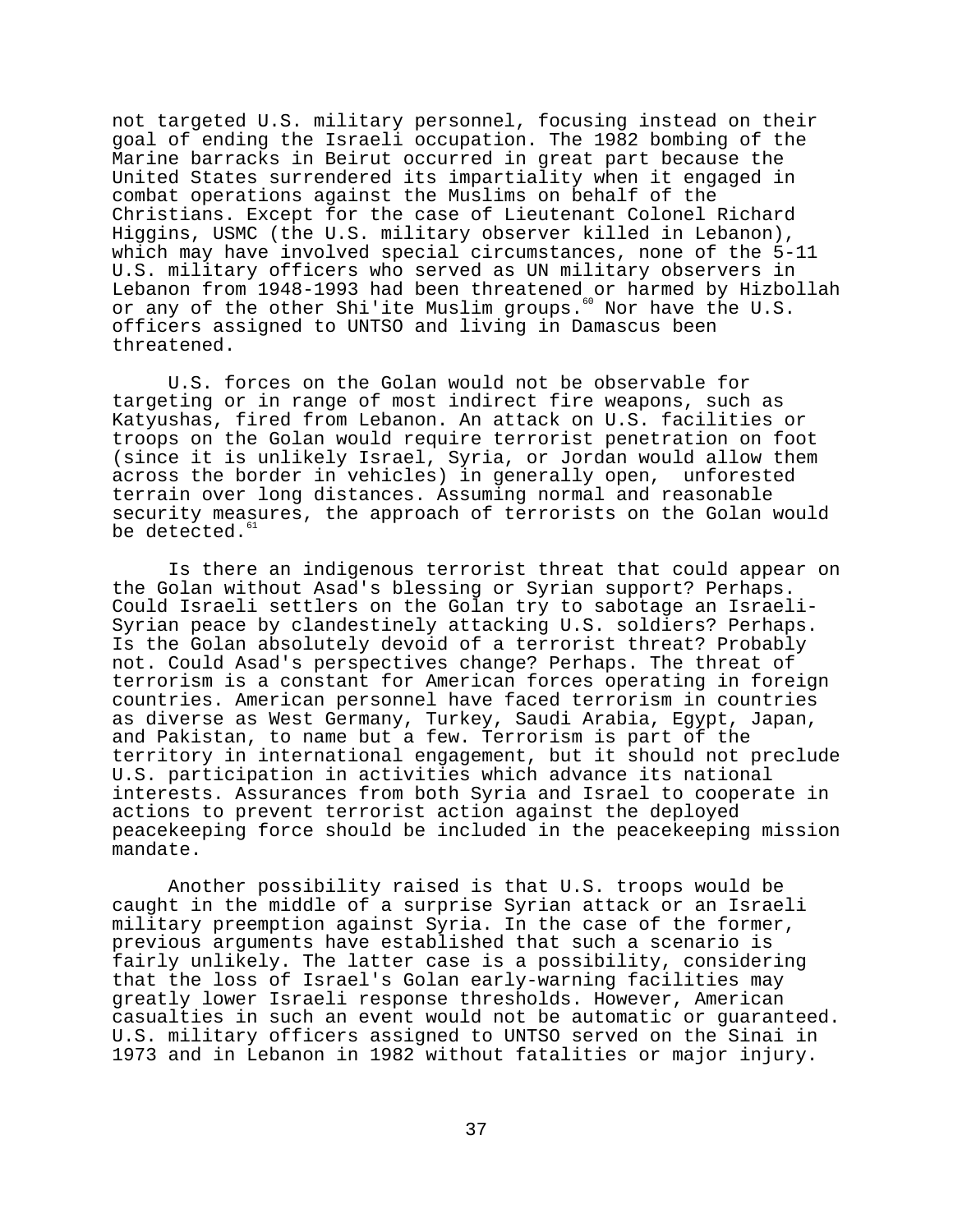# **Alternatives**.

Unilateral U.S. Peacekeeping Force. Establishment of a unilateral U.S. military force to serve as peacekeepers on the Golan should not be considered a credible alternative. It is not in American interests, i.e., embracing multilateral engagement (PDD-25), burdensharing, and conserving resources. It would be unnecessarily expensive for the accomplishment of mission goals and probably would not be accepted by either Israel or Syria.

Bolster UNDOF. UNDOF is widely held to be one of the United Nation's most successful peacekeeping missions. Capitalizing on this success, UNDOF could be bolstered with the addition of soldiers from the United States and other countries to provide an enhanced force for guaranteeing an Israeli-Syrian accord. Such an approach offers several benefits: minimal start-up costs, extensive institutional mission experience, an established multilateral basis, and the established confidence of Israel and Syria. From an American perspective, the UNDOF alternative provides burdensharing, credibility, and the prospect for minimizing its personnel contributions. The cost of UNDOF in 1994 was \$32.2 million.<sup>6</sup>

Syria probably would prefer a UN force on the Golan because it believes, when needed, it could muster a large bloc of support within the UN from the Arab and nonaligned states and because it has two friends on the Security Council--Russia and China. Israel would prefer that a peacekeeping force on the Golan not be under the auspices of the UN. Israel views the UN as indecisive, inefficient, and potentially unfriendly to Israel. Israeli concerns arise from the precipitous withdrawal of the first United Nations Emergency Force from the Sinai in 1967 which was prompted only by the unilateral demands of Egypt's President Nasser. Israel also has a history of unpleasant disagreements with UNTSO and the UN Interim Force in Lebanon (UNIFIL). For the United States, as described by PDD-25, the UN approach might be the best. If so, Israeli concerns can be addressed by explicit requirements written into the mission's mandate which would preclude unilateral termination or alternation of mission objectives and institute broader mission control responsibilities for both parties.

MFO II. This alternative would call for the formation of a new MFO-styled organization on the Golan Heights. Were the parties to declare success on the Sinai, it might be possible to migrate the existing MFO structure to the Golan. Such an approach would not offer the benefits that an enhanced UNDOF could provide. Mission start-up costs probably would be higher with the requirement to import mission equipment and support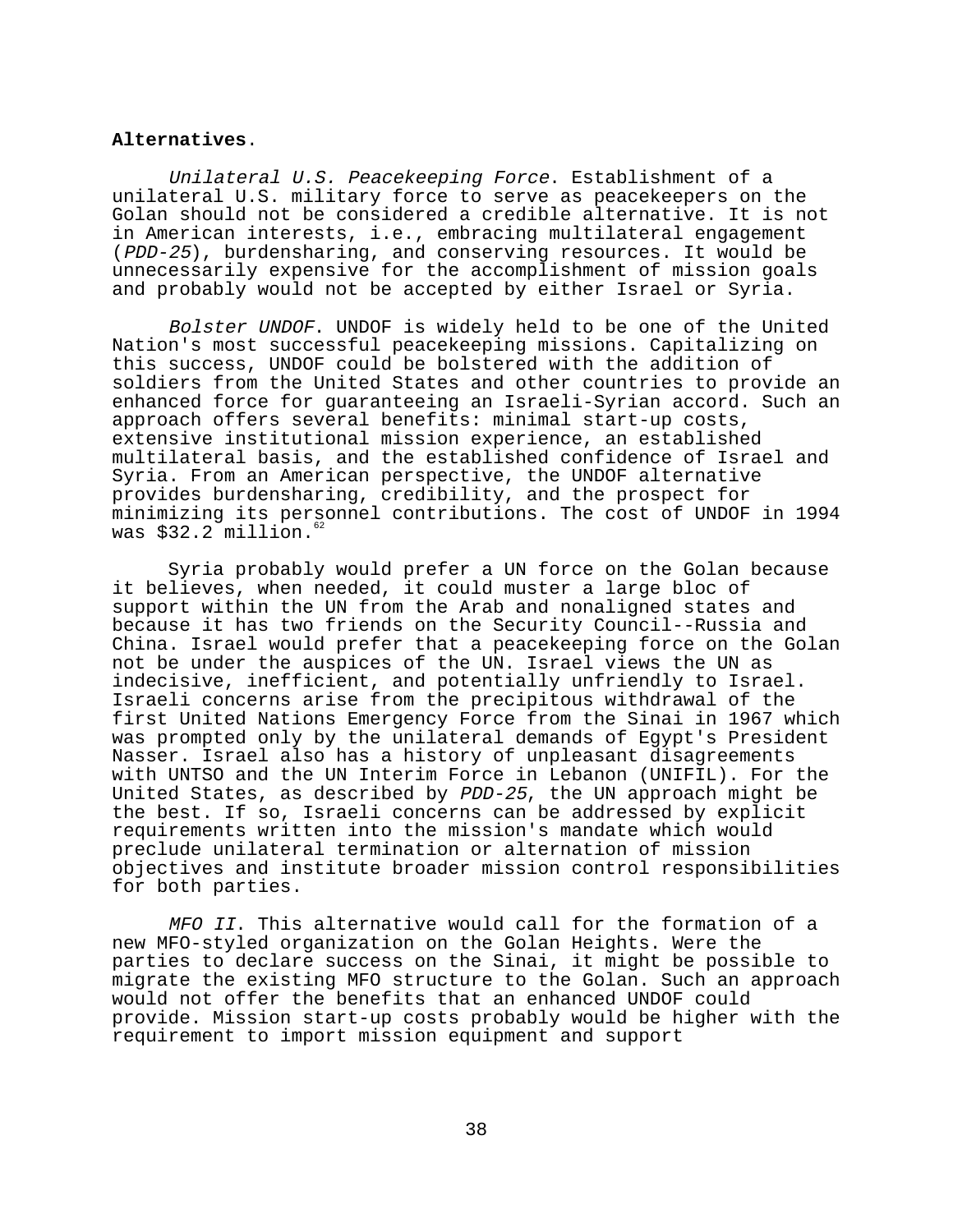infrastructure. There would be no institutional knowledge on the mission area, its geography, or effective operational measures. Command and control arrangements, acceptable to all mission participants, would need to be established. A new force would also be required to establish a modus vivendi with the parties to the accord and earn their confidence. The cost of the MFO in 1994 was \$53 million.<sup>63</sup> One proposal suggests that such a force could be established under American civilian control with civilian technicians but without U.S. troops.<sup>6</sup>

## **Sunset Clause**.

Both PDD-25 and the United Nations hold that peace operations should not be open-ended, burdensome commitments. This recognizes that there should come a point where the peacekeepers are no longer needed. This principle was not considered in the formation of the MFO in the Sinai. Many observers believe that the MFO's mission succeeded (years ago) and that it has outlived its usefulness. This judgment is supported by the very low operational tempo and requirements placed upon the MFO's observers. The MFO's protocols specify that mission termination requires unanimous agreement to do so. Both the United States and Egypt have indicated interest in concluding the mission; however, Israel, emphasizing the symbolic support the MFO provides for the peace process, wants the MFO to continue to serve.

U.S. concerns over the MFO have to do with the extended commitment of U.S. soldiers. Egypt's concerns are probably the costs it pays and an issue of sovereignty--the MFO's military forces are stationed and operate only on Egyptian soil. Syria is likely to have the same concerns over sovereignty and may demand that a "sunset clause" or programmed mission termination date be included in its accord with Israel. Senior military leaders in the Pentagon would probably welcome a "sunset clause" for the Golan Heights.<sup>6</sup>

Any "sunset clause" should be tied to the successful accomplishment of specified peace milestones and confidencebuilding measures (CBMs) which encourage and facilitate increasing the responsibilities of the two parties for the peace and diminishing the need for third party supervision. These CBMs should include such measures as liaison officers, joint patrols, prenotification of military exercises and weapons tests, crisis management provisions such as a hotline and conflict resolution committees, and establishing transparency. Transparency is intended to help each country understand the defense policies and strategic intentions of the other, and thereby lower tension. The primary vehicle to institute transparency would be through military-to-military ties, which could include activities such as doctrinal exchanges, reciprocal base visits, and personnel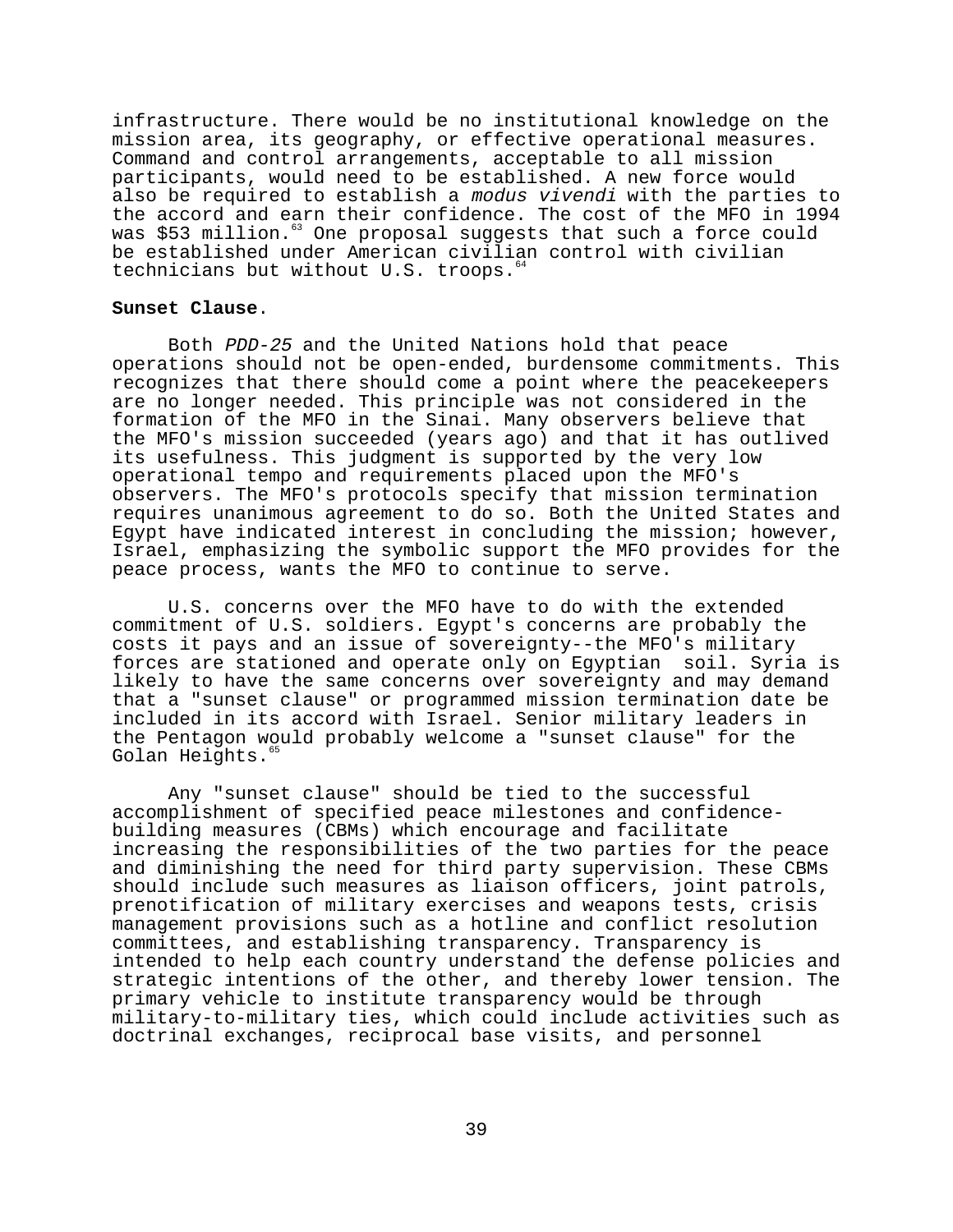exchanges.

#### **Conclusion**.

Considering the priority that an Arab-Israeli peace holds in American foreign policy, providing U.S. military personnel to perform peacekeeping duties on the Golan Heights is a small price to pay. A successful peacekeeping mission to guarantee an Israeli-Syrian peace accord is a doable proposition; however, the required peacekeeping responsibilities do not warrant committing a large U.S. force or combat units. As a "Chapter VI"-type operation, a Golan peacekeeping mission should be reasonably straightforward and simple. Since both parties will have agreed to establish peace, a nominal U.S. force of 50-200 military or civilian observers within a larger multilateral organization of 1,200 to 2,000 personnel could effectively provide the necessary elements for mission success--compliance monitoring and early warning.

The United States should not succumb to hyperbole, paranoia, hysteria, "worst case" pressures, or overemphasize its "special relations" with Israel in establishing the mission or size of the U.S. peacekeeping contingent. Israeli claims of the threat posed by Syria and the indispensability of the Golan must be critically analyzed. Syria does not have the capability or motivation to attack Israel. The Israelis are risk averse and prone to the status quo. Habitually, they analyze threats in a "worst case" mode which, as opposed to "most likely," is the most resource intensive and costly mode of planning. The United States must balance consideration of threat, risks, costs, resources, and benefit of its peacekeeping contingent comprising the Golan Heights.

U.S. policy has long held that an Israel confident in its security would be able to make the compromises necessary to create peace. The United States can and should continue to provide security assurances to Israel through existing bilateral military-to-military and strategic channels. It should not, and need not, do so through its participation in a peacekeeping presence on the Golan. The United States should embrace the impartiality required and should not unnecessarily compromise its peacekeeping role with unbalanced bilateral considerations for one party over the other.

# **ENDNOTES**

1. See, among others, Dore Gold, U.S. Forces on the Golan Heights and Israeli-Syrian Security Arrangements, Tel Aviv: Tel Aviv University, Jaffe Center for Strategic Studies, August 1994. Dr. Gold is the director of the U.S. Foreign and Defense Policy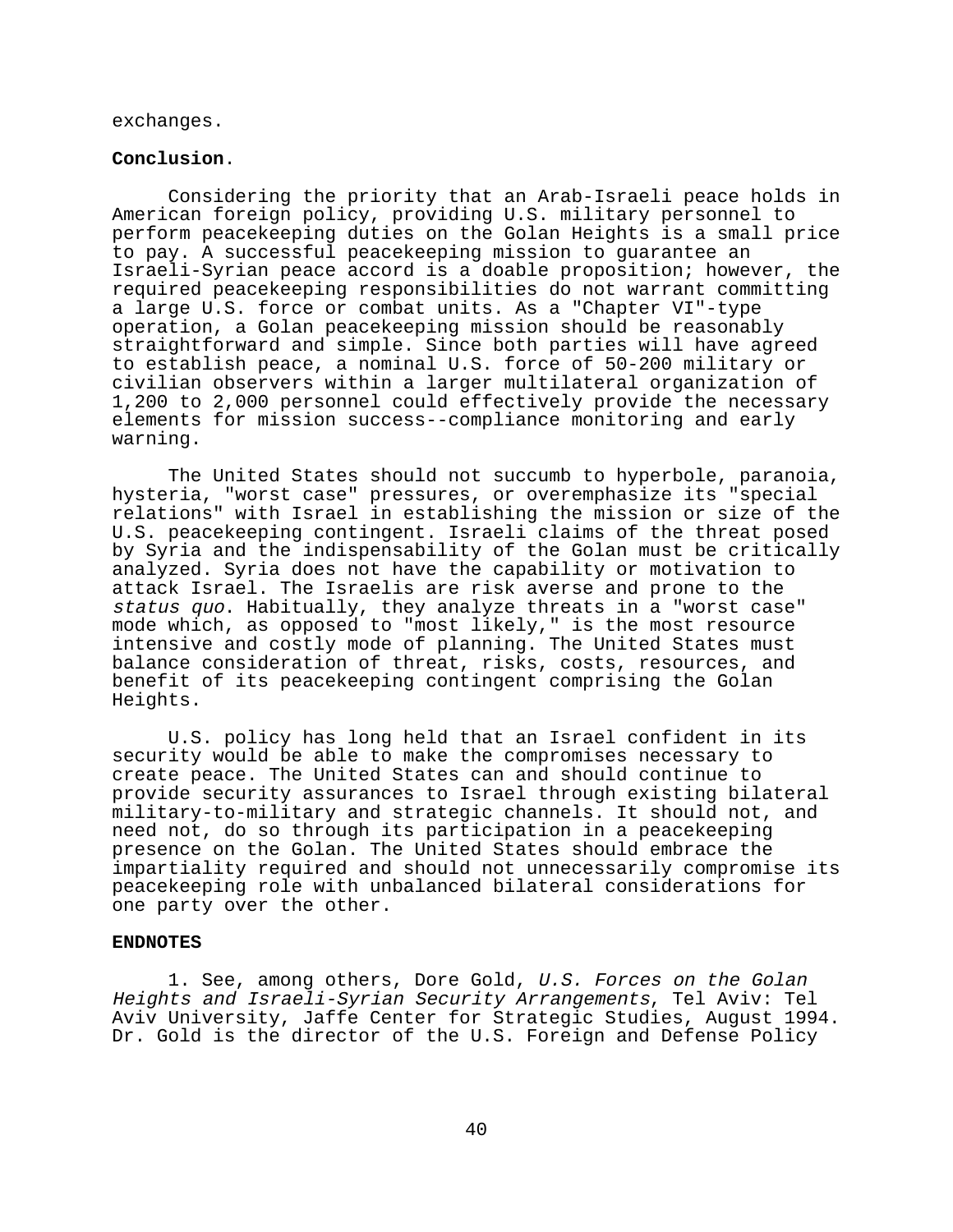in the Middle East project at Tel Aviv University's Jaffee Center for Strategic Studies; Frank Gaffney, Jr., et al., U.S. Forces on the Golan Heights: An Assessment of Benefits and Costs, Washington, DC: The Center for Security Policy, October 25, 1994. The Center for Security Policy assembled six senior retired officers and five senior civilians who served in various senior governmental positions--most as Assistant Secretary of Defense to address this issue; Mark Langfan, "U.S. Troops on Golan 'Quicksand'?," Security Affairs, March 1994. Mr. Langfan is a real estate attorney in New York and an avid activist in this issue; Gerald Steinberg, "Israeli Security in the Context of the Peace Process," Security Dialogue, Vol. 25, No. 1, March 1994. Mr. Steinberg is a Professor at Bar Ilan University in Israel; and Andrew Bacevich, Michael Eisenstadt, and Carl Ford, Supporting Peace: America's Role in an Israel-Syria Peace Agreement, Washington, DC: Washington Institute for Near East Policy, 1994. A well-reasoned and logical study.

2. PDD-25 is a classified document. An extensive unclassified extract was provided to the press corps by the White House. This unclassified extract is available via the Internet from the Department of the Navy Public Affairs office (www.navy.mil/navpalib/policy/ peaceops/elements.txt).

3. While PDD-25 was oriented toward U.S. participation in UN peacekeeping operations, these factors are also meaningful when considering other, non-UN, peacekeeping operations.

4. The U.S. Congress is likely to debate the issue. As the deployment of U.S. troops to Bosnia demonstrated, Congress has shown little interest in deploying U.S. soldiers to peacekeeping missions around the world. Despite traditional generous support by Congress for the state of Israel, preliminary indications are that Congress may oppose a U.S. military deployment to the Golan Heights. Congress has been lobbied (with some apparent success) by Israeli Likud party supporters who oppose an Israeli withdrawal from the Golan Heights and who claim that the risks to U.S. soldiers would be high.

5. Steven J. Rosen, Military Geography and the Military Balance in the Arab-Israel Conflict, Jerusalem: The Jerusalem Post Press, 1977, p. 70.

6. The World Factbook, 1995, Washington, DC: Central Intelligence Agency, 1995, p. 408.

7. This latter capability also provides a good measure of deterrence.

8. Ze'ev Maoz, "Strategic Depth and Other Myths," Ha'aretz, June 30, 1995.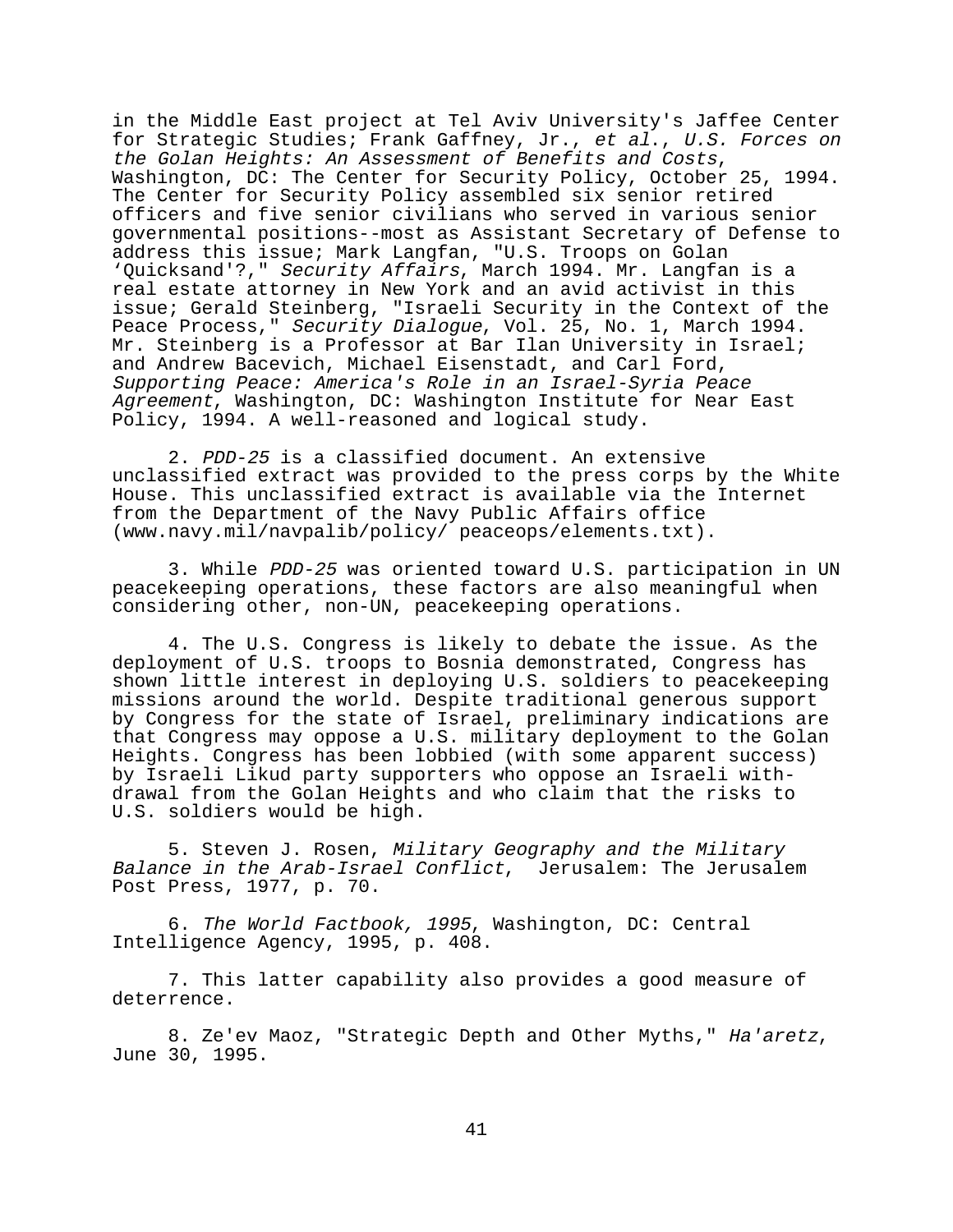9. An Israeli settlement evacuated by force by the Israeli government during Israel's withdrawal from the Sinai. The extensive press coverage of the forced evacuation resulted in significant government embarrassment.

10. Foreign Broadcast Information Service (FBIS), "Rabin Speaks at Opening of Winter Knesset Session", cited in FBIS-NES-94-192, Daily Report: Near East & South Asia, October 4, 1994, p. 44.

11. Gold, p. 30.

12. United Nations, "Chapter VI, Pacific Settlement of Disputes," Charter of the United Nations, San Francisco: The United Nations, 1945.

13. International Peace Academy, Peacekeepers Handbook, New York: Pergamon, 1984, p. 22.

14. While not directly assigned to UNDOF, American military officers, assigned to the UNTSO in Damascus, Syria, and Tiberias, Israel, have supported UNDOF's mission since its inception. UNTSO officers routinely conduct compliance inspections and liaison duties for UNDOF; however, U.S. and Soviet officers have been precluded from physically performing duties on the Golan itself by restrictions placed on the five permanent members of the UN Security Council.

15. William J. Perry, Secretary of Defense, Annual Report to the President and the Congress, Washington, DC: U.S. Government Printing Office, 1995, p. B1.

16. See Muhammad Muslih, "Dateline Damascus: Asad is Ready," Foreign Policy, Fall 1994, pp. 145-63; and "The Golan: Israel, Syria, and Strategic Calculations," Middle East Journal, Vol. 47, No. 4, Autumn 1993, pp. 611-632.

17. Ronald D. McLaurin, "Hidden Agendas Amidst Opposing Objectives--The Newest Incarnation of the Middle East Peace Process," Middle East Insight, Vol. 8, No. 2, September/October 1991, p. 17.

18. Ibid, p. 17. Mr. McLaurin points out that the true degree of Soviet commitment was uncertain, but "the Syrians long considered the Soviet backing a critical element of their overall strategic posture, even if it only introduced the requisite degree of uncertainty into Israeli planning."

19. See Department Of State, Background Notes: Syria, Washington, DC: State Department Bureau of Public Affairs,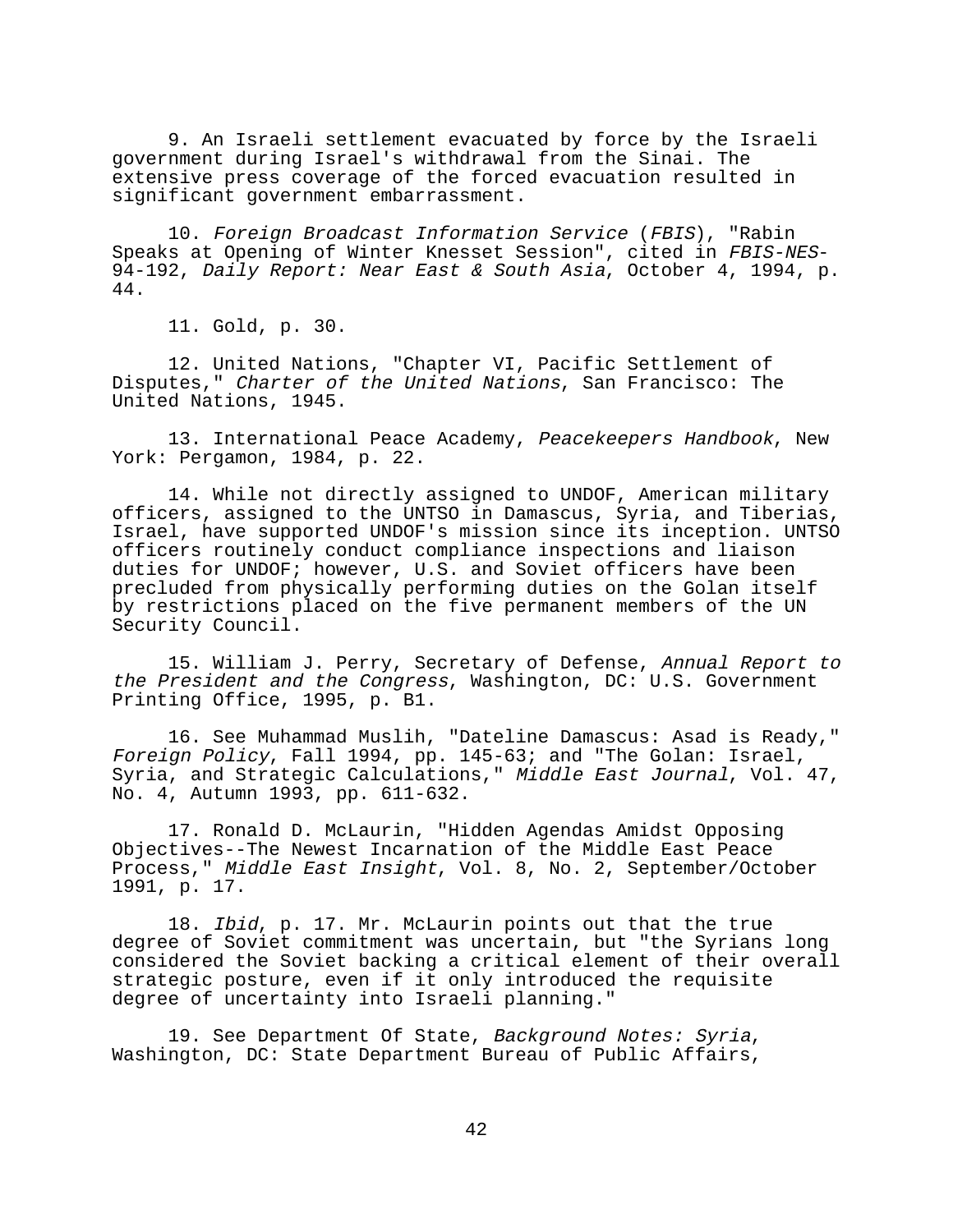October 1995; and Patrick Clawson, Unaffordable Ambitions: Syria's Military Build-Up and Economic Crisis, Washington, DC: Washington Institute for Near East Policy, 1989.

20. Smadar Peri, "IDF Intelligence Chief Interviewed," Yedi'ot Aharonot, March 25, 1994. Cited in FBIS-NES-94-061, Daily Report: Near East & South Asia.

21. In the last year or so, Israel has made improvements in its relations with some of the smaller Gulf countries such as Oman and Qatar, but these are peripheral countries whose actions, in the context of Gulf Cooperation Council bickering, may have been more intended to annoy Saudi Arabia. The real key to broader Israeli regional integration lies with Saudi Arabia, the only Arab economic superpower, which is key to the economic focus of Israel's (or at least Prime Minister Peres') vision of a "new Middle East."

22. This writer was told on several occasions by official Saudi delegates to the Arms Control and Regional Security (ACRS) working group of the Multilateral Peace Process talks that Saudi Arabia has a special interest in ensuring that Syria reaches a satisfactory accord with Israel. Saudi interaction with the Israeli delegation in successive ACRS meetings appeared to be conditioned by the prevailing tone of Israeli-Syrian negotiations at the time. The Saudis are also very interested in the final status of Jerusalem and the Palestinians. Muhammad Muslih (Dateline Damascus, p. 159) makes this point as well when he says, "Saudi policy is almost completely in agreement with Syria's basic policy with respect to the peace talks with Israel."

23. Having suffered resounding military defeats to Israel in 1948, 1967, 1973, and 1982.

24. Former Israel Defense Forces Chief of Staff Lieutenant General Ehud Barak said, "Today it is also clear that Syria, without additional Arab allies--and today it has no other Arab ally--has a far smaller military option than in 1973. If there has been any change in the Syrian military option, one must realize that it has weakened due to the developments of the past few years. It is not getting any stronger." Tzvi Timor, "IDF<br>Chief of Staff Baraq on Talks With Syria," 'Al Hamishmar, September 14, 1994, pp. 7-9. Cited in FBIS-NES-94-182, Daily Report: Near East & South Asia, September 14, 1994.

25. Amassing a debt estimated by some sources as high as \$16 billion to the former Soviet Union.

26. See McLaurin, p. 17.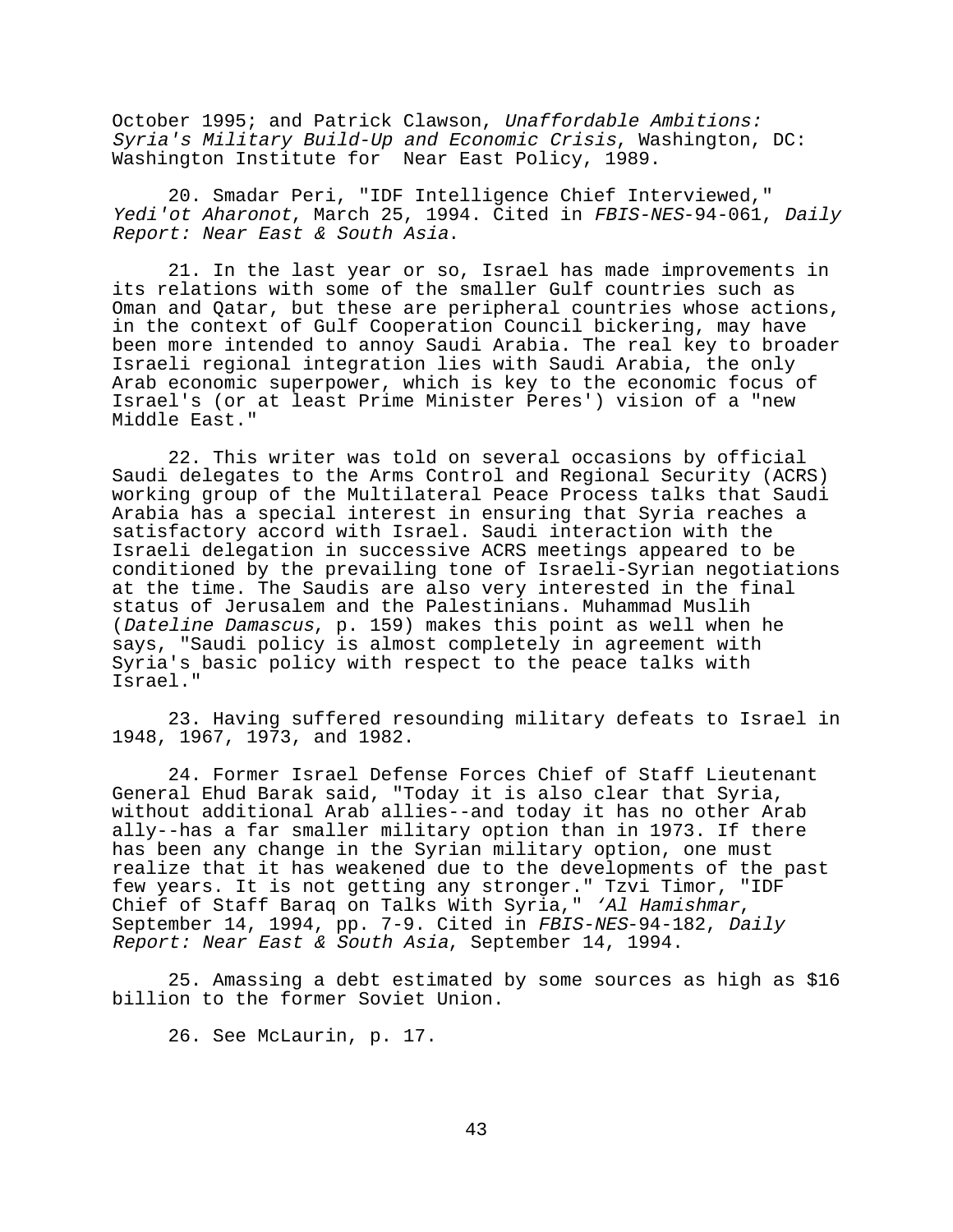27. Both Syrian and Israeli numbers are ground forces only.

28. Shlomo Gazit and Zeev Eytan, The Middle East Military Balance 1993-1994, Jerusalem: The Jerusalem Post, 1994, p. 439, state that Syria can mobilize another 750,000 reservists not organized in units and 400,000 members of the worker's militia. This writer is comfortable ignoring these numbers because these personnel would not be suitable for offensive operations. Syria does not have the major weapons systems to arm these personnel, and they lack the necessary training and leadership to comprise effective combat units. Their most effective use would likely be home defense. In most Arab armies, maintenance of low-capability reserves such as these reduces overall military readiness because it diverts resources which would be better spent improving the combat capabilities of the active force.

29. The value of such a comparison is only to demonstrate broad trends. The data will support little else. The data doesn't factor the different prices each country pays for equipment from different suppliers. It doesn't factor equipment received but not paid for, such as the \$700 million in drawdown Israel received from the United States between 1992-94 or equipment Israel received from the United States without cost as excess defense articles. It doesn't necessarily factor the cost of equipment produced indigenously by defense industries, such as Israel's, when infrastructure costs are accounted for under other national categories. It doesn't factor the quality of the technology transferred. It doesn't factor time differences in delivery and payment, etc.

30. See Richard F. Grimmett, Conventional Arms Transfers to Developing Nations, 1987-1994, CRS Report for Congress 95-862 F, Washington, DC: Congressional Research Service, August 4, 1995, pp. 50-52. Mr. Grimmett presents data on arms transfer agreements during the periods 1987-1990 and 1991-1994. In the period 1987- 1990, Syria implemented agreements for \$5.3 billion to Israel's \$2.3 billion. During the period 1991-1994, Syrian agreements totalled only \$900 million compared to Israel's \$4.3 billion. Totals for the two periods were Syria \$6.5 billion and Israel \$6.6 billion. The significant Syrian decline in the 1991 to 1994 period should have a significant negative impact on future Syrian military readiness.

31. According to Steven Metz and James Kievit, The<br>Revolution in Military Affairs and Conflict Short of War, Carlisle Barracks, PA: Strategic Studies Institute, U.S. Army War College, p. 5, the Revolution in Military Affairs is "centered around the fusion of sophisticated remote sensing systems with extremely lethal, usually stand-off, precision strike weapons systems and automation-assisted command, control and communications  $(C^3)$  [which] allow smaller militaries to attain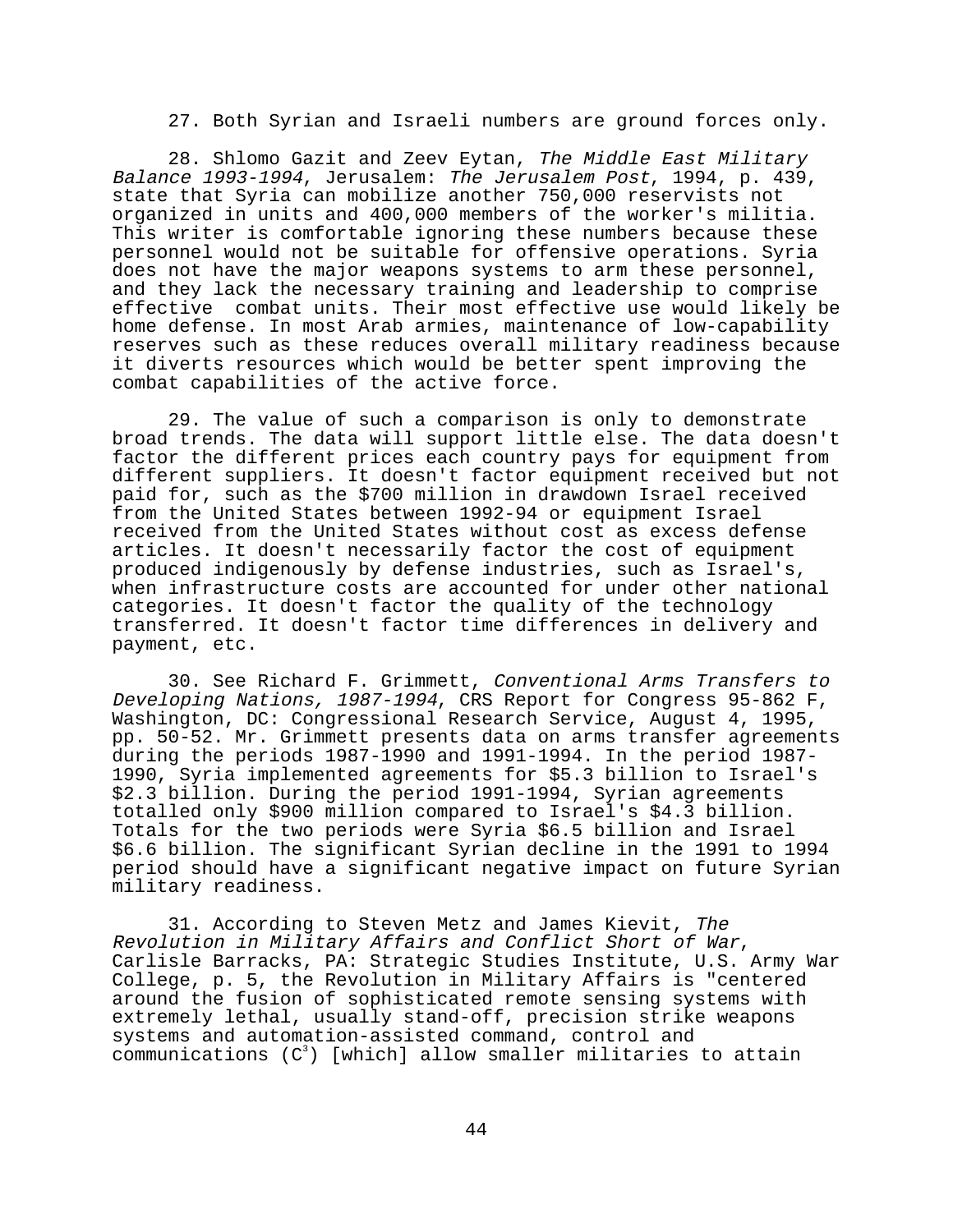rapid, decisive results through synchronized, near-simultaneous operations throughout the breadth and depth of a theater of war."

32. For strategic reasons, the United States has transferred high-technology weapons such as M-1 tanks, AH-64 Apache attack helicopters, Patriot air defense missiles, and F-15 and F-16 fighter aircraft to states such as Egypt and Saudi Arabia. However the systems usually don't have the same capabilities as those provided to Israel and the Arab states have significant problems in absorbing the technologies involved and employing them in a fashion that in any way approaches their capabilities.

33. With perhaps only one exception--Jordan--the Arab armies facing Israel emphasize mass over quality; have highly centralized, inflexible command structures and poor organization for combat; depend on conscripted, poorly educated, poorly paid soldiers; lack technical sophistication; rely on outdated choreographed Soviet military doctrine; eschew effective training; and lack an emphasis on sustainability. Acquisition generally focuses on "big-ticket," high-technology equipment items without the required training and sustainment packages. These countries seem to believe that the mere possession of these high-tech, sophisticated weapon systems and not any operational proficiency with them provides deterrence.

34. Bacevich, Eisenstadt, and Ford (p. 11) state that, "Damascus currently lacks the means to retake the Golan by force," and cite Michael Eisenstadt, Arming for Peace? Syria's Elusive Quest for Strategic Parity, Washington, DC: The Washington Institute for Near East Policy, 1992.

35. In various political and military venues, Israel has been asking the United States to compensate Israel for making peace with Syria. As part of this compensation, Israel has asked for several JSTARS and AWACS aircraft, downlink terminals for U.S. satellite imagery, a variety of other high-technology (and high cost) weapons systems, and funds to cover redeployment costs. Reported estimates of Israel's compensation requests run from \$3 billion to \$12 billion. See, for example, Avino'am Bar-Yosef, "Baraq Demands Early Warning Alternatives From U.S.," Ma'ariv, August 19, 1994, p. 2. Cited in FBIS-NES-94-161, Daily Report: Near East & South Asia; Alon Pinkas, "Shahaq To Discuss Golan 'Compensation Package' in U.S.," The Jerusalem Post, June 11, 1995, pp. 1, 2. Cited in FBIS-NES-94-112, Daily Report: Near East & South Asia; and Op Ed, "The Price of Middle East Peace," The Washington Post, January 17, 1996, p. 16.

36. In fiscal year 1995, Israel's share of the total U.S. security assistance budget totalled approximately 55 percent. Assistance to Egypt, linked to Israel through Camp David, comprised 36 percent. This left only 9 percent for the rest of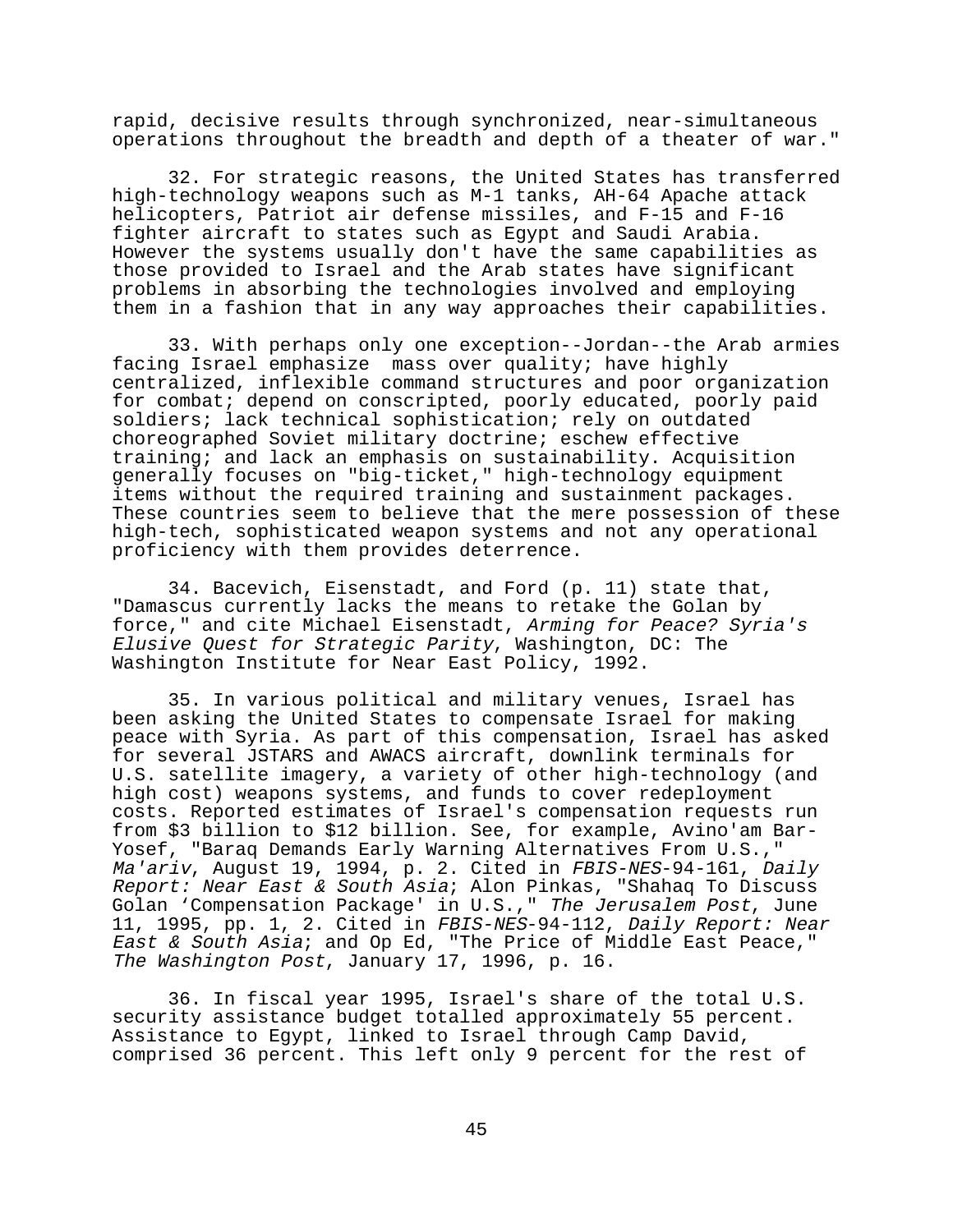the world.

37. Major General Uri Sagi, then the Director of Military Intelligence, Israel Defense Forces, supported this assessment during a September 14, 1994, interview with the Israeli newspaper, Yedi'ot Aharonot, when he said, "Nobody better than me realizes the enormous importance of the Golan Heights from the intelligence point of view, particularly when we do not yet have a political arrangement. On the other hand, I also realize that if and when the political level makes its decision, the Army in general and the Intelligence Branch in particular will find ways to supply early warning. . . . If and when the political level decides that the political arrangement calls for a redeployment, I believe we will find the answers." Smadar Peri, "Intelligence Head on Arab Leaders' Health, Syria," Yedi'ot Aharonot, September 14, 1994, pp. 1-3. Cited from FBIS-NES-94-182, Daily Report: Near East & South Asia, September 14, 1994.

38. Bernard Blake, ed., Jane's Radar and Electronic Warfare Systems, Alexandria, VA: Jane's Information Group Inc., 1995, pp. 269-270. Note: Israel's Phalcon is apparently experiencing technical difficulties and is not yet fully operational. Israel sold a Phalcon to Chile who has had repeated system problems and complained to Israel of system shortcomings. With Israel's national technical prowess, these problems should be quickly overcome.

39. Christian Larder, "Israel Launches Ofeq-3 Satellite," Air & Cosmos/Aviation International, April 14, 1995, p. 36. Cited in FBIS, JPRS-EST-95-014 Reports, April 14, 1995.

40. See Ben Kaspit, "Uzi Dayan's Dilemma: How to Return the Golan Heights While Presereving Israel's Deterrent Power," Ma'ariv, January 19, 1996, p. 14. Cited in FBIS-NES-96-015, Daily Report: Near East and South Asia, January 23, 1996.

41. The requirement for the impartiality of peacekeeping forces is universally accepted. There are a plethora of sources which uphold the criticality of impartiality. The United Nations states, "It is a key principle that the operation . . . must not in any way favour one party against another. This requirement of impartiality is fundamental, not only on the grounds of principle but also to ensure the operation is effective. A United Nations operation cannot take sides without becoming a part of the conflict which it has been set up to control or resolve." United Nations, The Blue Helmets: A Review of United Nations Peacekeeping, New York: United Nations Department of Public Information, 1990, p. 6.

42. In this context, generic is used to refer to early warning intelligence provided by the peacekeeping authority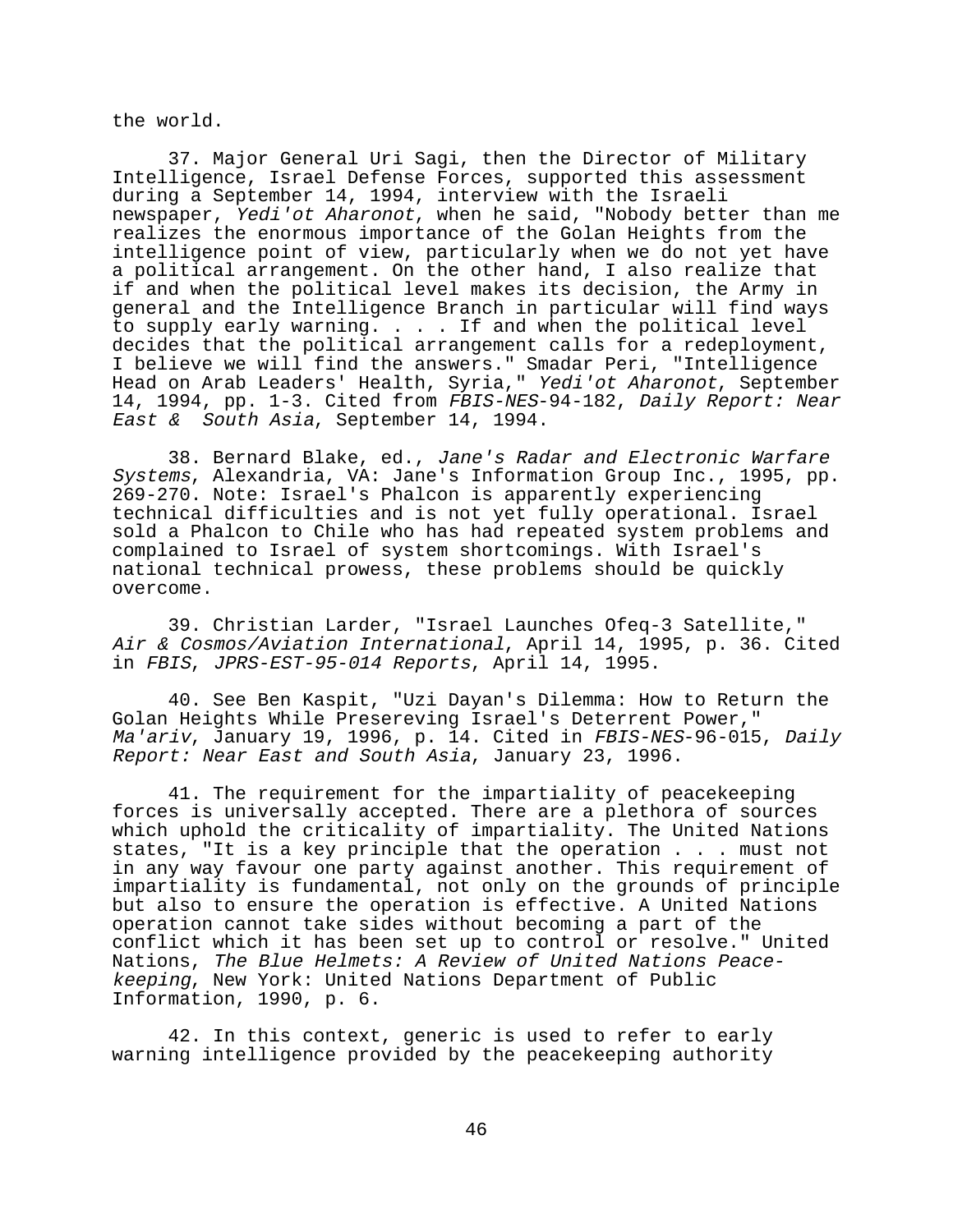equally to the two parties on a "take it or leave it" basis. Such an arrangement would not allow either party to task collection of special requirements or intelligence priorities without the acquiescence of the other party.

43. See Gold and Gaffney. 44. Gold, p. 22. Gaffney, p. 18, also addresses this point. 45. Gold, p. 22. 46. Gold, p. 23; and Gaffney, pp. 8, 18-19.

47. While the United States will provide critical intelligence data in these channels, it would probably be careful to exclude data which would increase the possibilities of a preemptive Israeli strike against Syria.

48. Perhaps using these precedents, Bacevich, Eisenstadt and Ford, pp. 19, 35, 40, 47, call for 200-300 U.S. civilian or military technicians to perform the early warning duties for a Golan peacekeeping force.

49. See Mala Tabory, The Multinational Force and Observers in the Sinai: Organization, Structure, and Function, Boulder: Westview Press, 1986, p. 6; and Gold, pp. 20-21.

 50. See Tabory, p. 7; John Mackinlay, The Peacekeepers: An Assessment of Peacekeeping Operations at the Arab-Israel Interface, London: Unwin Hyman, 1989, p. 164; and Gold, p. 21.

51. See Tabory, p. 72; Mackinlay, pp. 183-184; and Robert B. Houghton and Frank G. Trinka, Multinational Peacekeeping in the Middle East, Washington, DC: Foreign Service Institute, U.S. Department of State, 1984, pp. 50-51.

52. The MFO area of operations is broken into four zones, A-D. The MFO's military forces operate only in zone C inside the Egyptian border. Observation duties in the other three zones are handled exclusively by the COU. The COU operates in zone C as well.

53. Gaffney, p. 9. It should be noted that Mr. Gaffney, and the group of retired general officers and former senior leaders he collaborated with on his work, oppose a U.S. military deployment on the Golan.

54. See Gold, pp. 30-34; Gaffney, pp. 10-11; and Bacevich, Eisenstadt, and Ford, p. 36.

55. Bacevich, Eisenstadt, and Ford, p. 36.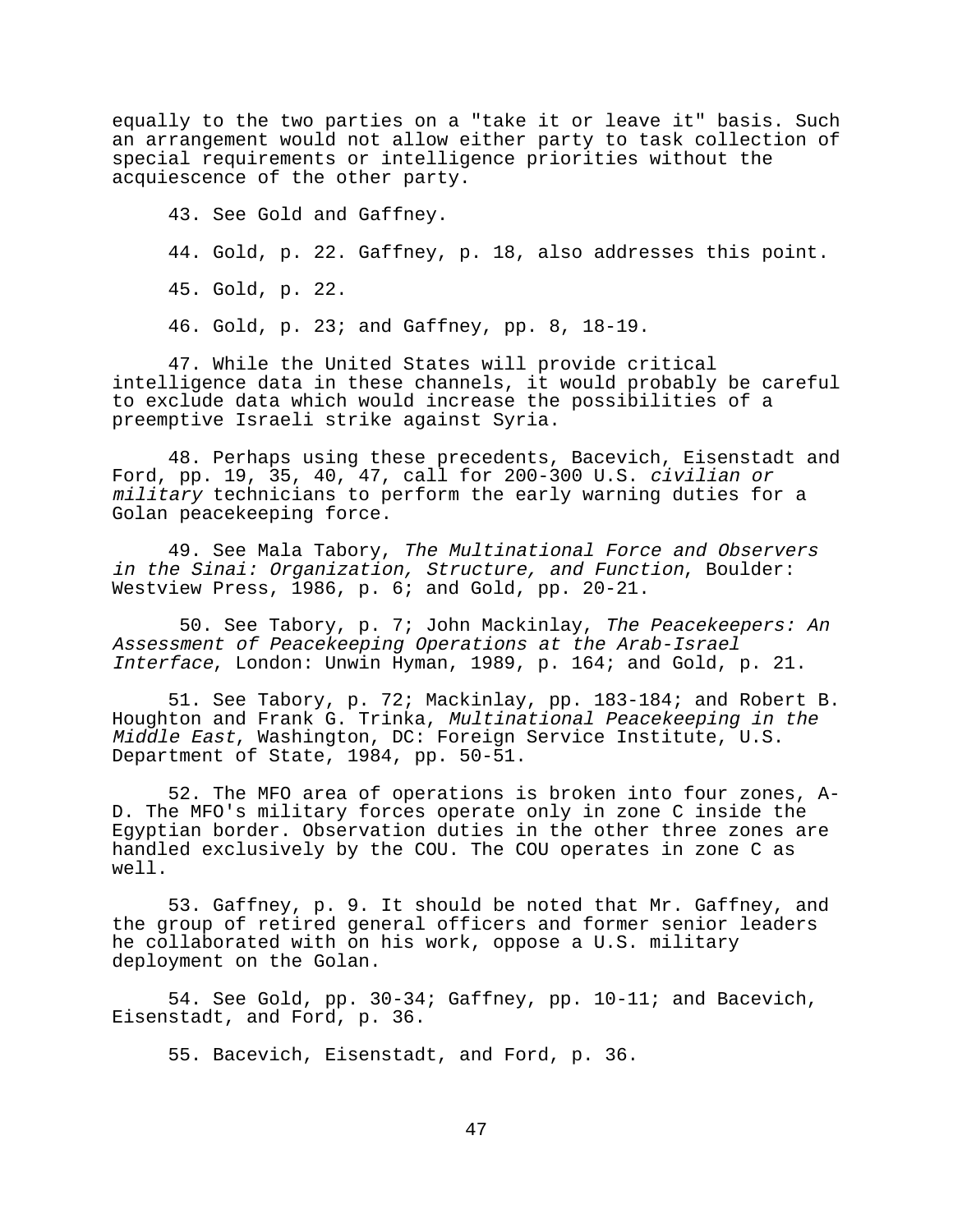56. In terms of personnel, the commitment of a unit to a long-term peacekeeping mission requires a force three times the size of the committed unit to sustain: (1) the unit deployed; (2) the next unit scheduled to deploy is withdrawn from normal operations to provide manning, equipment, and specialized training; and (3) the unit that has returned from serving in the mission must be blocked to re-train its soldiers in their primary combat specialties. This re-training is critical to return the unit to combat proficiency since peacekeeping duties will not sustain required combat skills.

57. Langfan.

58. Gold, p. 43.

59. Gaffney, p. 15.

60. This fact is not coincidental. In 1985, the Lebanese Shi'ite Amal military chief Daoud Daoud offered to protect the American observers assigned in southern Lebanon when their senior officer received an anonymous death threat and the Americans were temporarily withdrawn from duty in southern Lebanon. Daoud believed that the presence of the Americans inhibited the Israelis and supported Shiite goals. One U.S. Navy Commander assigned in southern Lebanon noted that a colorful emblem had been painted onto a building fairly close to his living quarters which had become a meeting hall. It was a couple of weeks later when he discovered that the colorful emblem was the crest of Hizbollah. Despite their proximity and the American flag patch he wore on his uniform daily, the commander was never bothered or threatened by Hizbollah.

61. See Michael Eisenstadt, "U.S. Troops on the Golan?", Middle East Insight, Vol. XI, No. 2, January-February 1995, pp. 51.

62. National Defense University, 1995 Strategic Assessment, Washington, DC: National Defense University, 1995, pp. 166-167.

63. Ibid.

64. Bacevich, Eisenstadt, and Ford, p. 35. The authors' intent in this proposal appears to be related to minimizing the constraint that U.S. soldiers might place on Israel's freedom of action.

65. It should be noted that a termination of U.S. participation would not necessarily lead to mission discontinuance.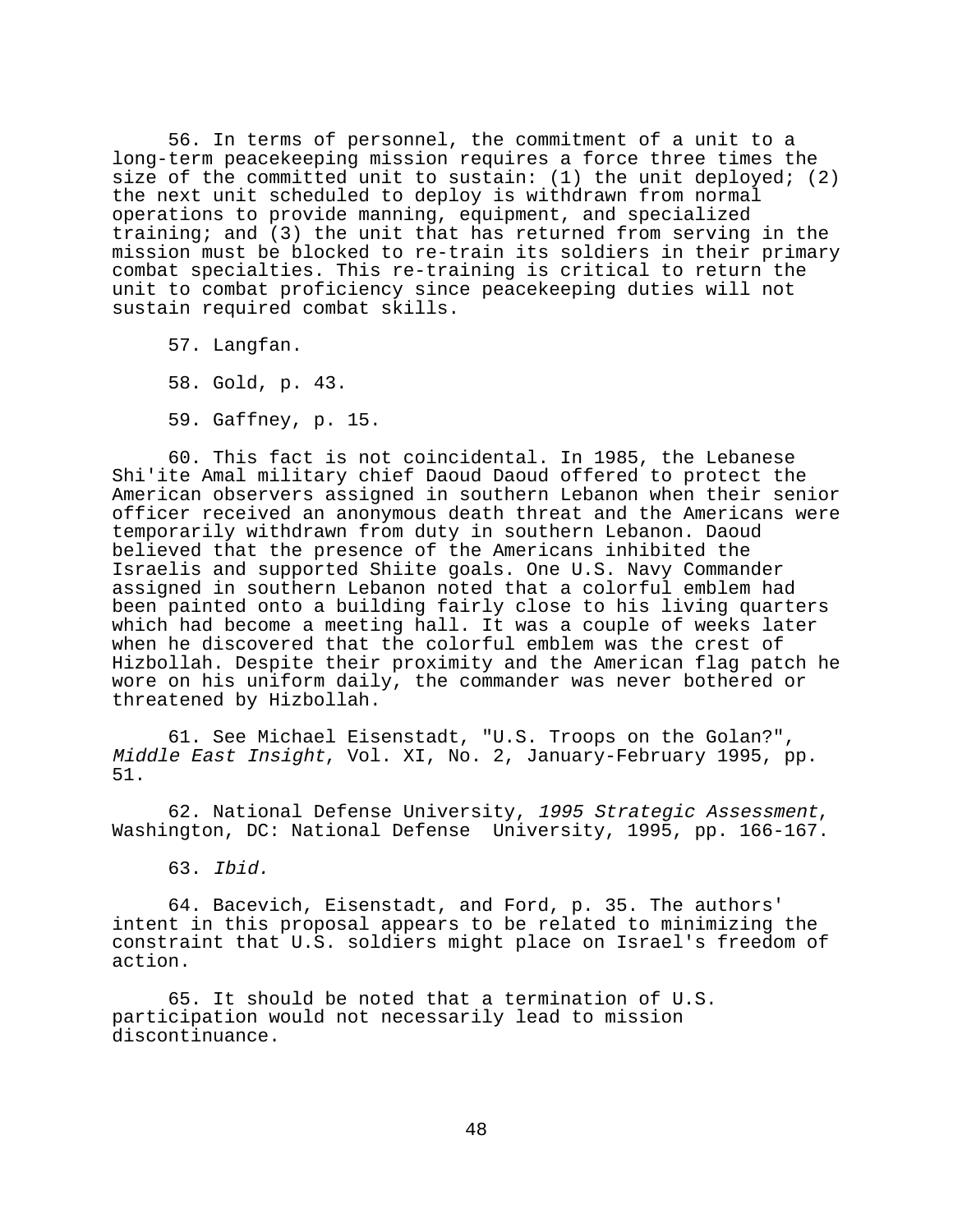# HARIRI'S CRITIQUE OF OPERATION GRAPES OF WRATH: IMPLICATIONS FOR THE PEACE PROCESS

## Stephen C. Pelletiere

Tel Aviv justified its devastating assault on Lebanon in April 1996 by pointing to the depredations of Hizbollah guerrillas who were attacking Israel's northern settle-ments.<sup>1</sup> Lebanon's Prime Minister Rafiq Hariri brushed that explanation aside, claiming that, in fact, the Israelis were trying through Operation GRAPES OF WRATH to wreck Lebanon's economy. This chapter looks at the operation to assess the competing claims. It finds that Hariri's accusation has merit, but what is more, Operation GRAPES OF WRATH shows us a new power alignment developing in the Middle East which will have far-reaching consequences for the peace of the area.

## **Background**.

The incident that indirectly provoked Israel's Operation GRAPES OF WRATH occurred in late March 1996 when an Israeli tank fired on two Lebanese civilians in southern Lebanon, killing both.3 Although Israeli Prime Minister Shimon Peres claimed that this was an accident and apologized for the occurrence, the Lebanese guerrilla group, Hizbollah, retaliated by rocketing Israel's northern settlement of Kiryat Shimona. Peres angrily attacked Hizbollah's action, saying that this was an escalation. The matter subsequently died down, but then, not too long afterward, two more Lebanese civilians died after a roadside bomb detonated, which the Hizbollahis also blamed on the Israeli Defense Forces (IDF). $^4$  The IDF disavowed responsibility. However, Hizbollah fired another barrage at Kiryat Shimona.

This time the IDF retaliated massively. The Lebanese had been anticipating some such response; however, the scale of the retaliation and the choice of targets proved a surprise. The Israelis attacked infrastructure--roads, bridges, water reservoirs--even bombing the country's electrical grid.5 In addition, the IDF blockaded the coast so that the Lebanese could not get food. $^{\rm 6}$  They interdicted the major highway through Lebanon and blockaded Beirut International Airport.<sup>7</sup> Whenever the Lebanese tried to rebuild any of the damaged infrastructure, the IDF warned them off. As a consequence, for a period of time during the attacks, communications between a number of Lebanese communities were interdicted; commerce came to a standstill.

This is what provoked Hariri's ire. He claimed that because so many economic targets were hit, Israel was not sincere in claiming that the operation was in response to Hizbollah activity. In fact, said Hariri, this was a plot the Israelis had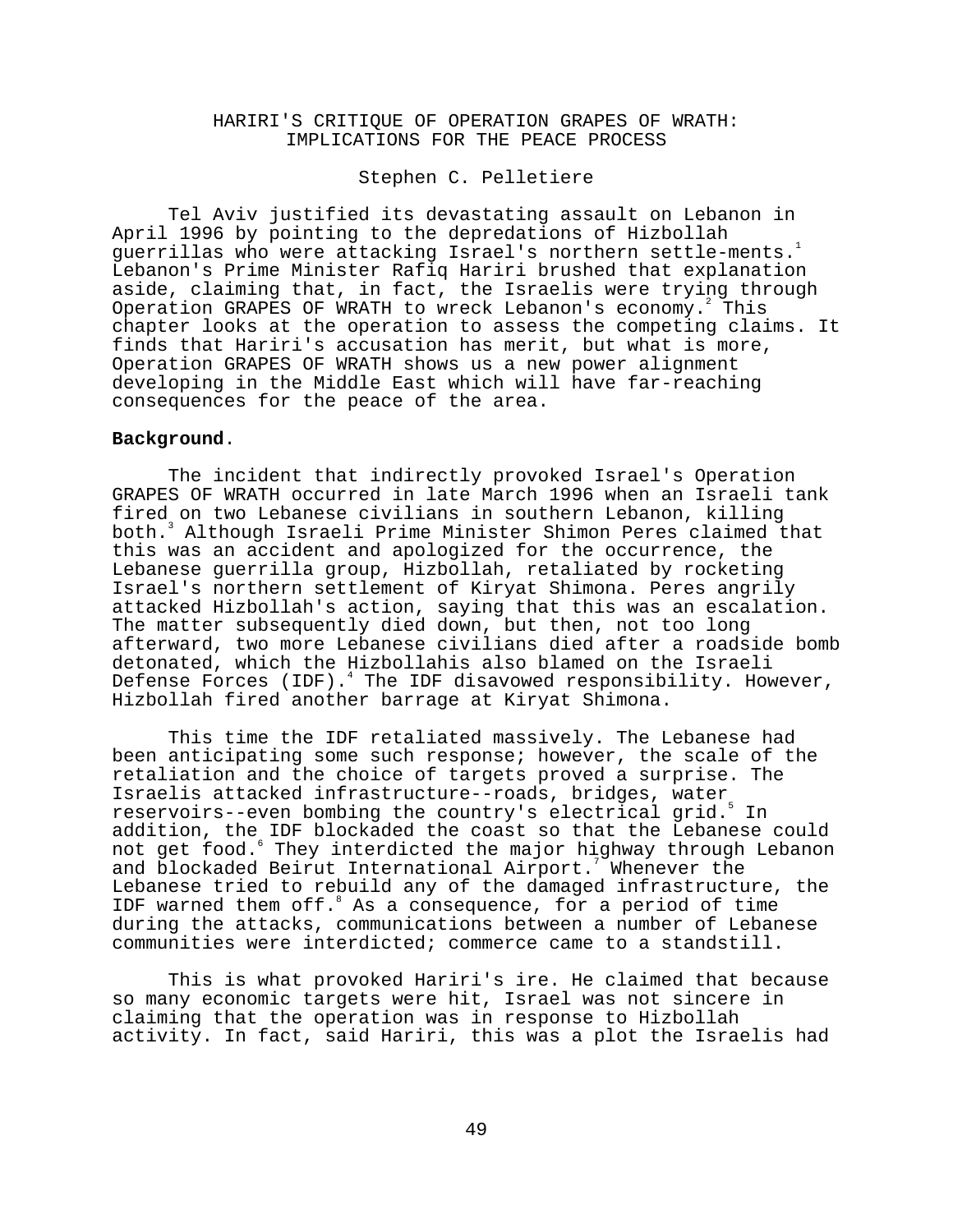contrived to wreck Lebanon's economic recovery.<sup>9</sup>

To understand how Hariri could make this charge, and, also to assess its significance, one needs to know something about the recovery to which Hariri was referring.

### **The Lebanese Miracle**.

Lebanon has been torn by civil war since 1975, and, over the course of that ordeal, the country's infrastructure has been practically wiped out. The nadir can be said to have come in 1993 when the Israelis mounted a major assault on the country (the third such carried out by the IDF since  $1978$ ).<sup>10</sup> The  $1993$ hostilities, which the Israelis dubbed Operation ACCOUNTABILITY, resembled Operation GRAPES OF WRATH in a number of aspects. In both instances, no Israeli ground troops were permitted to enter Lebanon, $11$  but enormous damage was inflicted on the country through aerial bombardments and artillery barrages.

The 1993 assault ended when Secretary of State Warren Christopher brokered a ceasefire. The terms of that truce were limited but for this very reason easy to fulfill.<sup>12</sup> For the first time in many years, Lebanon looked forward to peace.

At this point, Hariri announced that he would direct a monumental rebuilding effort, the so-called \$32 billion Horizon 2000 Plan, to replace Lebanon's shattered infrastructure. Through this activity, Lebanon hoped to become the services entrepot for a region reshaped by peace and, in particular, a sophisticated capital market channel-ing funds into the Middle East.

Before the civil war broke out in 1975, Lebanon was something of a showpiece in the region. One of the loveliest places on the Mediterranean, it was the favored vacation spot for the Gulf sheikhs. The monarchs not only came to play in Lebanon, they banked there as well. This led to the establishment of Beirut as the financial center of the area.

However, it is not merely that the Lebanese exploited the largesse of the sheikhs. The Lebanese on their own are master money managers. Their ability to turn a profit, often on seemingly little or no basis, is legendary. Middle Easterners generally regard the Lebanese among the shrewdest traders in the region.

When the civil war raged, most of this trading ceased. However, at the first opportunity, the community recovered itself. Under Hariri's direction, it began to move forward again. The prime minister's scheme was a simple one--reclaim the bombblasted capital by gutting the city center and rebuilding it from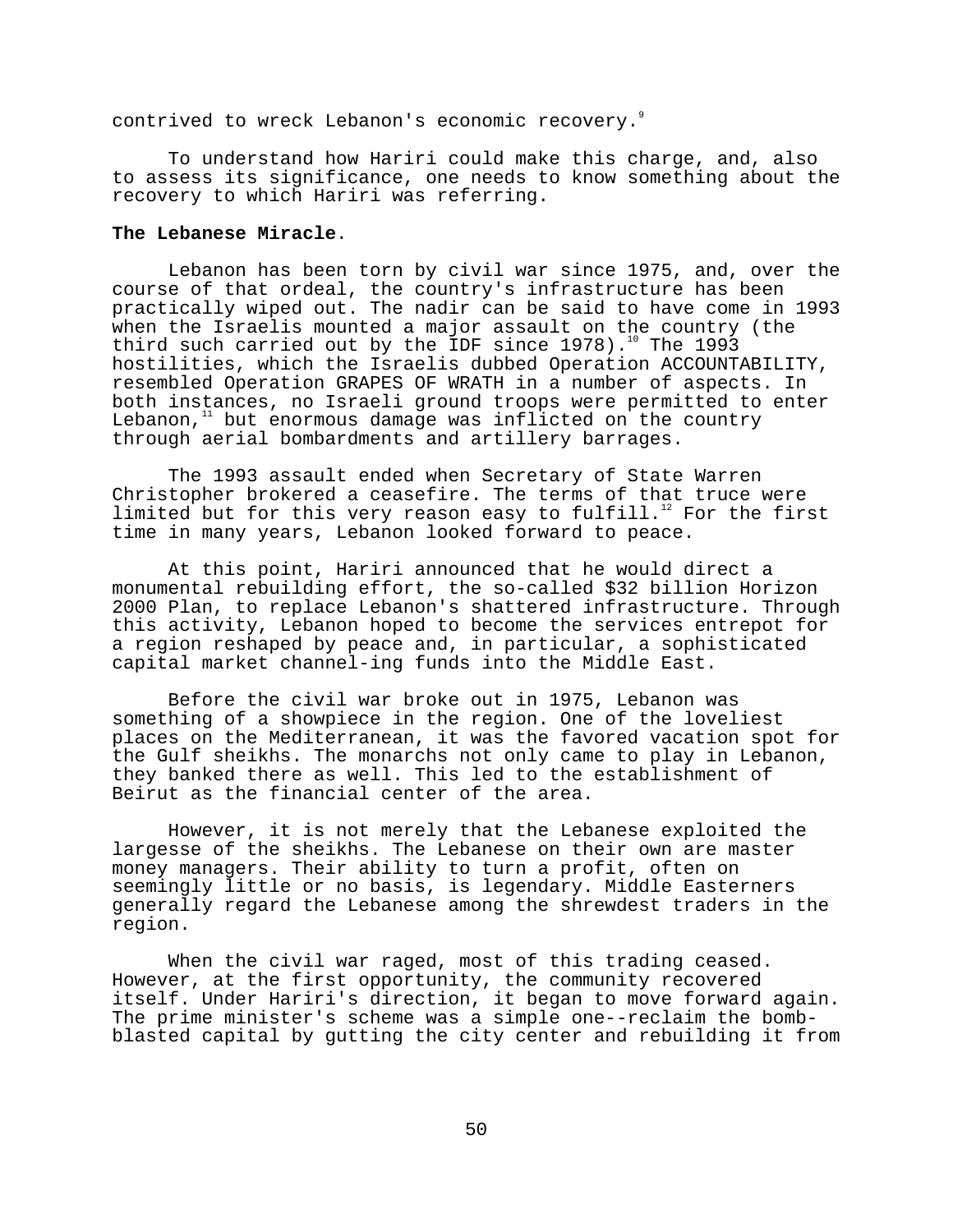the ground up. Once the building got underway, the economy generally began to pick up; in the last 3 years, the rate of growth has averaged over 7 percent, and total assets held by Lebanese banks increased by 25 percent.

Hariri is an exceptional individual. A billionaire contractor who made his fortune in Saudi Arabia, he was able to enlist the support of the Saudi royal family for the grand recovery scheme that he envisioned.<sup>14</sup> With aid flowing from the Gulf, other channels of assistance soon opened up.

One unexpected source of funds was Lebanon's Shia community. The Shias, who traditionally have made their home in southern Lebanon, were forced out of the area by the first two Israeli invasions (1978 and 1982). Many of those displaced went abroad as expatriate businessmen, and many sent money home. Despite the uncertain conditions in the south, the bulk of the money flowing into Lebanon went to purchase real estate there as the expatriates clearly meant to make the area their home. It was this continuous flow of cash that underpinned Hariri's recovery program.<sup>1</sup>

The Shias are an interesting group. For many years they were outcasts among Lebanese society. Unlike Lebanon's Christian community and the Sunni Muslims, who rank high in the social order, the Shias were the lowest of the low. They had little political consciousness, and this helped to keep them down.<sup>16</sup>

In the late 1960s, the Palestinians began to set up bases in the Shias' territory. The Palestine Liberation Organi-zation (PLO) wanted the area as a launching pad for raids against Israel's northern settlements.<sup>17</sup> The Shias--partially because they were so politically unaware--allowed the Palestinians to come among them, and it was not long before they were caught up in the latter's deadly war against Israel.

In 1982, the Israelis mounted what was probably their most crushing assault on Lebanon, Operation PEACE FOR GALILEE. The aim of that operation was to drive the Palestinians not only from the border area but out of Lebanon entirely. The Shias, who were fed up with the Palestinians' encroachments, welcomed the Jewish soldiers as saviors. Had the Israelis exploited this sentiment, the subsequent history of Israeli-Lebanese relations might have turned out quite differently.

 Instead, the Israelis ignored the Shias' offer of friendship to concentrate on building up their self-proclaimed security zone along the border. This was a nine-mile-wide strip, comprising about 10 percent of Lebanese territory. To create this enclave, the Israelis took land away from the Shias, and naturally the latter resented this. The Shias discovered that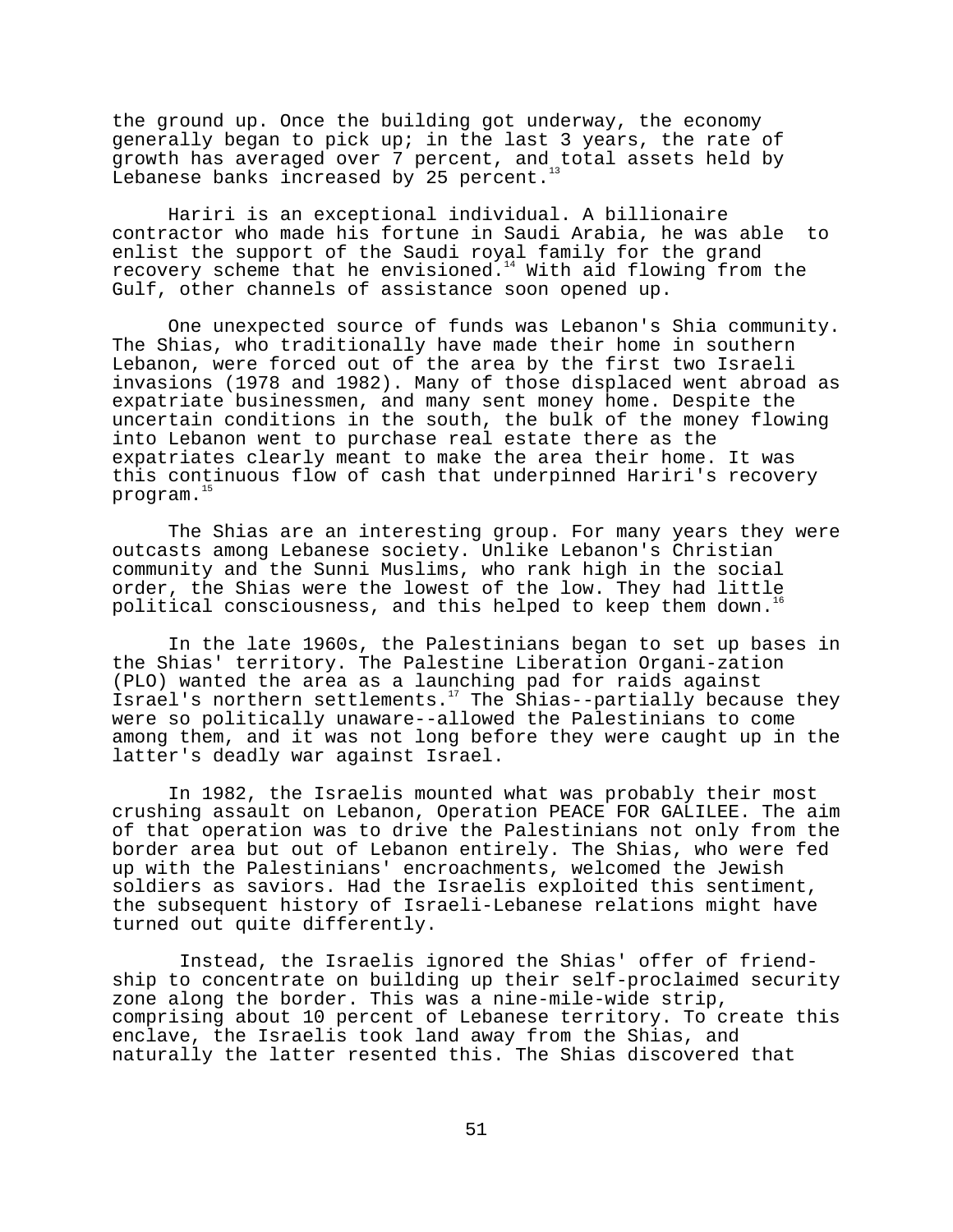they had gotten rid of one lot of oppressors, the Palestinians, only to become saddled with another, the IDF.

Gradually, the Shia community--for so long dormant politically--began to stir. A leader emerged in the person of Nabih Berri, heading an already established militia called Amal. Amal began to fight the Israelis. $18$ 

Another group appeared soon after that--Hizbollah. It, too, was made up of Shias, but Hizbollah was founded by Iran, which dispatched Revolutionary Guards to instruct the Lebanese Shia community in the ways of militant Islam.<sup>19</sup> Ultimately, the Hizbollahis became, among the Lebanese, the fiercest opponents of Israel. But it was not only the Iranians who took an interest in the Shias; the Syrians did as well.

## **Syria and the Shias**.

Syria was drawn into the Lebanon imbroglio in 1976. It came in response to an appeal by the Christians, who were losing out in a fight with a coalition of Muslim groups.20 Ostensibly, the conflict arose over the desire of the Muslims to involve Lebanon in the Arab-Israeli War. In fact, the fight was about status. The Christians had always led the country politically and commercially; now the Muslims were challenging that suzerainty. $^{21}$ Syria entered to restore a rough balance of forces in Lebanon. It checked the Muslims' growing strength, and this prevented the country from sliding into anarchy.

The Syrians were still in Lebanon in 1982 when Israel invaded to drive out the Palestinians. Inevitably, the two countries were fated to clash; this came about as the Israeli army drove north to Beirut.

The Syrians tried to stay the Israeli advance, and, although they suffered grievous casualties, they did manage to hold the Israelis in check.<sup>22</sup> Thus, when the United States worked out a truce--and the Israelis withdrew to their self-proclaimed security zone in the south--the Syrians settled down in the Beka'a Valley. Neither side would leave Lebanon as long as the other was there.

In the meantime, the Syrians made common cause with the Shias, who by that time were engaged in their guerrilla war against Israel. Syria's President Hafez al Asad provided the Shias with a low level of military assistance and undertook to repair breaches within the community.

The Amal group and Hizbollah were desperate enemies.<sup>23</sup> Asad drew the two together and got them to suppress their animosities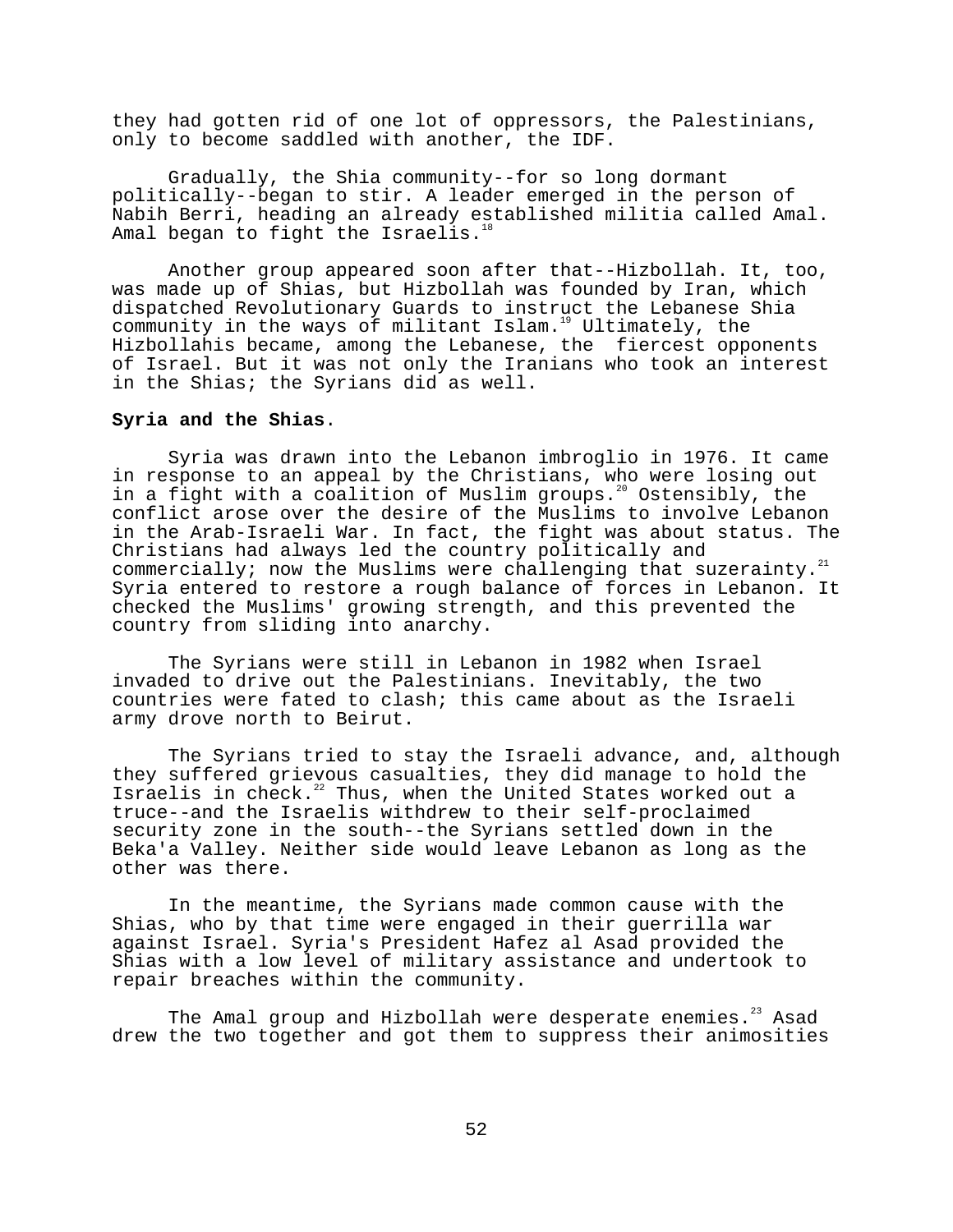so they might better concentrate on fighting the Israelis.

Amal soon turned all of its energies into becoming an effective political force. The group's secular leader, Nabih Berri, rose very fast within Lebanon's political system, eventually becoming speaker of the Lebanese parliament. Exploiting the power and prestige of this office, Berri was able to, in effect, draw the Lebanese Shia community up the political ladder after him.

Hizbollah, on the other hand, became, if anything, more radical. It carried the burden of fighting the occupation, but along with that it established a primitive, but nonetheless effective, network of social services in the south.<sup>24</sup> Money for this, estimated anywhere from between \$60 and \$100 million a year, came from Iran.

During all these developments, Asad kept working with the Shia groups, maintaining excellent relations with both of them. Asad, who has the reputation of a fox (probably the shrewdest politician in the Middle East) showed his ability in this instance.<sup>25</sup> Early on, he recognized the potential of the Shias, and patiently, he brought them along.

In 1991, U.S. President George Bush convened the Madrid Conference to try to reach a permanent peace in the Middle East. Syria went to that conference although its position at the time was extremely weak. The Soviet Union had just collapsed, meaning that Damascus had no patron.

The Israelis assumed that Asad would have to make concessions as he had no other alternative. To be sure, Asad's position was difficult, but he acquitted himself well. He gave nothing away, but rather took the stand that Israel, under the terms of the UN resolutions, was the one obliged to make concessions.

Asad and the Israelis were bargaining over the Golan Heights. Lebanon, which also attended the Madrid conference, wanted back the security zone Israel had carved out of the Shias' territory. The Israelis indicated willingness to bargain with the Lebanese over this but only if they abandoned their common front with the Syrians. The Lebanese refused.

In fact, Hariri did not have the option of deserting Asad. With 35,000 Syrian troops in Lebanon, the Syrian President practically ran the country. Any significant actions Hariri might make had to be vetted in the Syrian capital. Indeed, Hariri owed his job to Asad; the latter pressured the Lebanese parliament into confirming him in his post.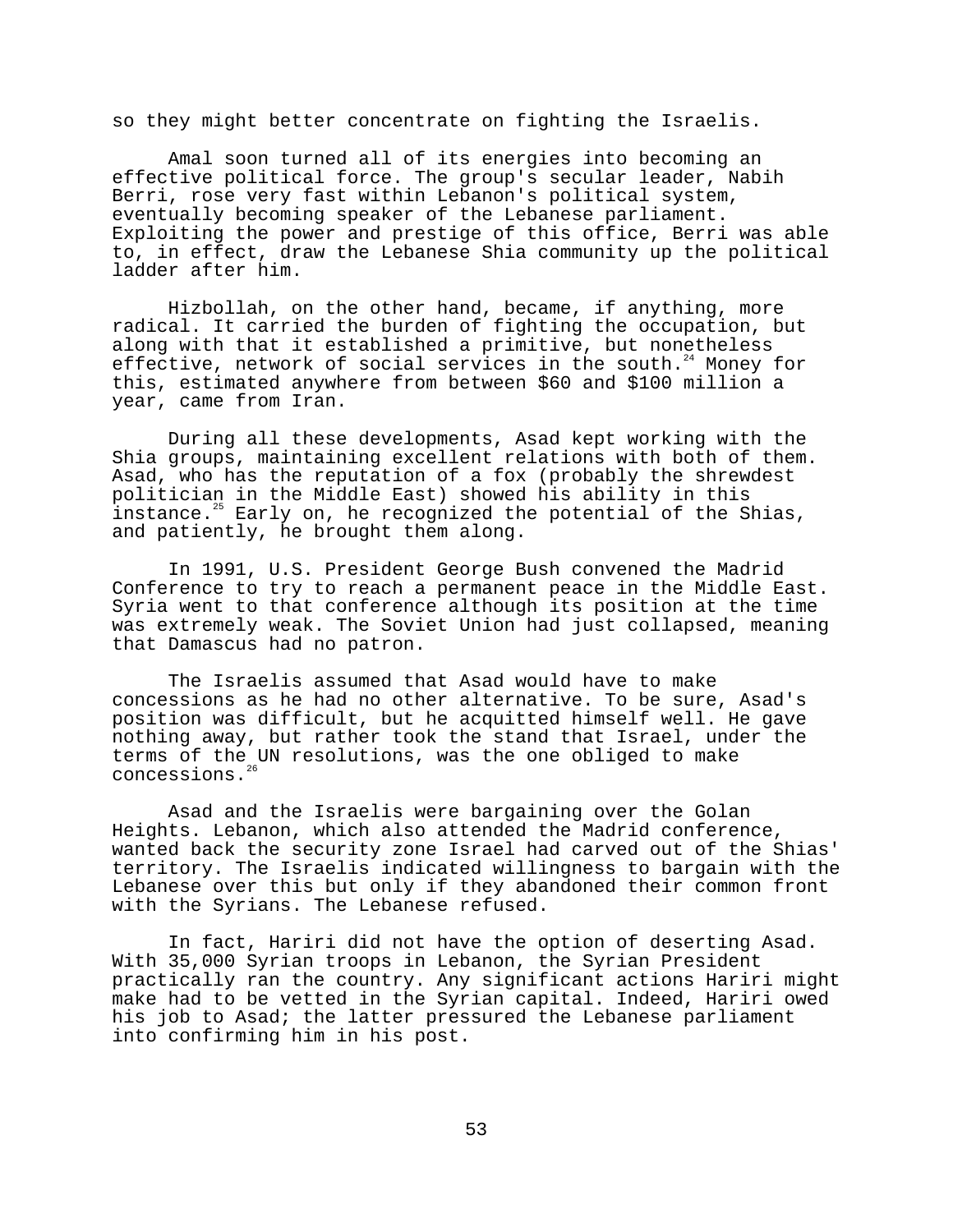This solidarity between Beirut and Damascus somewhat offset Israel's strong position in the talks. In the meantime, to put pressure on the Israelis, Asad encouraged Hizbollah to carry on its guerrilla activities in the south. For a time these activities were not very effective; the Hizbollahis were not skilled fighters. But by 1993, things had begun to change.

The Hizbollahis had become more proficient, and they began to score some remarkable successes. For example, in the spring of 1993, they killed nine IDF soldiers in 4 weeks. $^{27}$  This stung Israel's then-Prime Minister Itzak Rabin into ordering Operation ACCOUNTABILITY, discussed above.

That operation was widely regarded as a debacle. The announced purpose was to force Lebanon and Syria into curbing the Hizbollahis, but after 7 days of intense bombardment, in which 500,000 Lebanese were rendered homeless (roughly the number displaced in Operation GRAPES OF WRATH), nothing changed.<sup>28</sup> Neither Asad nor Hariri gave way, and Hizbollah still went on attacking the IDF.

Christopher's 1993 ceasefire arrangement was widely regarded as a setback for Rabin. Under it, the Hizbollahis gained recognition as resistance fighters. Moreover, as the Hizbollahis construed the agreement, they were free to go after Israel's northern settlements whenever Israel killed any Lebanese civilians.<sup>2</sup>

The Israelis certainly were not happy with the way things turned out; however, for awhile they were under no compulsion to react. Starting in late 1993, the pace of the peace talks picked up, and this motivated Asad to rein in the Hizbollahis by effectively cutting off their arms supply. The guerrillas reportedly got their weapons from Iran. They were flown from Tehran to Damascus and then transported to southern Lebanon through the Beka'a Valley, which Syria controls. As long as the peace talks seemed to be making progress, Asad interdicted the weapons flow to the guerrillas--no weapons, no resistance activity.

Then, at the end of 1995, Prime Minister Rabin was assassinated, and his successor, Shimon Peres, had to decide whether to call for new elections or wait until October when he was required by law to seek a mandate. The danger in moving up the elections was that it would cut short negotiations with Syria and Lebanon (and with the Palestinians), because Peres could not bargain effectively in the midst of an election campaign.

At the time, negotiations between Syria and Israel had hit a snag (as discussed below), and apparently for that reason Peres decided to call elections immediately. Asad, however, was not at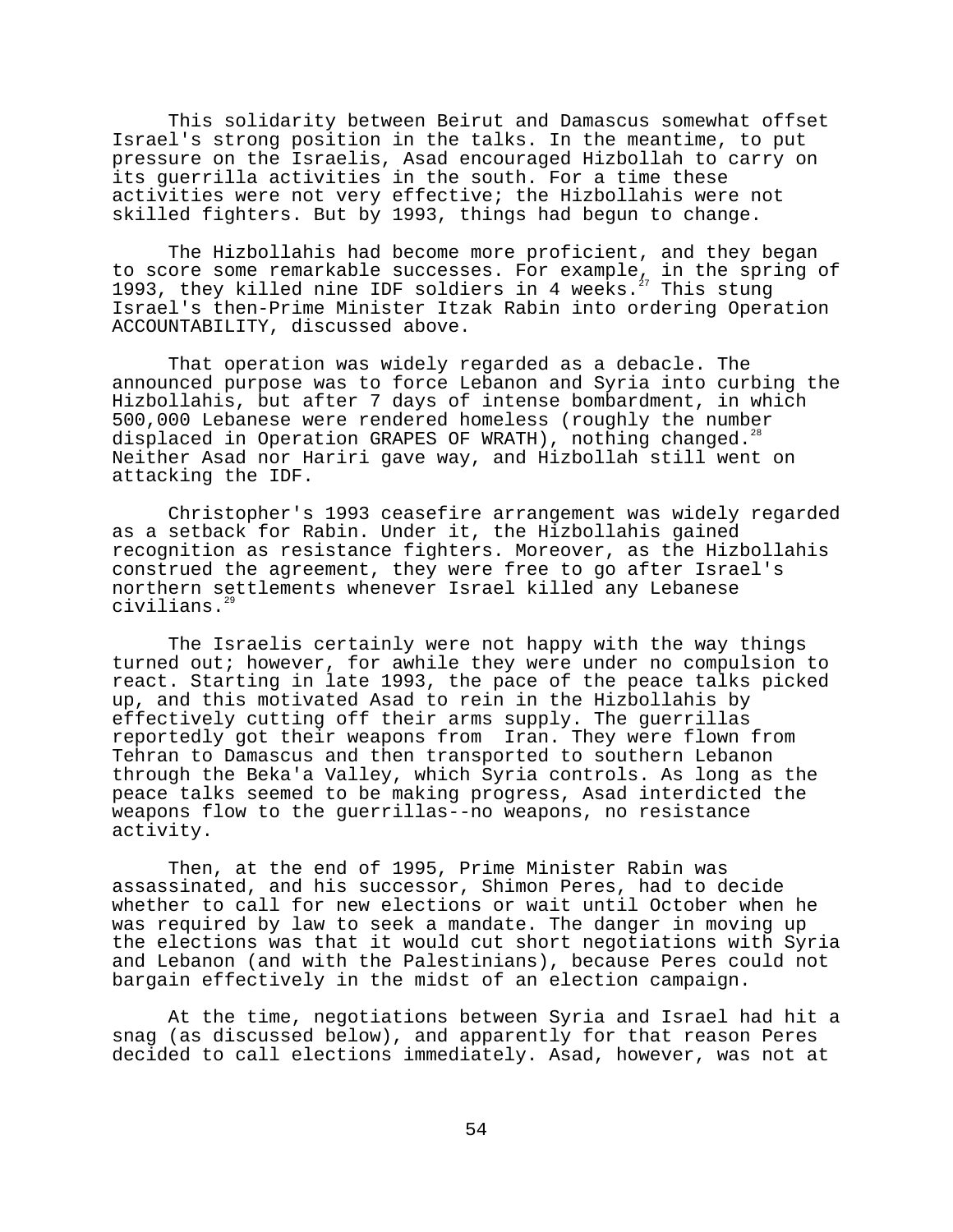all pleased with this, and shortly after the decision was made, resistance activity in the south flared anew.<sup>3</sup>

 It was during this renewal of fighting that the Hizbollahis rocketed Kiryat Shimona, not once but twice.<sup>31</sup> This insured Israeli retaliation, which came in April when Operation GRAPES OF WRATH was launched. $3$ 

With an election coming, Peres probably could not have done other than he did (in ordering Operation GRAPES OF WRATH). Moreover, his reaction was generally expected, and so Operation GRAPES OF WRATH, when it came, did not generate a lot of concern in Israel or the non-Muslim world.<sup>34</sup> The United States, for example, reacted in a subdued way, which seemed justified at the time. The Israelis made a great deal of the fact that, with their superior technology, they could minimize civilian casualties and that they were only going after infrastructure.<sup>35</sup>

Hariri, however, almost immediately began to fulminate against the operation, claiming that it was not an ad hoc response to guerrilla depredations but a contrived plot to wreck Lebanon's recovery. What seems to have set Hariri off was the open-endedness of the assault. While it was going on, Peres laid down a number of demands that the Lebanese and Syrians would have to fulfill before the operation could be stopped. This amounted to undertaking a campaign to disarm the guerrillas with which neither Hariri nor Asad was likely to comply.<sup>36</sup>

As the operation dragged on, more and more infrastructure was destroyed, and thus the costs to Lebanon escalated. Nor were these simply random strikes that the Israelis were carrying out; there appeared to be a pattern to them.

## **Finding the Pattern**.

The obvious point at issue, in trying to make sense of Operation GRAPES OF WRATH, is the level of destruction. The Israelis maintained that, by going after infrastructure, they were sparing the Lebanese. But, the infrastructure damage was considerable, and along with that, people were killed. To be sure, the number of deaths increased as the operation progressed (whereas at the very beginning, casualties were low).

The most spectacular aspect of the assault was the human exodus it caused. Anywhere from 300,000 to half-a-million Lebanese fled their homes (according to one estimate, 90 percent of southern Lebanon was depopulated). The people decamped after the IDF warned that the whole of southern Lebanon would be targeted. Subsequently, the bombardment followed the fleeing victims north, as the IDF bombed Shia neighborhoods in Beirut and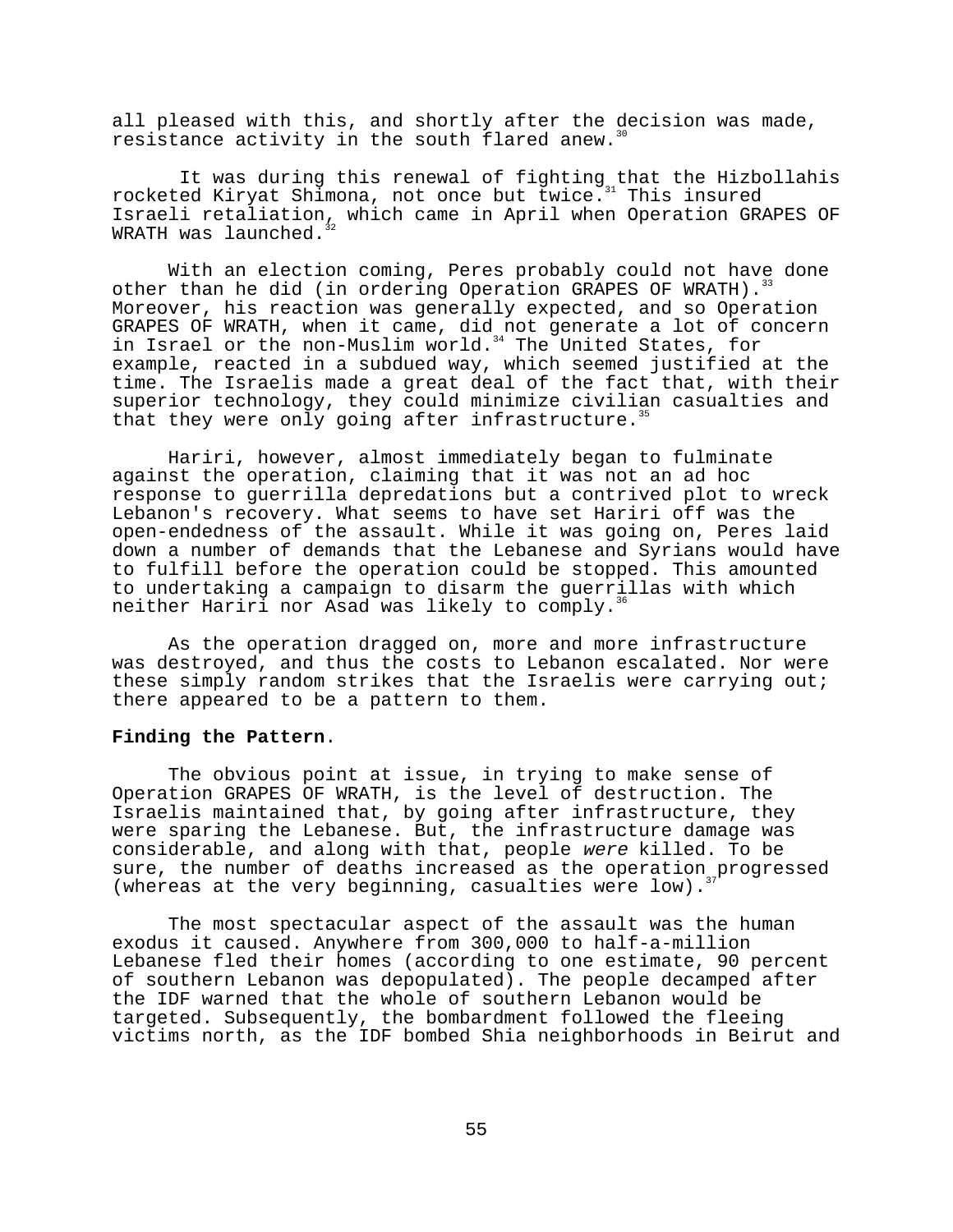Shia communities in the Beka'a Valley. The United Nations estimated at one point that the Israelis were firing between 3,000 to 4,000 artillery shells a day into Lebanon and were flying 200 air sorties across the border.<sup>38</sup> Meanwhile, Hizbollah kept up its barrage of rockets into Israel.

As of April 16, it was reported that 35 Lebanese had died and 20 were wounded at the hands of the IDF.<sup>39</sup> According to the Israelis, most of these were Hizbollahis. But this does not appear to be the case; the IDF probably killed no more than four guerrillas.<sup>40</sup> The Hizbollahis have no formal bases; they live among the villagers they claim to defend. Hence, in going after the guerrillas, the Israelis were forced to target the villages and, in the process, innocents died.

Considering the amount of ordnance that the Israelis expended, it is extraordinary that, in the early days of the assault, Lebanese casualties were kept so low. This would appear to constitute a testimonial to the Israelis' precision bombing. The IDF's success in this department was widely publicized, and thus, it came as a shock when, on April 18, an Israeli battery firing into Lebanon hit a UN camp at Qana, into which some 800 refugees had crammed themselves. The barrage killed over 100 persons and wounded a large number more. The IDF immediately claimed that this was an accident. The United Nations, which launched its own investigation, reported otherwise.<sup>4</sup>

A number of points of interest should be mentioned in connection with this incident. First, the Israeli government never apologized for the shelling, which, if it were accidental, would have been a simple thing to do.<sup>42</sup> Nor did it ever attempt to court martial any of the officers involved in the affair. And, finally, the IDF refused to answer allegations set forth in the report, although the UN left open the possibility that, if the Israelis did so, the report could be amended. This apparent indifference would seem to lend credance to the UN finding that the attack on Qana was deliberate.

The shelling aroused a significant outcry throughout the world and is certainly what induced the United States to become involved. Secretary Christopher travelled to the Middle East and began to meet with the principals. Ultimately, this produced the truce which brought Operation GRAPES OF WRATH to a halt.

#### **Selected Targets**.

In determining what, in fact, was going on with Operation GRAPES OF WRATH, we need to pay attention to what precisely was targeted and the manner in which the raids were carried out.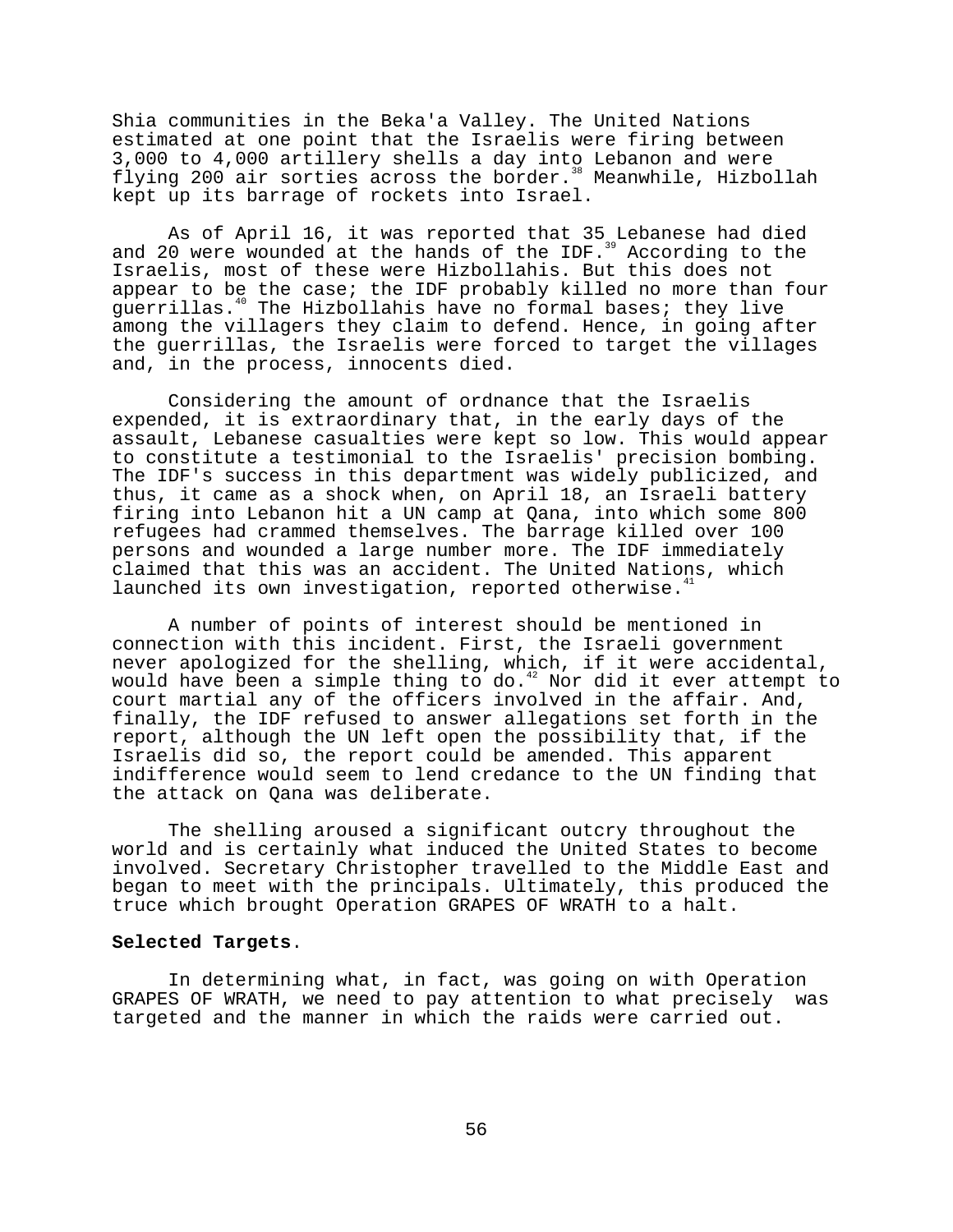For example, after the huge exodus that was triggered by the operation got underway and hundreds of thousands of Lebanese were streaming northward, the IDF then went about destroying the deserted villages; several reports refer to 60 that were "obliterated."<sup>43</sup> The IDF had to inflict a certain amount of destruction on the villages to keep the exodus moving out of the area, but the destruction that actually occurred seems excessive. Reservoirs were blown up, bridges destroyed, and roads were cratered.44 It was as though the Israelis were trying to degrade living conditions throughout the entire southern region, not just temporarily but for some time to come.

This was what went on in the south. Equally disturbing were the attacks on the capital. Beirut had absorbed the brunt of damage from Lebanon's 18-year-long civil war, and had assumed as of 1993 that its long ordeal was over. The return of Israeli helicopter gunships, blasting neighborhoods in the city's downtown, horrified the Lebanese.<sup>4</sup>

Along with that, the Israelis destroyed the capital's electrical facilities by blowing up the main plant at Jumhour and another auxiliary installation at  $B'$ slam.<sup>46</sup> These two installations had been brought on line in January at a cost of millions of dollars. With their startup, Lebanon received roundthe-clock electricity for the first time in 16 years. $^4$ 

Indeed, the plants at Jambour and B'slam were the symbols of Lebanon's reconstruction.<sup>48</sup> With them in operation, the recovery was free to move forward on several fronts. For example, the stock market reopened;<sup>49</sup> the telephone system came back on line;<sup>50</sup> several of the great international hotels began to rebuild their damaged edifices; $51$  and a number of international firms, which formerly had operated out of Lebanon, reopened offices in Beirut.

When the electricity shut off again, Lebanon's miracle recovery slipped under a cloud. It became problematical whether the great reconstruction would ever be completed. Evidence of lost confidence was Hariri's decision to cancel a \$100 million bond offering to produce new housing.<sup>53</sup> There was another bond offering set to go (for another \$100 million); this, too, appears to have been cancelled.<sup>54</sup> The head of Lebanon's central bank commented that the Israeli operation set back the recovery at least 2 years. He put the cost of the damage at \$300 million (other estimates range as high as half-a-billion), and he claimed that the Israelis should be made to compensate Lebanon for this.

How serious the damage was and what it will take to recover from it are questions which will only be answered with time. We will have to see how the international lending community responds to further appeals from Hariri, and also whether the Lebanese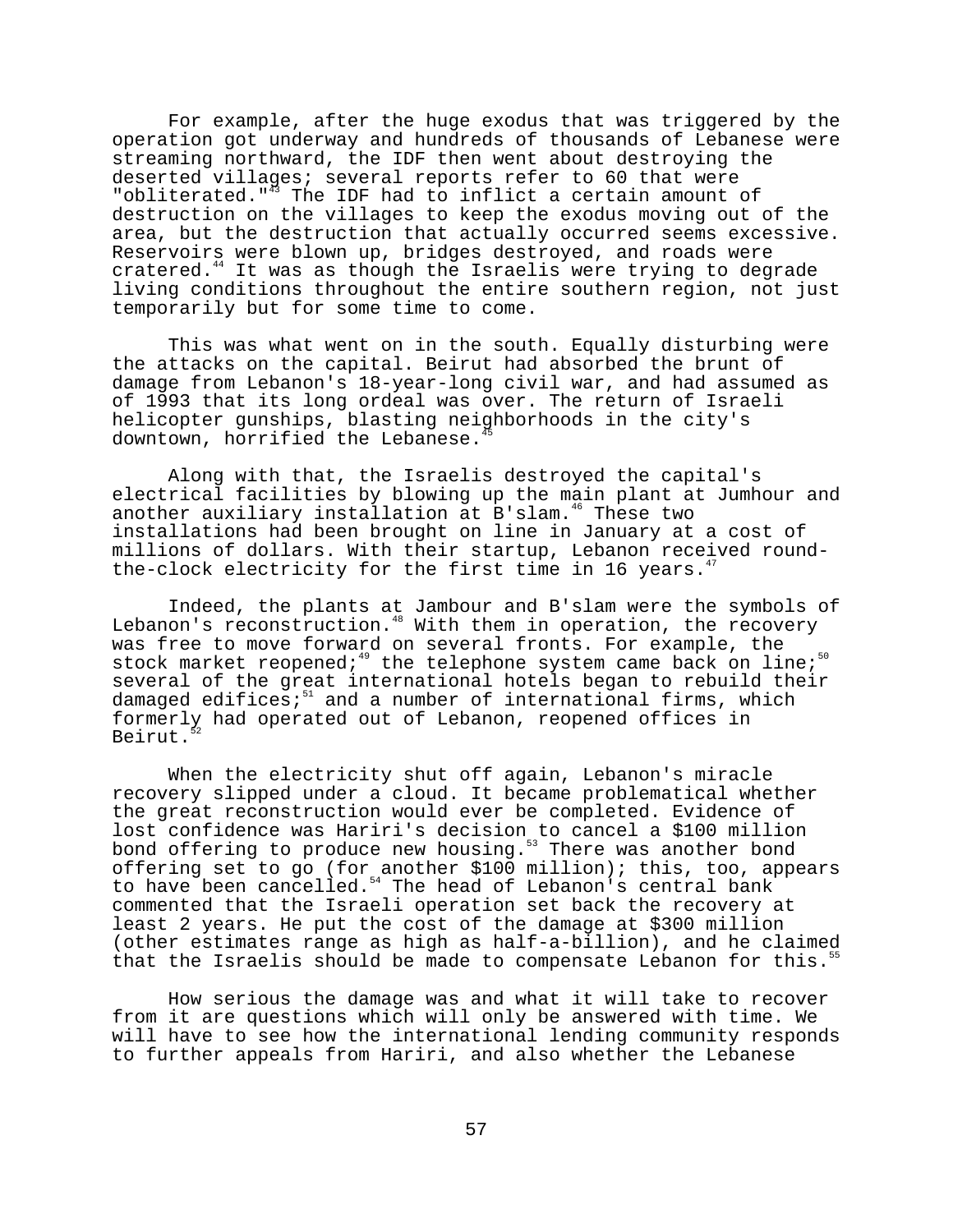will be willing to rebuild for yet another time. Indeed, this would appear to be the key factor--the morale question. Will the country's morale hold up after all of the destruction to which it has been subjected?

## **Targeting the Shias**.

Looking closely at the pattern of destruction, it is apparent that one community was targeted throughout--the Shias. Their villages were flattened in the south, and when they fled to Beirut for shelter, their neighborhoods in the capital were bombed.56 The IDF also went after Shia communities in the Beka'a Valley.

Who are the Shias; that is, who are they precisely in relation to the recovery? They are the ones who are bankrolling a large portion of it.<sup>57</sup> Their money--largely coming from expatriate enclaves in West Africa--is behind much of the reconstruction effort. The willingness of the Shias to buy up property in the south is a guarantee of the country's ability to rebuild.

Thus it would appear that the Israelis, by going after the Shias, were actually targeting the recovery because if the Shias were to become demoralized (and stop pouring money in), the recovery could never succeed.

Looked at from that angle, Hariri's charges appear to have substance. The aim of the operation was to wreck the recovery or at least to set it back. The tipoff to this was the targeting. Destroying Beirut's electrical grid was a disproportionate response to Hizbollah activity. Nothing the Hizbollahis did warranted shutting down this system, especially when the country depended on it for its recovery.<sup>59</sup> Further, the shelling of Qana was unacceptable. Indeed, most of what was done to the Shias surpassed acceptable limits.

However, if, in fact, the Israelis were trying to harm the recovery, then targeting both the system and the community makes sense. With the electricity shut off, the recovery would come practically to a full stop. Similarly, Hariri could not hope to continue rebuilding without further infusions of capital from the Shias.<sup>60</sup>

Thus, I think that Hariri's accusation is justified. At the same time, however, I do not agree completely with Hariri. I think his rationale as to why all this was taking place is not sufficiently convincing.

In at least one interview, Hariri implied that Israel feared Lebanon as a commercial rival. $^{61}$  This does not appear likely to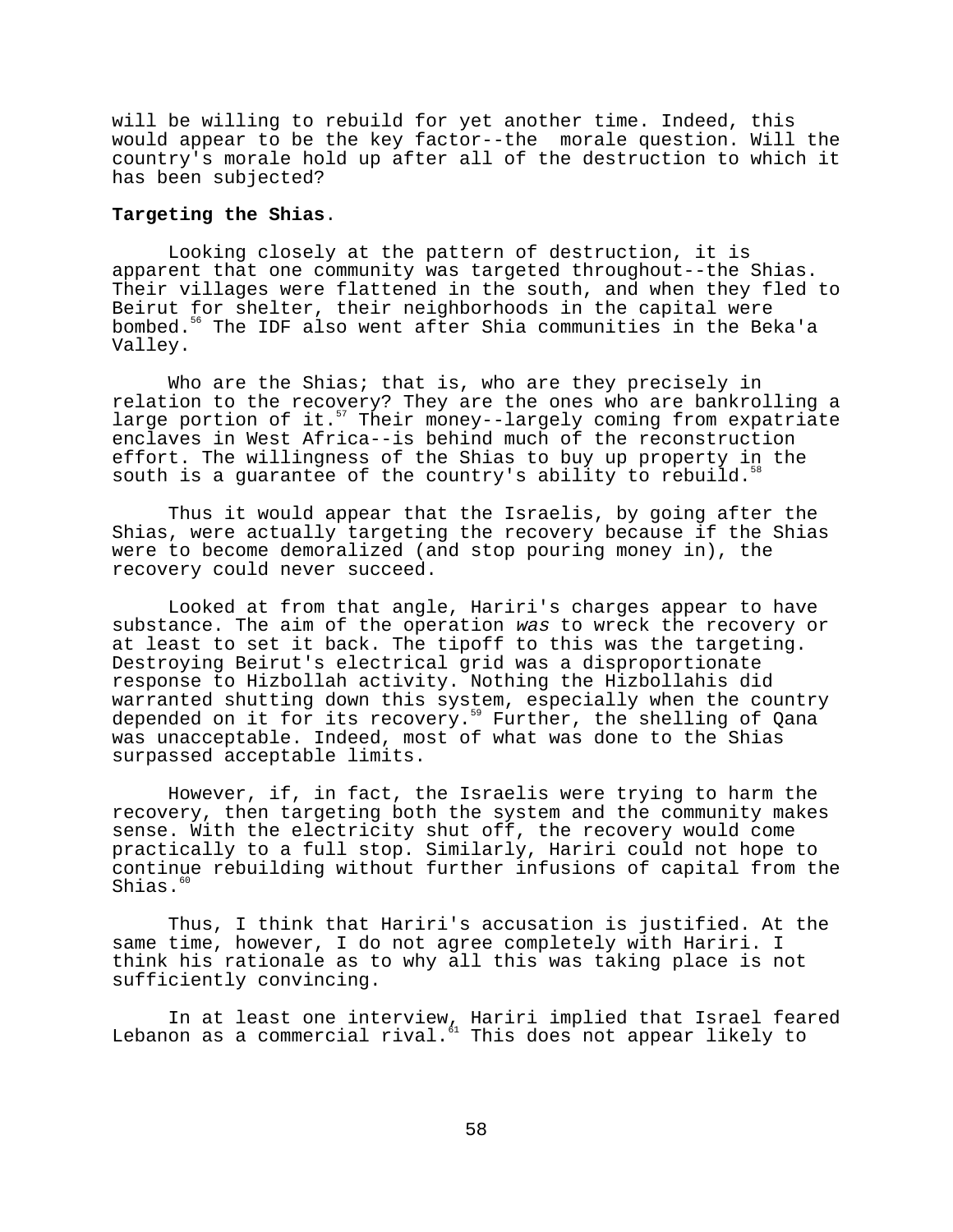me. Israel's economy is doing very well at present, better perhaps than Lebanon's.<sup>62</sup> Moreover, Israel has the strong support of the United States. And finally, Israel's economy is largely high-tech; Lebanon's, commercial banking. The two economies (Israel's and Lebanon's) do not have to be in competition; they can exist side by side.

As I see it, Israel was not going after Lebanon's economy because it regarded that economy as a threat to it.<sup>63</sup> Something else triggered this violent outburst and to discover what that might have been, look to Damascus.

## **Lesson of the Master**.

In the current peace negotiations, most observers have assumed that Asad primarily is interested in getting the Golan Heights back. This, they feel, is a matter of honor for him. Asad was Syria's defense minister in 1967 when the Heights were lost, and before he dies, he wants the Heights returned to expunge the stain to his reputation.

This at least is the theory, and it appears that the Israelis based their negotiating position on it. They felt that Asad was under pressure to get a deal, and thus, all they had to do was wait him out. The man was ill; he could not last much longer (the thinking went).<sup>64</sup> Eventually, if the Israelis sat tight, he would be forced to come around.

However, for a man who is presumably driven to make a deal, Asad has a curious way of behaving. His negotiating style is exasperating;<sup>65</sup> he picks over every detail, causing sessions to go on for hours. Asad thinks nothing of cancelling sessions and did this recently when he unilaterally cut off negotiations with Secretary Christopher, who arrived for a session in Damascus only to be informed that Asad was indisposed and refused to see him, thus forcing Christopher to fly back to Tel Aviv.<sup>66</sup> This is not the behavior of a man who feels he has few diplomatic options.

The substance of what the Israelis and Syrians are negotiating over is fairly straightforward. The Israelis--or at least the Labor Party--have no objection to giving back the Golan. However, they will not do it on a silver salver, as it were. They do not accept Asad's argument that under the UN resolutions, they are obliged to hand back territory without preconditions.

The Israelis want what they call full peace. They were shortchanged (as they see it) by the Israeli-Egyptian peace agreement, which has really not gone anywhere, at least not commercially. Militarily, the Israelis achieved a great deal with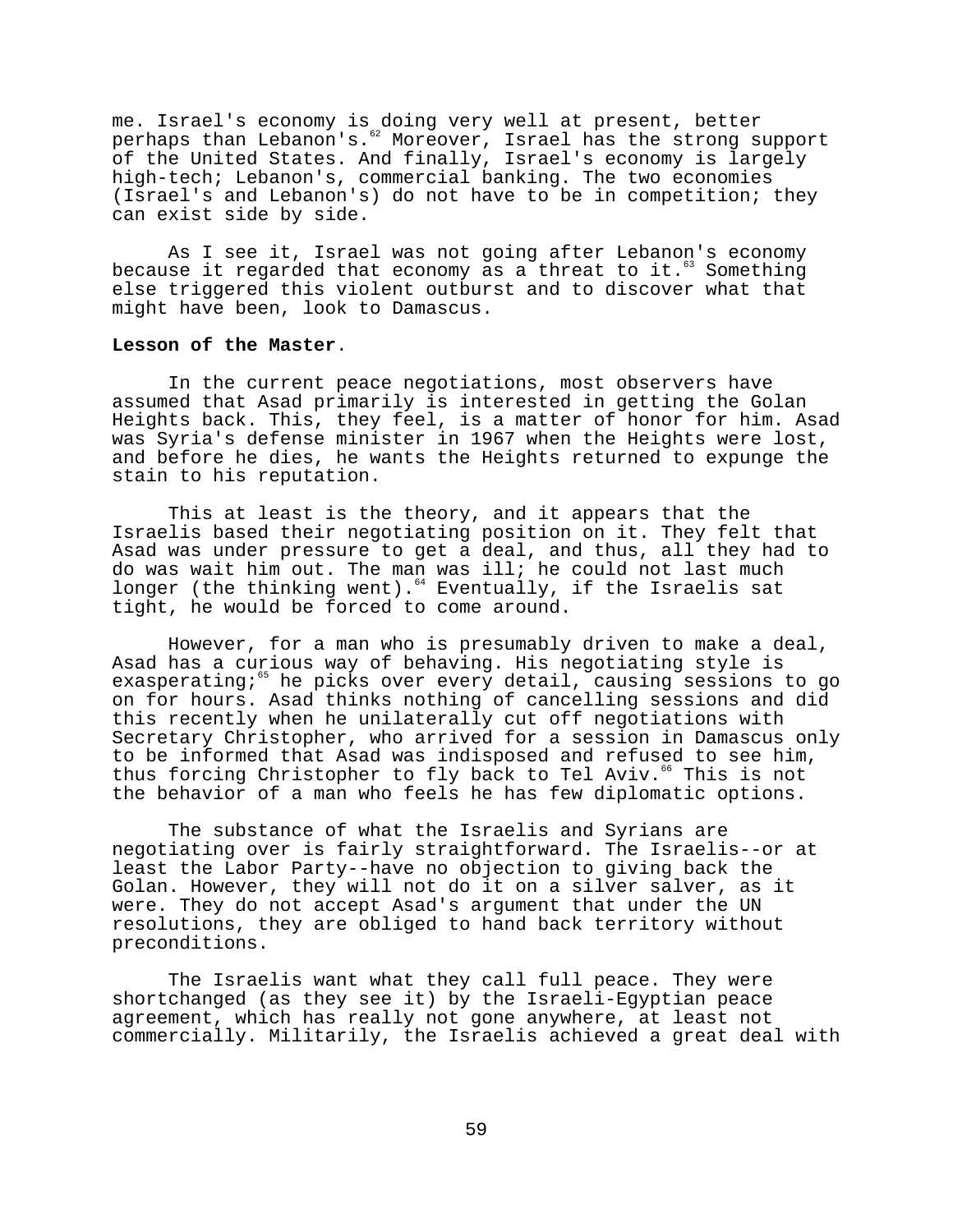the peace as they now no longer have to fear an Egyptian threat. But other aspects of the deal which the Israelis had counted upon have not materialized. For example, very few Egyptian tourists visit Israel, and no significant business deals have been struck between the two countries. As far as the Israselis are concerned, the Egyptians have fallen down in all the areas that really count.

Therefore, in attempting to make peace with the Syrians, the Israelis are determined to get the best deal that they can. This means creating a situation whereby Israel would be integrated into the regional economy. Israel does not want to be the odd man out as it presently sees itself. And therefore, Asad was given to understand that, in any final peace, Israel would require an immediate exchange of ambassadors, full trade relations, and open borders.<sup>68</sup>

To date, Asad has been unwilling to go along with this. He has claimed that the two economies--Israel's and Syria's--are so different it is impossible to link them up in this way. At least it cannot be done all at once. The Syrian economy is too fragile; it could not possibly survive the shock of being confronted with such a dynamic entity as Israel.

This idea, that full peace is out of the question--at least for the present--was communicated to the Israelis by the Syrians negotiating at Wye, Maryland. Evidently it influenced Peres' thinking about the elections after Rabin's death. Peres had the option of deferring the poll until October of this year, yet he chose instead to go to the people almost immediately, perhaps because he felt that he had nothing to lose.

Negotiations with Damascus were not going well. The Syrians would not discuss the one thing Israel was interested in--full peace. That being the case, it seemed acceptable to call for elections on the assumption that if Peres emerged a victor, his position would be that much stronger. And in any event, nothing would be lost so long as the Syrians were not in a mood to make any significant concessions.

This was the setting for Peres' announcement that the date of the elections would be changed and the negotiations with Syria would be put on hold. Asad reacted violently, claiming that precious momentum in the peacemaking was being lost. It was all that Secretary of State Christopher could do to keep the Syrians from breaking off the talks entirely. In the meantime, to Peres' surprise, the guerrilla war on Israel's northern border flared anew.

This has been Asad's customary modus operandi. Whenever he is negotiating in earnest with Israelis, he shuts down the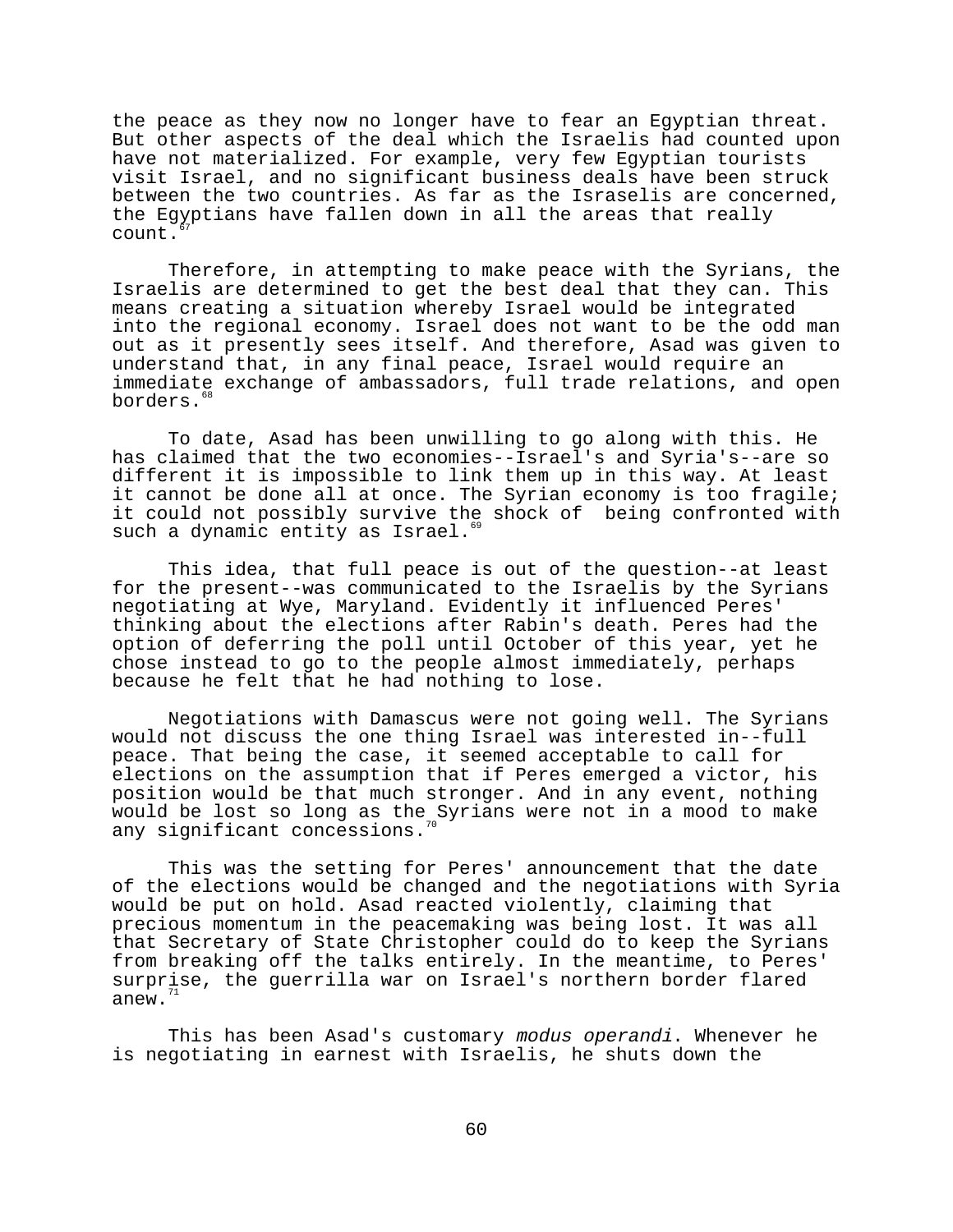guerrilla war; when he is not, he allows the guerrillas to have free rein.

This time, however, the Israelis did not expect Asad to follow his customary pattern. Peres was locked in a close race with Benyamin Netanyahu of the Likud Party. Asad may distrust Peres and the rest of the Labor politicians; however, he loaths Netanyahu who has stated publicly that he will never, as prime minister, preside over Israel's abandonment of the Golan.

Thus, Peres expected Asad to restrain the guerrillas, if only to make things easier for the Israeli leader. By not doing so, the Syrian practically ensured that the Israelis would have to conduct some operation such as GRAPES OF WRATH; Asad left Peres no choice. In this respect, his behavior made no sense.

It is easy to see how the Israelis might have reached the conclusion they did, but I think they misinterpreted what was going on. They assumed that, before everything else, Asad wants the Golan Heights back. But does he? After all, what are the Heights to Asad? They have no great significance strategically.<sup>72</sup> In fact, they are nothing but several hundred square kilometers of rocky ground. Even commercially, they do not have much value.

Supposing Asad were to get them back, what could he do with them? To be sure, the original settlers, those displaced in 1967 or their descendents would be pleased to recover lost property. But if that is all the reward that Asad gets, that is not much.

Asad wants Lebanon. That is his primary goal, with the Golan Heights coming after that. Interestingly, almost without anyone's taking notice, Asad has been pursuing this goal of coopting his neighbor from at least 1989.

Until the United States pulled out of Lebanon in 1983, the country was in the Western camp, largely because the Christians ran the government.<sup>74</sup> However, after the United States decamped, the Christians effectively relinquished control. This was a situation that had been a long time developing, the Christians had been losing power since the 1960s but had managed to maintain their position by trading on their ties to the United States. When the United States abandoned them, the Christians could not withstand the shock of that occurrence.

The surrender of the Christians to the Muslims left the field open to Asad to step in and virtually to take over the country. He did this in a number of ways, one of which was to strengthen his ties to the Shias, the most dynamic community in Lebanon and the most numerous.<sup>75</sup> Shia leader Nabih Berri's increasing power in the parliament was, to a certain extent, a function of his being perceived as Asad's man.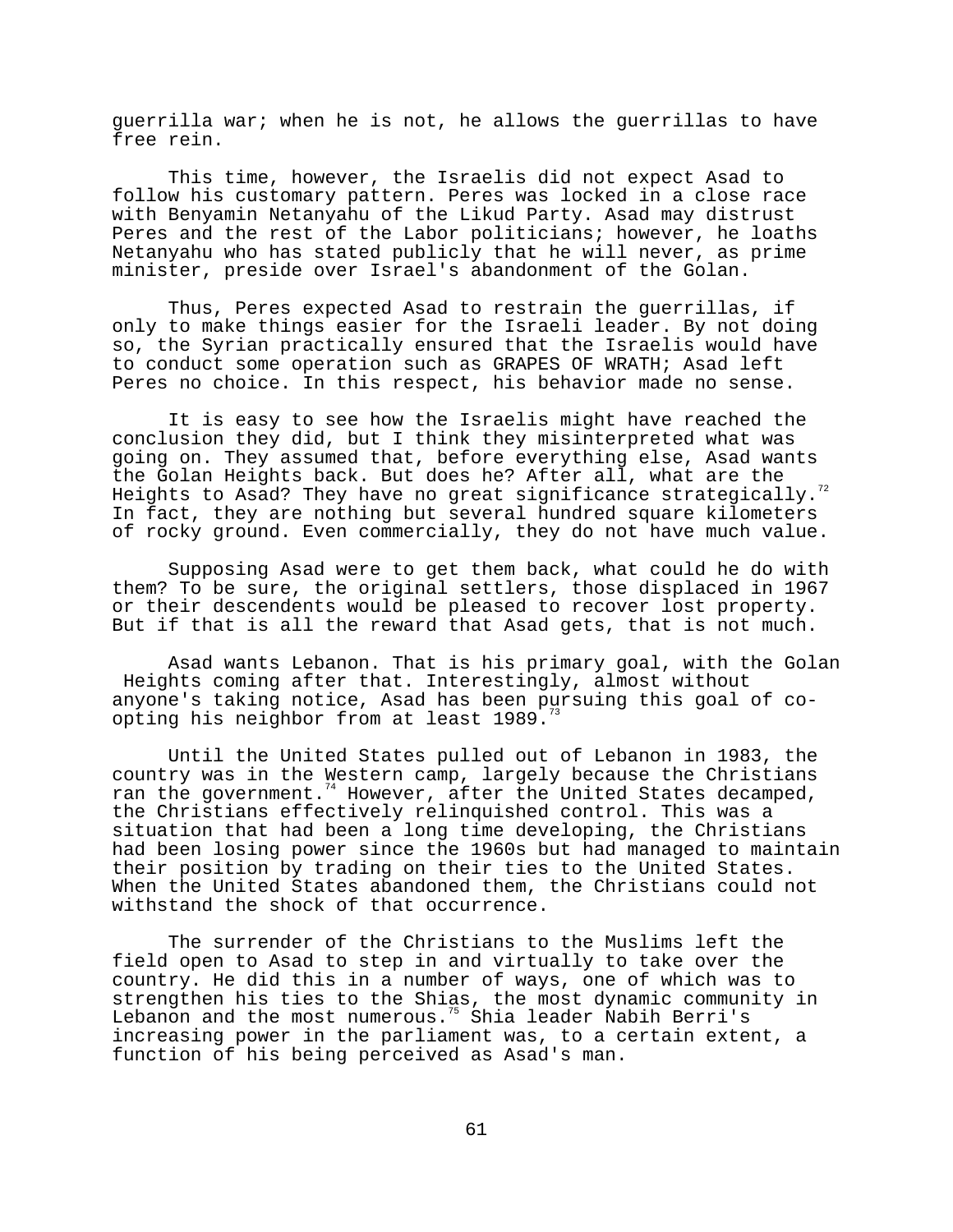But Asad was not content merely to take over Lebanon politically, he encouraged the amalgamation of the two economies. During the 1980s, Syrian officers stationed inside Lebanon made fortunes smuggling drugs out of Lebanon. When Hariri launched his reconstruction campaign, Asad and the men around him saw to it that they benefited. For example, many highly placed Syrian officials sit on the boards of Lebanese firms from which they take a percentage of the profits.

In addition, trade between the two countries has blossomed, it is estimated that it is now around \$90 million a year. Much of this is generated by Syrian workers (300,000 to a million of them) who are employed in rebuilding Beirut and its environs. The Syrian workers shop in Lebanon, but along with that, many Lebanese travel to Damascus to purchase items at lower prices than they can find at home. Wealthy Syrians also come to Lebanon to do their shopping in Beirut's smart boutiques.

This growing together of the two economies began slowly, but in recent years the pace has quickened largely due to the construction boom that is at the heart of Lebanon's recovery. As the domestic economy revived, the Lebanese began to speculate in overseas ventures. In 1994, the country was the first in the Arab world to tap the Eurobond market with an oversubscribed \$400 million issue, followed last year by a \$300 million deal. A Lebanese institution, Bank Audi, became the first Arab issuer of Global Depository Receipts. It raised over \$34 million in a twice-subscribed issue sold mainly to European and United States institutional clients.77 As a consequence of such transactions, Lebanon has achieved a higher than 7 percent growth rate for the last 3 years, the first 3 years of consecutive growth in the past 30 years.

To take advantage of these developments, Asad has begun to privatize Syria's economy. Areas formerly controlled by the public sector are being turned over to private enterprise, and as a result, Syria has been showing greater productivity. The Syrian economy is looking well and also more like Lebanon's. In other words, one could say that the Syrian economy is becoming Lebanized.

This growing together of the two countries is not a power grab by Asad, or at least not completely so. No doubt if the Lebanese had their way, they would prefer to remain independent. The problem is that they have shown that they cannot live at peace with themselves. Witness the vicious feuding between the sects that virtually destroyed the country during the civil war.

Syria has the ability to curb Lebanon's feuding. So, there is a tradeoff here; Lebanon gets the strong authority that it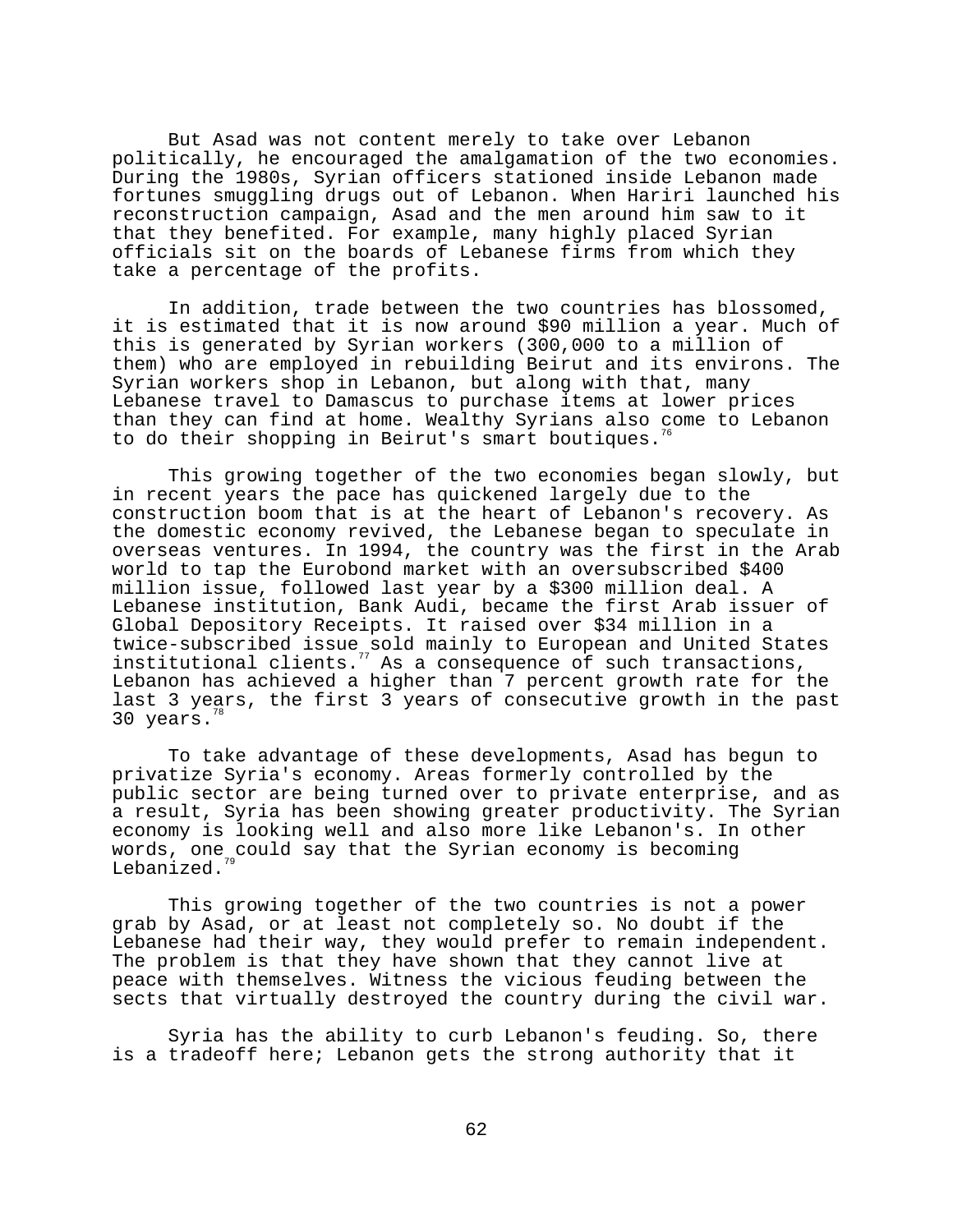needs, and Syria gets the revitalized economy that it needs.

If there is any doubt that something like this is happening, we need only to turn to Hariri. Recently in an interview given while Operation GRAPES OF WRATH was going on, Hariri said that the alliance of Lebanon and Syria is a natural one, and he expects it to persist even after the Israelis withdraw from the south.<sup>80</sup>

# **Playing Catch Up**.

It is my belief that the Israelis belatedly came to appreciate that this, in fact, was what Asad was after. They saw that they had misjudged him or, more precisely, that they had underestimated him. He is aiming for nothing less than parity with Israel. This is ambitious; few would have thought this possible. Always it was assumed that in any post-conflict settlement, Israel would emerge as the dominant power. Evidently Asad does not see it this way.

Assuming that my interpretation is correct, how does this explain the Israelis' behavior in Operation GRAPES OF WRATH? Once the Israelis awoke to the fact that Asad was pursuing a separate agenda (i.e., one not directly related to recovering the Golan Heights), they then had to reassess their stance in the peace talks.

They had been assuming that they were in a superior position and that therefore they would not have to make concessions to Asad; he would have to come to them. In fact, Asad benefits from standing pat. The longer the peace process drags on, the more time the federation of Lebanon and Syria has to work itself out.

It is impossible to say at what point the Israeli leadership realized the change that had come about, but it must have been a frustrating revelation. What could they do to restore their erstwhile advantage? It seems likely that they grasped the opportunity of renewed Hizbollah attacks to set matters right as they saw it.

The Israeli leadership never expected Hariri or Asad to follow through on IDF demands to disarm the guerrillas. Assuming that the two would balk at this, they counted on being able to perpetuate Operation GRAPES OF WRATH and target more and more infrastructure which they knew would hurt the Lebanese recovery and in the process drive the morale of the Lebanese farther and farther down.

One could even speculate that, had it not been for Qana, the Israelis would have devastated Lebanon to ensure that it would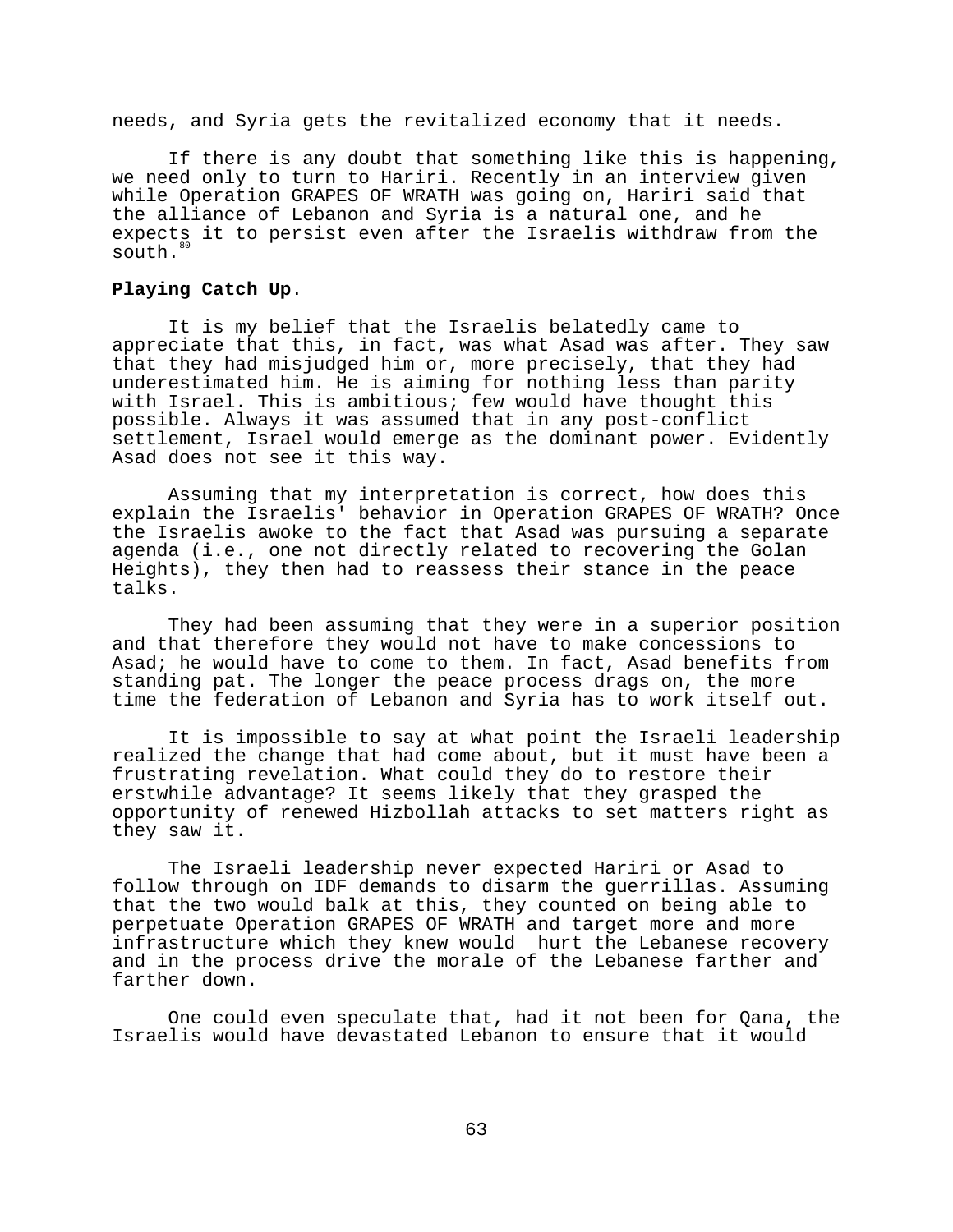never rise again. But when Qana occurred, the international outcry proved effective in shutting the operation down.<sup>8</sup>

I doubt this. The Israeli barrage at Qana, according to the UN report, was deliberately orchestrated to kill a great many people; and therefore, the Israelies would have anticipated that once the Qana incident was publicized, further bombardment of Lebanon would have been impossible. Indeed, U.S. President Clinton immediately called for a ceasefire, and one was arranged soon afterward.

Therefore, I would argue that the operation was meant to end where it did. Qana was a way of driving the point home. And what was the point? The Israelis were saying to Asad, "You must not think that you can evade the full peace issue. You must negotiate with us on this, or we will see to it that your dream is destroyed. There will be no rejuvenation of Syria's and Lebanon's economy because the IDF will wreck the recovery before it has a chance to take hold."

One possible counterargument to this theory is that Israel has no need to negotiate with anyone. It controls the Golan Heights and southern Lebanon and thus, had it wished, could retain its holdings and let the peace talks collapse.

This overlooks two points. One, the United States wants the talks to succeed, and there were inducements for the Israelis, not only to keep the talks alive, but to actually make progress in them.

The Labor Party made deals with a number of Gulf states which, if they could be consummated, would enrich Israel considerably. These deals were stalled, however, because Asad had pressured the Gulf sheikhs to hold back.<sup>82</sup> The Labor politicians also were aware that many foreign firms wishing to do business with the Jewish state were hesitant so long as peace had yet to be declared. So Israel had an interest in achieving full peace and was motivated to galvanize Asad into making concessions.

 Summing up then, Hariri's critique of Operation GRAPES OF WRATH is sound. The aim of the operation was to threaten Lebanon's recovery but not, as the Israelis maintained publicly, to force the Lebanese and Syrians to rein in Hizbollah. The aim was to force movement in the peace talks, movement that would benefit the Israelis.

Will Asad do as the Israelis have indicated? Probably not; the Syrian rarely gives way under pressure. But this may be academic now with the elections in Israel and the victory of Netanyahu.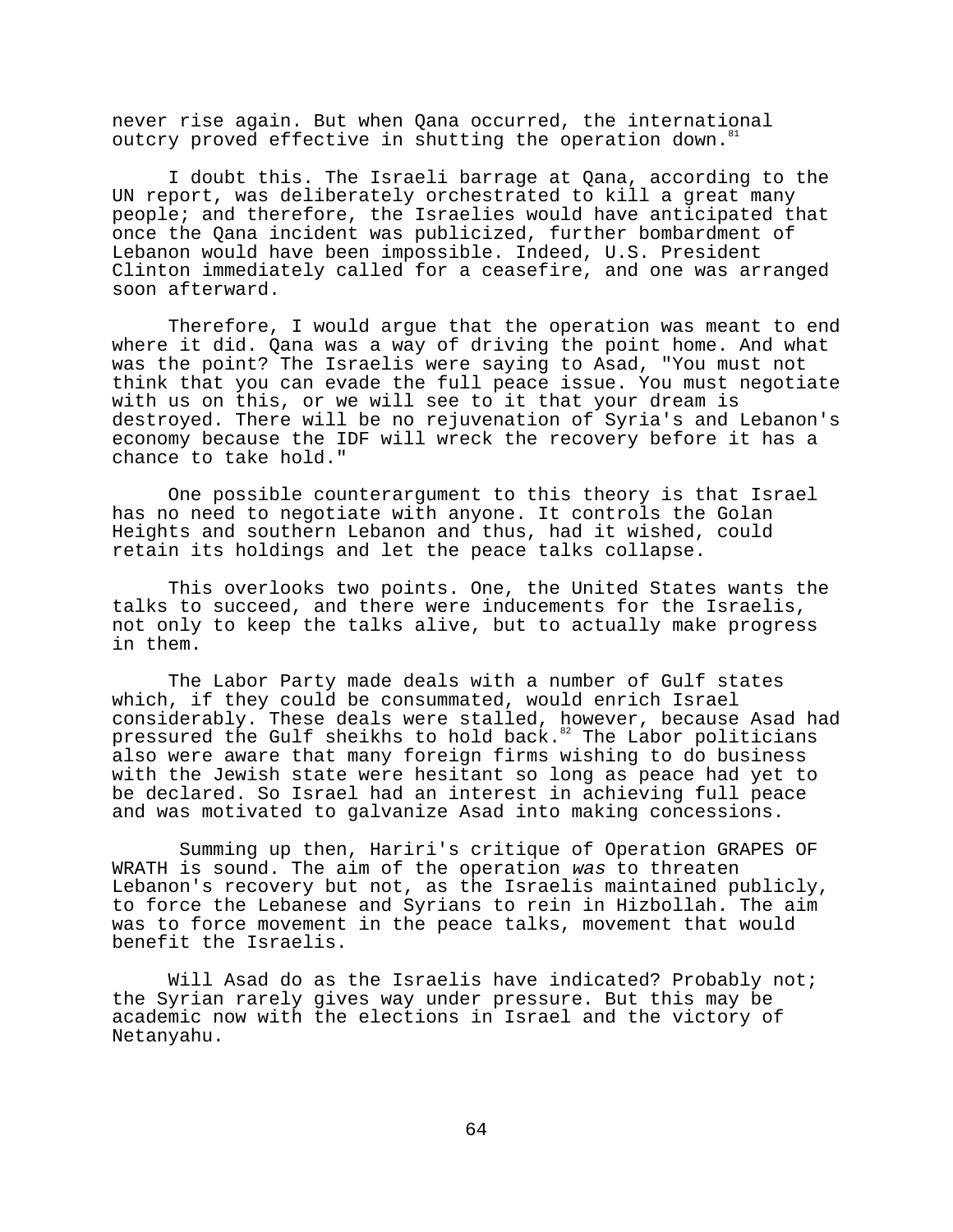### **Conclusion**.

The most illuminating insight to come out of this analysis is the future of Lebanese-Syrian ties. If Lebanon and Syria are moving toward an informal federation, Syria has the potential to be a formidable actor in the Middle East.<sup>83</sup> Moreover, a Syria-Lebanon federation with ties to Saudi Arabia and to Europe through France would be in an advantageous position economically.<sup>8</sup>

Of course, all of this could be moot if Lebanon does not recover from Operation GRAPES OF WRATH. Immediately after the truce, the Shias in the south were quoted as saying that they would certainly rebuild,  $^{85}$  and Hariri announced that he had pledges of support from the Europeans to rejuvinate the construction effort.<sup>86</sup> There was even talk that Operation GRAPES OF WRATH had forged a new consensus in Lebanon; for the first time, all of the Lebanese--of every sect--were pulling together, determined to rebuild their country.

This may be pure rhetoric. But if it is not, and the rebuilding effort does go foward again, then the spotlight will shift to Israel's new Prime Minister Netanyahu and to the Likud Party, the winners in the Israeli elections. If Netanyahu orders another Operation GRAPES OF WRATH and the economy of Lebanon once more is targeted, not only Lebanon but all of the Arabs will cry foul. They will claim with justification that it is not Hizbollah the Israelis are trying to eliminate, but the chance of Lebanon's ever recovering.

Effectively, this should provide a pointer to U.S. policymakers. Washington should take the position that hostilities between the guerrillas and the IDF must be restricted to the security zone. The IDF must not perpetuate violent actions north of the zone; the guerrillas must not fire on Israel's northern settlements. There is a mechanism in place that is capable of preventing this.<sup>88</sup> We should use it.

Washington must see that after Operation GRAPES OF WRATH, the expansion of hostilities outside the zone is a very dangerous proposition as it has the potential to touch off yet another Arab-Israeli War.

## **ENDNOTES**

1. Israel's Operation GRAPES OF WRATH commenced on April 11, 1996, and was over on April 28, 1996.

2. Hariri made the charges repeatedly while the invasion was going on. For the thrust of his comments, see FBIS-NES-96-088,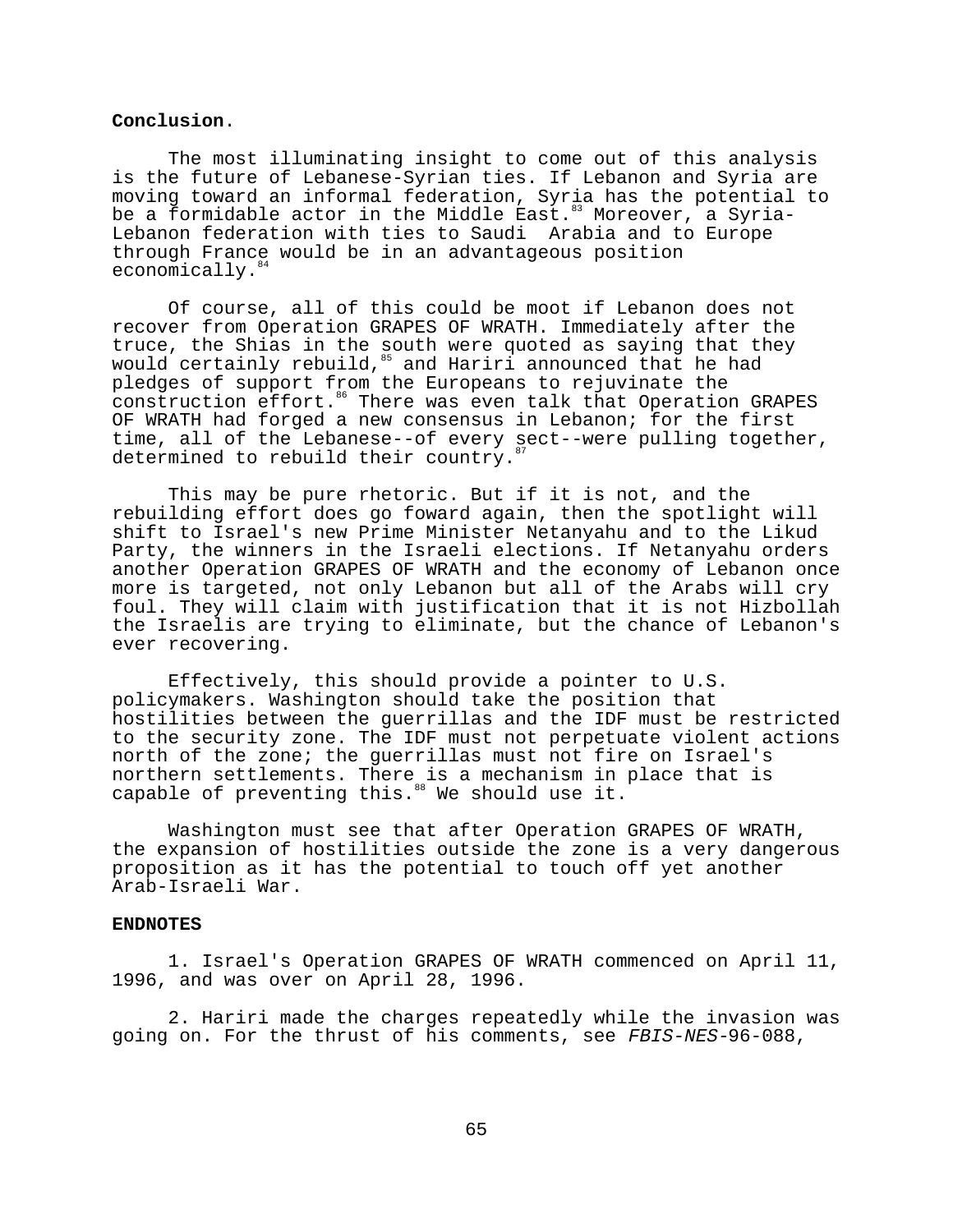May 6, 1996, under the heading "Lebanon."

3. See "Israel and Militants Trade Fire in Lebanon," The New York Times, April 1, 1996.

4. See "Peres Ponders Response to Attacks," The Philadelphia Inquirer, April 10, 1996.

5. See "Israeli Bombs are Blocking Aid to Lebanese Villagers," The Philadelphia Inquirer, April 18, 1996; "After the Bombardment," The Financial Times, April 27, 1996; "Lebanon Accuses Israel of Ruining Reconstruction Effort," The Financial Times, April 18, 1996; "Israeli Shelling of Coast Road Cuts Aid to Lebanese Villages," The New York Times, April 21, 1996; "Israeli Gunships Close Lebanese Roads," The Washington Post," April 21, 1996; "After Israeli Bombing, Move to Rebuild Lebanon in Retreat," The Philadelphia Inquirer, April 28, 1996; "Israel Is Targeting Lebanon's Economy," The Wall Street Journal," April 19, 1996; "Israel Targets Lebanon's Economy," The Washington Post," April 16, 1996; "Lebanese Cope With Smashed Country," The New York Times, April 26, 1996, and "Assault Stalls Lebanon's Postwar Recovery," The Washington Post, April 27, 1996.

6. See "Israeli Shelling of Coast Road Cuts Aid to Lebanese Villages."

7. See "Syria and Israel Are Still Balking Over a Cease-Fire," The New York Times, April 22, 1996.

8. See "Israeli Jets Step up Pressure in Lebanon," The Philadelphia Inquirer, April 26, 1996.

9. The best succinct statement of Hariri's feelings on this can be found in an interview he gave on April 29, 1996, over Beirut Radio (quoted in FBIS-NES-96-084, April 30, 1996). He said:

[T]here is a clear Israeli plot based, not on striking at Hizbollah militarily, but on something else. Western propaganda has given Hizbollah a certain image. Relying on this image, they started to say the first day that they wanted to strike Hizbollah. They wanted nothing from the Lebanese people because the Lebanese are a peaceful people. They wanted nothing from the Lebanese state because it is a recognized state. . . . They knew that Hizbollah could not be uprooted by force. They started to strike at some places and terrorize the people. They bombarded the areas around Beirut. . . . What was their plan? It was to bombard and urge the people to leave, using the excuse of striking at Hizbollah and uprooting it by force. Evicting the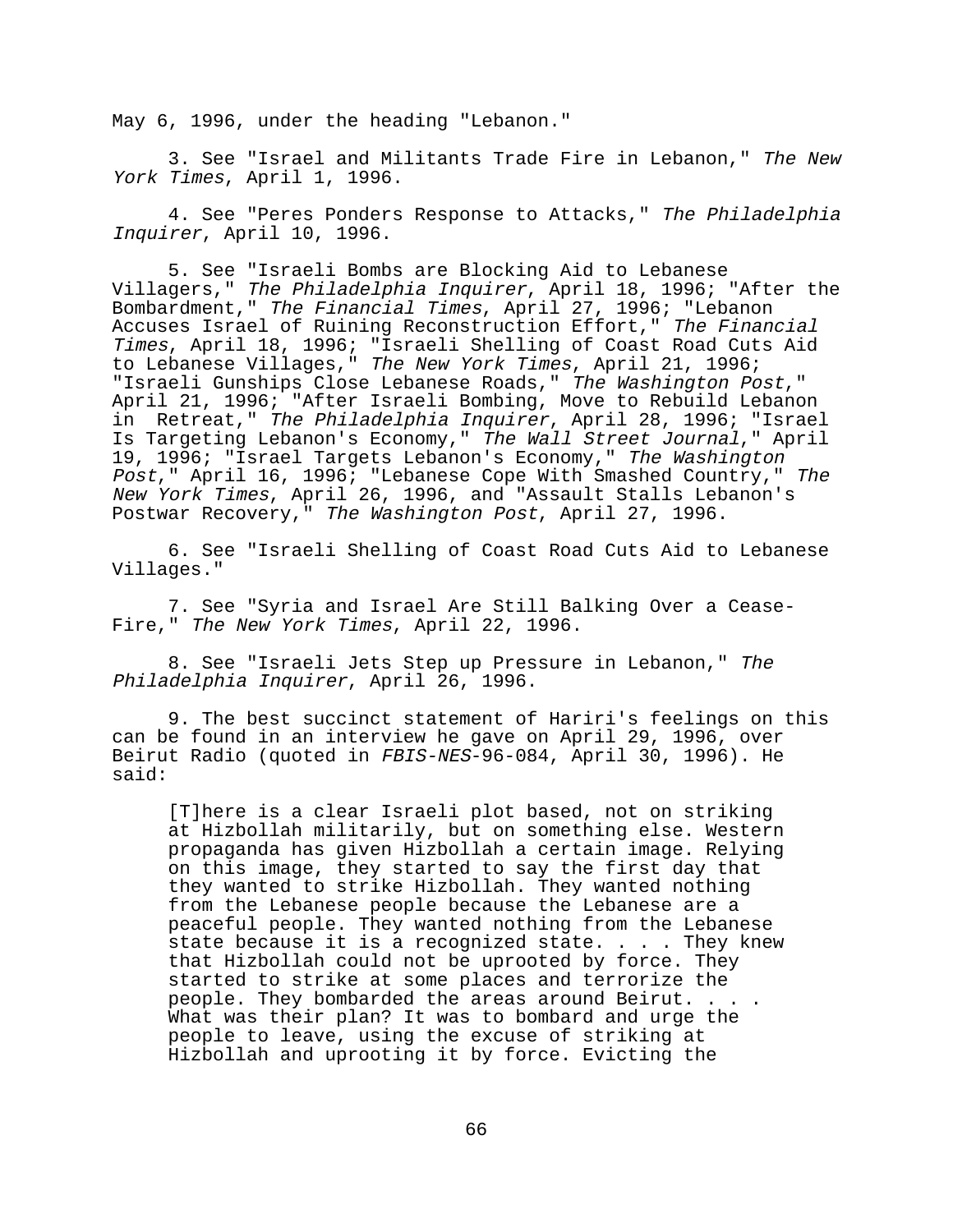people forced them to come to Beirut. . . . The idea was to destroy through the exodus. The Israeli operation was very clear. The Israeli message was very clear. Israel sought to undermine the Lebanese government's plan for the country's revival. . . . Israel believes that if this plan is implemented, peace is established and Lebanon is reconstructed, then Lebanon will be its major economic rival in the Arab world.

For other accounts of Hariri's position, see "After the Bombardment"; "Lebanon accuses Israel of ruining reconstruction effort"; "No More Short Term Solutions, Says Lebanon's PM," The Financial Times, April 23, 1996; "Lebanese Trapped in the Middle," The Financial Times, April 20, 1996; and "Trust Is a Casualty of Israeli Attacks," The New York Times, April 29, 1996. Also, see "Al-Hariri Speaks to Journalists in Paris, FBIS-NES-96- 073, April 15, 1996; "Prime Minister Views Israeli Offensive, Occupation," FBIS-NES-96-074, April 16, 1996; "Al Hariri 'Shocked' by Peres' Comments on Israeli attack," FBIS-NES-96-077, April 19, 1996; "Al Hariri Interviewed on Situation," FBIS-NES-96-078, April 22, 1996, and "Al Hariri-'Israeli Aggression' Targeted Construction," FBIS-NES-96-088, May 6, 1996.

10. In 1978, Palestinian guerrillas were raiding northern Israel from Lebanon, and the Israelis mounted an invasion to drive them away from the border. The Israelis repeated the operation in 1982, this time with more success. However, by 1993 when Israeli staged its third assault, Hizbollah had replaced the Palestinian guerrillas as the principal danger threatening Israel from Lebanon. The 1993 incursion--Operation ACCOUNTABILITY--was widely regarded as a failure since it did not end the Hizbollah attacks. The most recent assault by the IDF in April of this year was the fourth such attack.

11. In fact, Israeli troops did enter Lebanon in 1993 but only after the operation had been going on for several days; tanks went in to blow up the homes of villagers. The Israeli public is strongly adverse to the introduction of ground troops into Lebanon, especially after the 1982 invasion. As a consequence of that affair, Israel experienced an inordinately large number of casualties, and since then the Israelis have looked on Lebanon as a potential quagmire.

12. The terms worked out by Christopher appear to have been left purposely vague. Moreover, the agreement was never committed to writing. Hence the parties could interpret the agreement almost any way they wished. The Hizbollahis maintained that neither party--Hizbollah nor Israel--could target civilians. If either did, then its enemy was free to target civilians in return. It is this proviso that Hizbollah used to justify its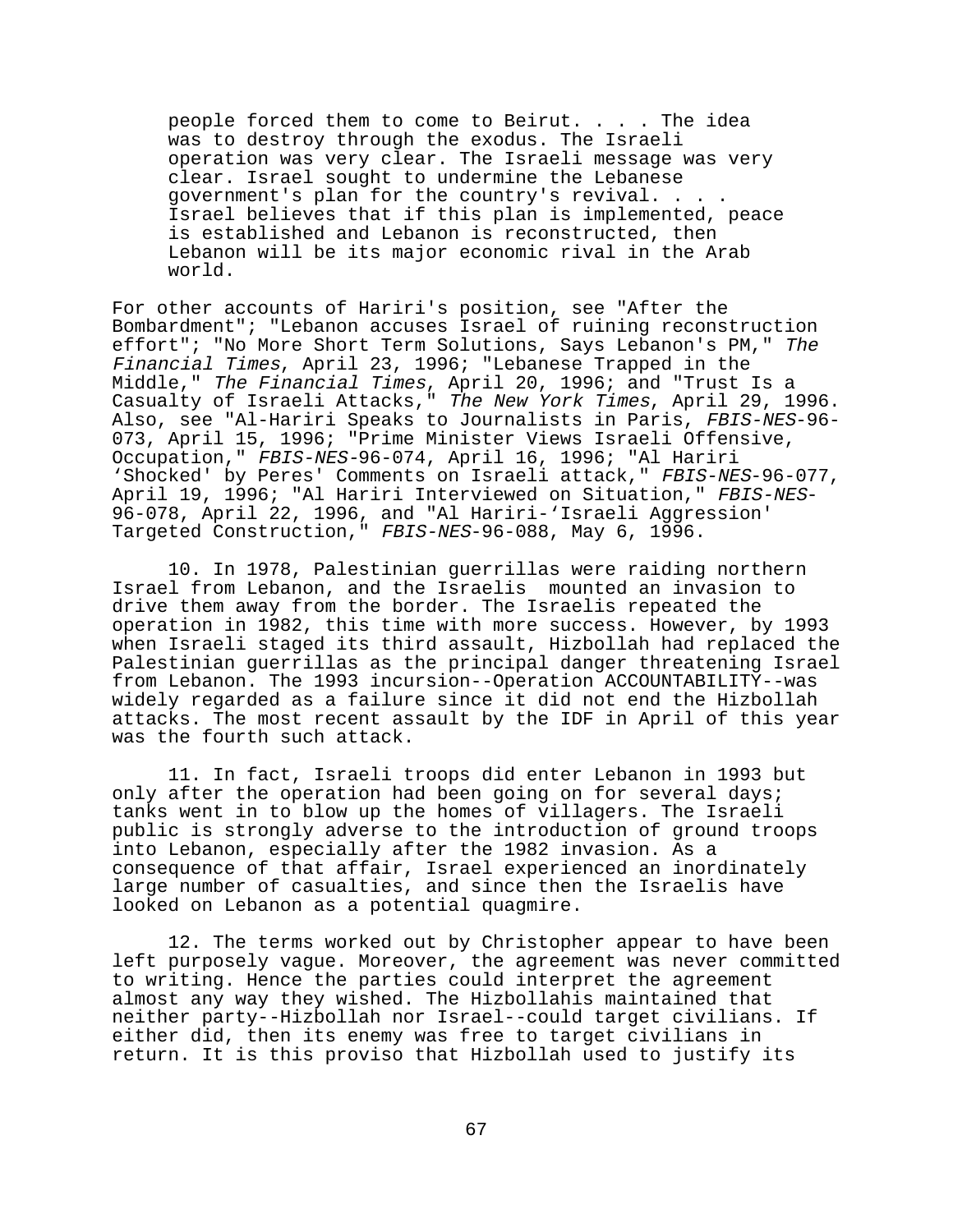attacks on Kiryat Shimona, claiming that, since the IDF had killed Lebanese civilians, it (Hizbollah) was free to go after Israel's northern settlements. For a discussion of Operation<%0> ACCOUNTABILITY and Christopher's agreement, see Stephen Pelletiere, Assad and the Peace Process: The Pivotal Role of Lebanon, Carlisle Barracks, PA: Strategic Studies Institute, February 1, 1995.

13. See "Israel Is Targeting Lebanon's Economy."

14. See "After the Bombardment."

15. Lebanon is home to a number of sects, each with its own area of residence. The Shias have always lived in the south, just over the border from Israel. There is also a large complement of Shias in the north of the Beka'a Valley and in the surburbs south of Beirut.

16. For information on the Shias generally and Hizbollah specifically, see Stephen Pelletiere, Hamas and Hizbollah: The Radical Challenge to Israel in the Occupied Territories, Carlisle Barracks, PA: Strategic Studies Institute, November 10, 1994.

17. The Palestinians for many years made their headquarters in Jordan, but clashes with the Jordanian army resulted in their being driven from the country in the early 1970s, after which they shifted operations to Lebanon.

18. Amal was started in the early 1970s by Imam Sadr, a Shia cleric and the spiritual leader of Lebanon's Shia community. When he died, his place was taken by another cleric, Hussain al Hussaini, and he in turn was replaced by a secular leader, Nabih Berri, in the mid-1980s.

19. In the Middle East, the Lebanese represent the largest community of Shias outside of Iran (which is 90 percent Shia). Hence, the Iranians have taken an interest in cultivating their co-religionists in Lebanon. However, the Iranians have not been able to develop close ties to Nabih Berri's group, probably because of its secular leadership. Hizbollah is the organization that Tehran mainly supports.

20. After the Palestinans were driven out of Jordan and took up residence in Lebanon, the fighting arm of the community, the Palestinian Liberation Organization (PLO), clashed with the Christians. At that time Lebanon's Christians were pro-West and probably pro-Israel. For a time, it appeared that the Christians would destroy the PLO, but then Muslim groups in Lebanon rallied to the PLO's cause and effectively turned the tables on the Christians, threatening to break their powerful position. It was at this point that Asad intervened to restore the balance in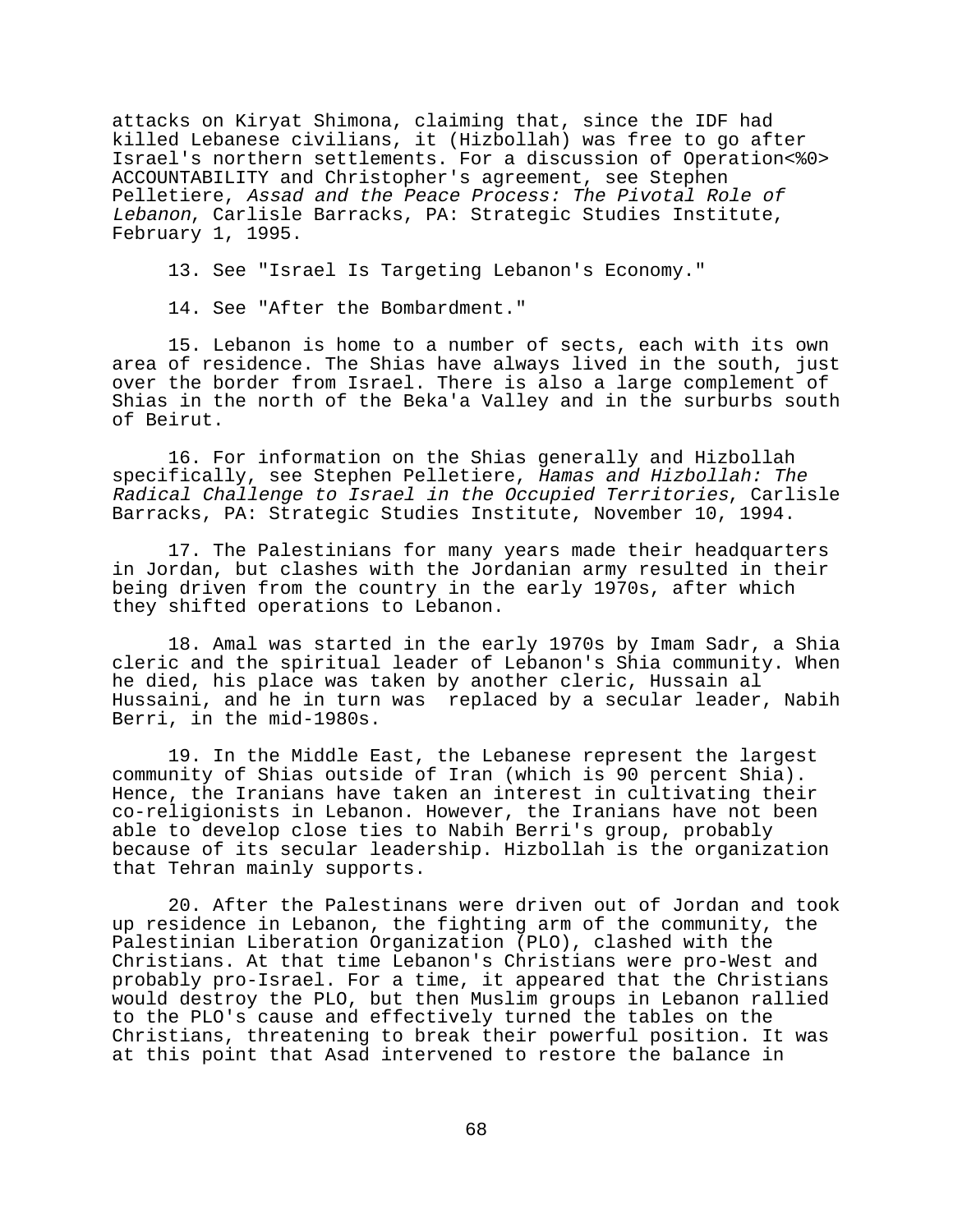favor of the Christians. His reasons were various, but basically he feared that if the Christians were seriously harmed, the Israelis would use this as a casus belli to occupy Lebanon, which would threaten Syria's security.

21. Power arrangements in Lebanon at this time were set by the so-called Lebanese National Pact. Under it, the president of the country was always a Christian; the prime minister, a Sunni Muslim; the minister of defense, a Druze; and the speaker of the parliament, a Shia. This pact was based on an understanding that the Christians were the numerically dominant community. However, that was a fiction. In fact, the Muslims surpassed the Christians demographically during World War II; however, to maintain the old power arrangement, the Lebanese never took a census.

22. For the best account of this conflict, see Robert Fisk, Pity the Poor Nation, Oxford: Oxford University Press, 1992.

23. See Pelletiere, Hamas and Hizbollah, and Assad and the Peace Process.

24. See "Iran's Party of God Puts Deep Roots in Lebanon," The New York Times, April 12, 1996.

25. See Patrick Seale, Assad, Berkeley: University of California Press, 1988.

26. Under UN Resolutions 242, 338, and 425, Israel is enjoined to withdraw from the Golan Heights and Lebanon without conditions.

27. The Hizbollahis probably do not number more than 200 fighters, although in a crisis they can probably call on a few hundred more. For details on the 1993 attacks, see "Israel Bombards Targets in Lebanon," The Washington Post, July 27, 1993; "Israeli Warplanes Pound Guerrillas," The Washington Post, July 26, 1993; "A blow for compromise and conciliation," The Financial Times, July 31, 1993; and "Rabin faces his greatest challenge," The Financial Times, July 31, 1993.

28. Operation ACCOUNTABILITY lasted 7 days, to Operation GRAPES OF WRATH's 17 days. In the former, Beirut was not hit; it was in the latter. In neither operation did the Israelis introduce land troops although at the end of Operation ACCOUNTABILITY, Israeli tanks went into Lebanon to demolish homes. After both operations ended, the Hizbollahis went immediately back into action.

29. According to Secretary Christopher's arrangement, the Hizbollahis were also free to operate against the IDF in the security zone. In effect, this is what enhanced their status as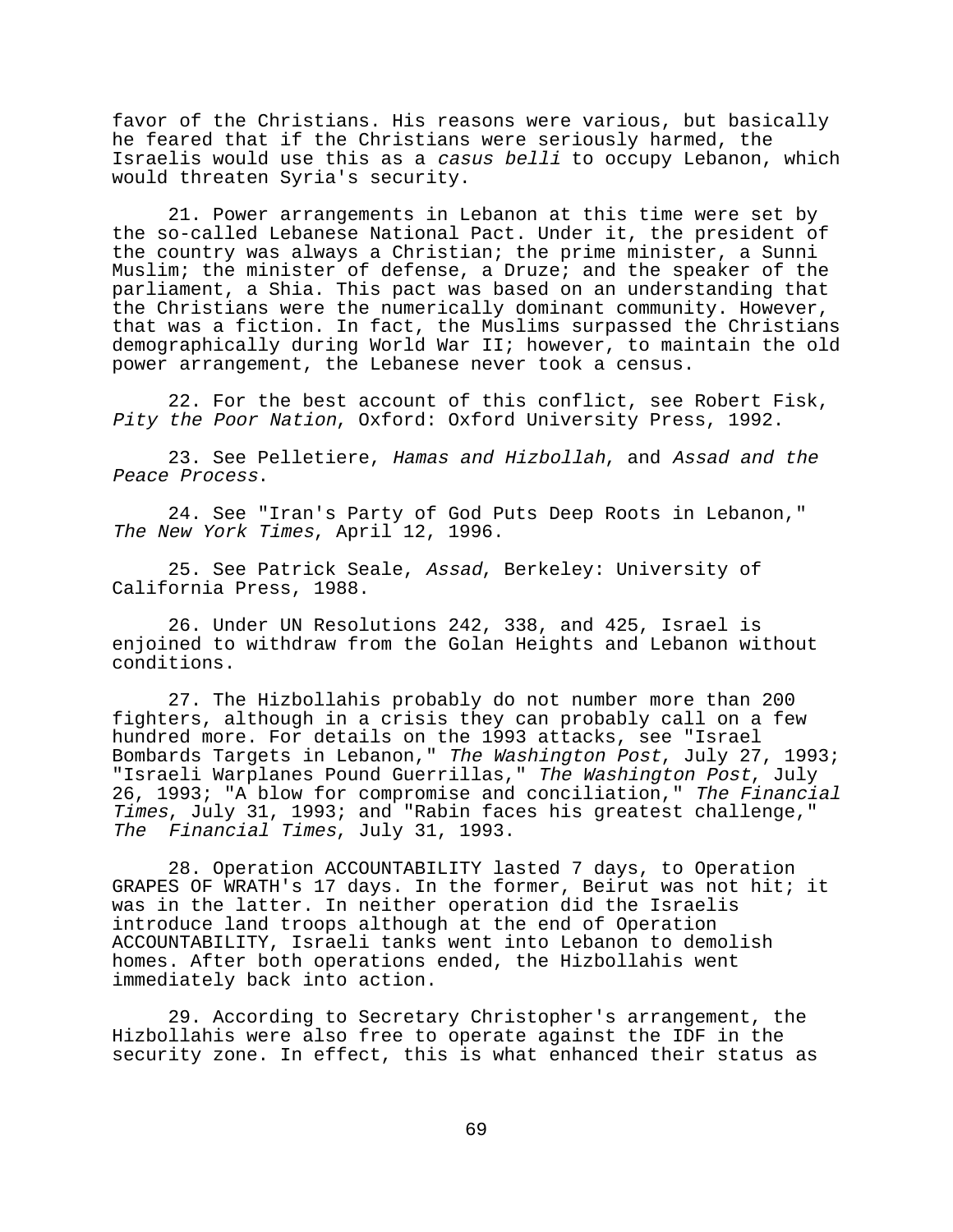resistance fighters.

30. See "The Damascus Dilemma," The Financial Times, January 23, 1996.

31. According to a story in The Washington Post, during the 1990s Hizbollah has launched more attacks inside the security zone each year. In 1994, the last year for which complete data is available, the Hizbollahis killed 21 Israelis and 43 Christian mercenaries fighting with the IDF, compared with 12 and 13 two years before. Another 23 Israeli soldiers died in 1995, and 7 in the first quarter of 1996. See "Rationale for Containment Died Along With the Peace Talks," The Washington Post, April 21, 1996. As for the Katyusha attacks, the latest round targeted Kiryat Shimona, and an estimated 36 Israelis were wounded, none seriously.

32. See "An Attack on Israel Brings Woe to Peres," The New York Times, April 10, 1996.

33. Prior to the election, Peres had a problem with his image. He was not perceived to be a decisive leader. One thing against him was that, unlike most Israeli politicians, he had no background in the military. Operation GRAPES OF WRATH was seen as a way to portray the prime minister as a man of action.

34. See "Raids Draw Wide Praise in Israel," The Washington Post, April 15, 1996.

35. See "Israel's Pinpoint Shelling Creates Barrier for Refugees," The Financial Times, April 23, 1996.

36. Peres wanted an understanding that Hizbollah would not launch guerrilla attacks on Israeli soldiers in Lebanon from the cover of sympathetic Shia villages near the security zone. This amounted to a demand that the guerrilla force come out and fight like an army or quit fighting. Second, Peres wanted Syria to guarantee that Hizbollah would not fire Katyusha rockets or any other weapons into northern Israel. Both Syria and Lebanon take the position that as long as Israel is in illegal occupation of Lebanese territory in the south, the local inhabitants are within their rights to fight the occupiers. Hence, Hizbollah, which is carrying on the brunt of that fight, should be considered a resistance organization, not, as Israel would have it, a terrorist group. See "Israel Loses Leverage, Support After Slaughter of Refugees," The Washington Post, April 20, 1996.

 37. The final tally will probably never be known. But it appears that it surpassed 200 persons killed and a couple hundred wounded.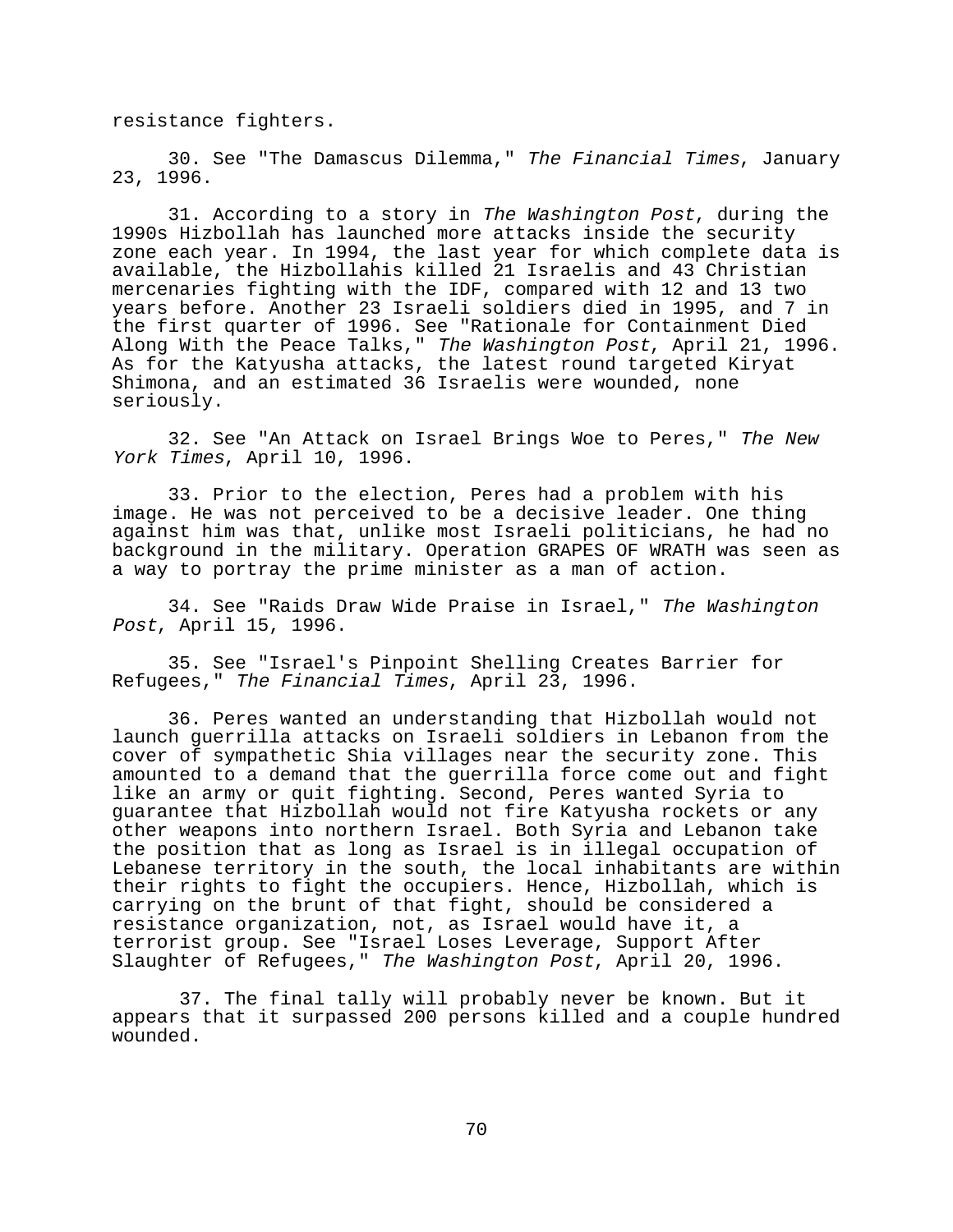38. See "Israeli Gunships Close Lebanese Road," The Washington Post, April 21, 1996.

39. See "Peres Hints He'd Talk as Raids Go On," The Philadelphia Inquirer, April 16, 1996.

40. See "Israeli Rocket Hits Lebanese Ambulance," The Washington Post, April 14, 1996.

41. The United Nations investigators found that the pattern of shelling was inconsistent with the Israelis' claim that it was an accident. The report notes that the shells fell in two distinct patterns, one outside and one inside the camp. The report also notes that proximity-fused rounds fell on the base, while impact-fused rounds (better for destroying equipment) fell outside. The Israelis also maintained they did not know the refugees were in the camp, but the United Nations was able to show that the Israelis had a reconaissance plane over the camp and two helicopters nearby. Finally, the camp had been located in that place for 18 years, and refugees always sought it out for shelter in a crisis. See "Camp Shelled by Israel, Inquiry Finds," The Washington Post, May 4, 1996; "Israel Blames Faulty Map In Shelling of UN Camp," The Washington Post, May 6, 1996; "91 Bodies Prepared for Rites in Lebanon," The Philadelphia Inquirer, April 3, 1996; "Israel Blasts 'Absurd' UN Report on Qana," The Financial Times, May 9, 1996; "Israeli Says UN Troops Partly to Blame at Qana," The Philadelphia Inquirer, May 16, 1996; "UN: Shelling of Base Likely Wasn't Mistake," The Philadelphia Inquirer," May 9, 1996; "UN Criticism of Refugee Camp Shelling Attacked by U.S., Israel," The Washington Post, May 8, 1996; "UN Report Suggests Israeli Attack Was Not a Mistake," The New York Times, May 8, 1996; "Israel Denies It Targeted the Refugees," The Philadelphia Inquirer, May 6, 1996; "Israel Says Mapping Error Led to Shelling of UN Base in Lebanon," *The New York Times*, May 6, 1996; "Israel Pressed on UN Shelling," The Financial Times, May 7, 1996; and for Amnesty International's inquiry and findings, see "Letting Israel Off the Hook," The Washington Post, April 27, 1996.

42. For comment on Israel's failure to apologize, see Thomas Friedman, "Lebanon's Aftermath," The New York Times, May 15, 1996. An objection has been raised to the theory that Israel deliberately bombed the camp; that is, Israel would not have taken this risk, knowing that the adverse publicity would be devastating. This line of reasoning assumes, however, that Israel had to fear exposure. In fact, it was only that the UN released its report in a timely fashion that hurt Israel. After the report's release by Secretary General Boutros Boutros-Ghali, both the United States and Israel rebuked the head of the world body. Washington never subsequently condemned Israel's action, so one could say by way of reply that only in one area important to it--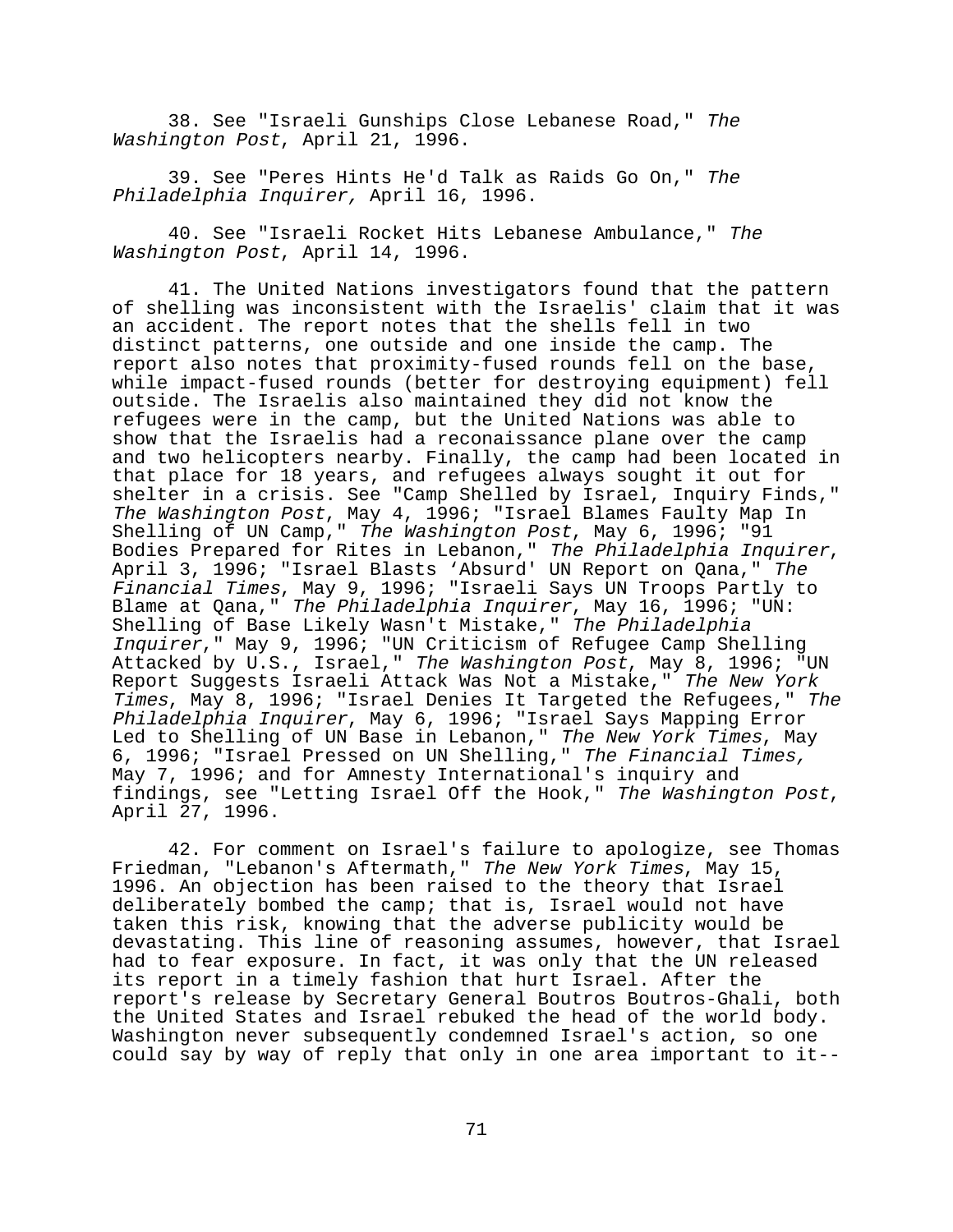its relations with Washington--did Israel suffer at all. See "U.N. Criticism of Refugee Camp Shelling Attacked by U.S., Israel," The Washington Post, May 8, 1996.

43. See "Hizbollah Portraits Peer from Rubble of Nabatiyeh," The Financial Times, April 25, 1996.

44. See "Lebanese Refugees Return Home," The Washington Post, April 28, 1996.

45. See "In Beirut Suburbs, Attack Brings Back Old Memories," The New York Times, April 12, 1996.

46. Specifically, the Israelis hit two power stations--one, a recently refurbished \$20 million installation at Jamhour, East Beirut; and the other, a newer \$20 million plant at B'salim, northeast of the city. See "Israel Targets Economic Sites in Lebanon," The Washington Post, April 16, 1996.

47. After the plants were knocked out, electricity was rationed to 6 hours a day.

48. See "Crushing Lebanon's Dream," Time Magazine, May 6, 1996.

49. See "Beirut Exchange Reopens Despite Trading Delay," The Financial Times, February 13, 1996.

50. See "Beirut Starts to Re-emerge as a Business Centre," The Financial Times, January 2, 1996.

51. Ibid.

52. Ibid.

53. See "After Israeli Bombing, Move to Rebuild Lebanon in Retreat," The Philadelphia Inquirer, April 28, 1996.

54. Ibid.

55. See "Lebanon Accuses Israel of Ruining Reconstruction Effort."

56. See "In Beirut Suburbs, Attack Brings Back Old Memories," The New York Times, April 12, 1996.

57. "After the Bombardment" reports that last year \$6.7 billion worth of capital entered Lebanon to finance real estate purchases and construction. The bulk of the money came from Shia emigres working in west Africa. In 1994, the same group contributed \$6.5 billion.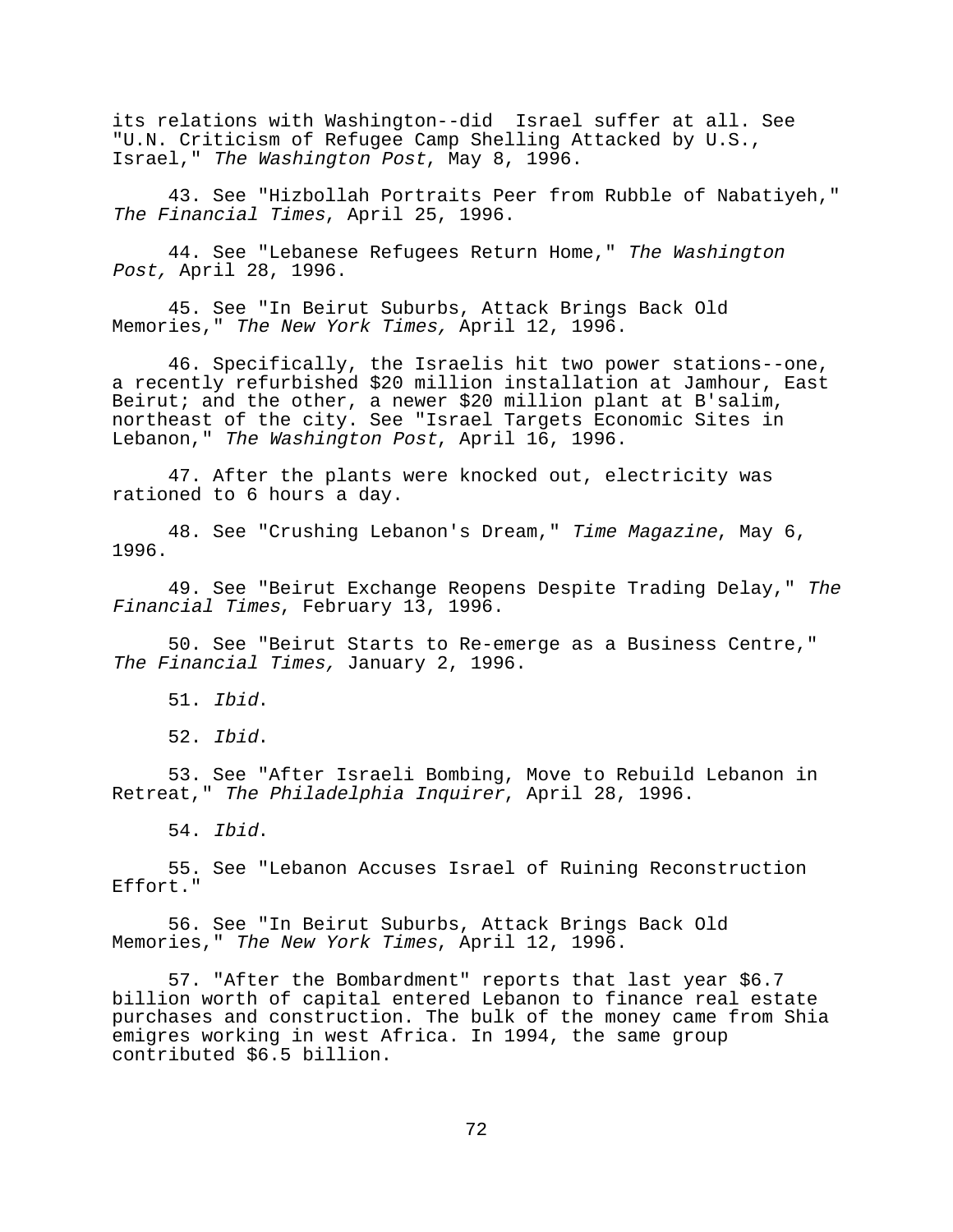58. See "Hizbollah Portraits Peer from Rubble of Nabatiyeh."

59. The Israelis claimed that they were justified in destroying the electrical system because a Hizbollah Katyusha had knocked out the generator that supplied electricity for Kiryat Shimona. But Kiryat Shimona is a settlement of only a few thousand people. Beirut is the capital of Lebanon, and the two plants supplied electricty for it and its environs.

60. A feature of the operation was the destruction of many sumptuous villas built by the expatriate Shias. Several stories reporting on the return of the refugees to their homes in the south commented on the fact that many of these villas, some worth millions of dollars, had been destroyed by the Israelis. This, of course, would be a heavy blow to the expatriates that built them. See "Lebanese Determined To Rebuild," The Washington Post, April 28, 1996.

61. See interview with Hariri in FBIS-NES-96-088, May 6, 1996, under "Lebanon."

62. See "Israel's Economy has Boomed with the Spread of Peace in Middle East," The Philadelphia Inquirer, October 27, 1995. Moreover, Israel has \$70 billion GNP and is the prime beneficiary of Washington's shrinking aid program. See "Business Backs Peres in Bid for Peace Dividends," The Financial Times, May 16, 1996.

63. Not everyone would agree with this. Michael Jansen, writing on the "Failure of Grapes of Wrath," Middle East International, April 26, 1996, says that "the long term aim (of Operation GRAPES OF WRATH) was to delay Lebanon's economic recovery so that it would not be in a position to challenge Israel's attempts to penetrate the Middle East on the economic level and eventually achieve economic hegemony over the region."

64. Asad has had more than one heart attack.

65. See "U.S. Show of Anger Won Asad," The Washington Post, April 28, 1996.

66. See "Christopher Gets Snub From Asad in Middle East Talks," The New York Times, April 24, 1996.

67. There has been some improvement in trade between Egypt and Israel, but this is conditioned upon progress in talks between Israel and the Palestinians. Mubarak has threatened to break off commercial contacts if Israel's new Prime Minister Netanyahu reneges on commitments his predecessor made in the negotiations.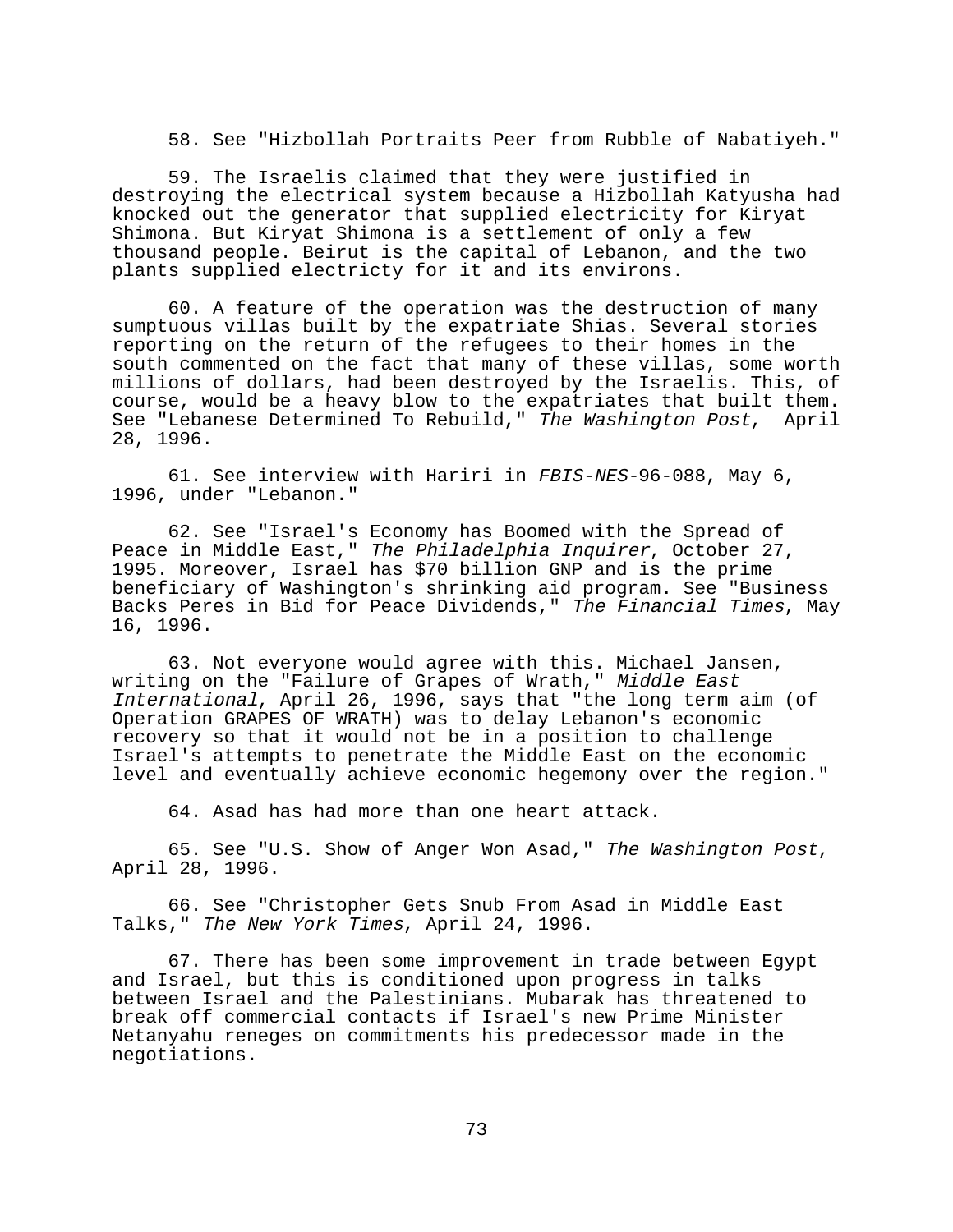68. See "Peres Challenges Syria Leader To Reach Inclusive Peace Pact," The New York Times, November 23, 1995.

69. See "Israel's Vision of Syria Pact Is Ambitious," The Washington Post, January 24, 1996; also, "Hussein and Christopher Make Twin Visits to Israel," The New York Times, January 11, 1996.

70. See "Syrians Critical After Peace Talks with the Israelis," The Financial Times, January 15, 1996.

71. See "Israel Finds Challenge Impossible to Ignore," The Washington Post, April 12, 1996; also, "Guerrilla Bombers Heat Up Israel's War in South Lebanon," The Phildelphia Inquirer, March 20, 1996.

72. See Lieutenant Colonel Gotowicki's article, "Considering a U.S. Military Force on the Golan," in this document.

73. This is the date of the Taif Agreement, brokered by the Saudis, which essentially ended the old political system in Lebanon. In fact, one could argue the Syrians have always wanted Lebanon to come under their sway ever since the British and French carved out the separate country of Lebanon after World War I. That country was deliberately configured to give supremacy to the Christians so that they would become surrogates of the Europeans. The Syrians rejected this creation, and, interestingly, Damascus has never opened an embassy in Beirut, which would appear to show it did not recognize Lebanon as an entity separate from it.

74. Under the Reagan administration, the United States left Lebanon after the destruction of the Marine Corps barracks in which over 200 marines died.

75. There are 1.2 million Shias in Lebanon, constituting almost half the population of the country.

76. See "Israel Is Targeting Lebanon's Economy."

77. See "Beirut Starts to Emerge as a Business Centre."

78. The Wall Street Journal sets the figure even higher. According to it, Lebanon's economy is growing at 8 percent a year, and total assets in Lebanon's banking system have increased 25 percent in the past 3 years. See "Israel Is Targeting Lebanon's Economy."

79. For a discussion of the improving Syrian economy, see Pelletiere, Assad and the Peace Process.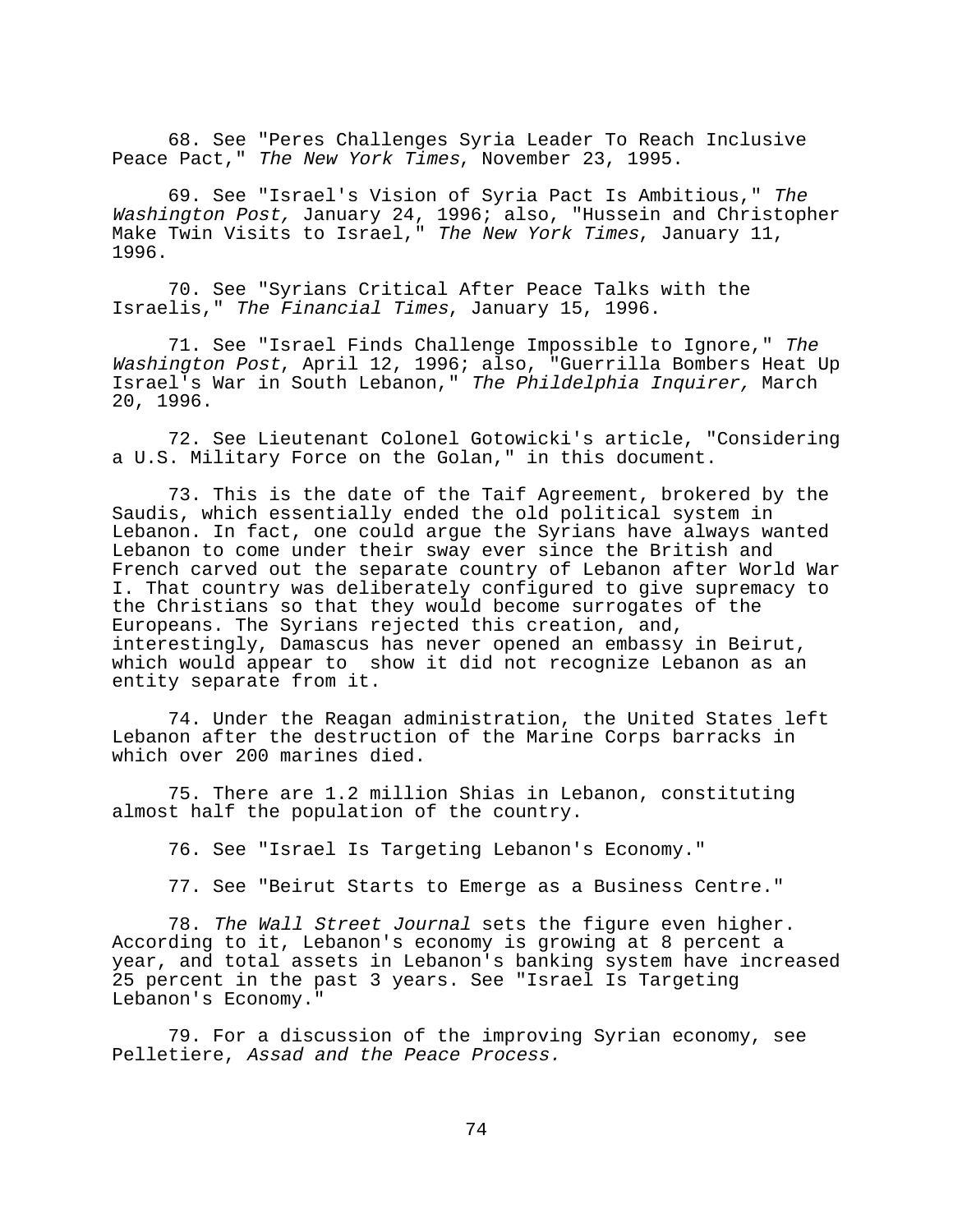80. See "Trust Is a Casualty of Israeli Attacks." Also, see FBIS-NES-96-088, May 6, 1996, in which Hariri is quoted as saying, "one of the objectives of Israel's recent war against Lebanon was to separate Lebanon from Syria. But this only resulted in strengthening relations between the two countries." For the viewpoint of a leader of the Christian community on this, see Amine Gemayel, "A Failed Policy in Lebanon," The Wall Street Journal, May 2, 1996.

81. There is a possibility (which this report cannot explore) that the Israeli leadership was split over how to proceed on this. This would account for a curious incident which occurred at the outset of the operation. The general in charge of Operation GRAPES OF WRATH, Giora Inbar, warned Peres publicly not to try to end the operation prematurely. This suggests that hawks in the Israeli military may have been following their own agenda. See "General Tells Peres Not to End War in Lebanon Too Soon," The Times, April 18, 1996. See also the general's apology in FBIS-NES-96-075, April 17, 1996. See also "Israel: Army Said Demanding Different Cease-fire Terms Than Government, " FBIS-NES-96-076, April 18, 1996.

82. There were deals with Qatar and Oman, and other deals supposedly were in the works.

83. Syria has always suffered from being resource poor, unlike its chief rival, Iraq, which has enormous supplies of oil. Syria in a position to exploit a dynamic Lebanese society would be another matter. It would be a significant economic force in the Middle East.

84. Asad has been in good standing with the Saudis since he agreed to take part in Operation DESERT STORM on the side of the coalition. However, his standing is now, if anything, improved. Prince Abdullah has taken over as de facto head of the desert kingdom, and Abdullah is a long-standing supporter of Syria. If, as everyone feels is inevitable, King Fahd is forced to step down because of illness, then Abdullah is likely to become king. As for France, the French inserted themselves into the negotiations to end Operation GRAPES OF WRATH over the objections of the Americans and Israelis. However, in the end, the Syrians and Lebanese maintained that it was France primarily that enabled the truce to come about. Paris would like to develop strong commercial ties with both Syria and Lebanon, countries for which it formerly held mandates after World War I.

85. See "Lebanese Determined to Rebuild," The Washington Post, April 28, 1996.

86. See "Assault Stalls Lebanon's Postwar Recovery," The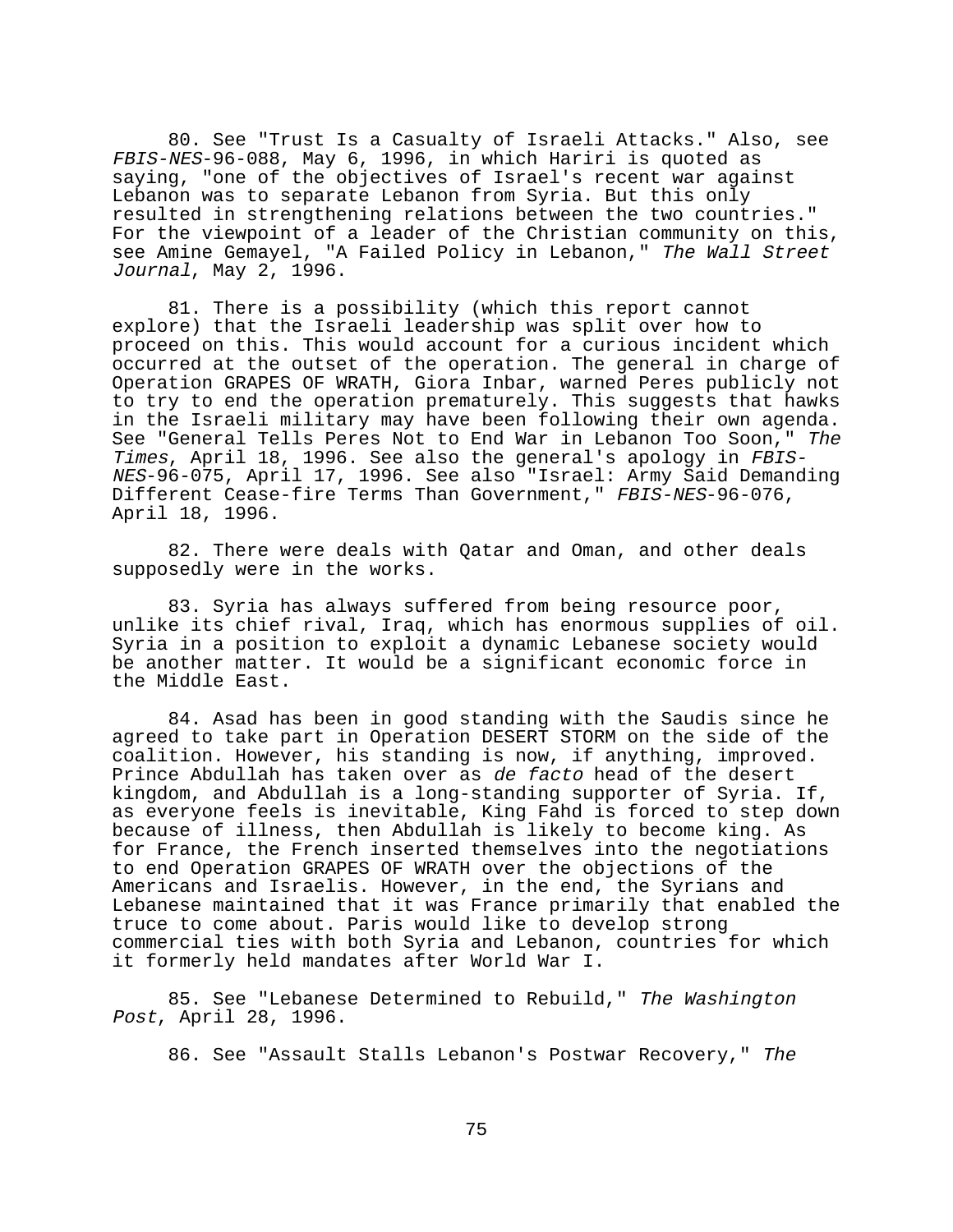Washington Post, April 27, 1996.

87. See "Plight of Qana's Victims Unites Lebanon Factions," The Times, April 22, 1996.

88. This is the committee to monitor the ceasefire. For Hariri's description of how this mechanism will work, see "Lebanon: Al Hariri Holds News Conference," FBIS-NES-96-084, April 30, 1996.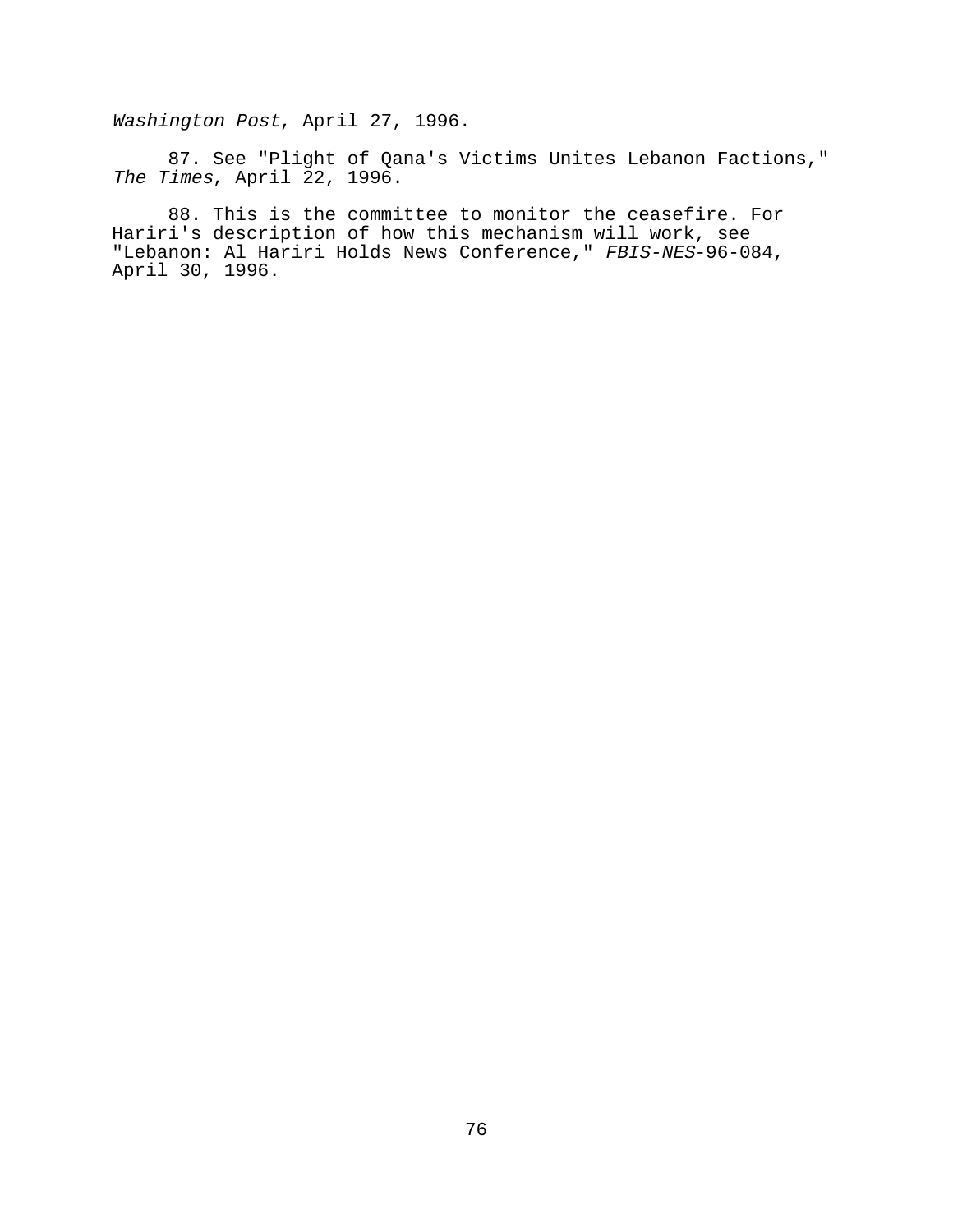## **ABOUT THE AUTHORS**

ALFRED B. PRADOS was educated at Vanderbilt University and American University, Beirut, Lebanon. He also is a graduate of the U.S. National War College. He has completed over 35 years of federal service, including almost 29 years as an Army officer and over 8 years as a specialist in Middle East affairs in the Congressional Research Service, Library of Congress, Washington, DC. During his Army career, he served as a military attache in Lebanon, Yemen, and Jordan; also, he served as the senior intelligence officer in the Department of Defense charged with Middle East affairs. In his present job, he responds to queries from congressional offices and periodically briefs members of Congress and staff.

STEPHEN H. GOTOWICKI is a lieutenant colonel in the U.S. Army assigned as the Senior Politico-Military Analyst for the Middle East in the Army's Foreign Military Studies Office, Fort Leavenworth, Kansas. Colonel Gotowicki is a Field Artillery Officer, a Middle East Foreign Area Officer, a designated Army strategist, and a fully qualified Joint Specialty Officer. He has traveled extensively in the Middle East and served as a United Nations Military Observer in southern Lebanon. Previous assignments have included Politico-Military Planner, Strategic Plans and Policy Directorate (J-5), the Joint Staff; Middle East Desk Officer, Office of the Deputy Chief of Staff for Operations and Plans, Headquarters, Department of the Army; and Senior Intelligence Estimator for Iran, Iraq, and the Arabian Peninsula, Directorate for Estimates, Defense Intelligence Agency. Lieutenant Colonel Gotowicki received a B.A. in International Relations from Oklahoma State University; an M.A. in National Security Affairs and Middle East Studies from the United States Naval Postgraduate School; and is currently a Ph.D. candidate in Political Science at The George Washington University in Washington, DC.

STEPHEN C. PELLETIERE received his Ph.D. in International Politics from the University of California, Berkeley. In the early 1960s he served in the Middle East as a foreign correspondent during which time he was based in Beirut. Dr. Pelletiere returned to the Lebanese capital in 1970 for a stay at Shemlan, the Arabic language school of the British government. In 1975, when the Lebanese civil war erupted, Dr. Pelletiere was in Cairo, Egypt, conducting research on a Fulbright Fellowship. He interviewed refugees fleeing Lebanon to Egypt, including many United Nations professionals. Dr. Pelletiere has taught at the University of California, Berkeley; at Ripon College in Wisconsin; and at Union College, Schenectady, NY. From 1982 until 1987 he was an intelligence officer in Washington monitoring the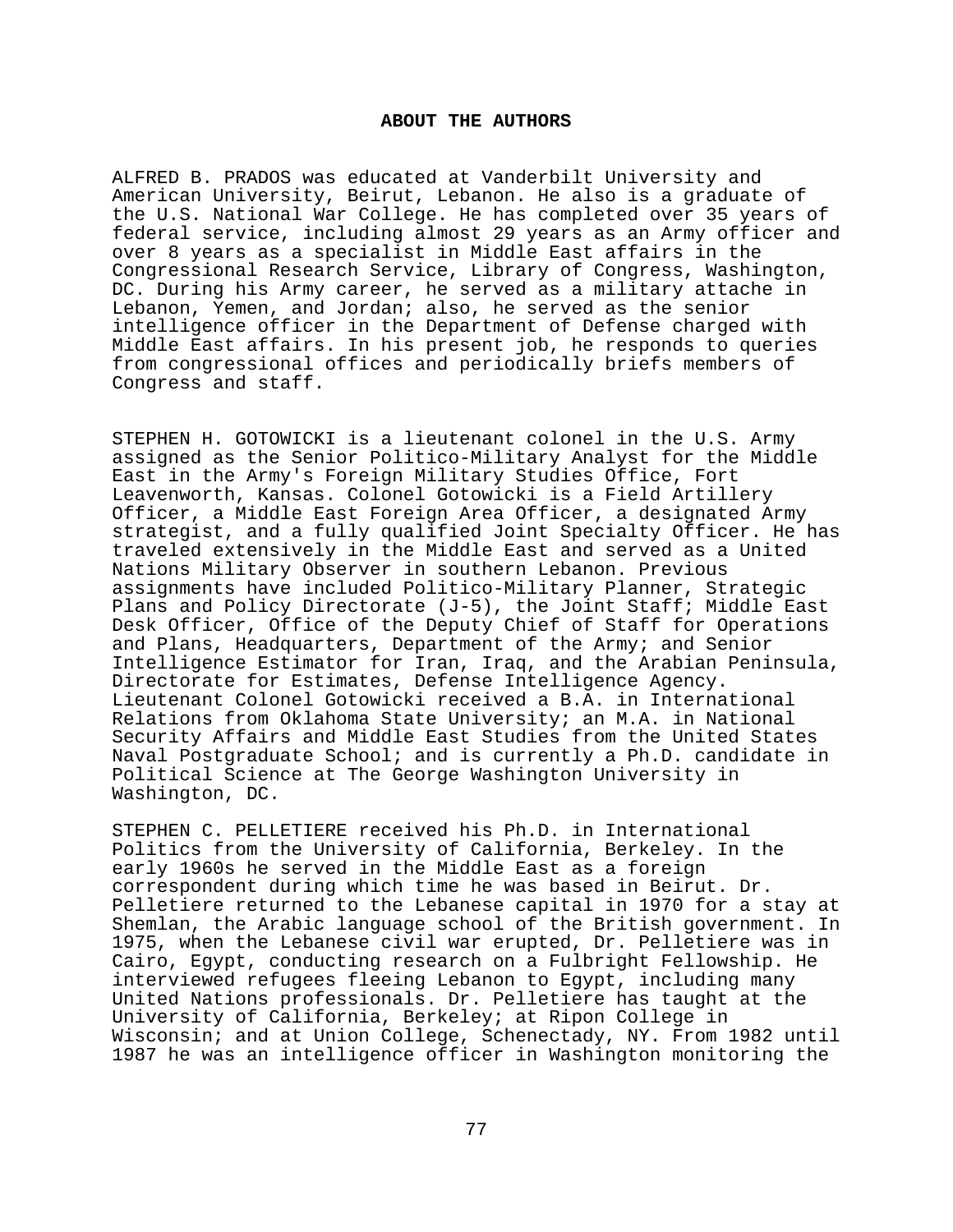Iran-Iraq War. He came to the Strategic Studies Institute in 1988 and became a full professor in 1992. He has written two books on the Middle East: The Kurds--An Unstable Element in the Gulf and The Iran War--Chaos in a Vacuum.